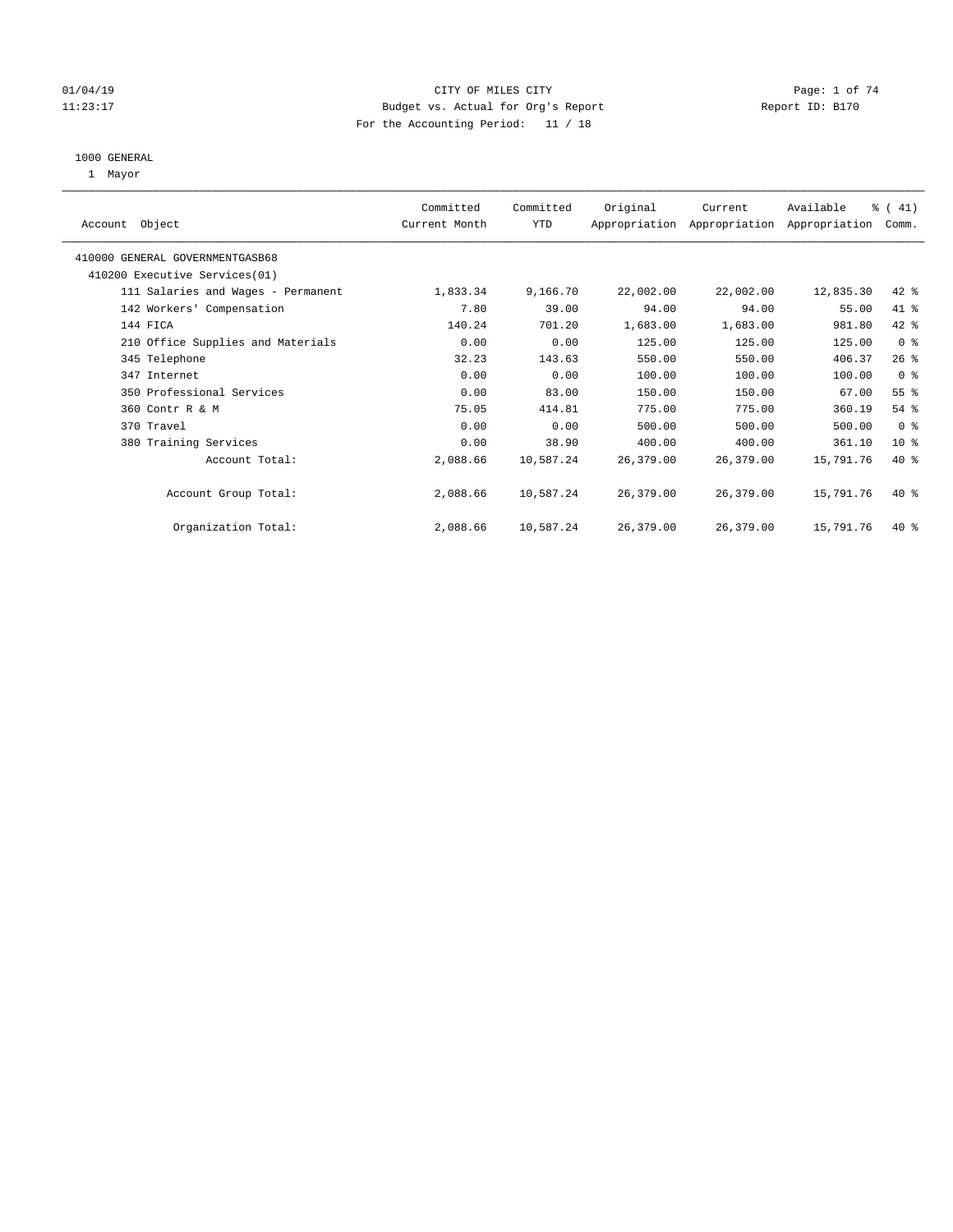#### 01/04/19 CITY OF MILES CITY Page: 2 of 74 11:23:17 Budget vs. Actual for Org's Report Changer Report ID: B170 For the Accounting Period: 11 / 18

#### 1000 GENERAL

2 City Council

|                                          | Committed     | Committed  | Original  | Current                                   | Available | % (41)          |
|------------------------------------------|---------------|------------|-----------|-------------------------------------------|-----------|-----------------|
| Account Object                           | Current Month | <b>YTD</b> |           | Appropriation Appropriation Appropriation |           | Comm.           |
| 410000 GENERAL GOVERNMENTGASB68          |               |            |           |                                           |           |                 |
| 410100 Legislative Services(02)          |               |            |           |                                           |           |                 |
| 111 Salaries and Wages - Permanent       | 2,666.72      | 13,333.60  | 31,968.00 | 31,968.00                                 | 18,634.40 | 42 %            |
| 142 Workers' Compensation                | 11.36         | 56.80      | 137.00    | 137.00                                    | 80.20     | 41 %            |
| 144 FICA                                 | 204.00        | 1,020.00   | 2,445.00  | 2,445.00                                  | 1,425.00  | $42$ $%$        |
| 145 PERS                                 | 28.56         | 142.80     | 339.00    | 339.00                                    | 196.20    | 42 %            |
| 220 Operating Expenses                   | 0.00          | 0.00       | 200.00    | 200.00                                    | 200.00    | 0 <sup>8</sup>  |
| 370 Travel                               | 0.00          | 87.20      | 100.00    | 100.00                                    | 12.80     | 87 <sup>°</sup> |
| 380 Training Services                    | 0.00          | 0.00       | 500.00    | 500.00                                    | 500.00    | 0 <sup>8</sup>  |
| Account Total:                           | 2,910.64      | 14,640.40  | 35,689.00 | 35,689.00                                 | 21,048.60 | 41 %            |
| 410105 Safety Culture-Supplies           |               |            |           |                                           |           |                 |
| 230 Repair and Maintenance Supplies      | 0.00          | 0.00       | 250.00    | 250.00                                    | 250.00    | 0 <sup>8</sup>  |
| Account Total:                           | 0.00          | 0.00       | 250.00    | 250.00                                    | 250.00    | 0 <sup>8</sup>  |
| Account Group Total:                     | 2,910.64      | 14,640.40  | 35,939.00 | 35,939.00                                 | 21,298.60 | $41*$           |
| 470000 Housing and Community Development |               |            |           |                                           |           |                 |
| 470300 Ecomonic Development              |               |            |           |                                           |           |                 |
| 350 Professional Services                | 0.00          | 15,604.00  | 15,604.00 | 15,604.00                                 | 0.00      | $100*$          |
| Account Total:                           | 0.00          | 15,604.00  | 15,604.00 | 15,604.00                                 | 0.00      | $100*$          |
| Account Group Total:                     | 0.00          | 15,604.00  | 15,604.00 | 15,604.00                                 | 0.00      | $100*$          |
| Organization Total:                      | 2,910.64      | 30, 244.40 | 51,543.00 | 51,543.00                                 | 21,298.60 | 59 <sup>8</sup> |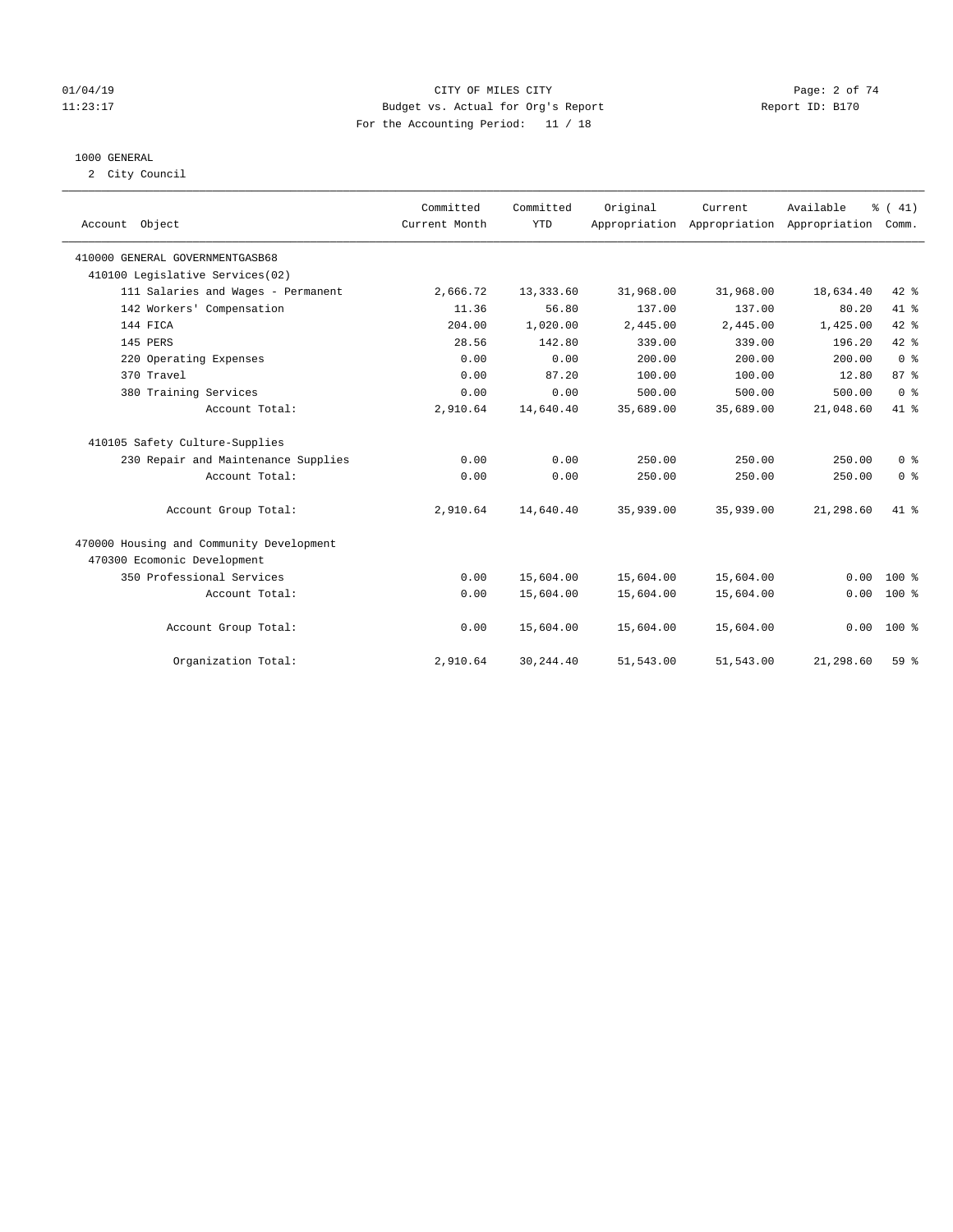#### 01/04/19 CITY OF MILES CITY Page: 3 of 74 11:23:17 Budget vs. Actual for Org's Report Changer Report ID: B170 For the Accounting Period: 11 / 18

### 1000 GENERAL

3 City Clerk

|                                            | Committed     | Committed  | Original   | Current    | Available                                       | % (41)           |
|--------------------------------------------|---------------|------------|------------|------------|-------------------------------------------------|------------------|
| Account Object                             | Current Month | <b>YTD</b> |            |            | Appropriation Appropriation Appropriation Comm. |                  |
| 410000 GENERAL GOVERNMENTGASB68            |               |            |            |            |                                                 |                  |
| 410500 Financial Services(03)              |               |            |            |            |                                                 |                  |
| 111 Salaries and Wages - Permanent         | 8,357.78      | 49,588.93  | 126,452.00 | 126,452.00 | 76,863.07                                       | 39 <sup>8</sup>  |
| 131 VACATION                               | 954.05        | 3,624.95   | 7,100.00   | 7,100.00   | 3,475.05                                        | $51$ %           |
| 132 SICK LEAVE                             | 280.05        | 2,005.05   | 4,100.00   | 4,100.00   | 2,094.95                                        | 49 %             |
| 133 OTHER LEAVE PAY                        | 68.90         | 521.15     | 3,327.00   | 3,327.00   | 2,805.85                                        | 16 <sup>8</sup>  |
| 141 Unemployment Insurance                 | 33.83         | 197.02     | 212.00     | 212.00     | 14.98                                           | 93%              |
| 142 Workers' Compensation                  | 121.45        | 707.36     | 1,731.00   | 1,731.00   | 1,023.64                                        | 41 %             |
| 143 Health Insurance                       | 1,789.98      | 10,514.46  | 25,742.00  | 25,742.00  | 15,227.54                                       | 41.8             |
| 144 FICA                                   | 736.64        | 4,291.78   | 10,785.00  | 10,785.00  | 6,493.22                                        | 40 %             |
| 145 PERS                                   | 827.91        | 4,776.97   | 11,941.00  | 11,941.00  | 7,164.03                                        | 40 %             |
| 196 CLOTHING ALLOTMENT                     | 0.00          | 517.50     | 525.00     | 525.00     | 7.50                                            | 99 <sub>8</sub>  |
| 210 Office Supplies and Materials          | 0.00          | 390.00     | 2,500.00   | 2,500.00   | 2,110.00                                        | 16 <sup>°</sup>  |
| 214 Small Items of Equipment               | 0.00          | 126.33     | 3,000.00   | 3,000.00   | 2,873.67                                        | 4%               |
| 220 Operating Expenses                     | 95.05         | 653.91     | 2,800.00   | 2,800.00   | 2,146.09                                        | 23%              |
| 311 Postage, Box Rent, Etc.                | 463.14        | 493.35     | 3,000.00   | 3,000.00   | 2,506.65                                        | 16 <sup>8</sup>  |
| 320 Printing, Duplicating, Typing &        | 153.12        | 261.83     | 100.00     | 100.00     | $-161.83$                                       | $262$ %          |
| 330 Publicity, Subscriptions & Dues        | 91.00         | 387.22     | 2,200.00   | 2,200.00   | 1,812.78                                        | 18 %             |
| 334 Memberships, Registrations & Dues      | 0.00          | 3,426.45   | 3,200.00   | 3,200.00   | $-226.45$                                       | 107 <sub>8</sub> |
| 345 Telephone                              | 48.65         | 245.73     | 650.00     | 650.00     | 404.27                                          | 38 <sup>8</sup>  |
| 347 Internet                               | 19.52         | 97.60      | 250.00     | 250.00     | 152.40                                          | 39 %             |
| 350 Professional Services                  | 0.00          | 2,645.53   | 35,000.00  | 35,000.00  | 32, 354.47                                      | 8 %              |
| 360 Contr R & M                            | 257.40        | 9,265.66   | 19,100.00  | 19,100.00  | 9,834.34                                        | 49 %             |
| 370 Travel                                 | 513.25        | 1,091.11   | 2,500.00   | 2,500.00   | 1,408.89                                        | 44 %             |
| 380 Training Services                      | 0.00          | 150.00     | 1,500.00   | 1,500.00   | 1,350.00                                        | $10*$            |
| 382 Books                                  | 0.00          | 0.00       | 100.00     | 100.00     | 100.00                                          | 0 <sup>8</sup>   |
| 390 Other Purchased Services (Recorded     | 0.00          | 0.00       | 150.00     | 150.00     | 150.00                                          | 0 <sup>8</sup>   |
| 513 Liability                              | 0.00          | 81,904.09  | 81,904.00  | 81,904.00  | $-0.09$                                         | 100 %            |
| 521 Surety Bonds for Officials & Employees | 0.00          | 862.51     | 863.00     | 863.00     | 0.49                                            | $100*$           |
| 555 Bank Service Charges                   | 20.00         | 100.00     | 300.00     | 300.00     | 200.00                                          | 338              |
| Account Total:                             | 14,831.72     | 178,846.49 | 351,032.00 | 351,032.00 | 172,185.51                                      | $51$ %           |
| 411101 Labor Negotiations                  |               |            |            |            |                                                 |                  |
| 350 Professional Services                  | 449.75        | 4,822.50   | 7,000.00   | 7,000.00   | 2,177.50                                        | 69 %             |
| Account Total:                             | 449.75        | 4,822.50   | 7,000.00   | 7,000.00   | 2,177.50                                        | 69 %             |
| Account Group Total:                       | 15,281.47     | 183,668.99 | 358,032.00 | 358,032.00 | 174,363.01                                      | $51$ $%$         |
| Organization Total:                        | 15,281.47     | 183,668.99 | 358,032.00 | 358,032.00 | 174, 363, 01                                    | $51$ %           |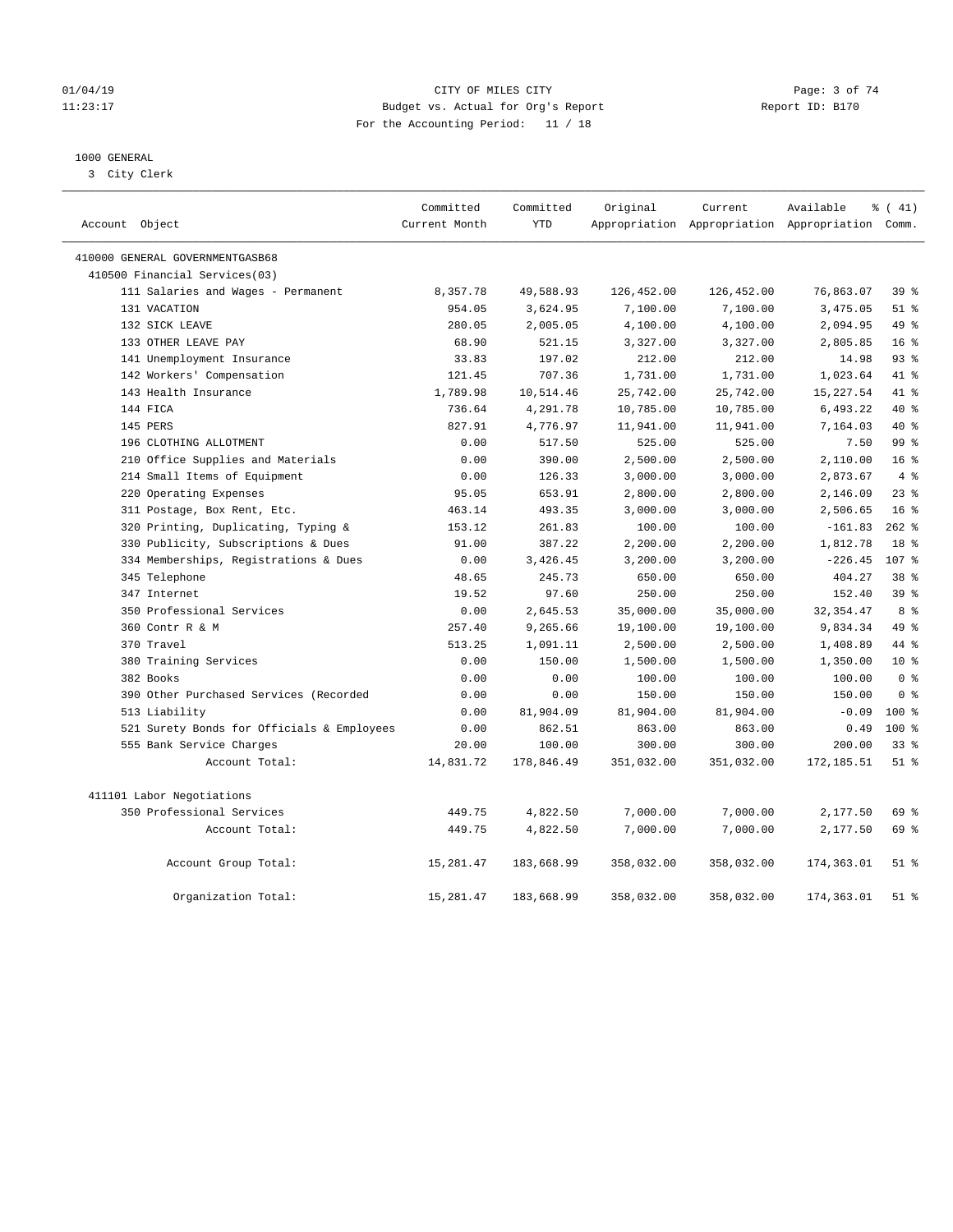#### 01/04/19 CITY OF MILES CITY Page: 4 of 74 11:23:17 Budget vs. Actual for Org's Report Changer Report ID: B170 For the Accounting Period: 11 / 18

## 1000 GENERAL

4 Attorney

| Account Object                  |                                    | Committed<br>Current Month | Committed<br><b>YTD</b> | Original   | Current<br>Appropriation Appropriation Appropriation | Available | % (41)<br>Comm. |  |
|---------------------------------|------------------------------------|----------------------------|-------------------------|------------|------------------------------------------------------|-----------|-----------------|--|
| 410000 GENERAL GOVERNMENTGASB68 |                                    |                            |                         |            |                                                      |           |                 |  |
| 411100 Legal Services(04)       |                                    |                            |                         |            |                                                      |           |                 |  |
|                                 | 111 Salaries and Wages - Permanent | 7,475.92                   | 43,259.01               | 103,724.00 | 103,724.00                                           | 60,464.99 | 42 %            |  |
| 131 VACATION                    |                                    | 104.34                     | 790.58                  | 2,700.00   | 2,700.00                                             | 1,909.42  | 29%             |  |
| 132 SICK LEAVE                  |                                    | 0.00                       | 247.81                  | 1,900.00   | 1,900.00                                             | 1,652.19  | $13*$           |  |
| 141 Unemployment Insurance      |                                    | 26.53                      | 155.56                  | 163.00     | 163.00                                               | 7.44      | 95%             |  |
| 142 Workers' Compensation       |                                    | 51.66                      | 285.98                  | 688.00     | 688.00                                               | 402.02    | $42$ $%$        |  |
| 143 Health Insurance            |                                    | 739.70                     | 3,698.50                | 8,876.00   | 8,876.00                                             | 5,177.50  | 42 %            |  |
| 144 FICA                        |                                    | 574.38                     | 3,372.67                | 8,287.00   | 8,287.00                                             | 4,914.33  | 41.8            |  |
| 145 PERS                        |                                    | 649.62                     | 3,796.26                | 9,175.00   | 9,175.00                                             | 5,378.74  | 41 %            |  |
| 196 CLOTHING ALLOTMENT          |                                    | 0.00                       | 150.00                  | 150.00     | 150.00                                               | 0.00      | $100*$          |  |
|                                 | 210 Office Supplies and Materials  | 0.00                       | 0.00                    | 1,000.00   | 1,000.00                                             | 1,000.00  | 0 <sup>8</sup>  |  |
|                                 | 214 Small Items of Equipment       | 31.00                      | 124.00                  | 1,000.00   | 1,000.00                                             | 876.00    | $12*$           |  |
| 220 Operating Expenses          |                                    | 230.22                     | 388.18                  | 1,500.00   | 1,500.00                                             | 1,111.82  | 26%             |  |
|                                 | 311 Postage, Box Rent, Etc.        | 62.66                      | 158.68                  | 500.00     | 500.00                                               | 341.32    | 328             |  |
| 345 Telephone                   |                                    | 0.88                       | 6.62                    | 100.00     | 100.00                                               | 93.38     | 7 <sup>°</sup>  |  |
| 350 Professional Services       |                                    | 3,161.00                   | 4,021.00                | 5,000.00   | 5,000.00                                             | 979.00    | $80*$           |  |
| 360 Contr R & M                 |                                    | 0.00                       | 0.00                    | 207.00     | 207.00                                               | 207.00    | 0 <sup>8</sup>  |  |
| 370 Travel                      |                                    | 0.00                       | 541.56                  | 700.00     | 700.00                                               | 158.44    | 77.8            |  |
|                                 | Account Total:                     | 13,107.91                  | 60,996.41               | 145,670.00 | 145,670.00                                           | 84,673.59 | $42$ %          |  |
|                                 | Account Group Total:               | 13,107.91                  | 60,996.41               | 145,670.00 | 145,670.00                                           | 84,673.59 | $42$ %          |  |
|                                 | Organization Total:                | 13,107.91                  | 60,996.41               | 145,670.00 | 145,670.00                                           | 84,673.59 | $42$ %          |  |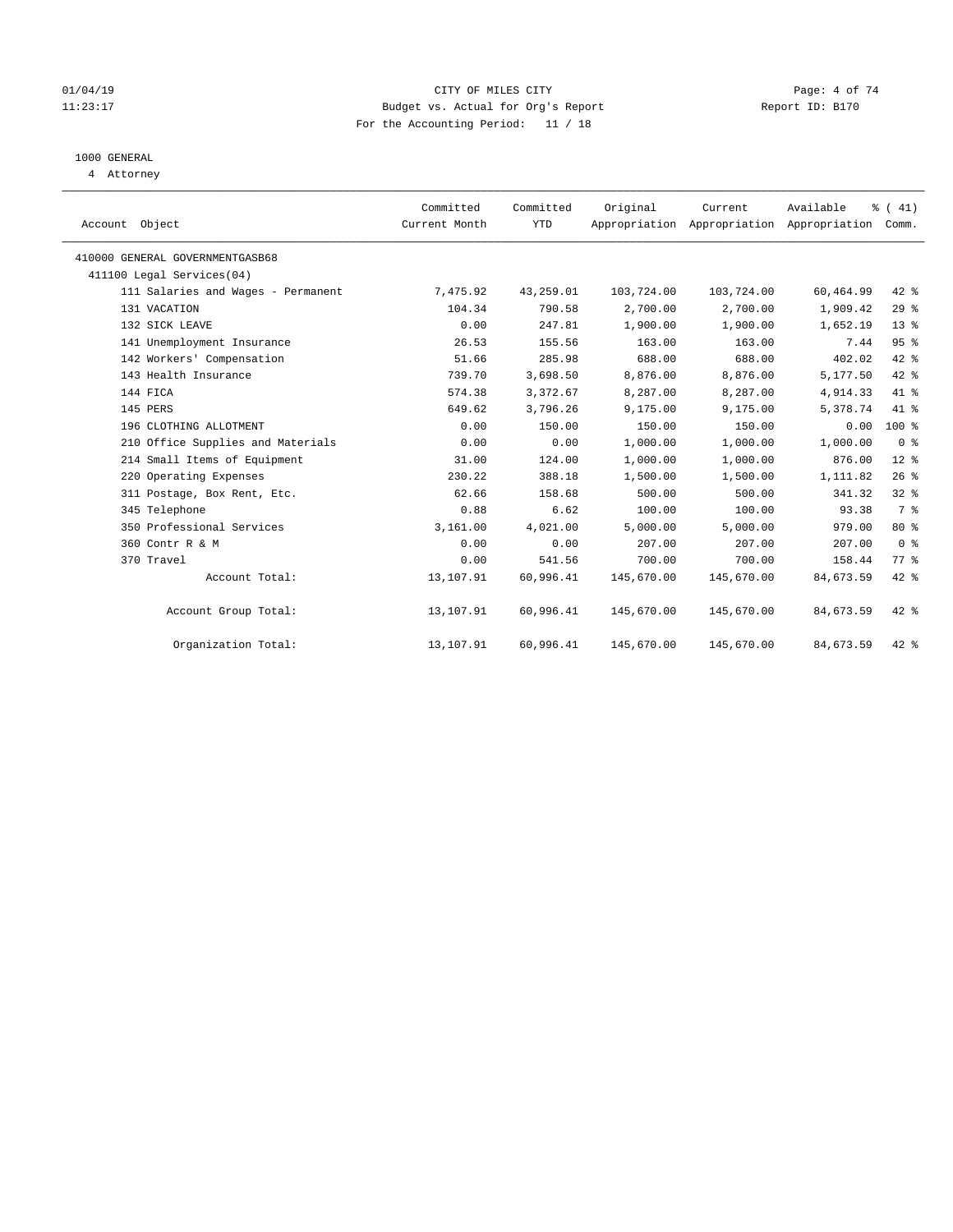#### 01/04/19 CITY OF MILES CITY Page: 5 of 74 11:23:17 Budget vs. Actual for Org's Report Changer Report ID: B170 For the Accounting Period: 11 / 18

————————————————————————————————————————————————————————————————————————————————————————————————————————————————————————————————————

## 1000 GENERAL

5 Police

|                                            | Committed     | Committed  | Original   | Current                   | Available                                       | $\frac{1}{6}$ ( 41) |
|--------------------------------------------|---------------|------------|------------|---------------------------|-------------------------------------------------|---------------------|
| Account Object                             | Current Month | YTD        |            |                           | Appropriation Appropriation Appropriation Comm. |                     |
| 420000 PUBLIC SAFETY-GASB68                |               |            |            |                           |                                                 |                     |
| 420140 Crime Control and Investigation(05) |               |            |            |                           |                                                 |                     |
| 111 Salaries and Wages - Permanent         | 52,605.11     | 277,690.28 | 751,508.00 | 751,508.00                | 473,817.72                                      | 37 <sub>8</sub>     |
| 121 OVERTIME-PERMANENT                     | 6,594.06      | 30,226.25  | 30,000.00  | 30,000.00                 | $-226.25$                                       | $101$ %             |
| 131 VACATION                               | 6,778.16      | 33,644.57  | 51,000.00  | 51,000.00                 | 17, 355.43                                      | 66 %                |
| 132 SICK LEAVE                             | 1,195.20      | 13,648.38  | 25,000.00  | 25,000.00                 | 11,351.62                                       | $55$ $%$            |
| 133 OTHER LEAVE PAY                        | 669.65        | 6,794.45   | 39,010.00  | 39,010.00                 | 32, 215.55                                      | $17*$               |
| 134 HOLIDAY PAY                            | 11,879.23     | 25,649.66  | 10,100.00  | 10,100.00                 | $-15,549.66$                                    | $254$ %             |
| 141 Unemployment Insurance                 | 279.02        | 1,376.39   | 1,360.00   | 1,360.00                  | $-16.39$                                        | 101 %               |
| 142 Workers' Compensation                  | 3,502.62      | 18,302.14  | 42,967.00  | 42,967.00                 | 24,664.86                                       | $43$ %              |
| 143 Health Insurance                       | 11,094.45     | 56,211.95  | 142,022.00 | 142,022.00                | 85,810.05                                       | 40 %                |
| 144 FICA                                   | 1,179.14      | 5,818.46   | 13,146.00  | 13,146.00                 | 7,327.54                                        | 44 %                |
| 145 PERS                                   | 86.86         | 424.89     | 600.00     | 600.00                    | 175.11                                          | 71 %                |
| 146 Police Pension                         | 8,488.71      | 45,195.67  | 123,400.00 | 123,400.00                | 78,204.33                                       | 37%                 |
| 196 CLOTHING ALLOTMENT                     | 0.00          | 5,608.20   | 11,960.00  | 11,960.00                 | 6,351.80                                        | 47 %                |
| 210 Office Supplies and Materials          | 140.29        | 4,355.86   | 6,000.00   | 6,000.00                  | 1,644.14                                        | 73 %                |
| 214 Small Items of Equipment               | 370.25        | 1,373.16   | 7,500.00   | 7,500.00                  | 6,126.84                                        | 18 %                |
| 220 Operating Expenses                     | 7,278.71      | 11,556.21  | 15,000.00  | 15,000.00                 | 3,443.79                                        | $77$ $\frac{6}{9}$  |
| 226 Clothing and Uniforms                  | 125.55        | 522.86     | 500.00     | 500.00                    | $-22.86$                                        | $105$ %             |
| 227 Firearm Supplies                       | 164.98        | 181.47     | 3,800.00   | 3,800.00                  | 3,618.53                                        | 5 <sup>8</sup>      |
| 230 Repair and Maintenance Supplies        | 1,920.33      | 2,741.51   | 10,000.00  | 10,000.00                 | 7,258.49                                        | $27$ %              |
| 231 Gas, Oil, Diesel Fuel, Grease, etc.    | 3,103.32      | 12,724.04  | 25,000.00  | 25,000.00                 | 12,275.96                                       | $51$ %              |
| 311 Postage, Box Rent, Etc.                | 68.71         | 257.01     | 1,000.00   | 1,000.00                  | 742.99                                          | $26$ %              |
| 320 Printing, Duplicating, Typing &        | 0.00          | 56.42      | 0.00       | 0.00                      | $-56.42$                                        | $***$ $_{8}$        |
| 330 Publicity, Subscriptions & Dues        | 0.00          | 0.00       | 200.00     | 200.00                    | 200.00                                          | 0 <sup>8</sup>      |
| 334 Memberships, Registrations & Dues      | 61.00         | 323.00     | 2,208.00   | 2,208.00                  | 1,885.00                                        | 15 <sup>°</sup>     |
| 345 Telephone                              | 309.35        | 1,548.97   | 4,000.00   | 4,000.00                  | 2,451.03                                        | 39%                 |
| 347 Internet                               | 65.60         | 328.00     | 800.00     | 800.00                    | 472.00                                          | 41 %                |
| 350 Professional Services                  | 0.00          | 5,851.80   | 21,260.00  | 21,260.00                 | 15,408.20                                       | $28$ %              |
| 360 Contr R & M                            | 556.90        | 678.40     | 400.00     | 400.00                    | $-278.40$                                       | 170 %               |
| 366 R&M Vehicles - Police/Animal Control   | 7,085.56      | 10,066.95  | 15,500.00  | 15,500.00                 | 5,433.05                                        | 65 %                |
| 370 Travel                                 | 1,604.79      | 2,880.97   | 5,500.00   | 5,500.00                  | 2,619.03                                        | $52$ $%$            |
| 380 Training Services                      | 1,100.00      | 1,647.00   | 8,000.00   | 8,000.00                  | 6,353.00                                        | $21$ %              |
| 512 Insurance on Vehicles & Equipment      | 0.00          | 1,506.78   | 1,507.00   | 1,507.00                  | 0.22                                            | $100*$              |
| 530 Rent                                   | 3,115.83      | 15,579.15  | 37,380.00  | 37,380.00                 | 21,800.85                                       | 42 %                |
| 700 Grants, Contributions & Indemnities    | 0.00          | 4,000.00   | 6,650.00   | 6,650.00                  | 2,650.00                                        | 60 %                |
| 790 K9 from contributions                  | 0.00          | 10,800.00  | 11,000.00  | 11,000.00                 | 200.00                                          | 98 %                |
| 791 Shop With A Cop                        | 0.00          | 0.00       | 5,000.00   | 5,000.00                  | 5,000.00                                        | 0 <sup>8</sup>      |
| Account Total:                             | 131, 423.38   | 609,570.85 |            | 1,430,278.00 1,430,278.00 | 820,707.15                                      | $43*$               |
| 420160 Communications-Dispatch             |               |            |            |                           |                                                 |                     |
| 111 Salaries and Wages - Permanent         | 17,627.99     | 82,555.73  | 245,260.00 | 245,260.00                | 162,704.27                                      | $34$ $%$            |
| 121 OVERTIME-PERMANENT                     | 433.45        | 4,074.95   | 24,800.00  | 24,800.00                 | 20,725.05                                       | 16 <sup>8</sup>     |
| 131 VACATION                               | 1,244.79      | 9,127.92   | 13,500.00  | 13,500.00                 | 4,372.08                                        | 68 %                |
| 132 SICK LEAVE                             | 209.48        | 7,404.04   | 7,400.00   | 7,400.00                  | $-4.04$                                         | $100*$              |
| 133 OTHER LEAVE PAY                        | 83.48         | 587.60     | 5,261.00   | 5,261.00                  | 4,673.40                                        | $11$ %              |
| 134 HOLIDAY PAY                            | 4,335.18      | 7,636.88   | 3,400.00   | 3,400.00                  | $-4, 236.88$                                    | $225$ %             |
| 141 Unemployment Insurance                 | 84.05         | 392.82     | 442.00     | 442.00                    | 49.18                                           | 89 %                |
| 142 Workers' Compensation                  | 1,067.05      | 5,329.46   | 13,281.00  | 13,281.00                 | 7,951.54                                        | 40 %                |
| 143 Health Insurance                       | 4,442.05      | 18,511.40  | 53,258.00  | 53,258.00                 | 34,746.60                                       | 35%                 |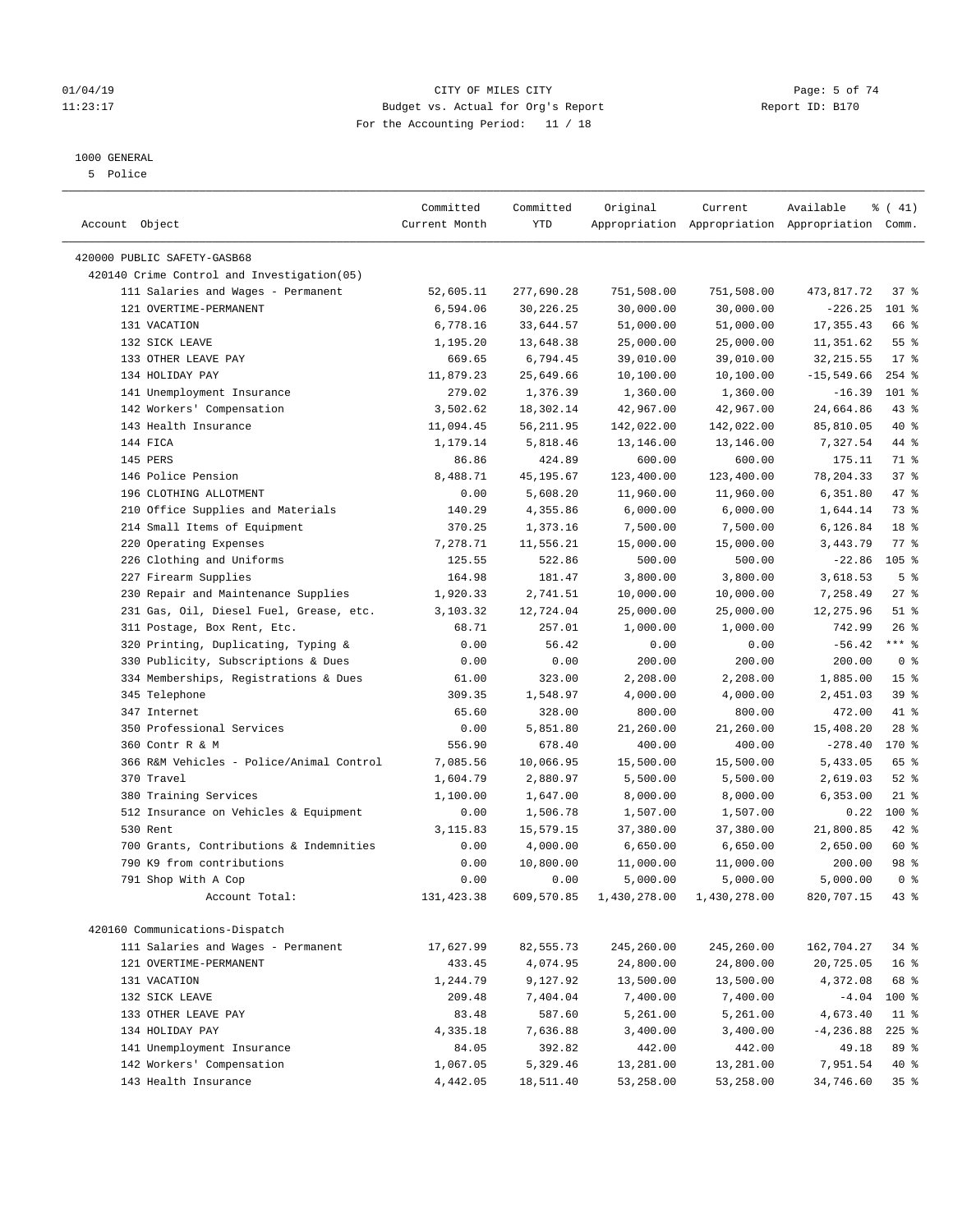#### 01/04/19 CITY OF MILES CITY Page: 6 of 74 11:23:17 Budget vs. Actual for Org's Report Changer Report ID: B170 For the Accounting Period: 11 / 18

## 1000 GENERAL

5 Police

| Account Object                          | Committed<br>Current Month | Committed<br><b>YTD</b> | Original     | Current      | Available<br>Appropriation Appropriation Appropriation | $\frac{1}{6}$ ( 41)<br>Comm. |
|-----------------------------------------|----------------------------|-------------------------|--------------|--------------|--------------------------------------------------------|------------------------------|
| 144 FICA                                | 1,815.66                   | 8,561.50                | 22,519.00    | 22,519.00    | 13,957.50                                              | 38 %                         |
| 145 PERS                                | 2,051.16                   | 9,545.82                | 25, 378.00   | 25,378.00    | 15,832.18                                              | 38 %                         |
| 196 CLOTHING ALLOTMENT                  | 83.33                      | 833.33                  | 2,000.00     | 2,000.00     | 1,166.67                                               | $42$ %                       |
| 210 Office Supplies and Materials       | 0.00                       | 505.99                  | 3,500.00     | 3,500.00     | 2,994.01                                               | 14 %                         |
| 214 Small Items of Equipment            | 0.00                       | 0.00                    | 4,500.00     | 4,500.00     | 4,500.00                                               | 0 <sup>8</sup>               |
| 220 Operating Expenses                  | 0.00                       | 0.00                    | 2,000.00     | 2,000.00     | 2,000.00                                               | 0 <sup>8</sup>               |
| 231 Gas, Oil, Diesel Fuel, Grease, etc. | 0.00                       | 0.00                    | 600.00       | 600.00       | 600.00                                                 | 0 <sup>8</sup>               |
| 311 Postage, Box Rent, Etc.             | 0.00                       | 0.00                    | 75.00        | 75.00        | 75.00                                                  | 0 <sup>8</sup>               |
| 320 Printing, Duplicating, Typing &     | 0.00                       | 0.00                    | 300.00       | 300.00       | 300.00                                                 | 0 <sup>8</sup>               |
| 330 Publicity, Subscriptions & Dues     | 0.00                       | 25.98                   | 100.00       | 100.00       | 74.02                                                  | 26%                          |
| 334 Memberships, Registrations & Dues   | 0.00                       | 331.00                  | 500.00       | 500.00       | 169.00                                                 | 66 %                         |
| 345 Telephone                           | 307.45                     | 1,539.47                | 5.000.00     | 5.000.00     | 3,460.53                                               | 31.8                         |
| 350 Professional Services               | 0.00                       | 664.00                  | 10,000.00    | 10,000.00    | 9,336.00                                               | 7%                           |
| 360 Contr R & M                         | 0.00                       | 0.00                    | 100.00       | 100.00       | 100.00                                                 | 0 <sup>8</sup>               |
| 370 Travel                              | 0.00                       | 961.16                  | 3,000.00     | 3,000.00     | 2,038.84                                               | $32$ $%$                     |
| 380 Training Services                   | 0.00                       | $-160.00$               | 3,000.00     | 3,000.00     | 3,160.00                                               | $-5$ $%$                     |
| Account Total:                          | 33,785.12                  | 158,429.05              | 449,174.00   | 449,174.00   | 290,744.95                                             | 35%                          |
| Account Group Total:                    | 165,208.50                 | 767,999.90              | 1,879,452.00 | 1,879,452.00 | 1,111,452.10                                           | 41 %                         |
| Organization Total:                     | 165,208.50                 | 767,999.90              | 1,879,452.00 | 1,879,452.00 | 1,111,452.10                                           | 41 %                         |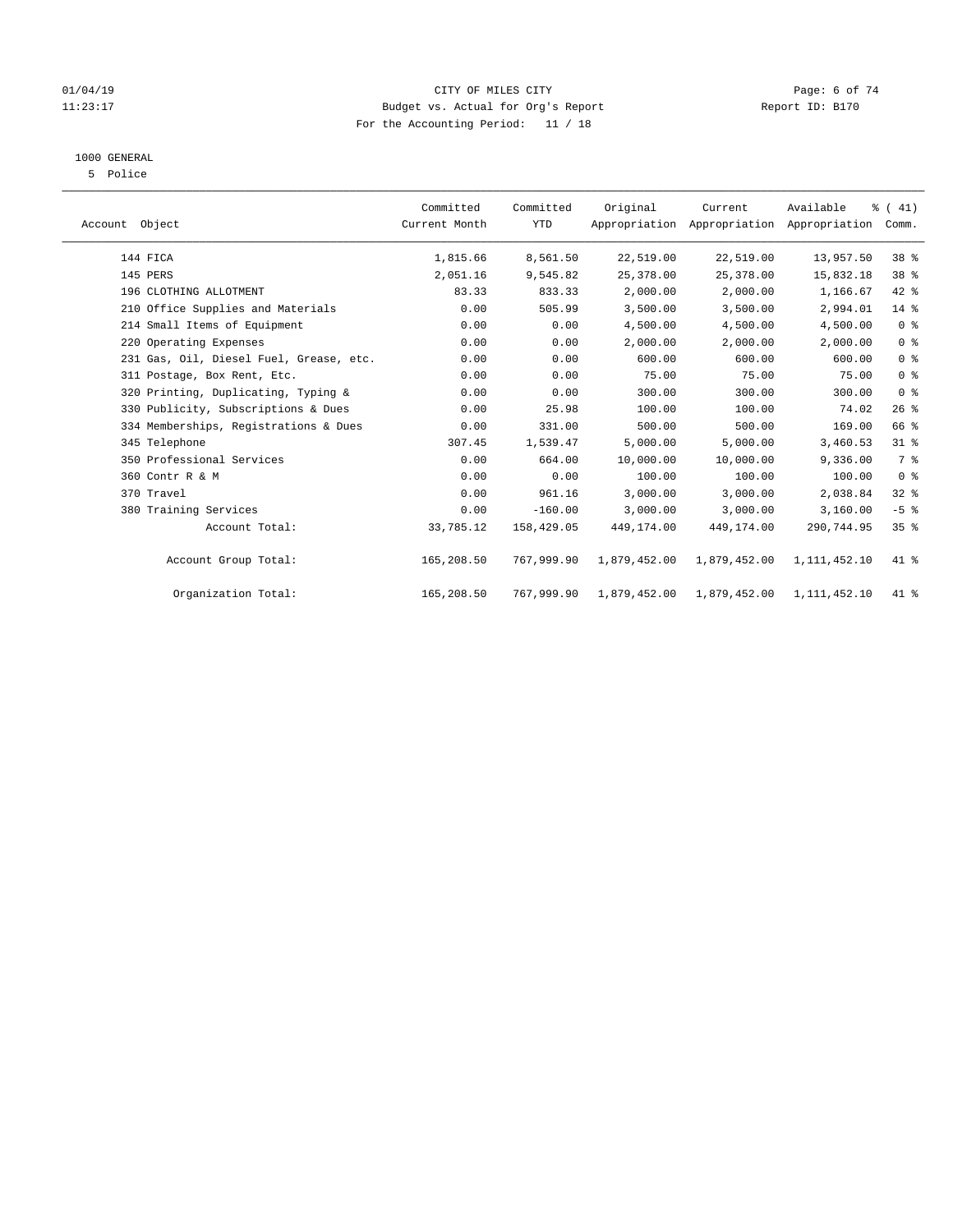#### 01/04/19 CITY OF MILES CITY Page: 7 of 74 11:23:17 Budget vs. Actual for Org's Report Changer Report ID: B170 For the Accounting Period: 11 / 18

#### 1000 GENERAL

6 Police Judge

| Account Object                        | Committed<br>Current Month | Committed<br>YTD | Original    | Current     | Available<br>Appropriation Appropriation Appropriation Comm. | $\frac{1}{6}$ ( 41) |
|---------------------------------------|----------------------------|------------------|-------------|-------------|--------------------------------------------------------------|---------------------|
| 410000 GENERAL GOVERNMENTGASB68       |                            |                  |             |             |                                                              |                     |
| 410300 Judicial Services(06)          |                            |                  |             |             |                                                              |                     |
| 111 Salaries and Wages - Permanent    | 7,130.23                   | 35, 491.23       | 69,060.00   | 69,060.00   | 33,568.77                                                    | $51$ %              |
| 131 VACATION                          | 501.76                     | 1,867.52         | 4,000.00    | 4,000.00    | 2,132.48                                                     | 47 %                |
| 132 SICK LEAVE                        | 573.27                     | 2,137.86         | 3,500.00    | 3,500.00    | 1,362.14                                                     | 61 %                |
| 141 Unemployment Insurance            | 22.30                      | 126.44           | 115.00      | 115.00      | $-11.44$                                                     | 110 %               |
| 142 Workers' Compensation             | 87.92                      | 424.14           | 780.00      | 780.00      | 355.86                                                       | $54$ %              |
| 143 Health Insurance                  | 1,478.70                   | 7,393.50         | 8,876.00    | 8,876.00    | 1,482.50                                                     | 83 %                |
| 144 FICA                              | 627.68                     | 3,044.33         | 5,857.00    | 5,857.00    | 2,812.67                                                     | $52$ %              |
| 145 PERS                              | 703.20                     | 2,834.98         | 6,485.00    | 6,485.00    | 3,650.02                                                     | 44 %                |
| 196 CLOTHING ALLOTMENT                | 0.00                       | 300.00           | 300.00      | 300.00      | 0.00                                                         | $100*$              |
| 210 Office Supplies and Materials     | 150.17                     | 401.64           | 500.00      | 500.00      | 98.36                                                        | 80 %                |
| 214 Small Items of Equipment          | 0.00                       | 0.00             | 1,100.00    | 1,100.00    | 1,100.00                                                     | 0 <sup>8</sup>      |
| 220 Operating Expenses                | 0.00                       | 129.88           | 500.00      | 500.00      | 370.12                                                       | $26$ %              |
| 230 Repair and Maintenance Supplies   | 0.00                       | 0.00             | 100.00      | 100.00      | 100.00                                                       | 0 <sup>8</sup>      |
| 311 Postage, Box Rent, Etc.           | 176.25                     | 497.63           | 1,100.00    | 1,100.00    | 602.37                                                       | 45 %                |
| 334 Memberships, Registrations & Dues | 0.00                       | 870.00           | 700.00      | 700.00      | $-170.00$                                                    | $124$ %             |
| 345 Telephone                         | 113.92                     | 591.72           | 1,500.00    | 1,500.00    | 908.28                                                       | 39%                 |
| 347 Internet                          | 52.80                      | 275.80           | 800.00      | 800.00      | 524.20                                                       | 34%                 |
| 350 Professional Services             | 0.00                       | 0.00             | 750.00      | 750.00      | 750.00                                                       | 0 <sup>8</sup>      |
| 360 Contr R & M                       | 915.00                     | 1,115.00         | 2,000.00    | 2,000.00    | 885.00                                                       | 56%                 |
| 370 Travel                            | 496.10                     | 1,016.82         | 3,000.00    | 3,000.00    | 1,983.18                                                     | 34%                 |
| 380 Training Services                 | 0.00                       | 0.00             | 1,500.00    | 1,500.00    | 1,500.00                                                     | 0 <sup>8</sup>      |
| 382 Books                             | 0.00                       | 0.00             | 600.00      | 600.00      | 600.00                                                       | 0 <sup>8</sup>      |
| 394 Jury and Witness Fees             | 0.00                       | 0.00             | 500.00      | 500.00      | 500.00                                                       | 0 <sup>8</sup>      |
| 533 Machinery and Equipment Rental    | 0.00                       | 0.00             | 1,500.00    | 1,500.00    | 1,500.00                                                     | 0 <sup>8</sup>      |
| Account Total:                        | 13,029.30                  | 58,518.49        | 115, 123.00 | 115,123.00  | 56,604.51                                                    | $51$ %              |
| Account Group Total:                  | 13,029.30                  | 58,518.49        | 115,123.00  | 115,123.00  | 56,604.51                                                    | $51$ %              |
| Organization Total:                   | 13,029.30                  | 58, 518.49       | 115,123.00  | 115, 123.00 | 56,604.51                                                    | $51$ %              |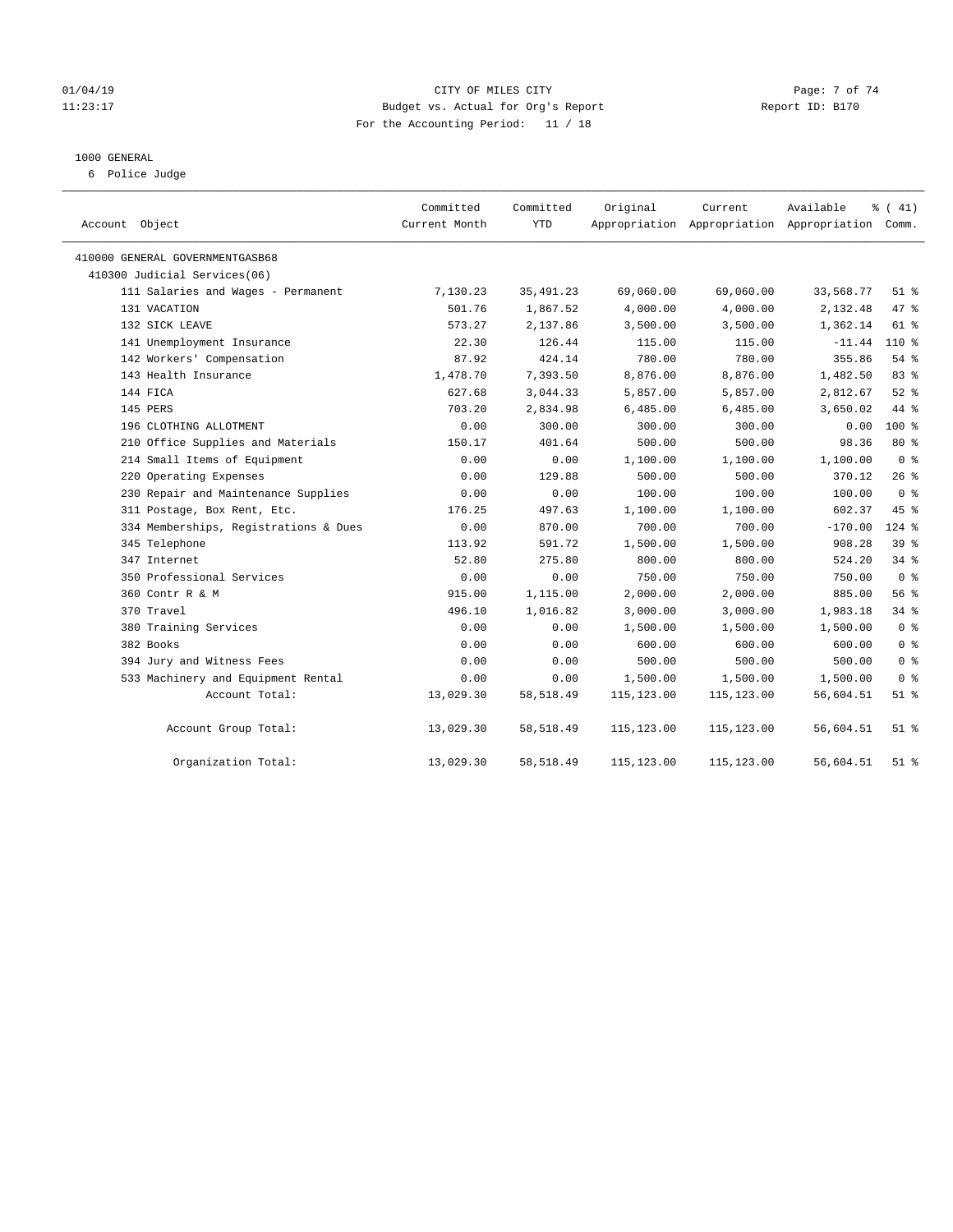#### 01/04/19 CITY OF MILES CITY Page: 8 of 74 11:23:17 Budget vs. Actual for Org's Report Changer Report ID: B170 For the Accounting Period: 11 / 18

#### 1000 GENERAL

7 Fire

| Account Object                          | Committed<br>Current Month | Committed<br>YTD | Original   | Current    | Available<br>Appropriation Appropriation Appropriation Comm. | $\frac{1}{6}$ ( 41) |
|-----------------------------------------|----------------------------|------------------|------------|------------|--------------------------------------------------------------|---------------------|
| 420000 PUBLIC SAFETY-GASB68             |                            |                  |            |            |                                                              |                     |
| 420460 Fire Suppression(07)             |                            |                  |            |            |                                                              |                     |
| 111 Salaries and Wages - Permanent      | 48,284.42                  | 218,196.83       | 467,064.00 | 467,064.00 | 248,867.17                                                   | 47 %                |
| 112 SALARIES AND WAGES - PART PAID      | 0.00                       | 654.00           | 6,480.00   | 6,480.00   | 5,826.00                                                     | $10*$               |
| 121 OVERTIME-PERMANENT                  | 5,159.47                   | 17,816.60        | 51,800.00  | 51,800.00  | 33,983.40                                                    | 34%                 |
| 131 VACATION                            | 2,723.47                   | 21, 223. 70      | 26,600.00  | 26,600.00  | 5,376.30                                                     | $80*$               |
| 132 SICK LEAVE                          | 1,135.90                   | 9,704.46         | 10,600.00  | 10,600.00  | 895.54                                                       | 92%                 |
| 133 OTHER LEAVE PAY                     | 0.00                       | 433.97           | 11,735.00  | 11,735.00  | 11,301.03                                                    | 4%                  |
| 134 HOLIDAY PAY                         | 3,274.46                   | 7,052.13         | 12,000.00  | 12,000.00  | 4,947.87                                                     | 59 %                |
| 141 Unemployment Insurance              | 211.98                     | 962.88           | 876.00     | 876.00     | $-86.88$                                                     | 110 %               |
| 142 Workers' Compensation               | 2,392.70                   | 10,690.09        | 19,672.00  | 19,672.00  | 8,981.91                                                     | $54$ %              |
| 143 Health Insurance                    | 7,987.01                   | 37,923.19        | 89,204.00  | 89,204.00  | 51,280.81                                                    | 43 %                |
| 144 FICA                                | 875.89                     | 4,035.51         | 9,024.00   | 9,024.00   | 4,988.49                                                     | 45 %                |
| 147 Firemen's Pension                   | 6,468.79                   | 32,391.80        | 88,364.00  | 88,364.00  | 55,972.20                                                    | 37%                 |
| 210 Office Supplies and Materials       | 149.64                     | 866.95           | 7,000.00   | 7,000.00   | 6,133.05                                                     | $12*$               |
| 211 Clothing Allotment                  | 0.00                       | 1,980.00         | 9,600.00   | 9,600.00   | 7,620.00                                                     | $21$ %              |
| 214 Small Items of Equipment            | 552.17                     | 1,511.28         | 7,000.00   | 7,000.00   | 5,488.72                                                     | $22$ %              |
| 217 Small Item Equ/Inspector            | 0.00                       | 5.76             | 500.00     | 500.00     | 494.24                                                       | 1 <sup>8</sup>      |
| 220 Operating Expenses                  | 1,291.04                   | 1,442.40         | 7,000.00   | 7,000.00   | 5,557.60                                                     | $21$ %              |
| 222 Chemicals, Lab & Med Supplies       | 160.39                     | 160.39           | 0.00       | 0.00       | $-160.39$                                                    | $***$ $_{8}$        |
| 223 Operating Exp/Inspector             | 0.00                       | 0.00             | 1,000.00   | 1,000.00   | 1,000.00                                                     | 0 <sup>8</sup>      |
| 226 Clothing and Uniforms               | 475.88                     | 744.50           | 15,000.00  | 15,000.00  | 14,255.50                                                    | 5 <sup>°</sup>      |
| 230 Repair and Maintenance Supplies     | 7.54                       | 35.73            | 3,500.00   | 3,500.00   | 3,464.27                                                     | 1 <sup>8</sup>      |
| 231 Gas, Oil, Diesel Fuel, Grease, etc. | 968.06                     | 5,160.52         | 9,000.00   | 9,000.00   | 3,839.48                                                     | 57%                 |
| 241 Consumable Tools                    | 159.95                     | 171.92           | 2,000.00   | 2,000.00   | 1,828.08                                                     | 9%                  |
| 311 Postage, Box Rent, Etc.             | 0.00                       | 0.00             | 75.00      | 75.00      | 75.00                                                        | 0 <sup>8</sup>      |
| 320 Printing, Duplicating, Typing &     | 0.00                       | 0.00             | 500.00     | 500.00     | 500.00                                                       | 0 <sup>8</sup>      |
| 330 Publicity, Subscriptions & Dues     | 48.80                      | 48.80            | 150.00     | 150.00     | 101.20                                                       | 33%                 |
| 334 Memberships, Registrations & Dues   | 0.00                       | 245.00           | 2,000.00   | 2,000.00   | 1,755.00                                                     | $12*$               |
| 341 Electric Utility Services           | 232.04                     | 2,208.22         | 4,500.00   | 4,500.00   | 2,291.78                                                     | 49 %                |
| 342 Water Utility Services              | 32.36                      | 165.35           | 450.00     | 450.00     | 284.65                                                       | 37%                 |
| 343 Sewer Utility Services              | 38.73                      | 192.13           | 450.00     | 450.00     | 257.87                                                       | 43 %                |
| 344 Gas Utility Service                 | 98.74                      | 183.38           | 2,500.00   | 2,500.00   | 2,316.62                                                     | 7 %                 |
| 345 Telephone                           | 275.68                     | 1,085.42         | 2,750.00   | 2,750.00   | 1,664.58                                                     | 39%                 |
| 346 Garbage Service                     | 0.00                       | 720.61           | 1,500.00   | 1,500.00   | 779.39                                                       | 48 %                |
| 347 Internet                            | 135.60                     | 756.09           | 1,750.00   | 1,750.00   | 993.91                                                       | $43$ %              |
| 350 Professional Services               | 0.00                       | 2,260.59         | 33,000.00  | 33,000.00  | 30,739.41                                                    | 7 %                 |
| 360 Contr R & M                         | 0.00                       | 7,915.54         | 16,500.00  | 16,500.00  | 8,584.46                                                     | 48 %                |
| 364 R&M Vehicles - Fire/Amb             | 639.39                     | 2,406.69         | 30,000.00  | 30,000.00  | 27,593.31                                                    | 8 %                 |
| 370 Travel                              | 580.95                     | 1,730.22         | 6,500.00   | 6,500.00   | 4,769.78                                                     | $27$ %              |
| 375 Travel/Inspector                    | 0.00                       | 0.00             | 1,000.00   | 1,000.00   | 1,000.00                                                     | 0 <sup>8</sup>      |
| 380 Training Services                   | 0.00                       | 904.95           | 9,148.00   | 9,148.00   | 8,243.05                                                     | $10*$               |
| 382 Books                               | 307.00                     | 491.20           | 1,500.00   | 1,500.00   | 1,008.80                                                     | 33%                 |
| 400 BUILDING MATERIALS                  | 0.00                       | 1,332.00         | 7,000.00   | 7,000.00   | 5,668.00                                                     | 19 <sup>°</sup>     |
| 511 Insurance on Buildings              | 0.00                       | 843.00           | 843.00     | 843.00     | 0.00                                                         | 100 %               |
| 512 Insurance on Vehicles & Equipment   | 0.00                       | 5,102.15         | 5,103.00   | 5,103.00   | 0.85                                                         | 100 %               |
| 940 Machinery & Equipment               | 0.00                       | 0.00             | 5,000.00   | 5,000.00   | 5,000.00                                                     | 0 <sup>8</sup>      |
| Account Total:                          | 84,668.05                  | 401,755.95       | 987,238.00 | 987,238.00 | 585,482.05                                                   | 41 %                |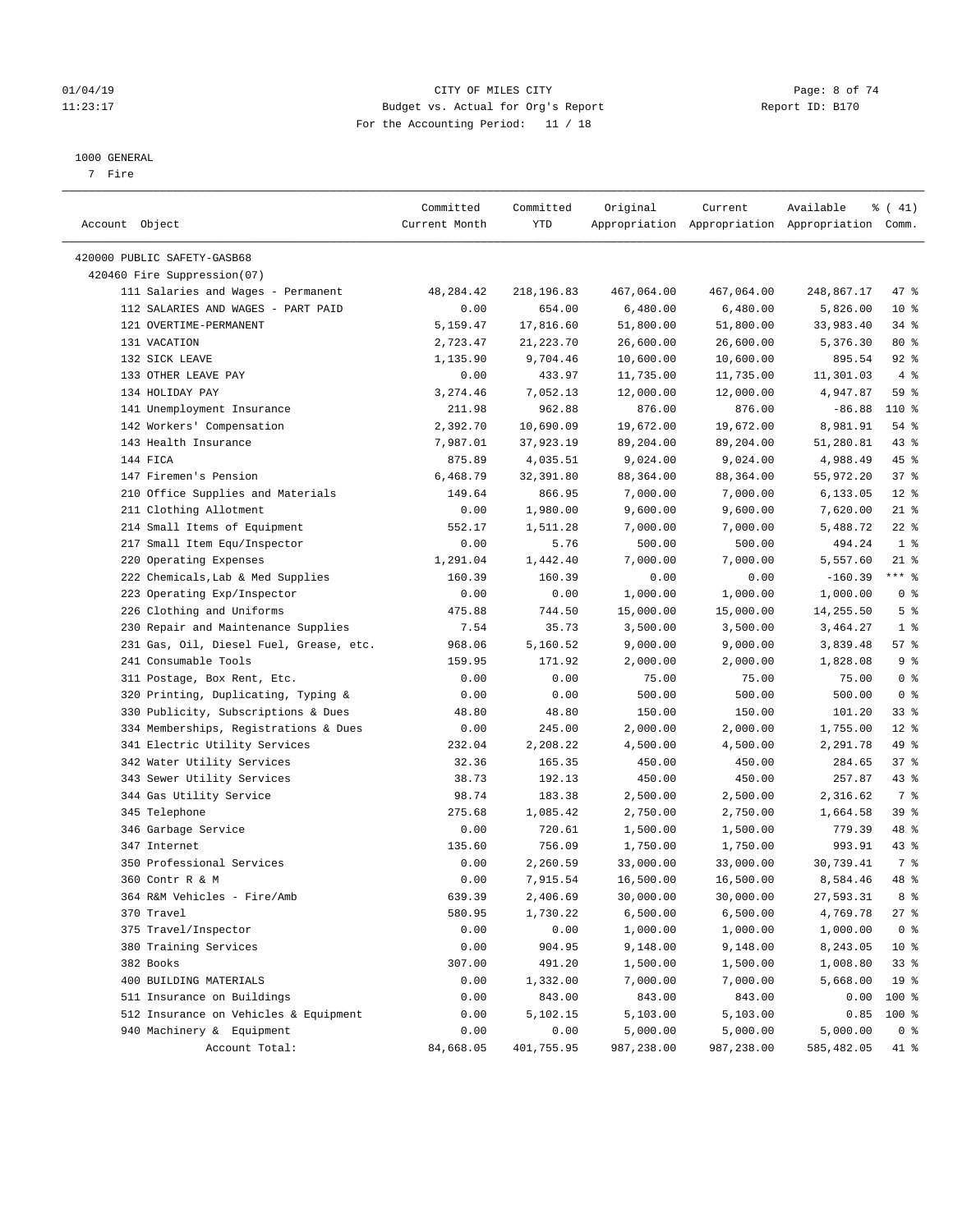#### 01/04/19 CITY OF MILES CITY Page: 9 of 74 11:23:17 Budget vs. Actual for Org's Report Changer Report ID: B170 For the Accounting Period: 11 / 18

#### 1000 GENERAL

7 Fire

| Object<br>Account                                         | Committed<br>Current Month | Committed<br><b>YTD</b> | Original<br>Appropriation | Current<br>Appropriation | Available<br>Appropriation | % (41)<br>Comm. |
|-----------------------------------------------------------|----------------------------|-------------------------|---------------------------|--------------------------|----------------------------|-----------------|
| Account Group Total:                                      | 84,668.05                  | 401,755.95              | 987,238.00                | 987,238.00               | 585,482.05                 | $41$ %          |
| 490000 DEBT SERVICE<br>490500 Other Debt Service Payments |                            |                         |                           |                          |                            |                 |
| 654 Training Center- Principal                            | 0.00                       | 0.00                    | 3,395.00                  | 3,395.00                 | 3,395.00                   | 0 <sup>8</sup>  |
| 655 Training Center- Interest                             | 0.00                       | 0.00                    | 8,711.00                  | 8,711.00                 | 8,711.00                   | 0 <sup>8</sup>  |
| Account Total:                                            | 0.00                       | 0.00                    | 12,106.00                 | 12,106.00                | 12,106.00                  | 0 <sup>8</sup>  |
| Account Group Total:                                      | 0.00                       | 0.00                    | 12,106.00                 | 12,106.00                | 12,106.00                  | 0 <sup>8</sup>  |
| Organization Total:                                       | 84,668.05                  | 401,755.95              | 999,344.00                | 999,344.00               | 597,588.05                 | $40*$           |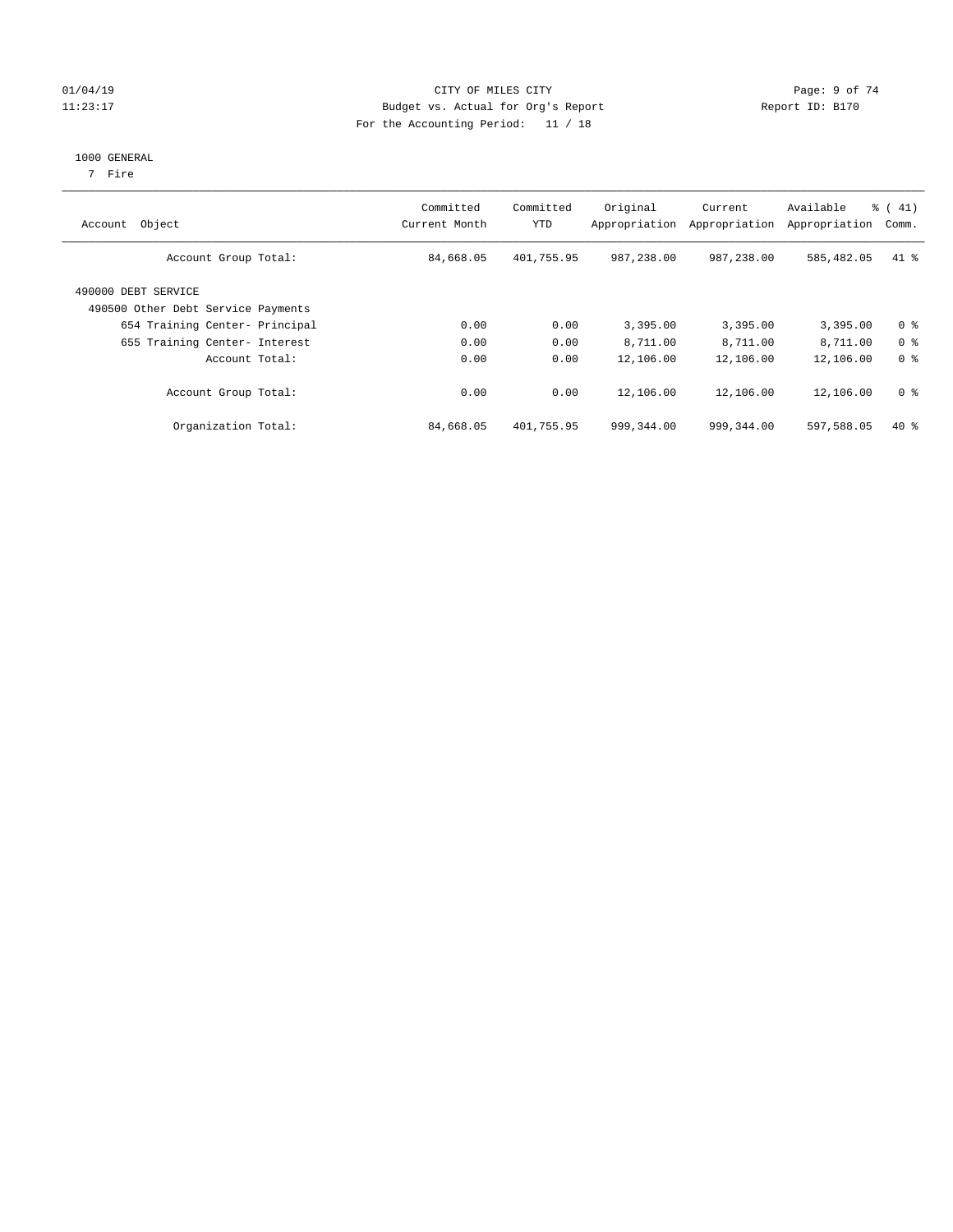#### $O1/04/19$  Page: 10 of 74 11:23:17 Budget vs. Actual for Org's Report Changer Report ID: B170 For the Accounting Period: 11 / 18

#### 1000 GENERAL

8 City Hall Maintenance

|                                     | Committed     | Committed | Original  | Current                                   | Available | % (41)          |  |
|-------------------------------------|---------------|-----------|-----------|-------------------------------------------|-----------|-----------------|--|
| Account Object                      | Current Month | YTD       |           | Appropriation Appropriation Appropriation |           | Comm.           |  |
| 410000 GENERAL GOVERNMENTGASB68     |               |           |           |                                           |           |                 |  |
| 411230 City Hall                    |               |           |           |                                           |           |                 |  |
| 214 Small Items of Equipment        | 0.00          | 0.00      | 400.00    | 400.00                                    | 400.00    | 0 <sup>8</sup>  |  |
| 220 Operating Expenses              | 57.00         | 1,256.64  | 3,000.00  | 3,000.00                                  | 1,743.36  | 42 %            |  |
| 230 Repair and Maintenance Supplies | 303.95        | 303.95    | 2,000.00  | 2,000.00                                  | 1,696.05  | 15 <sup>8</sup> |  |
| 341 Electric Utility Services       | 202.27        | 2,524.22  | 6,000.00  | 6,000.00                                  | 3,475.78  | 42 %            |  |
| 342 Water Utility Services          | 56.77         | 281.67    | 750.00    | 750.00                                    | 468.33    | 38 %            |  |
| 343 Sewer Utility Services          | 67.95         | 337.09    | 370.00    | 370.00                                    | 32.91     | $91$ %          |  |
| 344 Gas Utility Service             | 250.59        | 488.94    | 3,750.00  | 3,750.00                                  | 3,261.06  | 13 <sup>°</sup> |  |
| 346 Garbage Service                 | 0.00          | 47.41     | 250.00    | 250.00                                    | 202.59    | $19*$           |  |
| 360 Contr R & M                     | 793.00        | 4,699.00  | 15,900.00 | 15,900.00                                 | 11,201.00 | $30*$           |  |
| 511 Insurance on Buildings          | 0.00          | 1,564.78  | 1,565.00  | 1,565.00                                  | 0.22      | $100$ %         |  |
| Account Total:                      | 1,731.53      | 11,503.70 | 33,985.00 | 33,985.00                                 | 22,481.30 | $34$ $%$        |  |
|                                     |               |           |           |                                           |           |                 |  |
| Account Group Total:                | 1,731.53      | 11,503.70 | 33,985.00 | 33,985.00                                 | 22,481.30 | $34$ $%$        |  |
|                                     |               |           |           |                                           |           |                 |  |
| Organization Total:                 | 1,731.53      | 11,503.70 | 33,985.00 | 33,985.00                                 | 22,481.30 | $34$ $%$        |  |
|                                     |               |           |           |                                           |           |                 |  |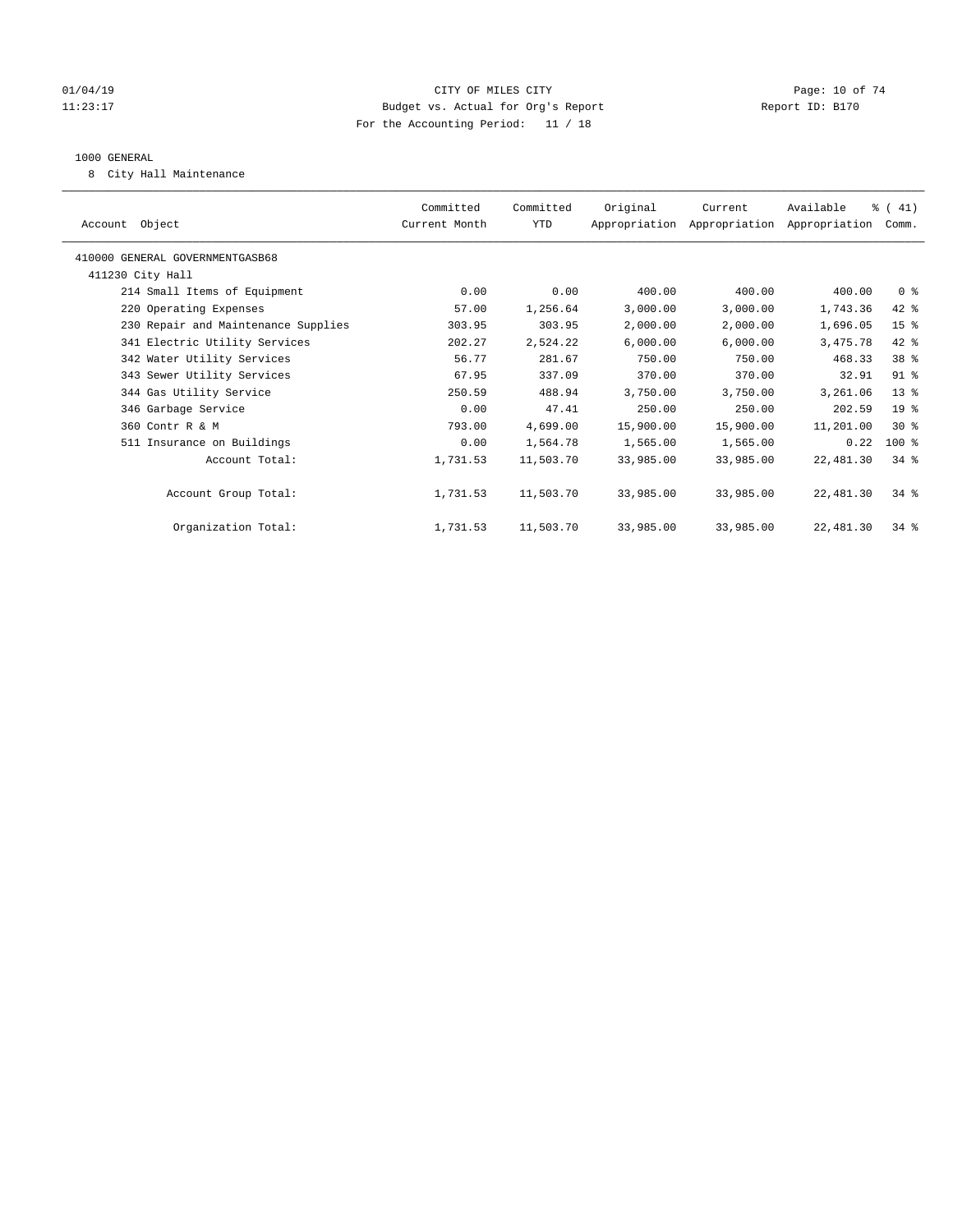#### $O1/04/19$  Page: 11 of 74 11:23:17 Budget vs. Actual for Org's Report Changer Report ID: B170 For the Accounting Period: 11 / 18

## 1000 GENERAL

9 Treasurer

| Account Object                                               | Committed<br>Current Month | Committed<br><b>YTD</b> | Original  | Current<br>Appropriation Appropriation | Available<br>Appropriation | % (41)<br>Comm. |
|--------------------------------------------------------------|----------------------------|-------------------------|-----------|----------------------------------------|----------------------------|-----------------|
| 410000 GENERAL GOVERNMENTGASB68<br>410540 City Treasurer(09) |                            |                         |           |                                        |                            |                 |
|                                                              |                            |                         |           |                                        |                            |                 |
| 111 Salaries and Wages - Permanent                           | 1,833.34                   | 9,166.70                | 22,001.00 | 22,001.00                              | 12,834.30                  | $42$ %          |
| 142 Workers' Compensation                                    | 7.80                       | 39.00                   | 94.00     | 94.00                                  | 55.00                      | 41 %            |
| 144 FICA                                                     | 140.24                     | 701.20                  | 1,683.00  | 1,683.00                               | 981.80                     | $42$ %          |
| 145 PERS                                                     | 157.12                     | 785.60                  | 1,864.00  | 1,864.00                               | 1,078.40                   | 42 %            |
| 345 Telephone                                                | 0.88                       | 6.62                    | 50.00     | 50.00                                  | 43.38                      | 13 <sup>°</sup> |
| 350 Professional Services                                    | 0.00                       | 83.00                   | 550.00    | 550.00                                 | 467.00                     | 15 <sup>°</sup> |
| 360 Contr R & M                                              | 75.05                      | 414.81                  | 1,000.00  | 1,000.00                               | 585.19                     | $41$ %          |
| Account Total:                                               | 2, 214.43                  | 11,196.93               | 27,242.00 | 27,242.00                              | 16,045.07                  | 41 %            |
| Account Group Total:                                         | 2, 214.43                  | 11,196.93               | 27,242.00 | 27,242.00                              | 16,045.07                  | 41 %            |
| Organization Total:                                          | 2, 214.43                  | 11,196.93               | 27,242.00 | 27,242.00                              | 16,045.07                  | $41*$           |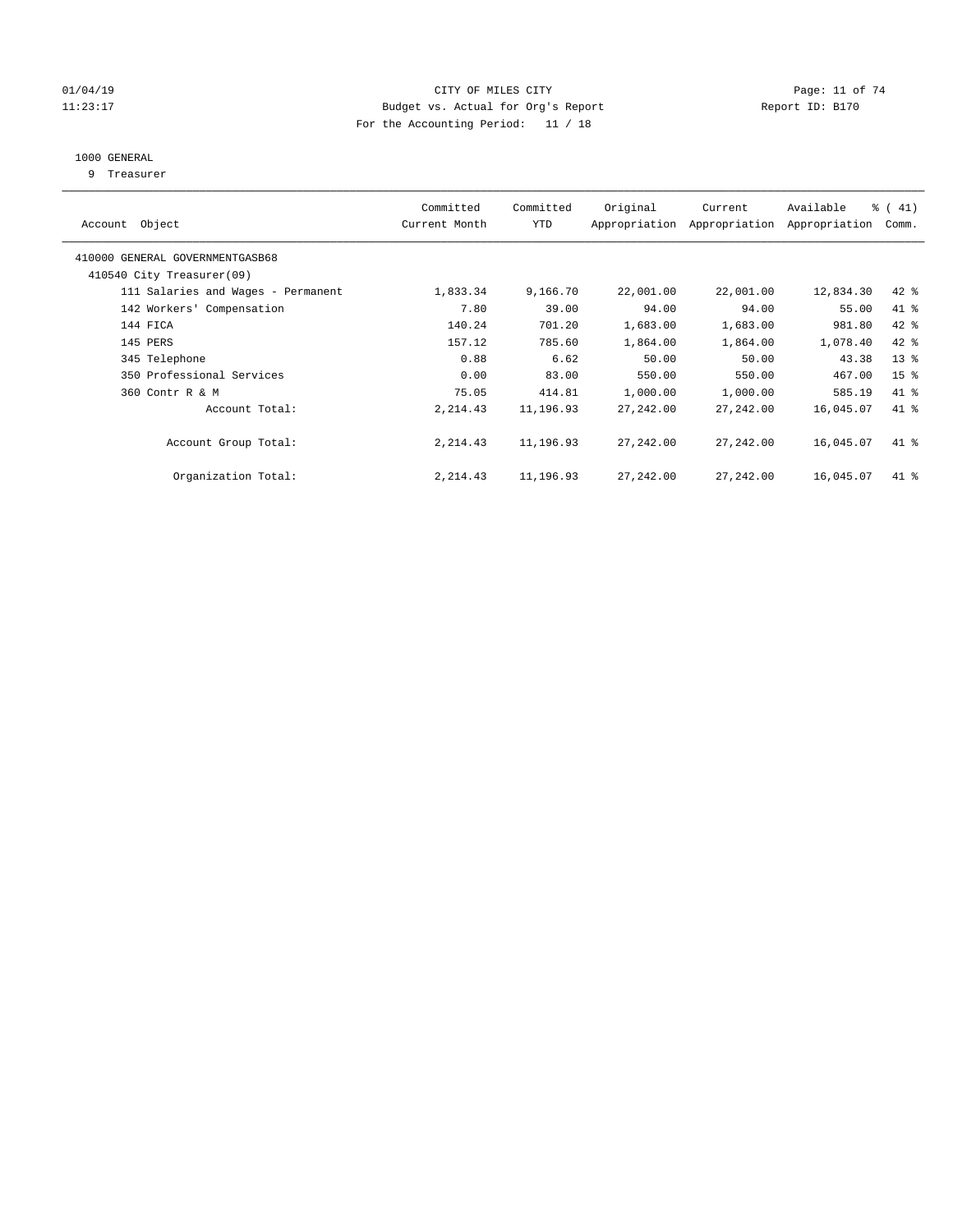#### $O1/04/19$  Page: 12 of 74 11:23:17 Budget vs. Actual for Org's Report Report ID: B170 For the Accounting Period: 11 / 18

#### 1000 GENERAL

11 Historic Preservation

| Account Object                                                          | Committed<br>Current Month | Committed<br>YTD | Original<br>Appropriation | Current<br>Appropriation | Available<br>Appropriation | $\frac{1}{6}$ ( 41)<br>Comm. |
|-------------------------------------------------------------------------|----------------------------|------------------|---------------------------|--------------------------|----------------------------|------------------------------|
| 520000 OTHER FINANCING USES<br>521000 Interfund Operating Transfers Out |                            |                  |                           |                          |                            |                              |
| 820 Transfers to Other Funds                                            | 0.00                       | 0.00             | 2,200.00                  | 2,200,00                 | 2,200.00                   | 0 <sup>8</sup>               |
| Account Total:                                                          | 0.00                       | 0.00             | 2,200.00                  | 2,200,00                 | 2,200.00                   | 0 <sup>8</sup>               |
| Account Group Total:                                                    | 0.00                       | 0.00             | 2,200.00                  | 2,200,00                 | 2,200.00                   | 0 %                          |
| Organization Total:                                                     | 0.00                       | 0.00             | 2,200.00                  | 2,200,00                 | 2,200.00                   | 0 %                          |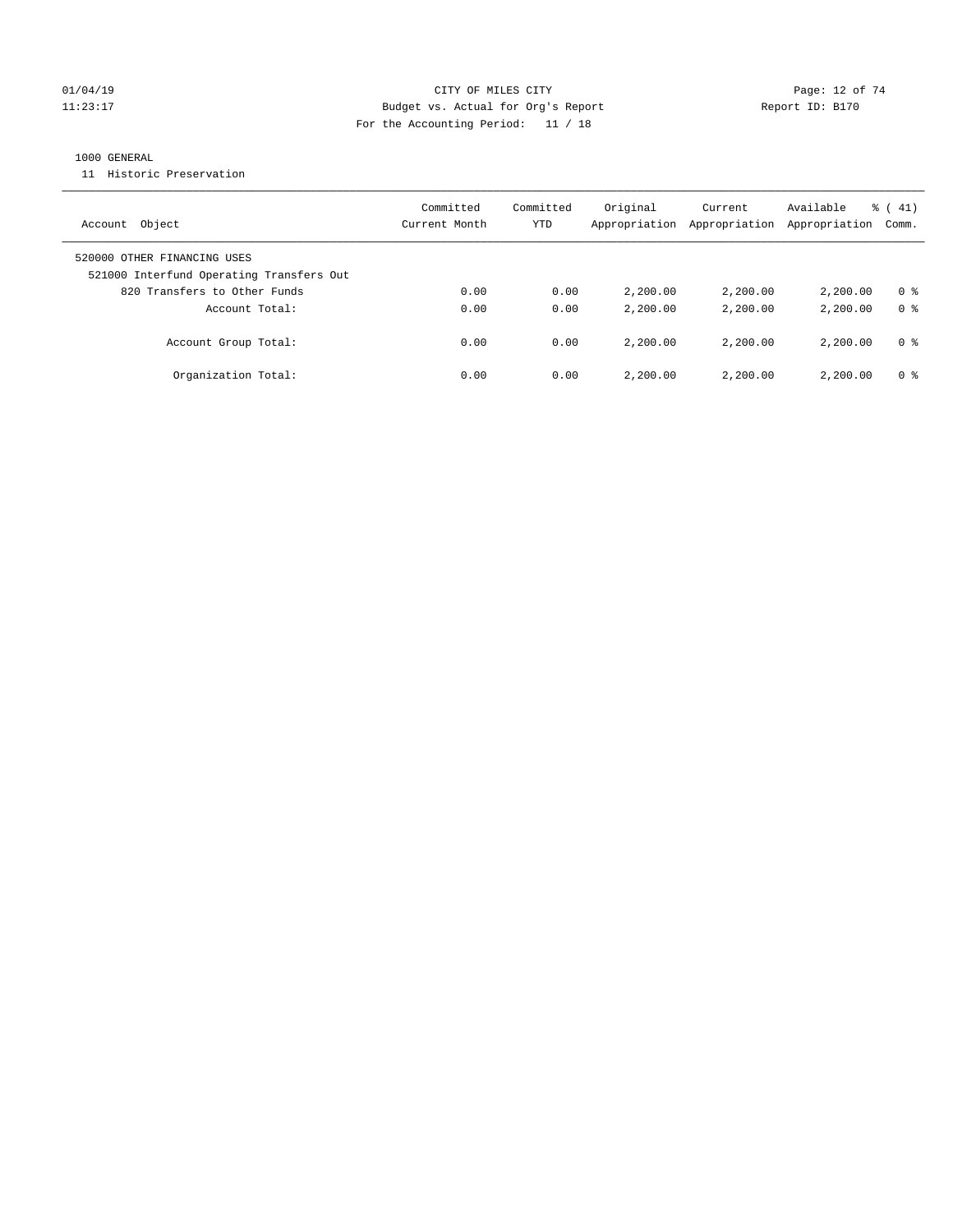#### $O1/04/19$  Page: 13 of 74 11:23:17 Budget vs. Actual for Org's Report Changer Report ID: B170 For the Accounting Period: 11 / 18

————————————————————————————————————————————————————————————————————————————————————————————————————————————————————————————————————

#### 1000 GENERAL

13 Park

|                                            | Committed     | Committed  | Original   | Current    | Available                                       | $\frac{1}{6}$ ( 41) |
|--------------------------------------------|---------------|------------|------------|------------|-------------------------------------------------|---------------------|
| Account Object                             | Current Month | YTD        |            |            | Appropriation Appropriation Appropriation Comm. |                     |
| 460000 CULTURE AND RECREATION-GASB68       |               |            |            |            |                                                 |                     |
| 460432 Lion Shelter                        |               |            |            |            |                                                 |                     |
| 230 Repair and Maintenance Supplies        | 0.00          | 0.00       | 500.00     | 500.00     | 500.00                                          | 0 <sup>8</sup>      |
| Account Total:                             | 0.00          | 0.00       | 500.00     | 500.00     | 500.00                                          | 0 <sup>8</sup>      |
| 460433 Park Operations(13)                 |               |            |            |            |                                                 |                     |
| 111 Salaries and Wages - Permanent         | 15,048.43     | 80,780.72  | 187,644.00 | 187,644.00 | 106,863.28                                      | 43 %                |
| 121 OVERTIME-PERMANENT                     | 64.71         | 5,853.23   | 9,300.00   | 9,300.00   | 3,446.77                                        | 63 %                |
| 131 VACATION                               | 835.90        | 5,886.96   | 12,100.00  | 12,100.00  | 6,213.04                                        | 49 %                |
| 132 SICK LEAVE                             | 1,509.03      | 3,591.63   | 9,400.00   | 9,400.00   | 5,808.37                                        | 38 <sup>8</sup>     |
| 133 OTHER LEAVE PAY                        | 0.00          | 0.00       | 746.00     | 746.00     | 746.00                                          | 0 <sup>8</sup>      |
| 134 HOLIDAY PAY                            | 0.00          | 3,652.48   | 5,500.00   | 5,500.00   | 1,847.52                                        | 66 %                |
| 141 Unemployment Insurance                 | 61.10         | 352.47     | 339.00     | 339.00     | $-13.47$                                        | $104$ %             |
| 142 Workers' Compensation                  | 999.51        | 5,555.40   | 12,095.00  | 12,095.00  | 6,539.60                                        | 46 %                |
| 143 Health Insurance                       | 3,099.35      | 15,496.67  | 37,192.00  | 37,192.00  | 21,695.33                                       | 42 %                |
| 144 FICA                                   | 1,282.50      | 7,438.05   | 17,265.00  | 17,265.00  | 9,826.95                                        | $43$ %              |
| 145 PERS                                   | 1,496.16      | 8,268.47   | 18,629.00  | 18,629.00  | 10,360.53                                       | 44 %                |
| 196 CLOTHING ALLOTMENT                     | 0.00          | 928.50     | 800.00     | 800.00     | $-128.50$                                       | $116$ %             |
| 210 Office Supplies and Materials          | 0.00          | 38.49      | 350.00     | 350.00     | 311.51                                          | $11$ %              |
| 214 Small Items of Equipment               | 0.00          | 1,606.57   | 3,000.00   | 3,000.00   | 1,393.43                                        | $54$ %              |
| 220 Operating Expenses                     | 324.25        | 1,137.45   | 2,500.00   | 2,500.00   | 1,362.55                                        | 45 %                |
| 222 Chemicals, Lab & Med Supplies          | 0.00          | 1,798.49   | 4,000.00   | 4,000.00   | 2,201.51                                        | 45 %                |
| 226 Clothing and Uniforms                  | 0.00          | 314.97     | 500.00     | 500.00     | 185.03                                          | 63 %                |
| 230 Repair and Maintenance Supplies        | 936.81        | 9,444.37   | 15,000.00  | 15,000.00  | 5,555.63                                        | 63 %                |
| 231 Gas, Oil, Diesel Fuel, Grease, etc.    | 1,288.35      | 3,986.55   | 7,500.00   | 7,500.00   | 3,513.45                                        | 53%                 |
| 334 Memberships, Registrations & Dues      | 0.00          | 119.00     | 500.00     | 500.00     | 381.00                                          | $24$ %              |
| 341 Electric Utility Services              | 563.19        | 4,384.20   | 10,000.00  | 10,000.00  | 5,615.80                                        | 44 %                |
| 342 Water Utility Services                 | 3,664.24      | 17,589.86  | 24,000.00  | 24,000.00  | 6,410.14                                        | 73 %                |
| 343 Sewer Utility Services                 | 282.67        | 1,411.61   | 1,500.00   | 1,500.00   | 88.39                                           | 94 %                |
|                                            |               | 538.32     |            |            | 3,176.68                                        | $14$ %              |
| 344 Gas Utility Service                    | 257.25        |            | 3,715.00   | 3,715.00   |                                                 | 37%                 |
| 345 Telephone                              | 36.94         | 186.92     | 500.00     | 500.00     | 313.08                                          |                     |
| 346 Garbage Service                        | 0.00          | 237.06     | 900.00     | 900.00     | 662.94                                          | $26$ %              |
| 347 Internet                               | 37.60         | 188.00     | 450.00     | 450.00     | 262.00                                          | $42$ %              |
| 350 Professional Services                  | 0.00          | 1,495.63   | 17,500.00  | 17,500.00  | 16,004.37                                       | 9 <sub>8</sub>      |
| 360 Contr R & M                            | 4,987.50      | 5,192.50   | 10,000.00  | 10,000.00  | 4,807.50                                        | $52$ $%$            |
| 363 R&M Vehicles/Equip/Labor-PW            | 424.09        | 8,316.55   | 10,000.00  | 10,000.00  | 1,683.45                                        | 83%                 |
| 370 Travel                                 | 288.40        | 425.40     | 300.00     | 300.00     | $-125.40$                                       | 142 %               |
| 380 Training Services                      | 90.00         | 215.00     | 600.00     | 600.00     | 385.00                                          | 36%                 |
| 511 Insurance on Buildings                 | 0.00          | 1,892.40   | 1,893.00   | 1,893.00   |                                                 | $0.60$ 100 %        |
| 512 Insurance on Vehicles & Equipment      | 0.00          | 925.82     | 1,028.00   | 1,028.00   | 102.18                                          | 90%                 |
| Account Total:                             | 37,577.98     | 199,249.74 | 426,746.00 | 426,746.00 | 227,496.26                                      | 47 %                |
| 460436 Denton Complex Upgrades             |               |            |            |            |                                                 |                     |
| 940 Machinery & Equipment                  | 0.00          | 1,273.55   | 0.00       | 0.00       | $-1, 273.55$ *** %                              |                     |
| Account Total:                             | 0.00          | 1,273.55   | 0.00       | 0.00       | $-1, 273.55$ *** %                              |                     |
| 460439 Riverside Park Tennis Court Project |               |            |            |            |                                                 |                     |
| 230 Repair and Maintenance Supplies        | 0.00          | 0.00       | 200.00     | 200.00     | 200.00                                          | 0 <sup>8</sup>      |
| Account Total:                             | 0.00          | 0.00       | 200.00     | 200.00     | 200.00                                          | 0 <sup>8</sup>      |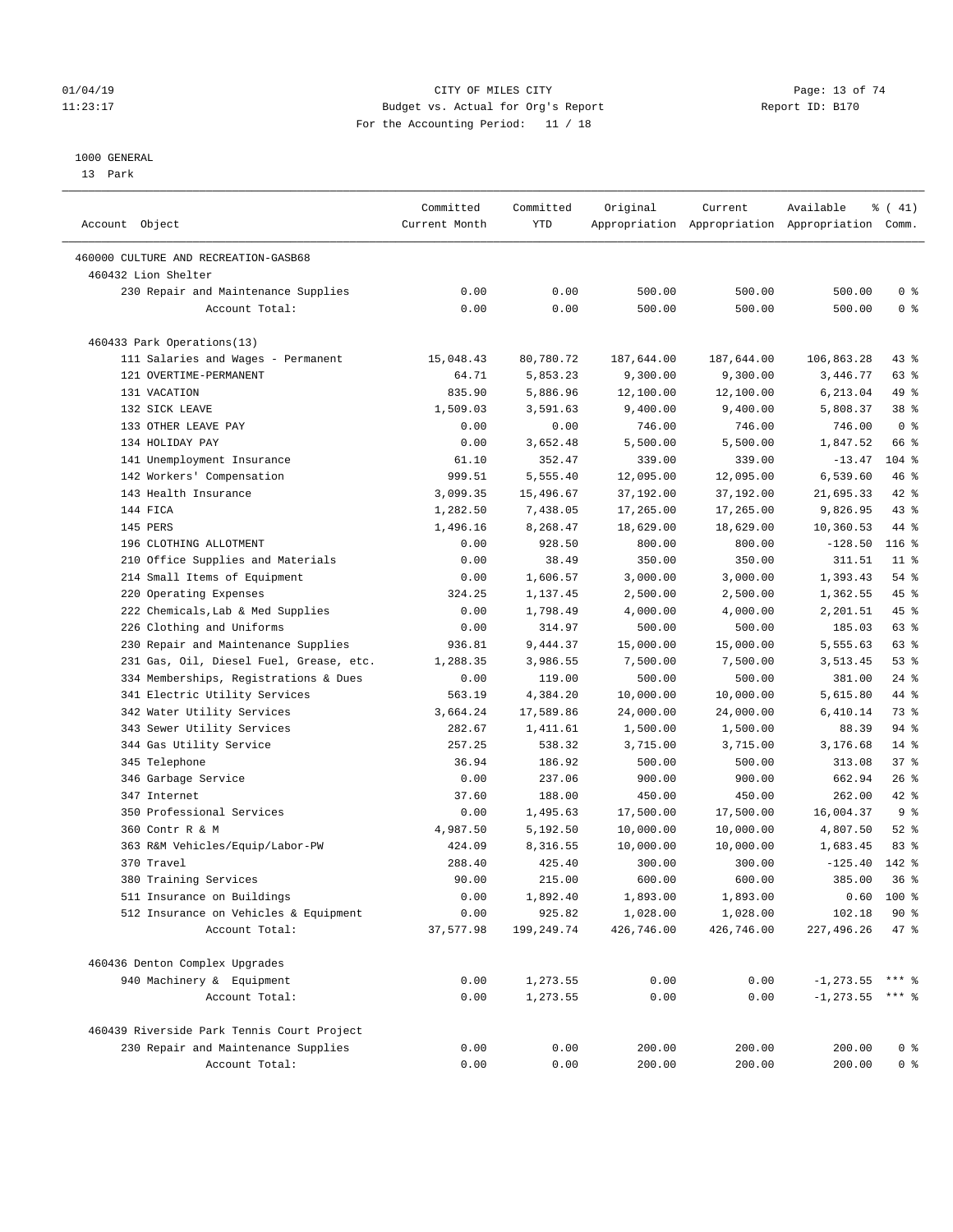#### $O1/04/19$  Page: 14 of 74 11:23:17 Budget vs. Actual for Org's Report Changer Report ID: B170 For the Accounting Period: 11 / 18

#### 1000 GENERAL

13 Park

| Account Object       | Committed<br>Current Month | Committed<br>YTD | Original   | Current    | Available<br>Appropriation Appropriation Appropriation Comm. | $\frac{1}{6}$ ( 41) |
|----------------------|----------------------------|------------------|------------|------------|--------------------------------------------------------------|---------------------|
| Account Group Total: | 37,577.98                  | 200,523.29       | 427,446.00 | 427,446.00 | 226,922.71                                                   | 47 %                |
| Organization Total:  | 37,577.98                  | 200,523.29       | 427,446.00 | 427,446.00 | 226,922.71                                                   | 47.8                |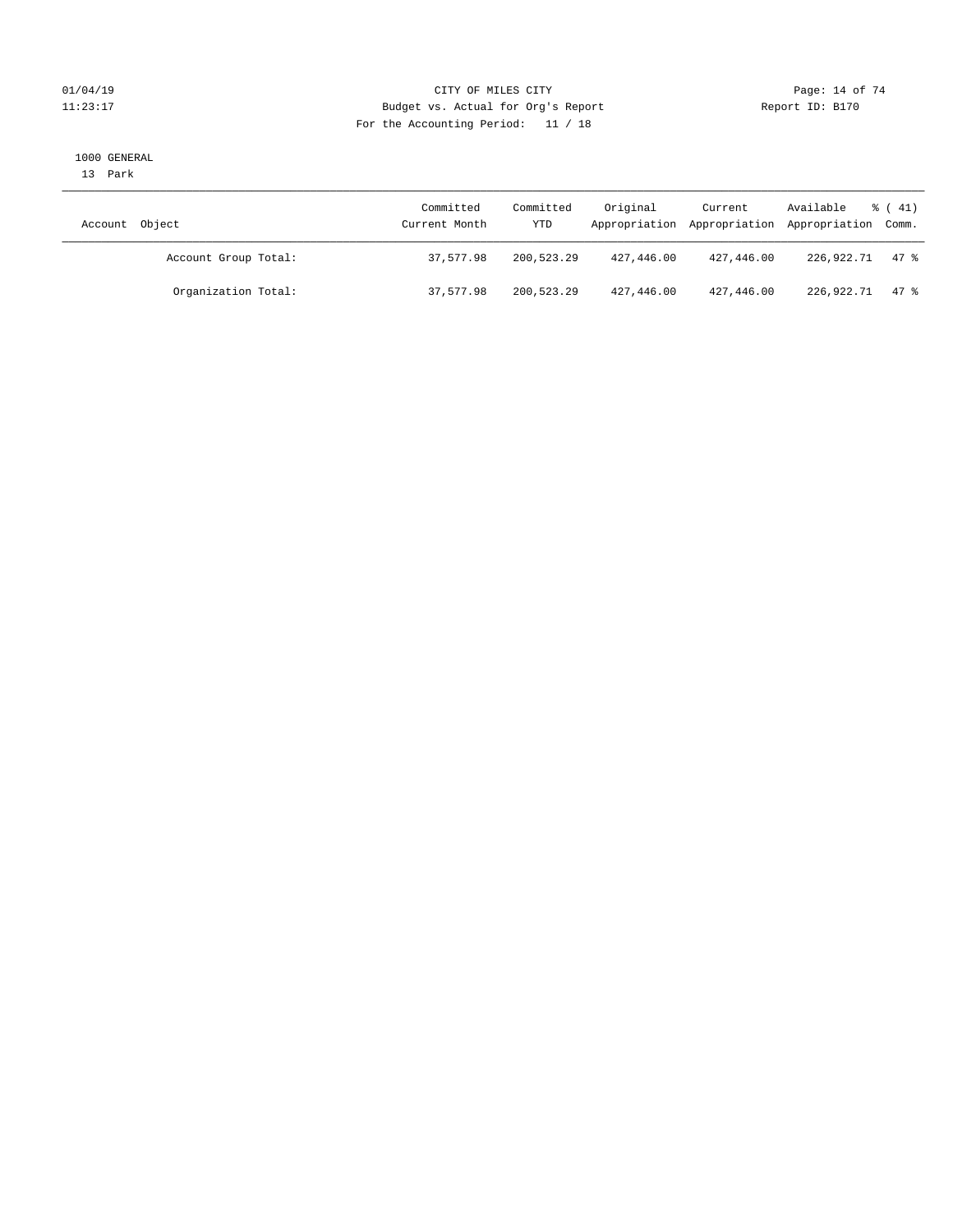#### $O1/04/19$  Page: 15 of 74 11:23:17 Budget vs. Actual for Org's Report Changer Report ID: B170 For the Accounting Period: 11 / 18

## 1000 GENERAL

14 Swim Pool

| Account Object                       | Committed<br>Current Month | Committed<br><b>YTD</b> | Original  | Current<br>Appropriation Appropriation Appropriation Comm. | Available | % (41)         |
|--------------------------------------|----------------------------|-------------------------|-----------|------------------------------------------------------------|-----------|----------------|
| 460000 CULTURE AND RECREATION-GASB68 |                            |                         |           |                                                            |           |                |
| 460445 Swimming Pool                 |                            |                         |           |                                                            |           |                |
| 111 Salaries and Wages - Permanent   | 0.00                       | 35,527.08               | 54,174.00 | 54,174.00                                                  | 18,646.92 | 66 %           |
| 141 Unemployment Insurance           | 0.00                       | 124.40                  | 81.00     | 81.00                                                      | $-43.40$  | $154$ $%$      |
| 142 Workers' Compensation            | 0.00                       | 2,036.50                | 3,105.00  | 3,105.00                                                   | 1,068.50  | 66 %           |
| 144 FICA                             | 0.00                       | 2,717.91                | 4,146.00  | 4,146.00                                                   | 1,428.09  | 66 %           |
| 145 PERS                             | 0.00                       | 848.34                  | 1,055.00  | 1,055.00                                                   | 206.66    | $80*$          |
| 214 Small Items of Equipment         | 0.00                       | 197.54                  | 300.00    | 300.00                                                     | 102.46    | 66 %           |
| 220 Operating Expenses               | 0.00                       | 305.30                  | 1,000.00  | 1,000.00                                                   | 694.70    | $31$ %         |
| 222 Chemicals, Lab & Med Supplies    | 0.00                       | 1,813.78                | 3,500.00  | 3,500.00                                                   | 1,686.22  | $52$ $%$       |
| 226 Clothing and Uniforms            | 0.00                       | 474.00                  | 500.00    | 500.00                                                     | 26.00     | 95%            |
| 230 Repair and Maintenance Supplies  | 0.00                       | 11.99                   | 400.00    | 400.00                                                     | 388.01    | 3 <sup>8</sup> |
| 341 Electric Utility Services        | 81.96                      | 874.96                  | 1,375.00  | 1,375.00                                                   | 500.04    | 64 %           |
| 342 Water Utility Services           | 0.00                       | 300.02                  | 300.00    | 300.00                                                     | $-0.02$   | $100*$         |
| 343 Sewer Utility Services           | 0.00                       | 176.62                  | 150.00    | 150.00                                                     | $-26.62$  | 118 %          |
| 345 Telephone                        | 0.00                       | 107.52                  | 200.00    | 200.00                                                     | 92.48     | 54%            |
| 350 Professional Services            | 0.00                       | 0.00                    | 250.00    | 250.00                                                     | 250.00    | 0 <sup>8</sup> |
| 360 Contr R & M                      | 0.00                       | 0.00                    | 200.00    | 200.00                                                     | 200.00    | 0 <sup>8</sup> |
| 363 R&M Vehicles/Equip/Labor-PW      | 0.00                       | 0.00                    | 700.00    | 700.00                                                     | 700.00    | 0 <sup>8</sup> |
| 380 Training Services                | 0.00                       | 36.00                   | 500.00    | 500.00                                                     | 464.00    | 7 <sup>°</sup> |
| 540 Special Assessments              | 0.00                       | 0.00                    | 700.00    | 700.00                                                     | 700.00    | 0 <sup>8</sup> |
| Account Total:                       | 81.96                      | 45,551.96               | 72,636.00 | 72,636.00                                                  | 27,084.04 | 63 %           |
| Account Group Total:                 | 81.96                      | 45,551.96               | 72,636.00 | 72,636.00                                                  | 27,084.04 | $63$ $%$       |
| Organization Total:                  | 81.96                      | 45,551.96               | 72,636.00 | 72,636.00                                                  | 27,084.04 | $63$ $%$       |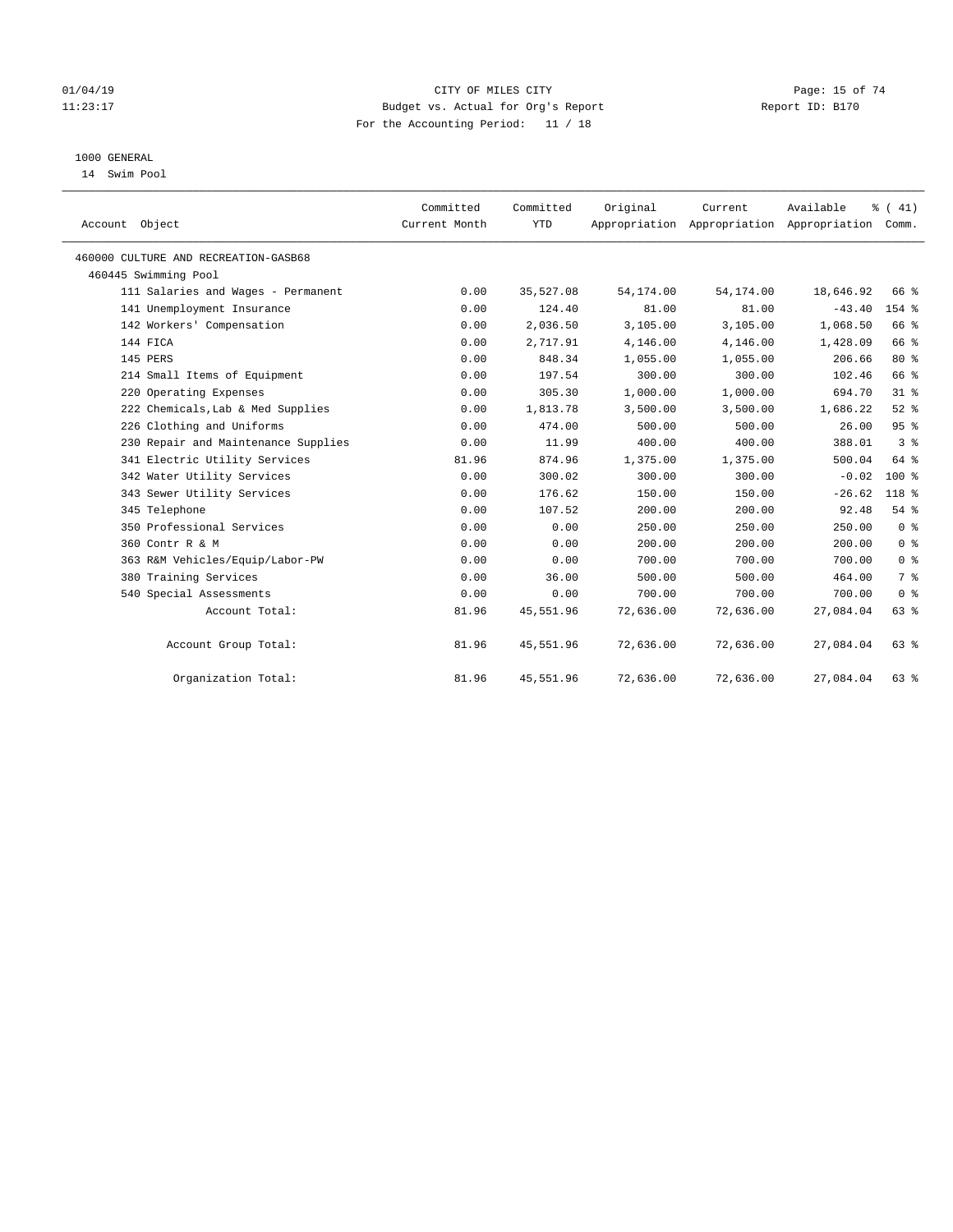#### $CITY$  OF MILES CITY OF MILES CITY CHARGE PAGE: 16 of 74 11:23:17 Budget vs. Actual for Org's Report Changer Report ID: B170 For the Accounting Period: 11 / 18

# 1000 GENERAL

16 Library

| Object<br>Account                                                       | Committed<br>Current Month | Committed<br>YTD | Original<br>Appropriation | Current<br>Appropriation | Available<br>Appropriation | $\frac{1}{6}$ ( 41)<br>Comm. |
|-------------------------------------------------------------------------|----------------------------|------------------|---------------------------|--------------------------|----------------------------|------------------------------|
| 520000 OTHER FINANCING USES<br>521000 Interfund Operating Transfers Out |                            |                  |                           |                          |                            |                              |
| 820 Transfers to Other Funds                                            | 25, 116.25                 | 125,581.25       | 301,395.00                | 301,395.00               | 175,813.75                 | $42$ $%$                     |
| Account Total:                                                          | 25, 116. 25                | 125,581.25       | 301,395.00                | 301,395.00               | 175,813.75                 | $42*$                        |
| Account Group Total:                                                    | 25, 116, 25                | 125,581.25       | 301,395.00                | 301,395.00               | 175,813.75                 | $42$ $%$                     |
| Organization Total:                                                     | 25, 116, 25                | 125,581.25       | 301,395.00                | 301,395.00               | 175,813.75                 | $42*$                        |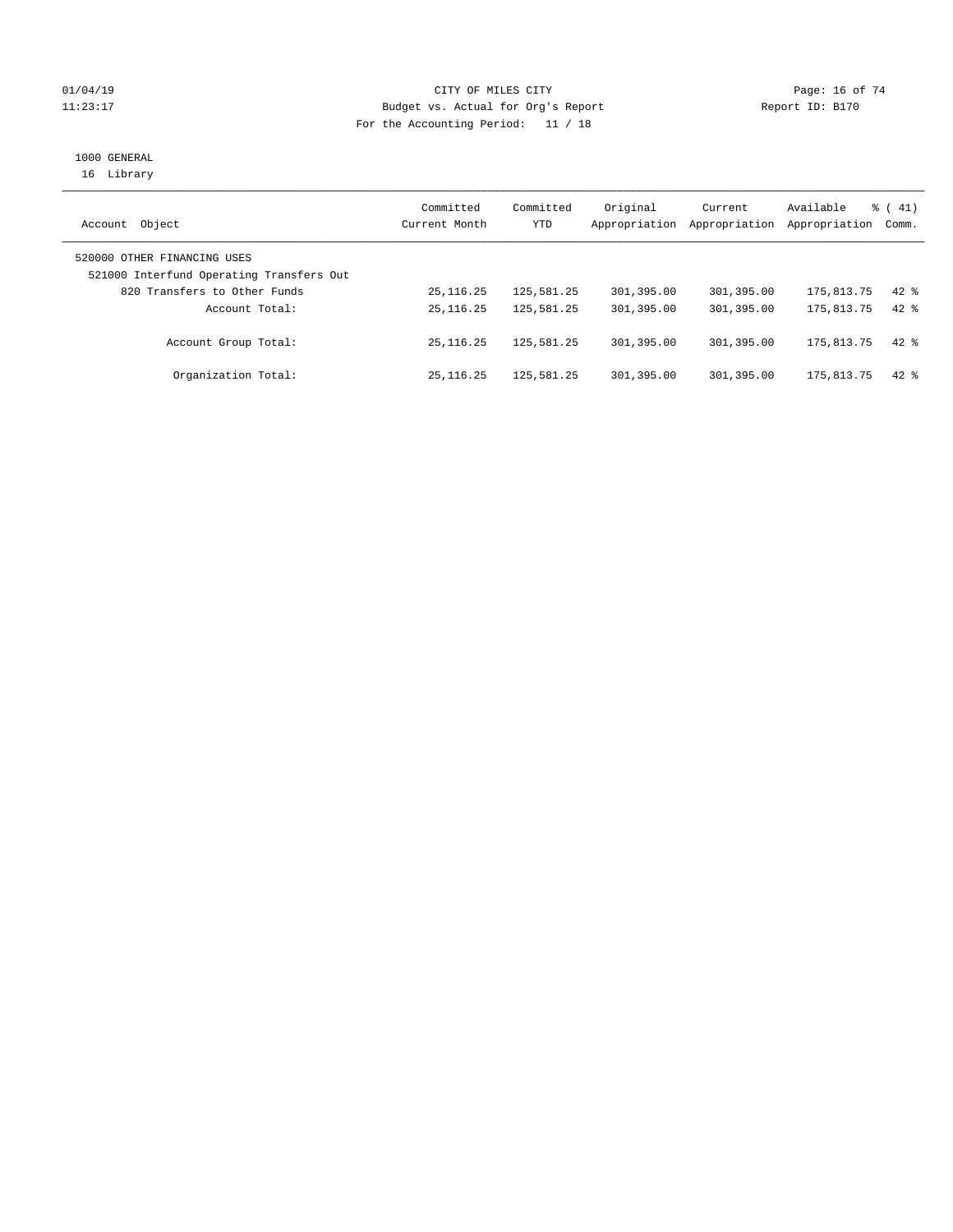#### $O1/04/19$  Page: 17 of 74 11:23:17 Budget vs. Actual for Org's Report Changer Report ID: B170 For the Accounting Period: 11 / 18

#### 1000 GENERAL

21 Animal Control

| Account Object                           | Committed<br>Current Month | Committed<br><b>YTD</b> | Original  | Current<br>Appropriation Appropriation Appropriation Comm. | Available   | $\frac{1}{6}$ ( 41) |  |
|------------------------------------------|----------------------------|-------------------------|-----------|------------------------------------------------------------|-------------|---------------------|--|
| 440000 PUBLIC HEALTH-GASB68              |                            |                         |           |                                                            |             |                     |  |
| 440600 Animal Control Services(21)       |                            |                         |           |                                                            |             |                     |  |
| 111 Salaries and Wages - Permanent       | 3,701.53                   | 17,197.57               | 42,430.00 | 42,430.00                                                  | 25, 232.43  | 41 %                |  |
| 121 OVERTIME-PERMANENT                   | 0.00                       | 241.56                  | 500.00    | 500.00                                                     | 258.44      | 48 %                |  |
| 131 VACATION                             | 0.00                       | 20.13                   | 1,500.00  | 1,500.00                                                   | 1,479.87    | 1 <sup>°</sup>      |  |
| 132 SICK LEAVE                           | 0.00                       | 0.00                    | 700.00    | 700.00                                                     | 700.00      | 0 <sup>8</sup>      |  |
| 133 OTHER LEAVE PAY                      | 161.04                     | 1,348.71                | 500.00    | 500.00                                                     | $-848.71$   | $270*$              |  |
| 134 HOLIDAY PAY                          | 125.10                     | 287.09                  | 300.00    | 300.00                                                     | 12.91       | 96%                 |  |
| 141 Unemployment Insurance               | 13.95                      | 68.09                   | 69.00     | 69.00                                                      | 0.91        | 99 %                |  |
| 142 Workers' Compensation                | 196.78                     | 965.52                  | 2,633.00  | 2,633.00                                                   | 1,667.48    | 37%                 |  |
| 143 Health Insurance                     | 739.70                     | 3,698.50                | 8,877.00  | 8,877.00                                                   | 5,178.50    | 42 %                |  |
| 144 FICA                                 | 305.06                     | 1,488.33                | 3,514.00  | 3,514.00                                                   | 2,025.67    | 42 %                |  |
| 145 PERS                                 | 317.42                     | 1,547.44                | 3,422.00  | 3,422.00                                                   | 1,874.56    | 45 %                |  |
| 196 CLOTHING ALLOTMENT                   | 0.00                       | 360.00                  | 720.00    | 720.00                                                     | 360.00      | 50%                 |  |
| 210 Office Supplies and Materials        | 0.00                       | 0.00                    | 150.00    | 150.00                                                     | 150.00      | 0 <sup>8</sup>      |  |
| 214 Small Items of Equipment             | 0.00                       | 0.00                    | 400.00    | 400.00                                                     | 400.00      | 0 <sup>8</sup>      |  |
| 220 Operating Expenses                   | 112.34                     | 879.65                  | 1,200.00  | 1,200.00                                                   | 320.35      | 73 %                |  |
| 230 Repair and Maintenance Supplies      | 0.00                       | 0.00                    | 250.00    | 250.00                                                     | 250.00      | 0 <sup>8</sup>      |  |
| 231 Gas, Oil, Diesel Fuel, Grease, etc.  | 138.95                     | 636.13                  | 1,400.00  | 1,400.00                                                   | 763.87      | 45 %                |  |
| 311 Postage, Box Rent, Etc.              | 0.00                       | 20.64                   | 20.00     | 20.00                                                      | $-0.64$     | 103 <sub>8</sub>    |  |
| 320 Printing, Duplicating, Typing &      | 0.00                       | 0.00                    | 25.00     | 25.00                                                      | 25.00       | 0 <sup>8</sup>      |  |
| 330 Publicity, Subscriptions & Dues      | 0.00                       | 0.00                    | 25.00     | 25.00                                                      | 25.00       | 0 <sup>8</sup>      |  |
| 341 Electric Utility Services            | 34.35                      | 301.16                  | 529.00    | 529.00                                                     | 227.84      | 57%                 |  |
| 342 Water Utility Services               | 23.02                      | 114.24                  | 350.00    | 350.00                                                     | 235.76      | $33$ $%$            |  |
| 343 Sewer Utility Services               | 27.07                      | 134.29                  | 150.00    | 150.00                                                     | 15.71       | 90%                 |  |
| 344 Gas Utility Service                  | 27.25                      | 115.91                  | 635.00    | 635.00                                                     | 519.09      | 18 %                |  |
| 345 Telephone                            | 40.09                      | 200.45                  | 500.00    | 500.00                                                     | 299.55      | 40 %                |  |
| 347 Internet                             | 0.00                       | 0.00                    | 560.00    | 560.00                                                     | 560.00      | 0 <sup>8</sup>      |  |
| 350 Professional Services                | 301.46                     | 1,218.75                | 3,000.00  | 3,000.00                                                   | 1,781.25    | 41 %                |  |
| 366 R&M Vehicles - Police/Animal Control | 0.00                       | 0.00                    | 100.00    | 100.00                                                     | 100.00      | 0 <sup>8</sup>      |  |
| 370 Travel                               | 0.00                       | 0.00                    | 200.00    | 200.00                                                     | 200.00      | 0 <sup>8</sup>      |  |
| 380 Training Services                    | 0.00                       | 0.00                    | 100.00    | 100.00                                                     | 100.00      | 0 <sup>8</sup>      |  |
| 511 Insurance on Buildings               | 0.00                       | 63.61                   | 64.00     | 64.00                                                      | 0.39        | 99 %                |  |
| Account Total:                           | 6,265.11                   | 30,907.77               | 74,823.00 | 74,823.00                                                  | 43, 915. 23 | 41 %                |  |
| Account Group Total:                     | 6,265.11                   | 30,907.77               | 74,823.00 | 74,823.00                                                  | 43, 915. 23 | 41 %                |  |
| Organization Total:                      | 6.265.11                   | 30,907.77               | 74,823.00 | 74,823.00                                                  | 43, 915. 23 | 41 %                |  |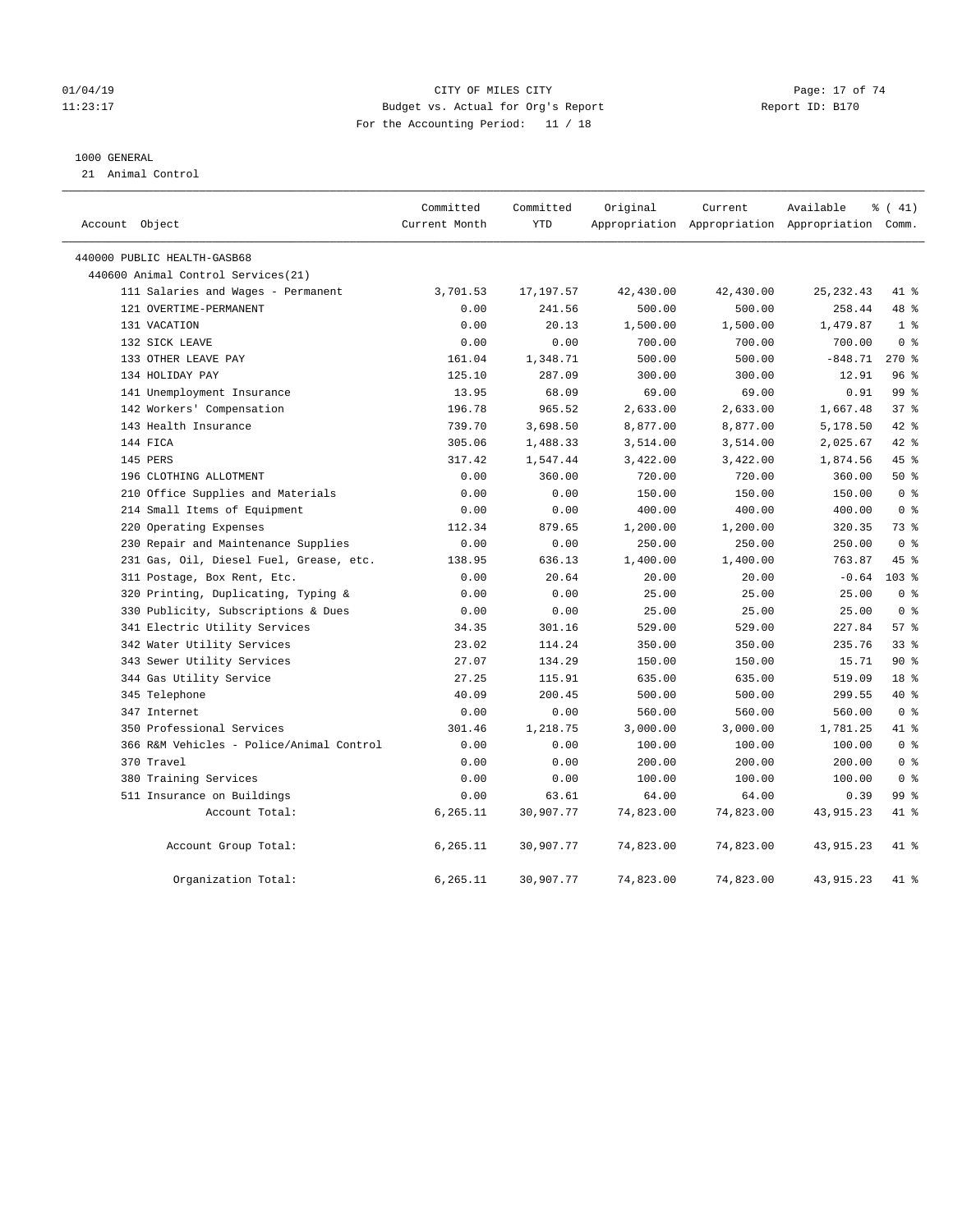#### $O1/04/19$  Page: 18 of 74 11:23:17 Budget vs. Actual for Org's Report Changer Report ID: B170 For the Accounting Period: 11 / 18

#### 1000 GENERAL

36 Planning & Community Services

| Account Object                            | Committed<br>Current Month | Committed<br><b>YTD</b> | Original   | Current    | Available<br>Appropriation Appropriation Appropriation Comm. | % (41)           |
|-------------------------------------------|----------------------------|-------------------------|------------|------------|--------------------------------------------------------------|------------------|
| 410000 GENERAL GOVERNMENTGASB68           |                            |                         |            |            |                                                              |                  |
| 411020 Community Services & Planning      |                            |                         |            |            |                                                              |                  |
| 111 Salaries and Wages - Permanent        | 1,972.04                   | 11,801.57               | 40,816.00  | 40,816.00  | 29,014.43                                                    | 29%              |
| 121 OVERTIME-PERMANENT                    | 0.00                       | 22.72                   | 200.00     | 200.00     | 177.28                                                       | $11*$            |
| 131 VACATION                              | 36.94                      | 2,008.31                | 2,800.00   | 2,800.00   | 791.69                                                       | $72$ $%$         |
| 132 SICK LEAVE                            | 18.71                      | 2,174.99                | 1,300.00   | 1,300.00   | $-874.99$                                                    | 167 <sup>8</sup> |
| 133 OTHER LEAVE PAY                       | 0.00                       | 1,502.11                | 2,363.00   | 2,363.00   | 860.89                                                       | 64 %             |
| 141 Unemployment Insurance                | 7.12                       | 61.85                   | 71.00      | 71.00      | 9.15                                                         | 87%              |
| 142 Workers' Compensation                 | 25.46                      | 103.07                  | 234.00     | 234.00     | 130.93                                                       | 44 %             |
| 143 Health Insurance                      | 476.27                     | 2,221.17                | 9,675.00   | 9,675.00   | 7,453.83                                                     | $23$ $%$         |
| 144 FICA                                  | 155.13                     | 1,351.93                | 3,632.00   | 3,632.00   | 2,280.07                                                     | 37 <sup>8</sup>  |
| 145 PERS                                  | 173.79                     | 1,500.60                | 4,021.00   | 4,021.00   | 2,520.40                                                     | 37 <sup>8</sup>  |
| 196 CLOTHING ALLOTMENT                    | 0.00                       | 163.50                  | 314.00     | 314.00     | 150.50                                                       | $52$ $%$         |
| 210 Office Supplies and Materials         | 18.42                      | 55.59                   | 800.00     | 800.00     | 744.41                                                       | 7 %              |
| 214 Small Items of Equipment              | 0.00                       | 69.99                   | 400.00     | 400.00     | 330.01                                                       | $17*$            |
| 220 Operating Expenses                    | 0.00                       | 120.65                  | 100.00     | 100.00     | $-20.65$                                                     | 121 %            |
| 311 Postage, Box Rent, Etc.               | 0.00                       | 18.31                   | 100.00     | 100.00     | 81.69                                                        | 18 %             |
| 320 Printing, Duplicating, Typing &       | 0.00                       | 0.00                    | 200.00     | 200.00     | 200.00                                                       | 0 <sup>8</sup>   |
| 327 Map Printing                          | 0.00                       | 0.00                    | 50.00      | 50.00      | 50.00                                                        | 0 <sup>8</sup>   |
| 330 Publicity, Subscriptions & Dues       | 0.00                       | 0.00                    | 300.00     | 300.00     | 300.00                                                       | 0 <sup>8</sup>   |
| 331 Publication of Formal & Legal Notices | 0.00                       | 239.50                  | 750.00     | 750.00     | 510.50                                                       | 328              |
| 334 Memberships, Registrations & Dues     | 0.00                       | 35.00                   | 100.00     | 100.00     | 65.00                                                        | 35%              |
| 345 Telephone                             | 73.81                      | 371.27                  | 900.00     | 900.00     | 528.73                                                       | 41 %             |
| 347 Internet                              | 0.00                       | 0.00                    | 150.00     | 150.00     | 150.00                                                       | 0 %              |
| 350 Professional Services                 | 2,988.78                   | 24,779.36               | 19,800.00  | 19,800.00  | $-4,979.36$                                                  | $125$ %          |
| 360 Contr R & M                           | 75.05                      | 4,354.81                | 12,100.00  | 12,100.00  | 7,745.19                                                     | 36%              |
| 370 Travel                                | 0.00                       | 0.00                    | 2,000.00   | 2,000.00   | 2,000.00                                                     | 0 <sup>8</sup>   |
| 380 Training Services                     | 0.00                       | $-188.92$               | 1,000.00   | 1,000.00   | 1,188.92                                                     | $-19$ %          |
| 382 Books                                 | 0.00                       | 0.00                    | 150.00     | 150.00     | 150.00                                                       | 0 <sup>8</sup>   |
| Account Total:                            | 6,021.52                   | 52,767.38               | 104,326.00 | 104,326.00 | 51,558.62                                                    | $51$ %           |
| Account Group Total:                      | 6,021.52                   | 52,767.38               | 104,326.00 | 104,326.00 | 51,558.62                                                    | $51$ %           |
| Organization Total:                       | 6,021.52                   | 52,767.38               | 104,326.00 | 104,326.00 | 51,558.62                                                    | $51$ %           |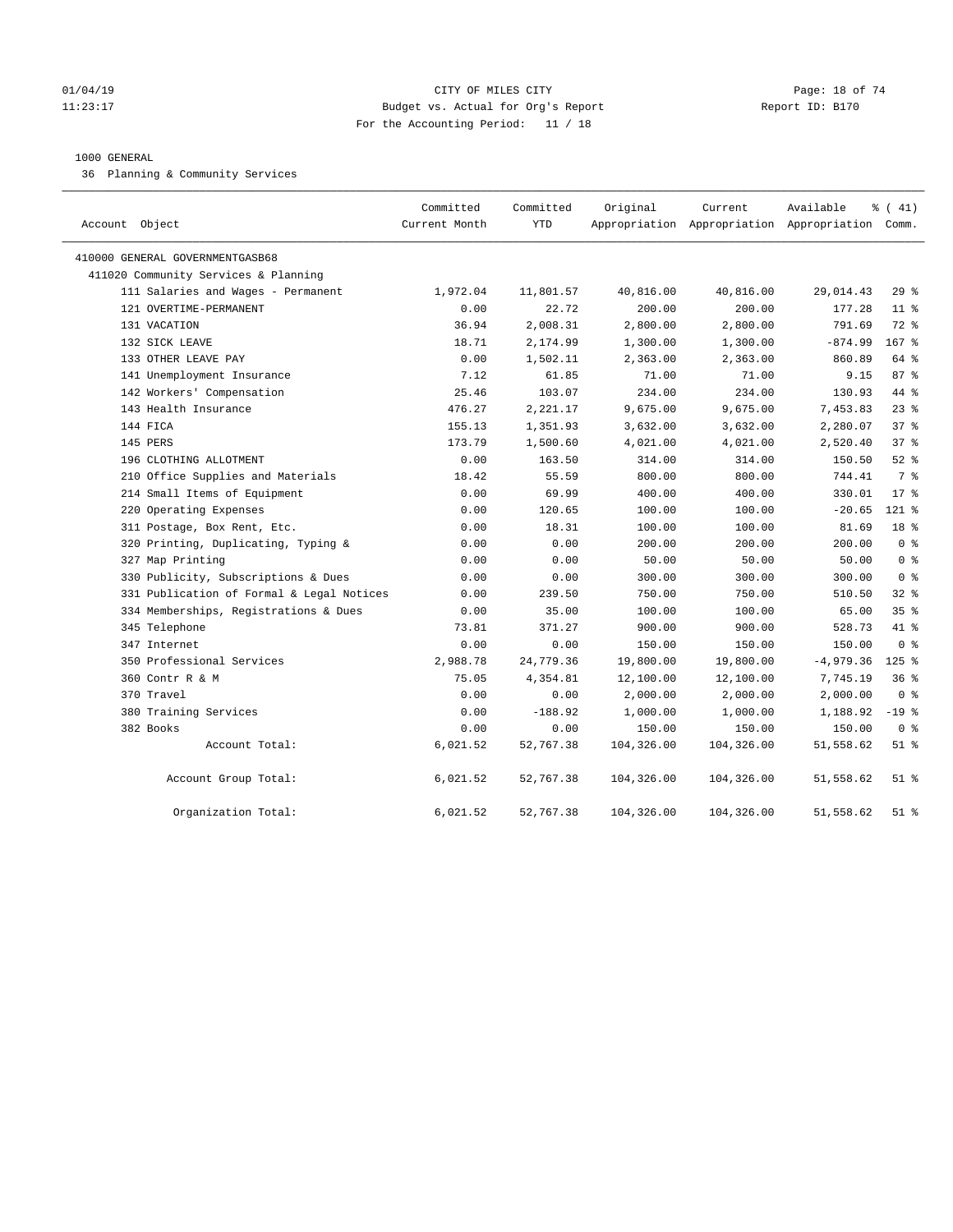#### $O1/04/19$  Page: 19 of 74 11:23:17 Budget vs. Actual for Org's Report Changer Report ID: B170 For the Accounting Period: 11 / 18

## 1000 GENERAL

37 CITY HEALTH

| Object<br>Account                                                       | Committed<br>Current Month | Committed<br>YTD | Original<br>Appropriation | Current<br>Appropriation | Available<br>Appropriation | $\frac{1}{6}$ ( 41)<br>Comm. |
|-------------------------------------------------------------------------|----------------------------|------------------|---------------------------|--------------------------|----------------------------|------------------------------|
| 520000 OTHER FINANCING USES<br>521000 Interfund Operating Transfers Out |                            |                  |                           |                          |                            |                              |
| 820 Transfers to Other Funds                                            | 0.00                       | 0.00             | 13,700.00                 | 13,700.00                | 13,700.00                  | 0 %                          |
| Account Total:                                                          | 0.00                       | 0.00             | 13,700.00                 | 13,700.00                | 13,700.00                  | 0 <sup>8</sup>               |
| Account Group Total:                                                    | 0.00                       | 0.00             | 13,700.00                 | 13,700.00                | 13,700.00                  | 0 %                          |
| Organization Total:                                                     | 0.00                       | 0.00             | 13,700.00                 | 13,700.00                | 13,700.00                  | 0 %                          |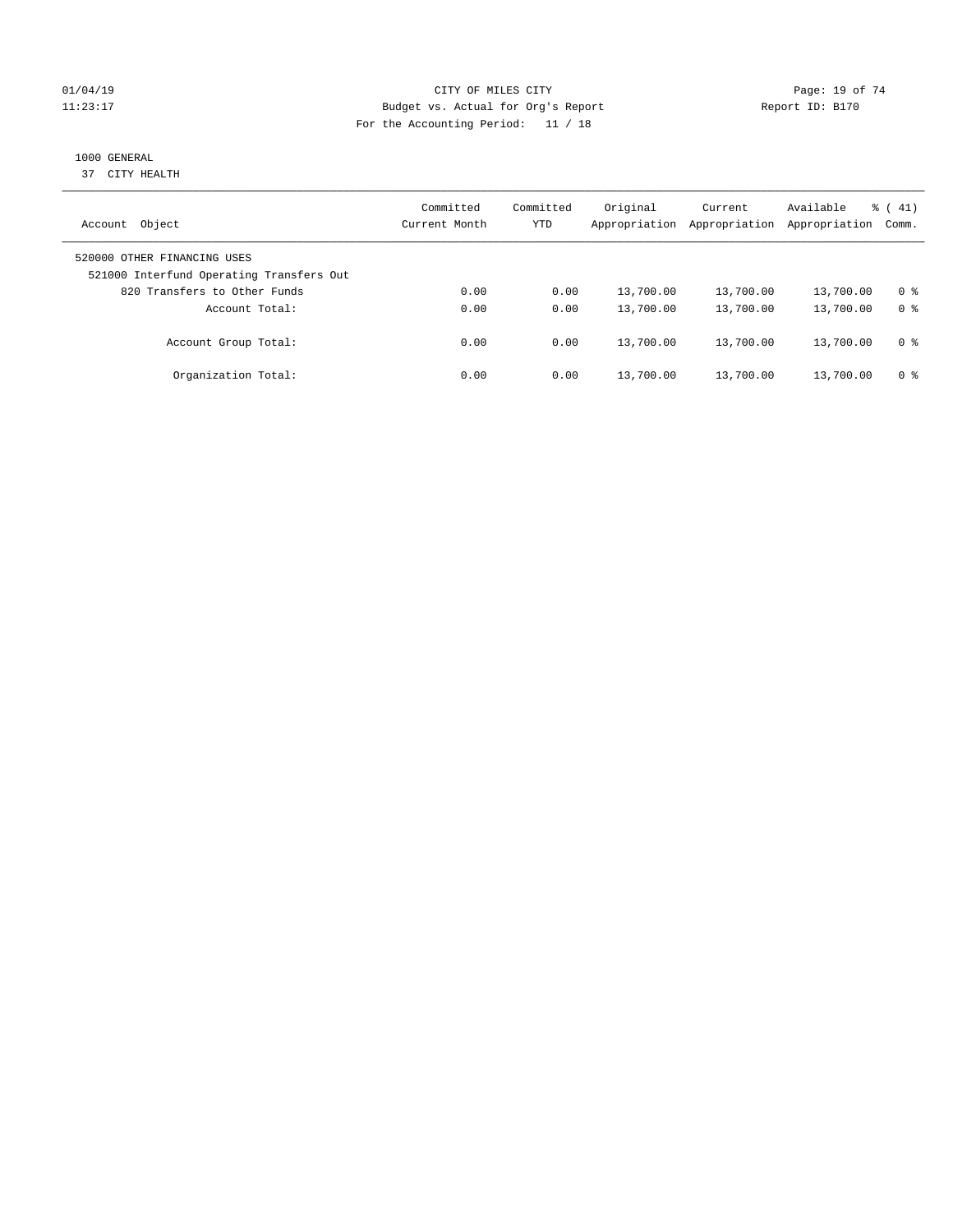#### $O1/04/19$  Page: 20 of 74 11:23:17 Budget vs. Actual for Org's Report Changer Report ID: B170 For the Accounting Period: 11 / 18

#### 1000 GENERAL

201 Flood Prevention

| Account Object                            | Committed<br>Current Month | Committed<br><b>YTD</b> | Original   | Current    | Available<br>Appropriation Appropriation Appropriation Comm. | % (41)         |
|-------------------------------------------|----------------------------|-------------------------|------------|------------|--------------------------------------------------------------|----------------|
| 430000 Public Works-GASB68                |                            |                         |            |            |                                                              |                |
| 431200 Flood Control                      |                            |                         |            |            |                                                              |                |
| 111 Salaries and Wages - Permanent        | 1,429.83                   | 6,496.30                | 16,104.00  | 16,104.00  | 9,607.70                                                     | 40 %           |
| 131 VACATION                              | 33.26                      | 549.75                  | 1,000.00   | 1,000.00   | 450.25                                                       | $55$ $%$       |
| 132 SICK LEAVE                            | 0.00                       | 269.39                  | 500.00     | 500.00     | 230.61                                                       | $54$ %         |
| 133 OTHER LEAVE PAY                       | 0.00                       | 0.00                    | 1,016.00   | 1,016.00   | 1,016.00                                                     | 0 <sup>8</sup> |
| 141 Unemployment Insurance                | 5.11                       | 25.79                   | 26.00      | 26.00      | 0.21                                                         | 99 %           |
| 142 Workers' Compensation                 | 83.85                      | 422.64                  | 1,067.00   | 1,067.00   | 644.36                                                       | 40 %           |
| 143 Health Insurance                      | 295.87                     | 1,479.40                | 3,551.00   | 3,551.00   | 2,071.60                                                     | 42 %           |
| 144 FICA                                  | 110.76                     | 558.26                  | 1,424.00   | 1,424.00   | 865.74                                                       | 39 %           |
| 145 PERS                                  | 125.39                     | 626.88                  | 1,577.00   | 1,577.00   | 950.12                                                       | $40*$          |
| 196 CLOTHING ALLOTMENT                    | 0.00                       | 60.00                   | 60.00      | 60.00      | 0.00                                                         | 100 %          |
| 210 Office Supplies and Materials         | 23.61                      | 107.15                  | 500.00     | 500.00     | 392.85                                                       | $21$ %         |
| 214 Small Items of Equipment              | 0.00                       | 0.00                    | 500.00     | 500.00     | 500.00                                                       | 0 <sup>8</sup> |
| 220 Operating Expenses                    | 0.00                       | 0.00                    | 500.00     | 500.00     | 500.00                                                       | 0 <sup>8</sup> |
| 231 Gas, Oil, Diesel Fuel, Grease, etc.   | 52.24                      | 116.14                  | 300.00     | 300.00     | 183.86                                                       | 39%            |
| 311 Postage, Box Rent, Etc.               | 242.45                     | 1,308.68                | 3,000.00   | 3,000.00   | 1,691.32                                                     | 44 %           |
| 330 Publicity, Subscriptions & Dues       | 0.00                       | 0.00                    | 950.00     | 950.00     | 950.00                                                       | 0 <sup>8</sup> |
| 331 Publication of Formal & Legal Notices | 279.50                     | 851.50                  | 2,000.00   | 2,000.00   | 1,148.50                                                     | 43 %           |
| 345 Telephone                             | 0.00                       | 0.00                    | 50.00      | 50.00      | 50.00                                                        | 0 <sup>8</sup> |
| 350 Professional Services                 | 6,538.19                   | 8,843.60                | 371,000.00 | 371,000.00 | 362,156.40                                                   | 2 <sup>8</sup> |
| 370 Travel                                | 0.00                       | 401.36                  | 1,000.00   | 1,000.00   | 598.64                                                       | 40 %           |
| 380 Training Services                     | 0.00                       | 0.00                    | 200.00     | 200.00     | 200.00                                                       | 0 <sup>8</sup> |
| 532 Land Rental                           | 0.00                       | 0.00                    | 150.00     | 150.00     | 150.00                                                       | 0 <sup>8</sup> |
| 540 Special Assessments                   | 0.00                       | 0.00                    | 300.00     | 300.00     | 300.00                                                       | 0 <sup>8</sup> |
| Account Total:                            | 9,220.06                   | 22, 116.84              | 406,775.00 | 406,775.00 | 384,658.16                                                   | 5 <sup>8</sup> |
| Account Group Total:                      | 9,220.06                   | 22, 116.84              | 406,775.00 | 406,775.00 | 384,658.16                                                   | 5 <sup>°</sup> |
| 490000 DEBT SERVICE                       |                            |                         |            |            |                                                              |                |
| 490500 Other Debt Service Payments        |                            |                         |            |            |                                                              |                |
| 652 Principle- Flood Study Loan           | 0.00                       | 13,972.89               | 46,925.00  | 46,925.00  | 32,952.11                                                    | $30*$          |
| 653 Interest- Flood Study Loan            | 0.00                       | 2,296.12                | 7,792.00   | 7,792.00   | 5,495.88                                                     | 29%            |
| Account Total:                            | 0.00                       | 16,269.01               | 54,717.00  | 54,717.00  | 38,447.99                                                    | $30*$          |
| Account Group Total:                      | 0.00                       | 16,269.01               | 54,717.00  | 54,717.00  | 38,447.99                                                    | $30*$          |
| Organization Total:                       | 9,220.06                   | 38, 385.85              | 461,492.00 | 461,492.00 | 423,106.15                                                   | 8 %            |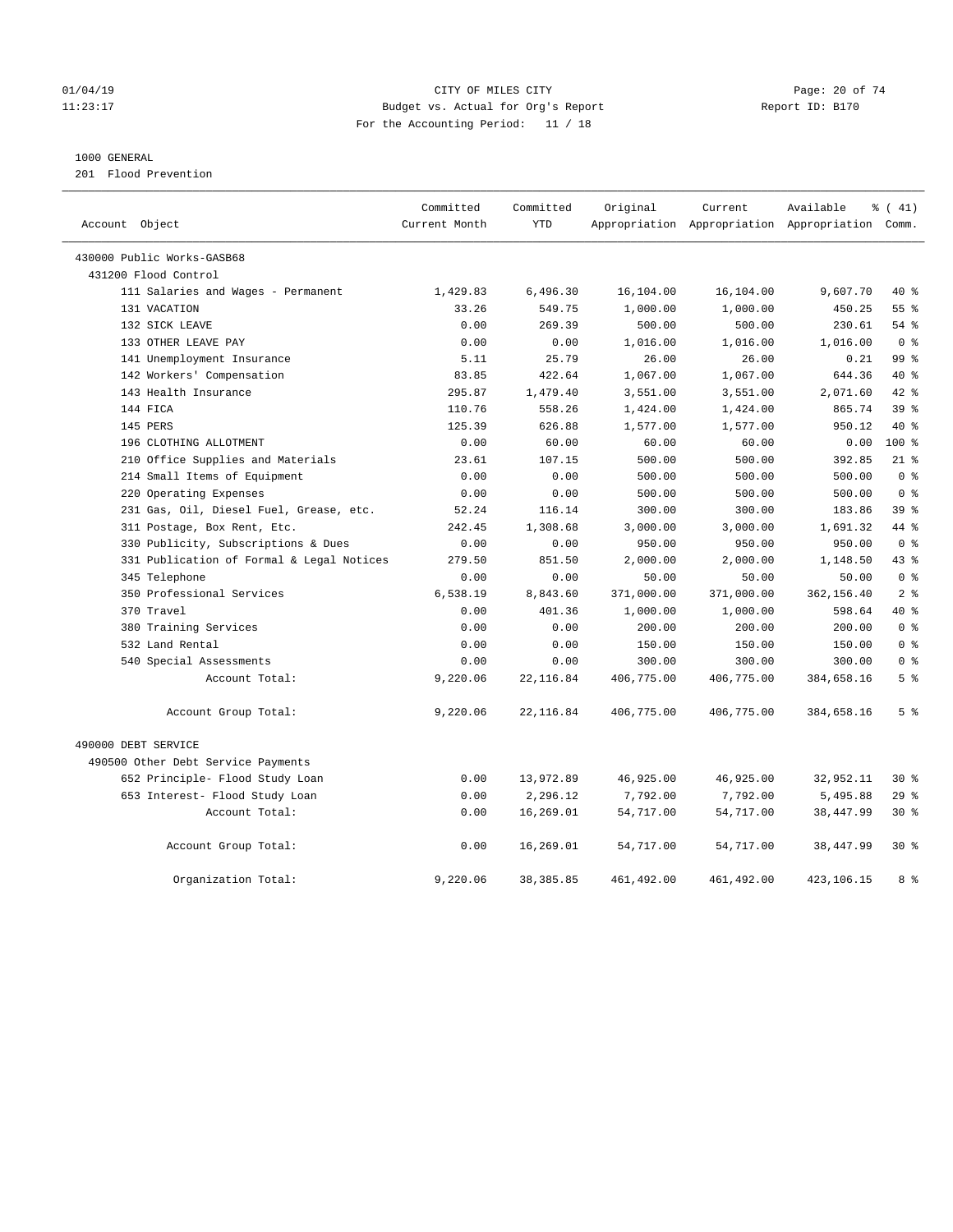#### 01/04/19 Page: 21 of 74 11:23:17 Budget vs. Actual for Org's Report Report ID: B170 For the Accounting Period: 11 / 18

## 1000 GENERAL

301 Elections

| Object<br>Account                                   | Committed<br>Current Month | Committed<br><b>YTD</b> | Original<br>Appropriation | Current<br>Appropriation | Available<br>Appropriation | % (41)<br>Comm. |
|-----------------------------------------------------|----------------------------|-------------------------|---------------------------|--------------------------|----------------------------|-----------------|
| 410000 GENERAL GOVERNMENTGASB68<br>410600 Elections |                            |                         |                           |                          |                            |                 |
| PURCHASED SERVICES<br>300                           | 0.00                       | 0.00                    | 10,000.00                 | 10,000.00                | 10,000.00                  | 0 <sup>8</sup>  |
| Account Total:                                      | 0.00                       | 0.00                    | 10,000.00                 | 10,000.00                | 10,000.00                  | 0 <sup>8</sup>  |
| Account Group Total:                                | 0.00                       | 0.00                    | 10,000.00                 | 10,000.00                | 10,000.00                  | 0 <sup>8</sup>  |
| Organization Total:                                 | 0.00                       | 0.00                    | 10,000.00                 | 10,000.00                | 10,000.00                  | 0 <sup>8</sup>  |

Fund Total: 384,523.37 2,030,189.51 5,104,788.00 5,104,788.00 3,074,598.49 40 %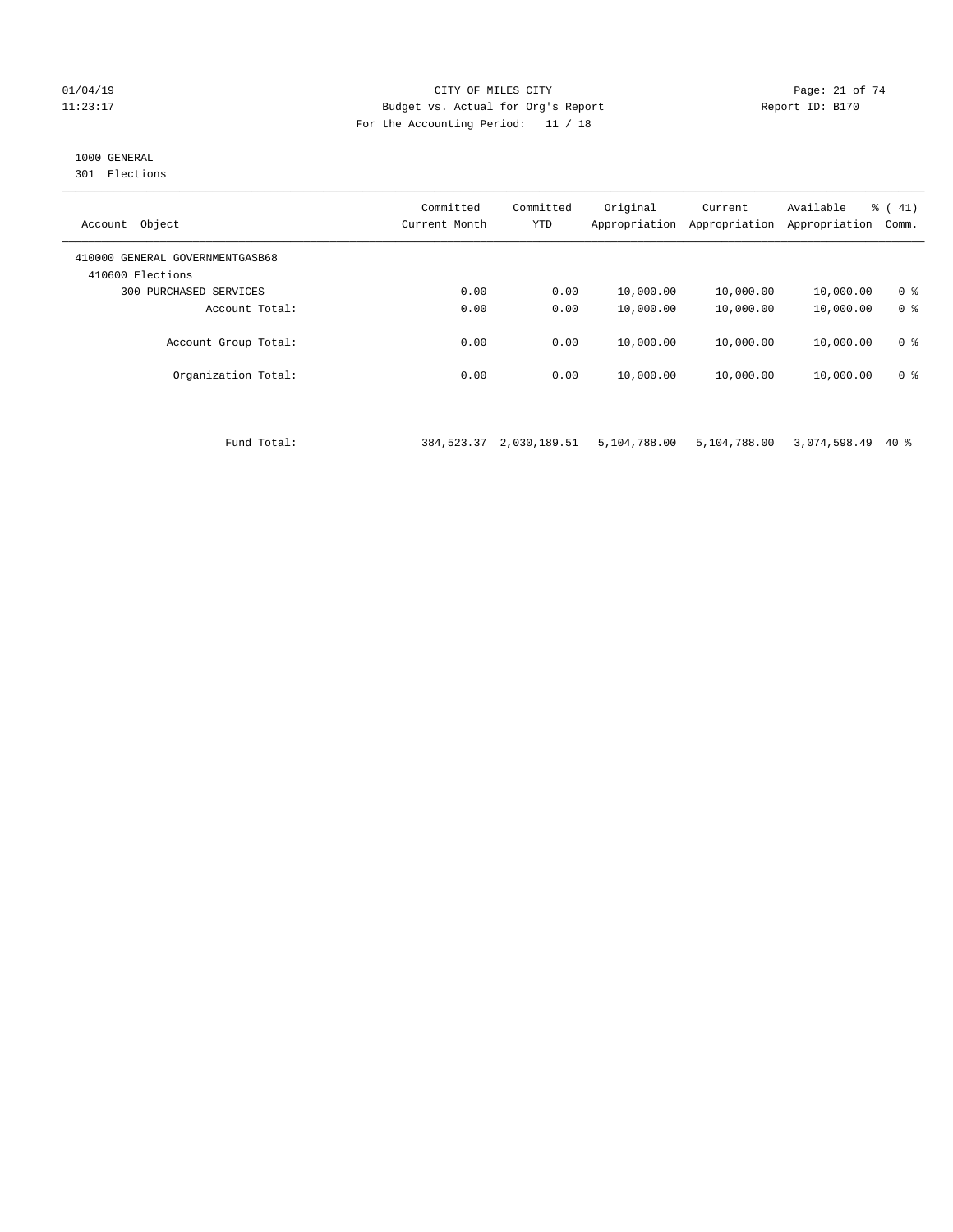#### $O1/04/19$  Page: 22 of 74 11:23:17 Budget vs. Actual for Org's Report Changer Report ID: B170 For the Accounting Period: 11 / 18

————————————————————————————————————————————————————————————————————————————————————————————————————————————————————————————————————

# 2220 LIBRARY

16 Library

|                |                                          | Committed     | Committed  | Original   | Current    | Available                                       | $\frac{1}{6}$ ( 41) |
|----------------|------------------------------------------|---------------|------------|------------|------------|-------------------------------------------------|---------------------|
| Account Object |                                          | Current Month | <b>YTD</b> |            |            | Appropriation Appropriation Appropriation Comm. |                     |
|                | 460000 CULTURE AND RECREATION-GASB68     |               |            |            |            |                                                 |                     |
|                | 460100 Library Services(16)              |               |            |            |            |                                                 |                     |
|                | 111 Salaries and Wages - Permanent       | 12,740.29     | 71,205.43  | 180,436.00 | 180,436.00 | 109,230.57                                      | 39%                 |
|                | 121 OVERTIME-PERMANENT                   | 0.00          | 0.00       | 600.00     | 600.00     | 600.00                                          | 0 <sup>8</sup>      |
|                | 131 VACATION                             | 2,027.75      | 6,170.42   | 16,000.00  | 16,000.00  | 9,829.58                                        | 39%                 |
|                | 132 SICK LEAVE                           | 2,108.35      | 3,532.80   | 7,300.00   | 7,300.00   | 3,767.20                                        | 48 %                |
|                | 133 OTHER LEAVE PAY                      | 0.00          | 0.00       | 4,063.00   | 4,063.00   | 4,063.00                                        | 0 <sup>8</sup>      |
|                | 141 Unemployment Insurance               | 59.07         | 285.83     | 313.00     | 313.00     | 27.17                                           | 91 %                |
|                | 142 Workers' Compensation                | 71.84         | 347.64     | 887.00     | 887.00     | 539.36                                          | 39 %                |
|                | 143 Health Insurance                     | 3,697.80      | 18,489.00  | 44,382.00  | 44,382.00  | 25,893.00                                       | 42 %                |
|                | 144 FICA                                 | 1,276.82      | 6,175.76   | 15,943.00  | 15,943.00  | 9,767.24                                        | 39 %                |
|                | 145 PERS                                 | 1,446.32      | 6,933.96   | 17,651.00  | 17,651.00  | 10,717.04                                       | 39 <sup>°</sup>     |
|                | 196 CLOTHING ALLOTMENT                   | 0.00          | 750.00     | 750.00     | 750.00     | 0.00                                            | 100 %               |
|                | 210 Office Supplies and Materials        | 0.00          | 0.00       | 1,000.00   | 1,000.00   | 1,000.00                                        | 0 <sup>8</sup>      |
|                | 214 Small Items of Equipment             | 0.00          | 0.00       | 5,000.00   | 5,000.00   | 5,000.00                                        | 0 <sup>8</sup>      |
|                | 220 Operating Expenses                   | 0.00          | 0.00       | 1,000.00   | 1,000.00   | 1,000.00                                        | 0 <sup>8</sup>      |
|                | 224 Janitorial Supplies                  | 25.54         | 201.29     | 1,200.00   | 1,200.00   | 998.71                                          | $17*$               |
|                | 311 Postage, Box Rent, Etc.              | 124.22        | 628.46     | 1,500.00   | 1,500.00   | 871.54                                          | 42 %                |
|                | 320 Printing, Duplicating, Typing &      | 42.56         | 93.79      | 2,000.00   | 2,000.00   | 1,906.21                                        | 5 <sup>°</sup>      |
|                | 334 Memberships, Registrations & Dues    | 0.00          | 0.00       | 250.00     | 250.00     | 250.00                                          | 0 <sup>8</sup>      |
|                | 341 Electric Utility Services            | 347.89        | 3,658.88   | 9,000.00   | 9,000.00   | 5,341.12                                        | 41 %                |
|                | 342 Water Utility Services               | 52.33         | 210.92     | 700.00     | 700.00     | 489.08                                          | $30*$               |
|                | 343 Sewer Utility Services               | 37.63         | 187.09     | 800.00     | 800.00     | 612.91                                          | $23$ %              |
|                | 344 Gas Utility Service                  | 152.12        | 343.17     | 5,000.00   | 5,000.00   | 4,656.83                                        | 7 %                 |
|                | 345 Telephone                            | 127.10        | 583.91     | 1,500.00   | 1,500.00   | 916.09                                          | 39 %                |
|                | 346 Garbage Service                      | 0.00          | 0.00       | 500.00     | 500.00     | 500.00                                          | 0 <sup>8</sup>      |
|                | 347 Internet                             | 196.71        | 1,079.11   | 2,500.00   | 2,500.00   | 1,420.89                                        | 43 %                |
|                | 350 Professional Services                | 1,800.00      | 3,575.92   | 9,500.00   | 9,500.00   | 5,924.08                                        | 38 <sup>8</sup>     |
|                | 360 Contr R & M                          | 725.00        | 4,137.61   | 10,000.00  | 10,000.00  | 5,862.39                                        | 41 %                |
|                | 370 Travel                               | 0.00          | 149.27     | 2,000.00   | 2,000.00   | 1,850.73                                        | 7 %                 |
|                | 380 Training Services                    | 0.00          | 150.00     | 1,000.00   | 1,000.00   | 850.00                                          | 15 <sup>°</sup>     |
|                | 382 Books                                | 1,450.89      | 3,576.77   | 15,000.00  | 15,000.00  | 11, 423.23                                      | $24$ %              |
|                | 511 Insurance on Buildings               | 0.00          | 2,729.64   | 2,730.00   | 2,730.00   | 0.36                                            | $100*$              |
|                | 513 Liability                            | 0.00          | 2,484.04   | 2,485.00   | 2,485.00   | 0.96                                            | $100*$              |
|                | 920 Buildings                            | 0.00          | 0.00       | 30,000.00  | 30,000.00  | 30,000.00                                       | 0 <sup>8</sup>      |
|                | Account Total:                           | 28,510.23     | 137,680.71 | 392,990.00 | 392,990.00 | 255,309.29                                      | 35%                 |
|                | Account Group Total:                     | 28,510.23     | 137,680.71 | 392,990.00 | 392,990.00 | 255,309.29                                      | 35 <sup>8</sup>     |
|                | 520000 OTHER FINANCING USES              |               |            |            |            |                                                 |                     |
|                | 521000 Interfund Operating Transfers Out |               |            |            |            |                                                 |                     |
|                | 820 Transfers to Other Funds             | 1,768.50      | 8,842.50   | 21,222.00  | 21,222.00  | 12,379.50                                       | $42$ %              |
|                | Account Total:                           | 1,768.50      | 8,842.50   | 21,222.00  | 21,222.00  | 12,379.50                                       | 42 %                |
|                |                                          |               |            |            |            |                                                 |                     |
|                | Account Group Total:                     | 1,768.50      | 8,842.50   | 21,222.00  | 21,222.00  | 12,379.50                                       | $42$ %              |
|                | Organization Total:                      | 30,278.73     | 146,523.21 | 414,212.00 | 414,212.00 | 267,688.79                                      | 35 <sup>8</sup>     |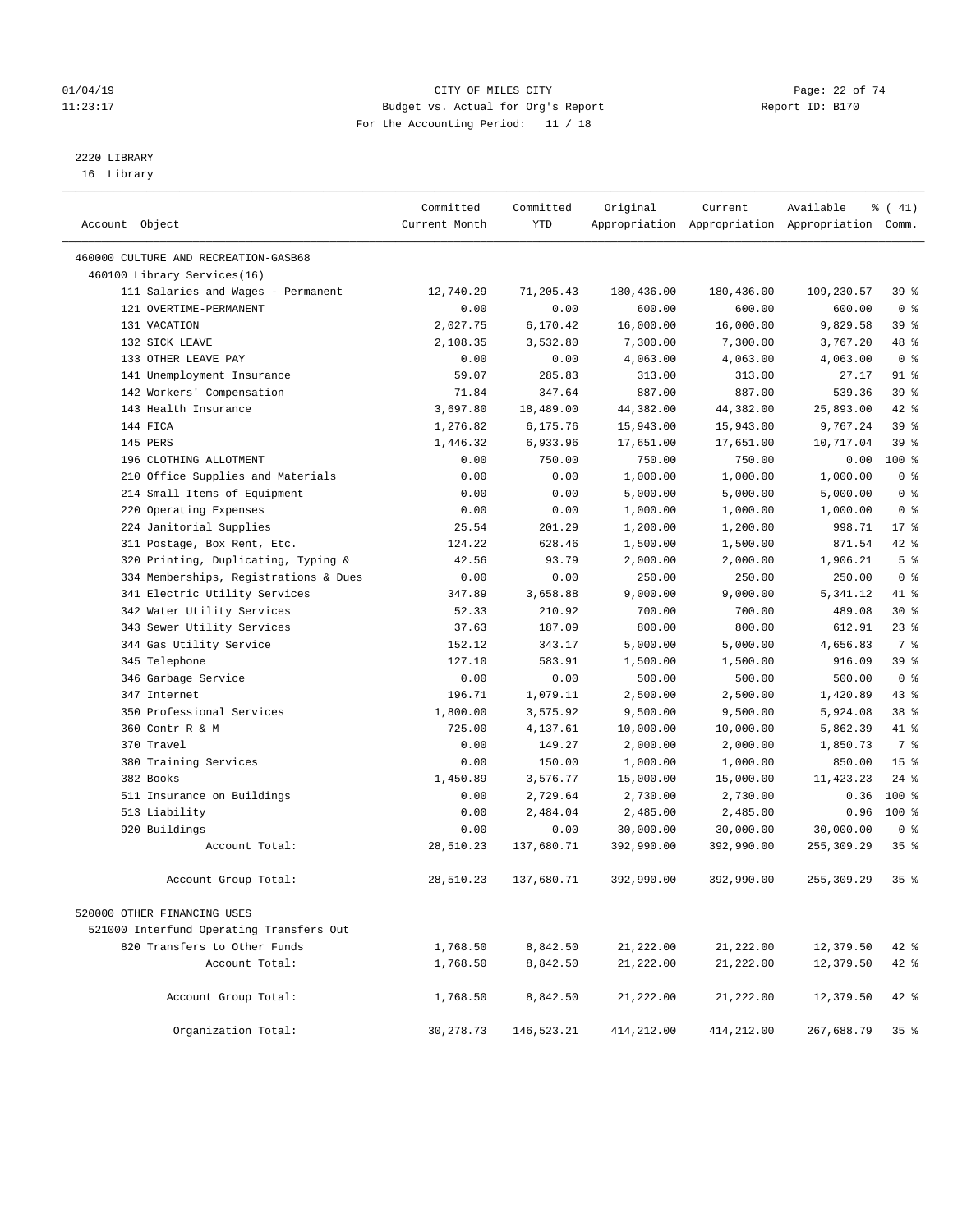#### $O1/04/19$  Page: 23 of 74 11:23:17 Budget vs. Actual for Org's Report Changer Report ID: B170 For the Accounting Period: 11 / 18

# 2220 LIBRARY

16 Library

| Account Object |             | Committed<br>Current Month | Committed<br>YTD | Original   | Current    | Available % (41)<br>Appropriation Appropriation Appropriation Comm. |  |
|----------------|-------------|----------------------------|------------------|------------|------------|---------------------------------------------------------------------|--|
|                | Fund Total: | 30,278.73                  | 146,523.21       | 414,212.00 | 414,212.00 | 267,688.79 35 %                                                     |  |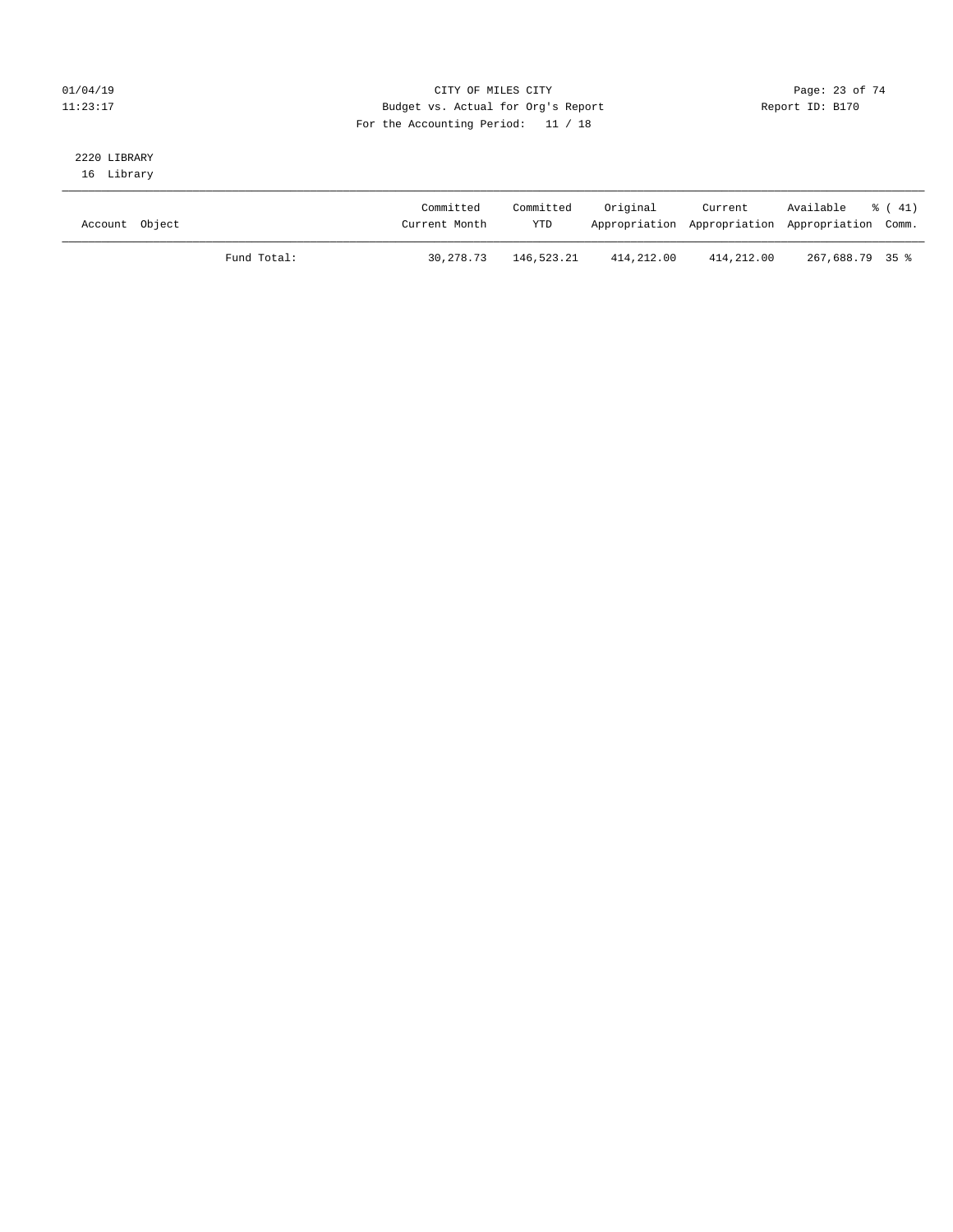#### $O1/04/19$  Page: 24 of 74 11:23:17 Budget vs. Actual for Org's Report Changer Report ID: B170 For the Accounting Period: 11 / 18

# 2260 EMERGENCY DISASTER

201 Flood Prevention

| Account Object                                                          | Committed<br>Current Month | Committed<br><b>YTD</b> | Original  | Current<br>Appropriation Appropriation | Available<br>Appropriation | $\frac{1}{6}$ ( 41)<br>Comm. |
|-------------------------------------------------------------------------|----------------------------|-------------------------|-----------|----------------------------------------|----------------------------|------------------------------|
| 520000 OTHER FINANCING USES<br>521000 Interfund Operating Transfers Out |                            |                         |           |                                        |                            |                              |
| 820 Transfers to Other Funds                                            | 0.00                       | 0.00                    | 18,727.00 | 18,727.00                              | 18,727.00                  | 0 <sup>8</sup>               |
| Account Total:                                                          | 0.00                       | 0.00                    | 18,727.00 | 18,727.00                              | 18,727.00                  | 0 <sup>8</sup>               |
| Account Group Total:                                                    | 0.00                       | 0.00                    | 18,727.00 | 18,727.00                              | 18,727.00                  | 0 <sup>8</sup>               |
| Organization Total:                                                     | 0.00                       | 0.00                    | 18,727.00 | 18,727.00                              | 18,727.00                  | 0 <sup>8</sup>               |
|                                                                         |                            |                         |           |                                        |                            |                              |
| Fund Total:                                                             | 0.00                       | 0.00                    | 18,727.00 | 18,727.00                              | 18,727.00                  | 0 %                          |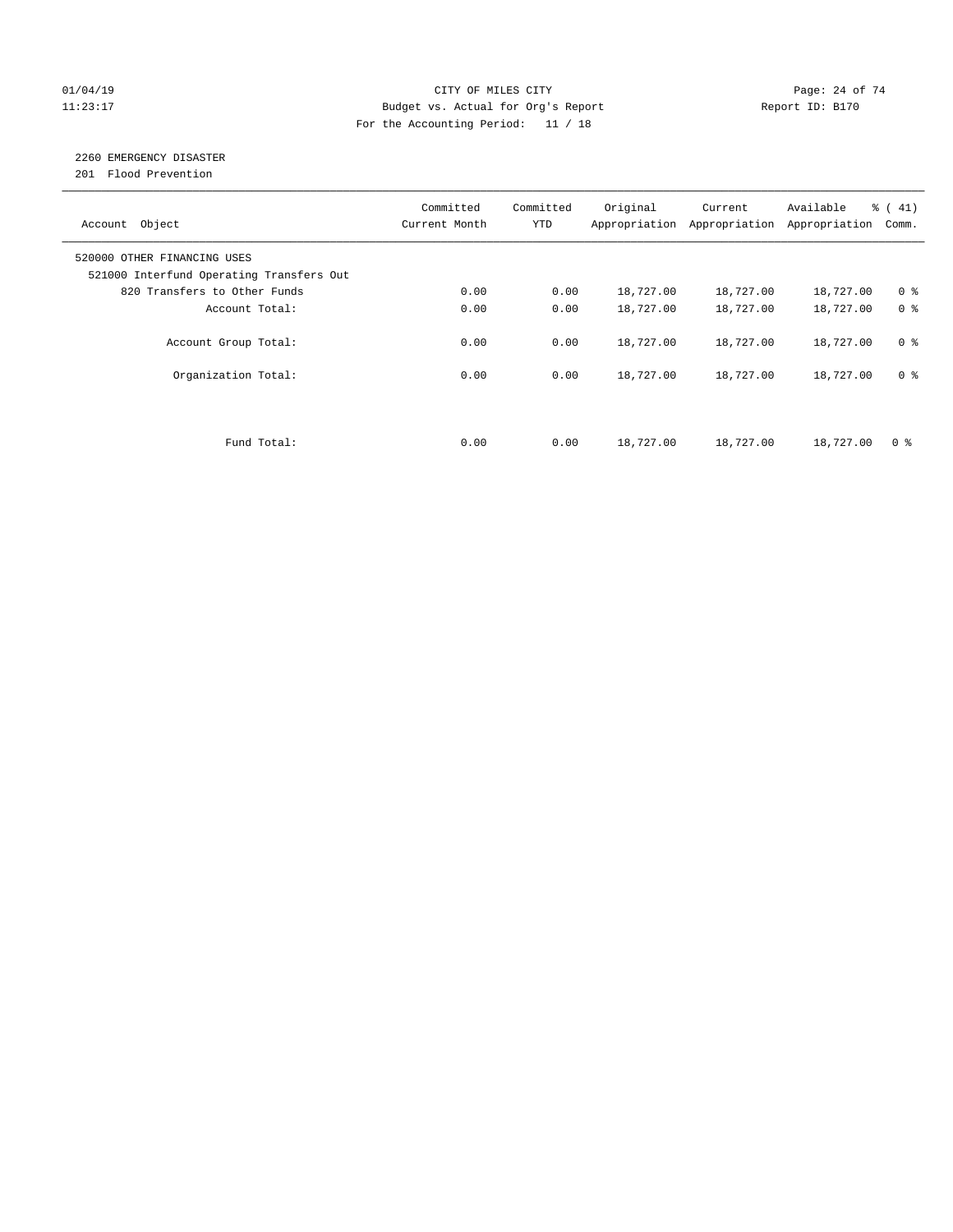#### $O1/04/19$  Page: 25 of 74 11:23:17 Budget vs. Actual for Org's Report Changer Report ID: B170 For the Accounting Period: 11 / 18

#### 2270 Health 37 CITY HEALTH

| Account Object                                                    | Committed<br>Current Month | Committed<br><b>YTD</b> | Original  | Current<br>Appropriation Appropriation | Available<br>Appropriation | % (41)<br>Comm. |
|-------------------------------------------------------------------|----------------------------|-------------------------|-----------|----------------------------------------|----------------------------|-----------------|
| 440000 PUBLIC HEALTH-GASB68<br>440140 Registration and Inspection |                            |                         |           |                                        |                            |                 |
| 350 Professional Services                                         | 0.00                       | 0.00                    | 15,740.00 | 15,740.00                              | 15,740.00                  | 0 <sup>8</sup>  |
| Account Total:                                                    | 0.00                       | 0.00                    | 15,740.00 | 15,740.00                              | 15,740.00                  | 0 <sup>8</sup>  |
| Account Group Total:                                              | 0.00                       | 0.00                    | 15,740.00 | 15,740.00                              | 15,740.00                  | 0 <sup>8</sup>  |
| Organization Total:                                               | 0.00                       | 0.00                    | 15,740.00 | 15,740.00                              | 15,740.00                  | 0 <sup>8</sup>  |
|                                                                   |                            |                         |           |                                        |                            |                 |
| Fund Total:                                                       | 0.00                       | 0.00                    | 15,740.00 | 15,740.00                              | 15,740.00                  | 0 %             |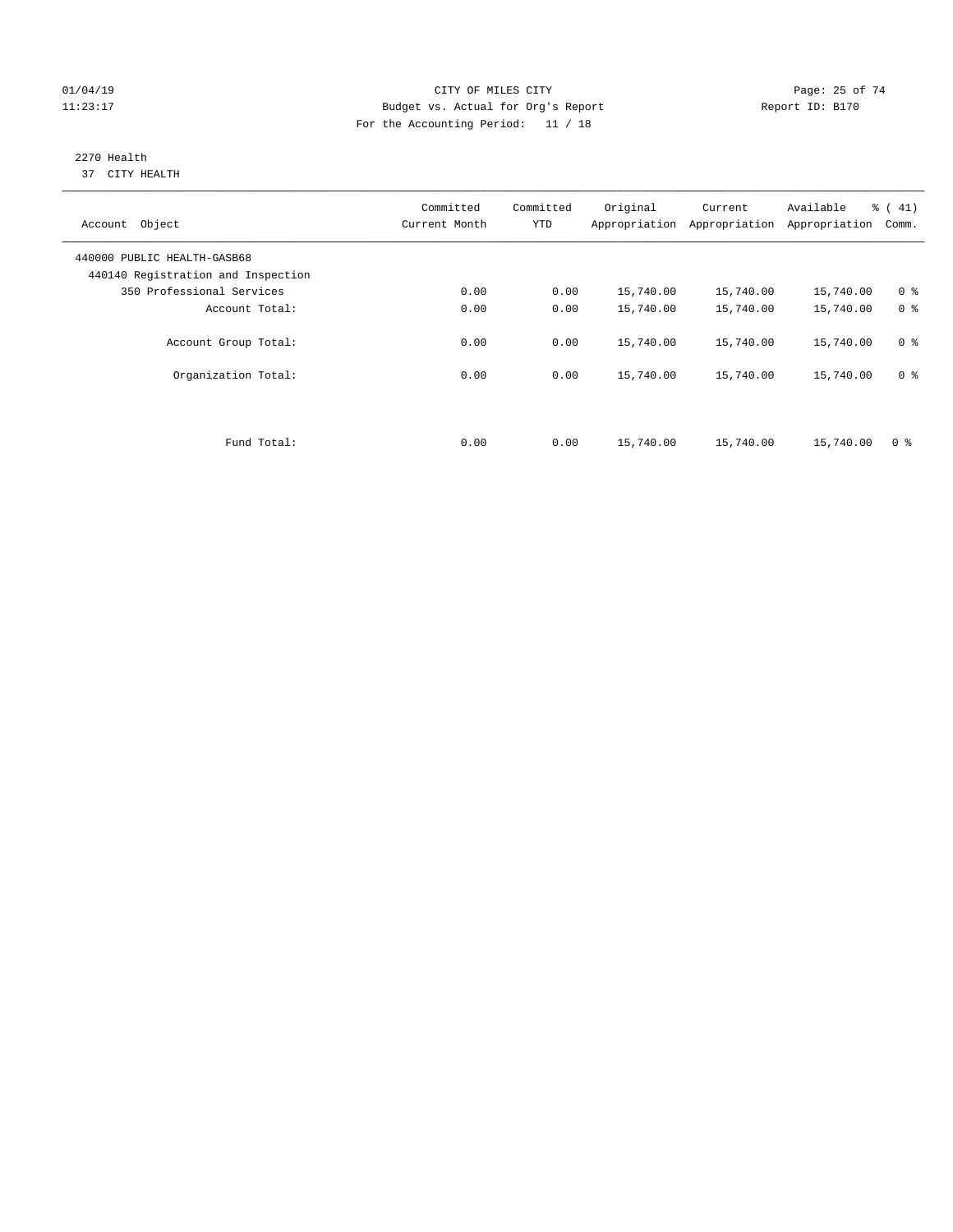#### $O1/04/19$  Page: 26 of 74 11:23:17 Budget vs. Actual for Org's Report Changer Report ID: B170 For the Accounting Period: 11 / 18

#### 2310 TIFD-Downtown

11 Historic Preservation

| Account Object                            | Committed<br>Current Month | Committed<br><b>YTD</b> | Original  | Current   | Available<br>Appropriation Appropriation Appropriation Comm. | $\frac{1}{6}$ ( 41) |
|-------------------------------------------|----------------------------|-------------------------|-----------|-----------|--------------------------------------------------------------|---------------------|
| 460000 CULTURE AND RECREATION-GASB68      |                            |                         |           |           |                                                              |                     |
| 460462 Urban Renewal District             |                            |                         |           |           |                                                              |                     |
| 111 Salaries and Wages - Permanent        | 1,369.95                   | 6,804.35                | 14,740.00 | 14,740.00 | 7,935.65                                                     | 46 %                |
| 131 VACATION                              | 0.00                       | 0.00                    | 1,600.00  | 1,600.00  | 1,600.00                                                     | 0 <sup>8</sup>      |
| 132 SICK LEAVE                            | 0.00                       | 0.00                    | 400.00    | 400.00    | 400.00                                                       | 0 <sup>8</sup>      |
| 133 OTHER LEAVE PAY                       | 120.42                     | 120.42                  | 0.00      | 0.00      | $-120.42$                                                    | $***$ $-$           |
| 141 Unemployment Insurance                | 5.23                       | 24.47                   | 25.00     | 25.00     | 0.53                                                         | 98 %                |
| 142 Workers' Compensation                 | 18.75                      | 87.93                   | 210.00    | 210.00    | 122.07                                                       | 42 %                |
| 144 FICA                                  | 114.01                     | 535.14                  | 1,281.00  | 1,281.00  | 745.86                                                       | 42 %                |
| 145 PERS                                  | 127.72                     | 593.45                  | 1,418.00  | 1,418.00  | 824.55                                                       | 42 %                |
| 196 CLOTHING ALLOTMENT                    | 0.00                       | 70.12                   | 0.00      | 0.00      | $-70.12$                                                     | $***$ $_{8}$        |
| 210 Office Supplies and Materials         | 0.00                       | 0.00                    | 250.00    | 250.00    | 250.00                                                       | 0 <sup>8</sup>      |
| 220 Operating Expenses                    | 0.00                       | 58.17                   | 1,000.00  | 1,000.00  | 941.83                                                       | 6 %                 |
| 320 Printing, Duplicating, Typing &       | 0.00                       | 0.00                    | 100.00    | 100.00    | 100.00                                                       | 0 <sup>8</sup>      |
| 330 Publicity, Subscriptions & Dues       | 0.00                       | 0.00                    | 100.00    | 100.00    | 100.00                                                       | 0 <sup>8</sup>      |
| 331 Publication of Formal & Legal Notices | 0.00                       | 0.00                    | 300.00    | 300.00    | 300.00                                                       | 0 <sup>8</sup>      |
| 345 Telephone                             | 24.65                      | 123.25                  | 219.00    | 219.00    | 95.75                                                        | 56%                 |
| 347 Internet                              | 18.25                      | 91.25                   | 785.00    | 785.00    | 693.75                                                       | $12*$               |
| 350 Professional Services                 | 0.00                       | 77.60                   | 1,167.00  | 1,167.00  | 1,089.40                                                     | 7 %                 |
| 360 Contr R & M                           | 70.17                      | 387.84                  | 562.00    | 562.00    | 174.16                                                       | 69 %                |
| 370 Travel                                | 0.00                       | 0.00                    | 1,000.00  | 1,000.00  | 1,000.00                                                     | 0 <sup>8</sup>      |
| 721 Redevelopment                         | 0.00                       | 0.00                    | 11,067.00 | 11,067.00 | 11,067.00                                                    | 0 <sup>8</sup>      |
| Account Total:                            | 1,869.15                   | 8,973.99                | 36,224.00 | 36,224.00 | 27,250.01                                                    | $25$ %              |
| Account Group Total:                      | 1,869.15                   | 8,973.99                | 36,224.00 | 36,224.00 | 27,250.01                                                    | $25$ $%$            |
| 520000 OTHER FINANCING USES               |                            |                         |           |           |                                                              |                     |
| 521000 Interfund Operating Transfers Out  |                            |                         |           |           |                                                              |                     |
| 820 Transfers to Other Funds              | 0.00                       | 3,777.67                | 3,778.00  | 3,778.00  | 0.33                                                         | $100*$              |
| Account Total:                            | 0.00                       | 3,777.67                | 3,778.00  | 3,778.00  | 0.33                                                         | $100*$              |
| Account Group Total:                      | 0.00                       | 3,777.67                | 3,778.00  | 3,778.00  |                                                              | $0.33$ 100 %        |
| Organization Total:                       | 1,869.15                   | 12,751.66               | 40,002.00 | 40,002.00 | 27, 250.34                                                   | 328                 |
| Fund Total:                               | 1,869.15                   | 12,751.66               | 40,002.00 | 40,002.00 | 27, 250. 34 32 %                                             |                     |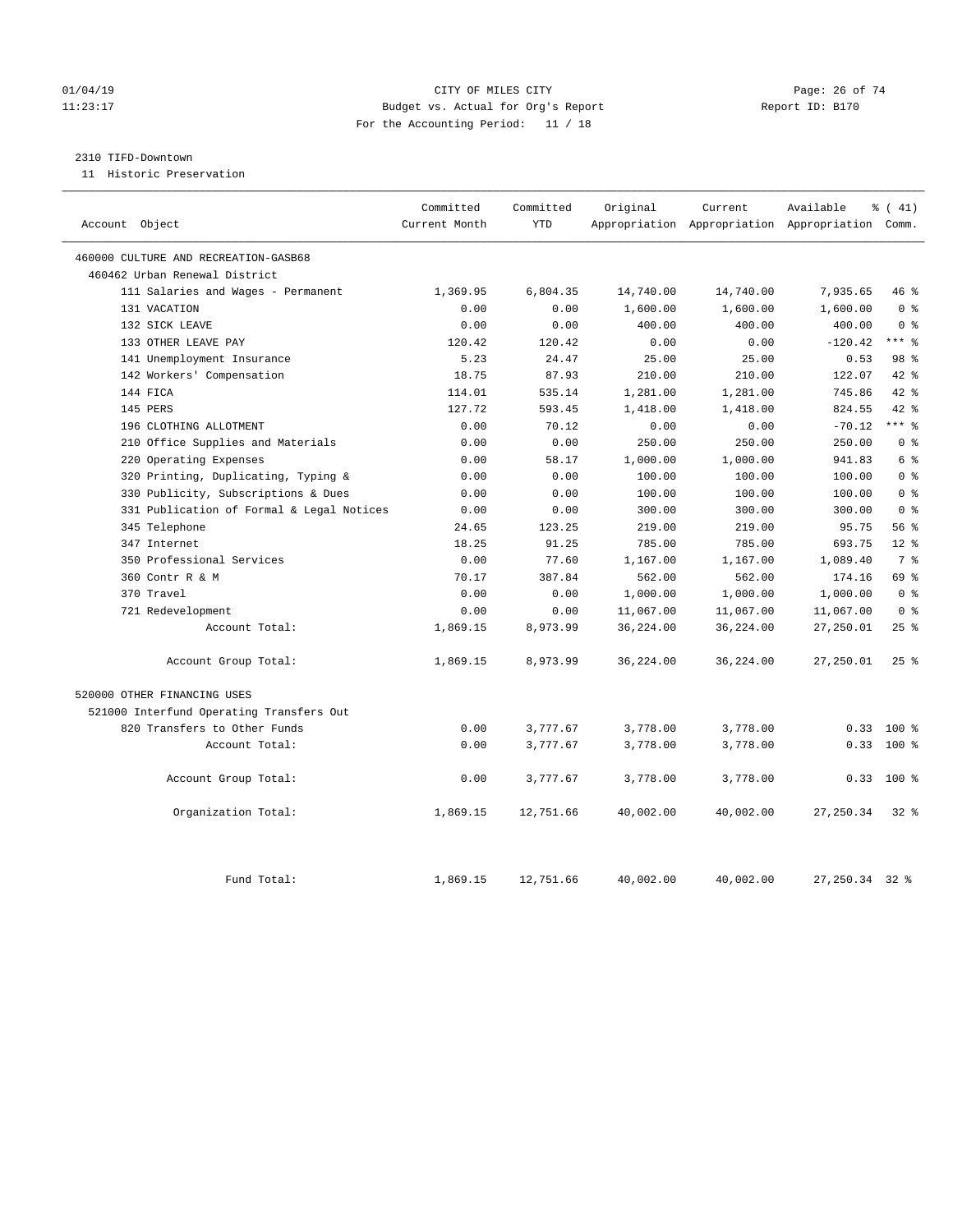#### $O1/04/19$  Page: 27 of 74 11:23:17 Budget vs. Actual for Org's Report Changer Report ID: B170 For the Accounting Period: 11 / 18

# 2372 Permissive Medical Levy

20 Permissive Medical Levy

| Account Object                                                          | Committed<br>Current Month | Committed<br><b>YTD</b> | Original<br>Appropriation | Current<br>Appropriation | Available<br>Appropriation | % (41)<br>Comm. |
|-------------------------------------------------------------------------|----------------------------|-------------------------|---------------------------|--------------------------|----------------------------|-----------------|
| 520000 OTHER FINANCING USES<br>521000 Interfund Operating Transfers Out |                            |                         |                           |                          |                            |                 |
| 820 Transfers to Other Funds                                            | 0.00                       | 2,328.66                | 224,741.00                | 224,741.00               | 222, 412.34                | 1 <sup>°</sup>  |
| Account Total:                                                          | 0.00                       | 2,328.66                | 224,741.00                | 224,741.00               | 222, 412.34                | 1 <sup>8</sup>  |
| Account Group Total:                                                    | 0.00                       | 2,328.66                | 224,741.00                | 224,741.00               | 222, 412.34                | 1 <sup>8</sup>  |
| Organization Total:                                                     | 0.00                       | 2,328.66                | 224,741.00                | 224,741.00               | 222, 412.34                | 1 <sup>8</sup>  |
| Fund Total:                                                             | 0.00                       | 2,328.66                | 224,741.00                | 224,741.00               | 222, 412.34                | $1 \cdot$       |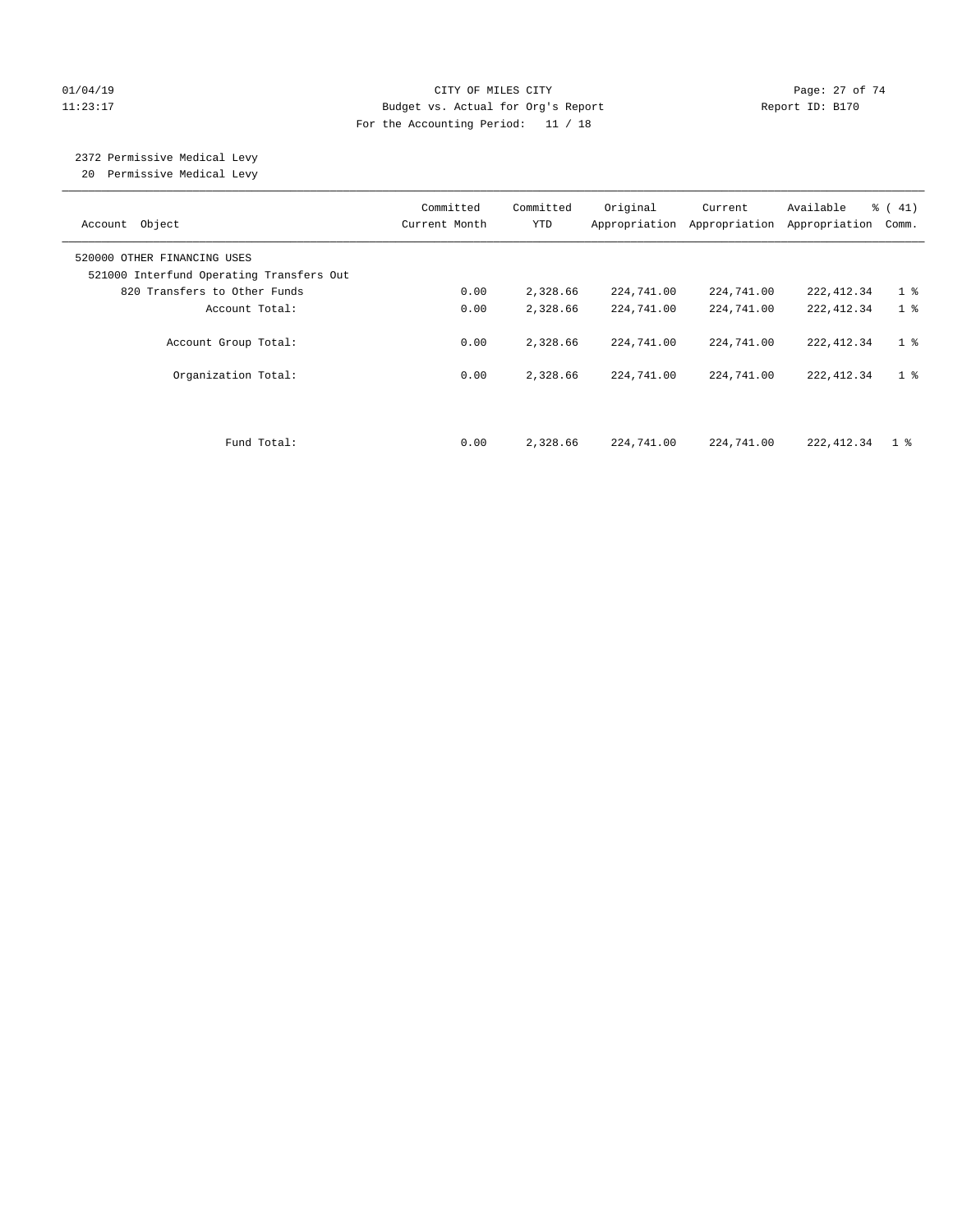#### $CITY$  OF MILES CITY OF MILES CITY CHARGE PAGE: 28 of 74 11:23:17 Budget vs. Actual for Org's Report Changer Report ID: B170 For the Accounting Period: 11 / 18

#### 2390 DRUG FORFEITURE

5 Police

| Account Object                    | Committed<br>Current Month | Committed<br>YTD | Original | Current<br>Appropriation Appropriation | Available<br>Appropriation | % (41)<br>Comm. |
|-----------------------------------|----------------------------|------------------|----------|----------------------------------------|----------------------------|-----------------|
| 420000 PUBLIC SAFETY-GASB68       |                            |                  |          |                                        |                            |                 |
| 420100 Law Enforcement Services   |                            |                  |          |                                        |                            |                 |
| 210 Office Supplies and Materials | 0.00                       | 0.00             | 100.00   | 100.00                                 | 100.00                     | 0 <sup>8</sup>  |
| 220 Operating Expenses            | 0.00                       | 0.00             | 500.00   | 500.00                                 | 500.00                     | 0 <sup>8</sup>  |
| 380 Training Services             | 0.00                       | 0.00             | 100.00   | 100.00                                 | 100.00                     | 0 <sup>8</sup>  |
| 900 Capital Outlay                | 0.00                       | 0.00             | 1,000.00 | 1,000.00                               | 1,000.00                   | 0 <sup>8</sup>  |
| Account Total:                    | 0.00                       | 0.00             | 1,700.00 | 1,700.00                               | 1,700.00                   | 0 <sup>8</sup>  |
| Account Group Total:              | 0.00                       | 0.00             | 1,700.00 | 1,700.00                               | 1,700.00                   | 0 <sup>8</sup>  |
| Organization Total:               | 0.00                       | 0.00             | 1,700.00 | 1,700.00                               | 1,700.00                   | 0 <sup>8</sup>  |
|                                   |                            |                  |          |                                        |                            |                 |
| Fund Total:                       | 0.00                       | 0.00             | 1,700.00 | 1,700.00                               | 1,700.00                   | 0 %             |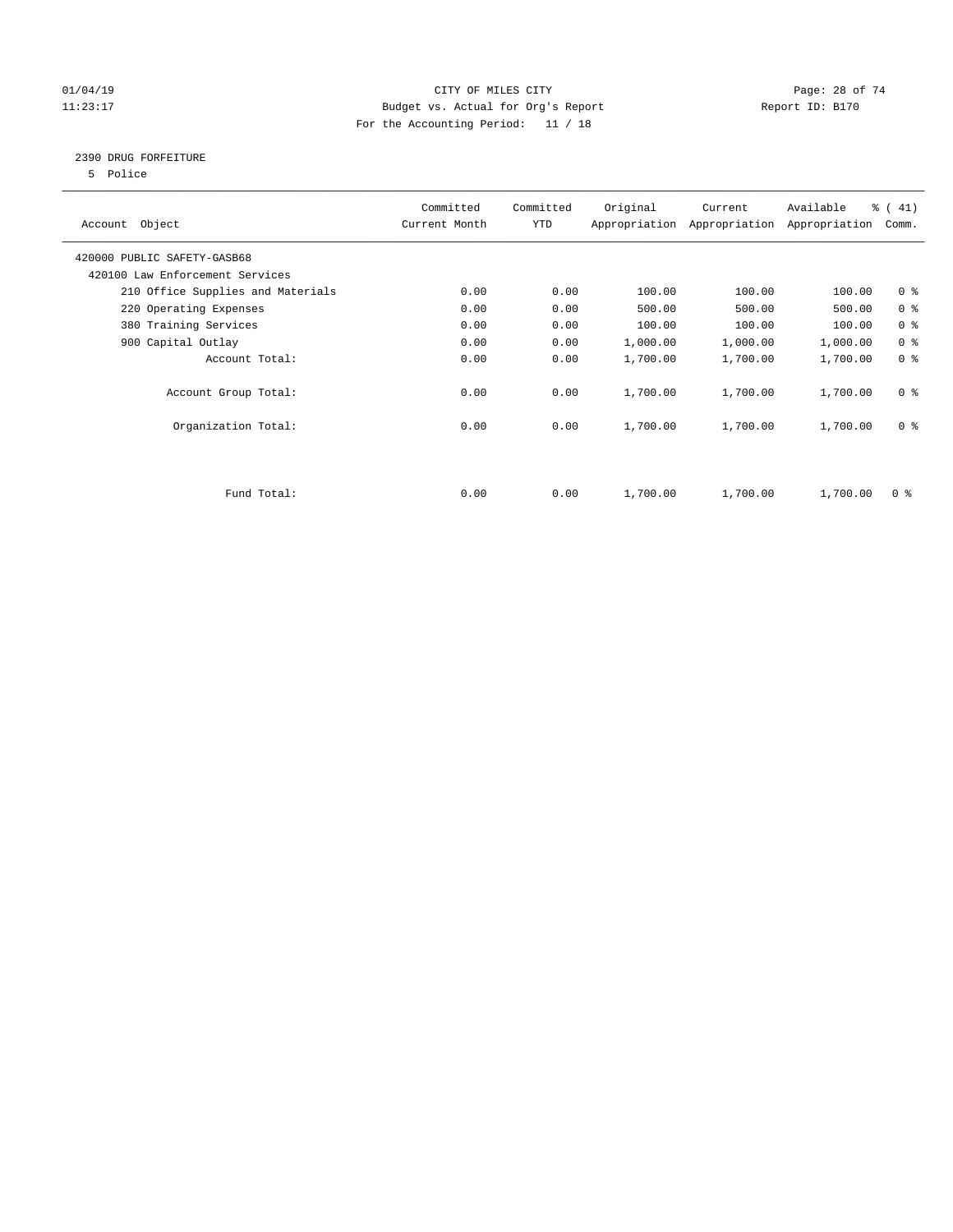#### $O1/04/19$  Page: 29 of 74 11:23:17 Budget vs. Actual for Org's Report Changer Report ID: B170 For the Accounting Period: 11 / 18

### 2394 BUILDING CODE ENFORCEMENT

18 BUILDING INSPECTION

|                                           | Committed     | Committed  | Original   | Current                                         | Available  | % (41)                 |
|-------------------------------------------|---------------|------------|------------|-------------------------------------------------|------------|------------------------|
| Account Object                            | Current Month | <b>YTD</b> |            | Appropriation Appropriation Appropriation Comm. |            |                        |
| 420000 PUBLIC SAFETY-GASB68               |               |            |            |                                                 |            |                        |
| 420531 Building Inspection                |               |            |            |                                                 |            |                        |
| 111 Salaries and Wages - Permanent        | 1,043.81      | 4,888.00   | 11,588.00  | 11,588.00                                       | 6,700.00   | 42 %                   |
| 121 OVERTIME-PERMANENT                    | 0.00          | 50.40      | 240.00     | 240.00                                          | 189.60     | $21$ %                 |
| 131 VACATION                              | 90.17         | 471.15     | 1,000.00   | 1,000.00                                        | 528.85     | 47.8                   |
| 132 SICK LEAVE                            | 4.20          | 163.90     | 600.00     | 600.00                                          | 436.10     | $27$ %                 |
| 133 OTHER LEAVE PAY                       | 0.00          | 0.00       | 254.00     | 254.00                                          | 254.00     | 0 <sup>8</sup>         |
| 141 Unemployment Insurance                | 3.98          | 19.66      | 21.00      | 21.00                                           | 1.34       | $94$ %                 |
| 142 Workers' Compensation                 | 30.68         | 152.96     | 363.00     | 363.00                                          | 210.04     | 42 %                   |
| 143 Health Insurance                      | 221.89        | 1,109.52   | 2,663.00   | 2,663.00                                        | 1,553.48   | 42 %                   |
| 144 FICA                                  | 86.69         | 427.97     | 1,047.00   | 1,047.00                                        | 619.03     | 41 %                   |
| 145 PERS                                  | 97.54         | 477.68     | 1,159.00   | 1,159.00                                        | 681.32     | 41.8                   |
| 196 CLOTHING ALLOTMENT                    | 0.00          | 45.00      | 45.00      | 45.00                                           | 0.00       | $100*$                 |
| 210 Office Supplies and Materials         | 32.03         | 129.62     | 2,000.00   | 2,000.00                                        | 1,870.38   | 6 %                    |
| 214 Small Items of Equipment              | 0.00          | 0.00       | 15,000.00  | 15,000.00                                       | 15,000.00  | 0 <sup>8</sup>         |
| 220 Operating Expenses                    | 0.00          | 0.00       | 1,000.00   | 1,000.00                                        | 1,000.00   | 0 <sup>8</sup>         |
| 311 Postage, Box Rent, Etc.               | 10.85         | 103.97     | 500.00     | 500.00                                          | 396.03     | $21$ %                 |
| 320 Printing, Duplicating, Typing &       | 0.00          | 269.99     | 400.00     | 400.00                                          | 130.01     | 67 %                   |
| 330 Publicity, Subscriptions & Dues       | 0.00          | 112.56     | 500.00     | 500.00                                          | 387.44     | 23%                    |
| 331 Publication of Formal & Legal Notices | 50.00         | 158.70     | 1,000.00   | 1,000.00                                        | 841.30     | 16 <sup>8</sup>        |
| 334 Memberships, Registrations & Dues     | 0.00          | 230.00     | 400.00     | 400.00                                          | 170.00     | 58 %                   |
| 345 Telephone                             | 26.36         | 131.80     | 400.00     | 400.00                                          | 268.20     | 33 <sup>8</sup>        |
| 347 Internet                              | 0.00          | 0.00       | 200.00     | 200.00                                          | 200.00     | 0 <sup>8</sup>         |
| 350 Professional Services                 |               |            |            |                                                 |            | 37%                    |
|                                           | 2,100.75      | 43,019.78  | 115,000.00 | 115,000.00                                      | 71,980.22  |                        |
| 360 Contr R & M                           | 156.84        | 1,939.86   | 3,000.00   | 3,000.00                                        | 1,060.14   | 65 %                   |
| 380 Training Services                     | 0.00          | 1,567.38   | 5,000.00   | 5,000.00                                        | 3,432.62   | $31$ $%$               |
| 382 Books                                 | 0.00          | 0.00       | 8,000.00   | 8,000.00                                        | 8,000.00   | 0 <sup>8</sup><br>42 % |
| 531 Building & Office Rental              | 200.00        | 1,000.00   | 2,400.00   | 2,400.00                                        | 1,400.00   |                        |
| 540 Special Assessments                   | 0.00          | 546.23     | 800.00     | 800.00                                          | 253.77     | 68 %                   |
| Account Total:                            | 4,155.79      | 57,016.13  | 174,580.00 | 174,580.00                                      | 117,563.87 | $33$ $%$               |
| Account Group Total:                      | 4,155.79      | 57,016.13  | 174,580.00 | 174,580.00                                      | 117,563.87 | $33$ $%$               |
| 510000 MISCELLANEOUS                      |               |            |            |                                                 |            |                        |
| 510330 Comprehensive Liability Insurance  |               |            |            |                                                 |            |                        |
| 513 Liability                             | 0.00          | 165.52     | 166.00     | 166.00                                          | 0.48       | $100*$                 |
| Account Total:                            | 0.00          | 165.52     | 166.00     | 166.00                                          | 0.48       | $100$ %                |
|                                           |               |            |            |                                                 |            |                        |
| Account Group Total:                      | 0.00          | 165.52     | 166.00     | 166.00                                          |            | $0.48$ 100 %           |
| 520000 OTHER FINANCING USES               |               |            |            |                                                 |            |                        |
| 521000 Interfund Operating Transfers Out  |               |            |            |                                                 |            |                        |
| 820 Transfers to Other Funds              | 570.00        | 2,850.00   | 6,840.00   | 6,840.00                                        | 3,990.00   | 42 %                   |
| Account Total:                            | 570.00        | 2,850.00   | 6,840.00   | 6,840.00                                        | 3,990.00   | 42 %                   |
|                                           |               |            |            |                                                 |            |                        |
| Account Group Total:                      | 570.00        | 2,850.00   | 6,840.00   | 6,840.00                                        | 3,990.00   | $42$ %                 |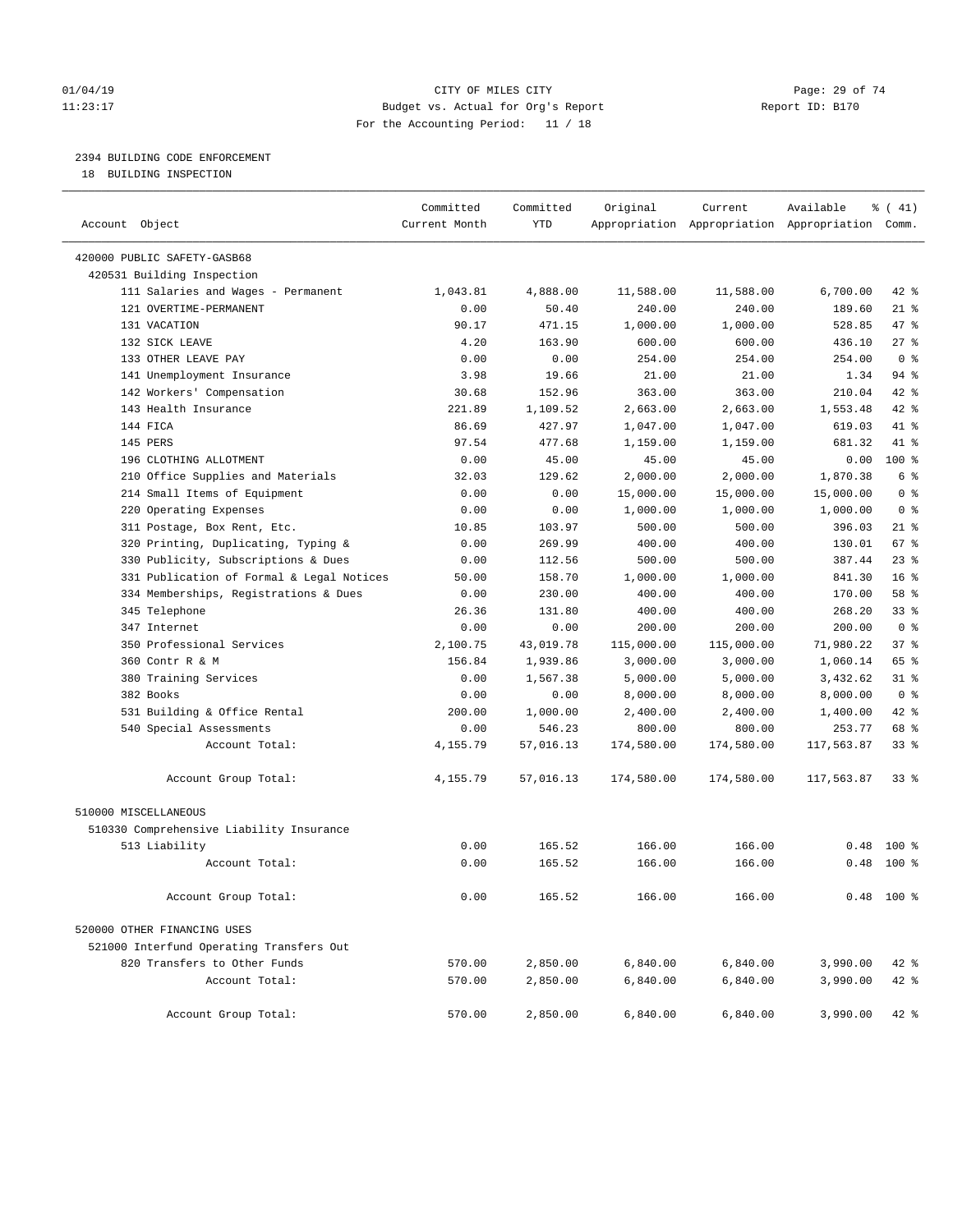#### $O1/04/19$  Page: 30 of 74 11:23:17 Budget vs. Actual for Org's Report Changer Report ID: B170 For the Accounting Period: 11 / 18

#### 2394 BUILDING CODE ENFORCEMENT

18 BUILDING INSPECTION

| Account Object      | Committed<br>Current Month | Committed<br>YTD | Original   | Current    | Available<br>Appropriation Appropriation Appropriation Comm. | $\frac{1}{6}$ ( 41) |
|---------------------|----------------------------|------------------|------------|------------|--------------------------------------------------------------|---------------------|
| Organization Total: | 4,725.79                   | 60,031.65        | 181,586.00 | 181,586.00 | 121,554.35                                                   | 338                 |
| Fund Total:         | 4,725.79                   | 60,031.65        | 181,586.00 | 181,586.00 | $121,554.35$ 33 %                                            |                     |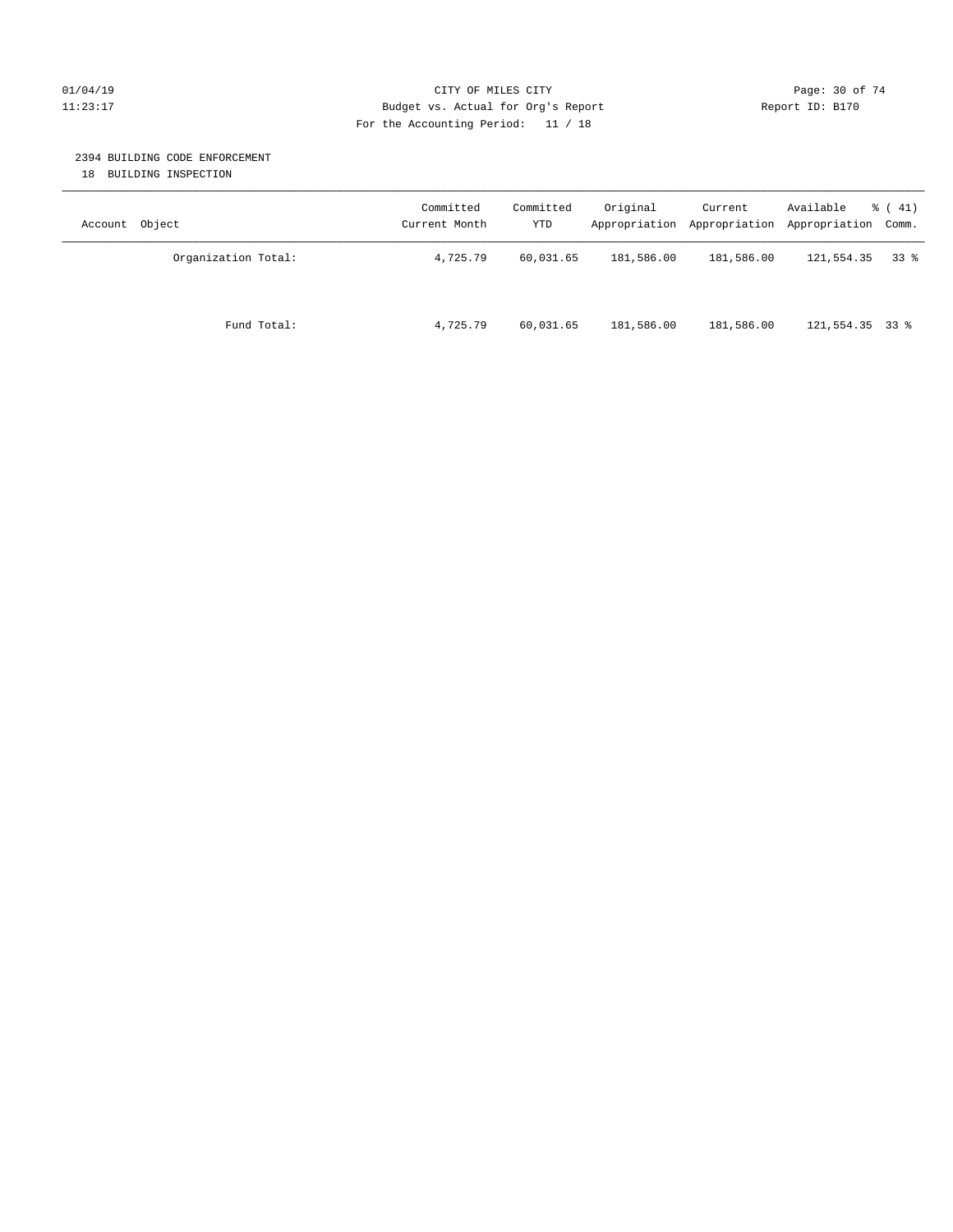#### $O1/04/19$  Page: 31 of 74 11:23:17 Budget vs. Actual for Org's Report Changer Report ID: B170 For the Accounting Period: 11 / 18

#### 2400 LTG M D#165-(Gen City) 46 SID #165

| Account Object                           | Committed<br>Current Month | Committed<br><b>YTD</b> | Original   | Current<br>Appropriation Appropriation Appropriation | Available  | % (41)<br>Comm. |  |
|------------------------------------------|----------------------------|-------------------------|------------|------------------------------------------------------|------------|-----------------|--|
| 430000 Public Works-GASB68               |                            |                         |            |                                                      |            |                 |  |
| 430263 STREET LIGHTING                   |                            |                         |            |                                                      |            |                 |  |
| 341 Electric Utility Services            | 3,452.95                   | 17,935.82               | 114,000.00 | 114,000.00                                           | 96,064.18  | 16 <sup>°</sup> |  |
| 533 Machinery and Equipment Rental       | 12,165.40                  | 61,031.00               | 81,000.00  | 81,000.00                                            | 19,969.00  | 75 %            |  |
| Account Total:                           | 15,618.35                  | 78,966.82               | 195,000.00 | 195,000.00                                           | 116,033.18 | $40*$           |  |
| Account Group Total:                     | 15,618.35                  | 78,966.82               | 195,000.00 | 195,000.00                                           | 116,033.18 | $40*$           |  |
| 520000 OTHER FINANCING USES              |                            |                         |            |                                                      |            |                 |  |
| 521000 Interfund Operating Transfers Out |                            |                         |            |                                                      |            |                 |  |
| 820 Transfers to Other Funds             | 0.00                       | 1,000.00                | 1,000.00   | 1,000.00                                             | 0.00       | 100 %           |  |
| Account Total:                           | 0.00                       | 1,000.00                | 1,000.00   | 1,000.00                                             | 0.00       | 100 %           |  |
| Account Group Total:                     | 0.00                       | 1,000.00                | 1,000.00   | 1,000.00                                             |            | $0.00 100$ %    |  |
| Organization Total:                      | 15,618.35                  | 79,966.82               | 196,000.00 | 196,000.00                                           | 116,033.18 | 41 %            |  |
|                                          |                            |                         |            |                                                      |            |                 |  |
| Fund Total:                              | 15,618.35                  | 79,966.82               | 196,000.00 | 196,000.00                                           | 116,033.18 | 41 %            |  |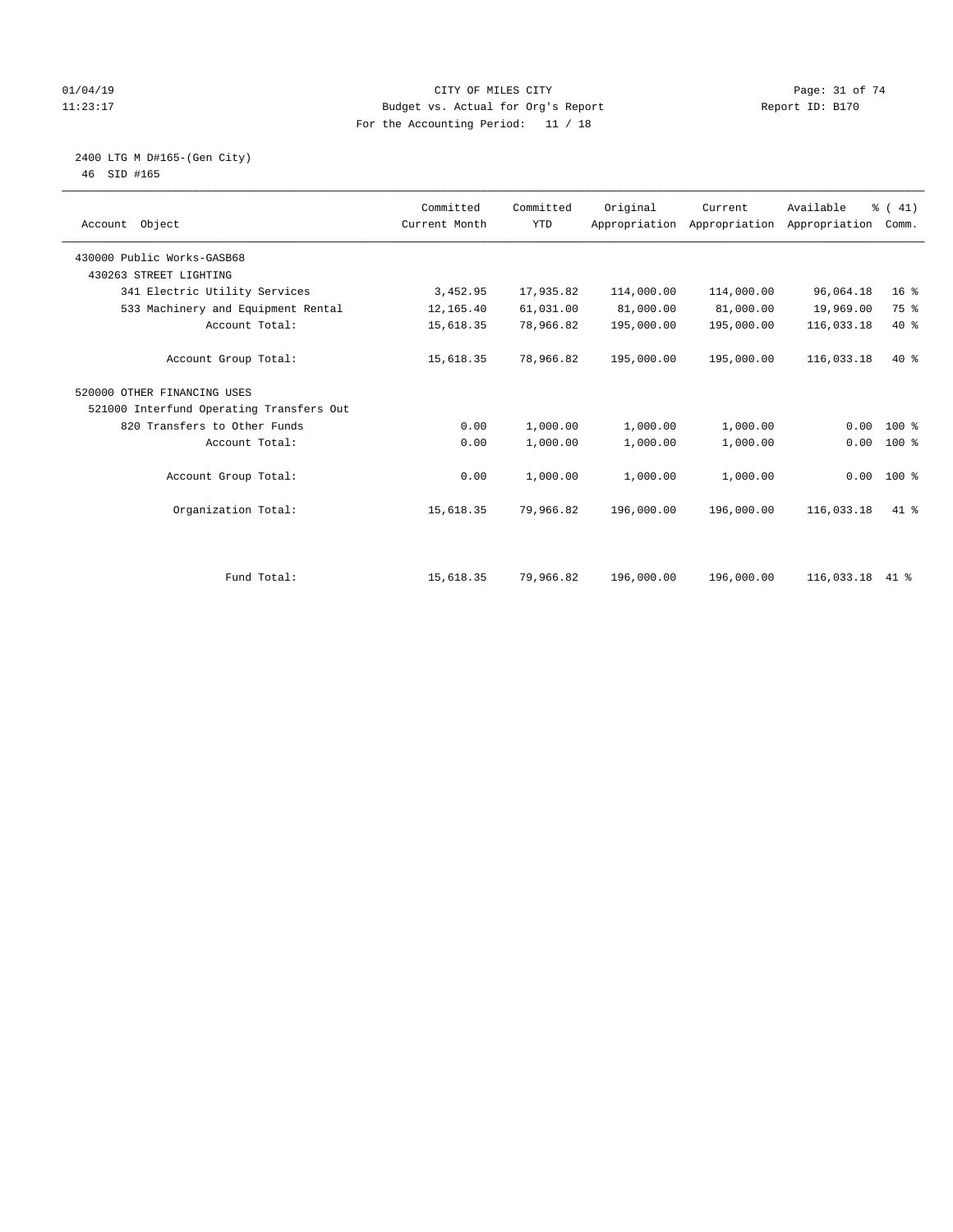#### $O1/04/19$  Page: 32 of 74 11:23:17 Budget vs. Actual for Org's Report Report ID: B170 For the Accounting Period: 11 / 18

# 2420 LTG M D#167-(MilesAddn Etc)

48 SID #167

| Account Object                           | Committed<br>Current Month | Committed<br><b>YTD</b> | Original  | Current<br>Appropriation Appropriation Appropriation | Available  | % (41)<br>Comm. |  |
|------------------------------------------|----------------------------|-------------------------|-----------|------------------------------------------------------|------------|-----------------|--|
| 430000 Public Works-GASB68               |                            |                         |           |                                                      |            |                 |  |
| 430263 STREET LIGHTING                   |                            |                         |           |                                                      |            |                 |  |
| 341 Electric Utility Services            | 487.30                     | 2,531.02                | 21,000.00 | 21,000.00                                            | 18,468.98  | $12*$           |  |
| 533 Machinery and Equipment Rental       | 1,453.50                   | 7,267.50                | 11,000.00 | 11,000.00                                            | 3,732.50   | 66 %            |  |
| Account Total:                           | 1,940.80                   | 9,798.52                | 32,000.00 | 32,000.00                                            | 22, 201.48 | $31$ %          |  |
| Account Group Total:                     | 1,940.80                   | 9,798.52                | 32,000.00 | 32,000.00                                            | 22, 201.48 | $31*$           |  |
| 520000 OTHER FINANCING USES              |                            |                         |           |                                                      |            |                 |  |
| 521000 Interfund Operating Transfers Out |                            |                         |           |                                                      |            |                 |  |
| 820 Transfers to Other Funds             | 0.00                       | 1,000.00                | 1,000.00  | 1,000.00                                             | 0.00       | $100*$          |  |
| Account Total:                           | 0.00                       | 1,000.00                | 1,000.00  | 1,000.00                                             | 0.00       | 100 %           |  |
| Account Group Total:                     | 0.00                       | 1,000.00                | 1,000.00  | 1,000.00                                             |            | $0.00 100$ %    |  |
| Organization Total:                      | 1,940.80                   | 10,798.52               | 33,000.00 | 33,000.00                                            | 22, 201.48 | 338             |  |
|                                          |                            |                         |           |                                                      |            |                 |  |
| Fund Total:                              | 1,940.80                   | 10,798.52               | 33,000.00 | 33,000.00                                            | 22,201.48  | 338             |  |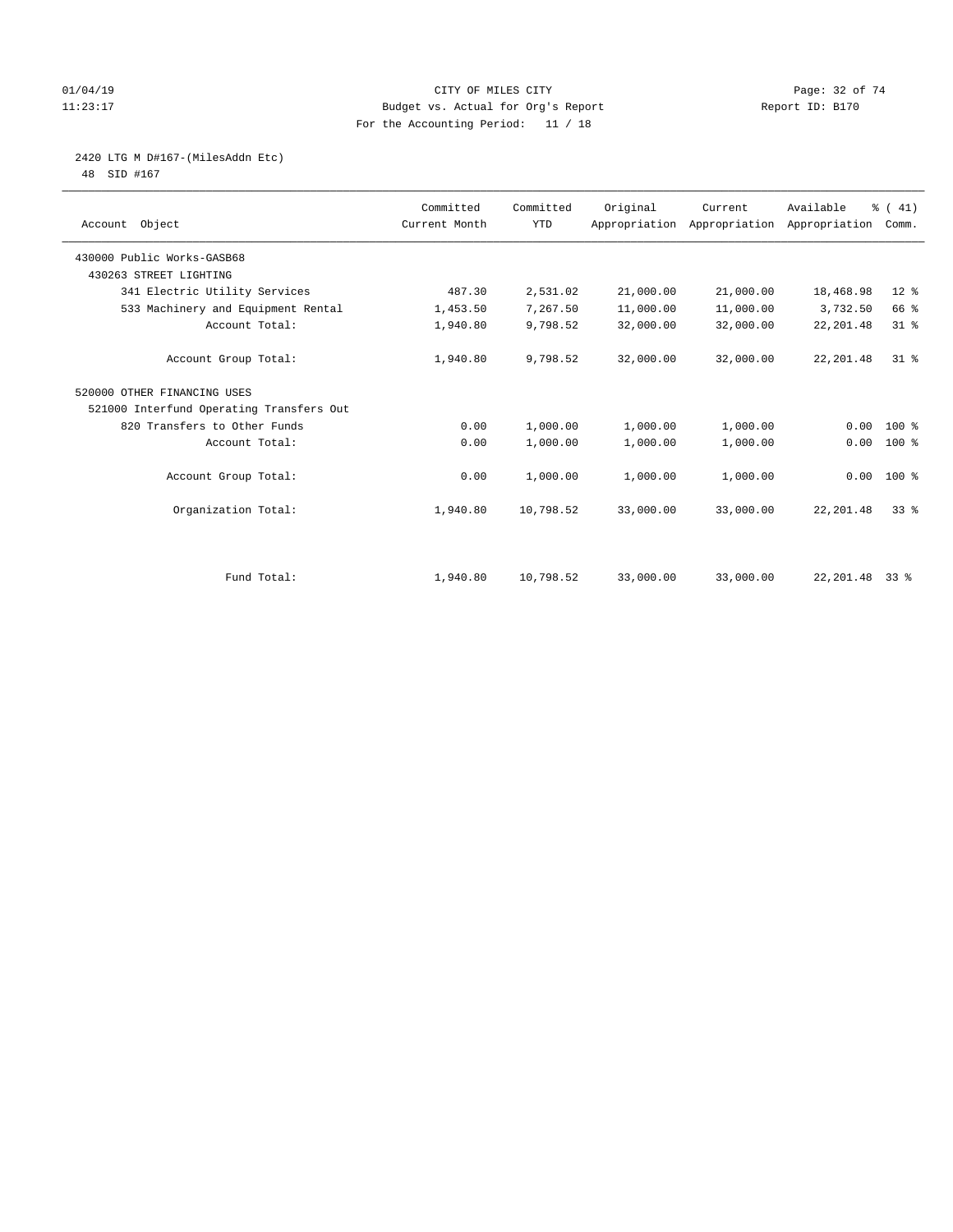#### $O1/04/19$  Page: 33 of 74 11:23:17 Budget vs. Actual for Org's Report Changer Report ID: B170 For the Accounting Period: 11 / 18

#### 2430 LTG M D#171-(Balsam Est) 49 SID #171

| Account Object                           | Committed<br>Current Month | Committed<br><b>YTD</b> | Original | Current<br>Appropriation Appropriation | Available<br>Appropriation | % (41)<br>Comm. |
|------------------------------------------|----------------------------|-------------------------|----------|----------------------------------------|----------------------------|-----------------|
|                                          |                            |                         |          |                                        |                            |                 |
| 430000 Public Works-GASB68               |                            |                         |          |                                        |                            |                 |
| 430263 STREET LIGHTING                   |                            |                         |          |                                        |                            |                 |
| 230 Repair and Maintenance Supplies      | 637.50                     | 637.50                  | 1,600.00 | 1,600.00                               | 962.50                     | $40*$           |
| 341 Electric Utility Services            | 135.31                     | 701.50                  | 1,700.00 | 1,700.00                               | 998.50                     | 41 %            |
| 360 Contr R & M                          | 937.50                     | 937.50                  | 1,200.00 | 1,200.00                               | 262.50                     | 78 %            |
| Account Total:                           | 1,710.31                   | 2,276.50                | 4,500.00 | 4,500.00                               | 2,223.50                   | $51$ %          |
| Account Group Total:                     | 1,710.31                   | 2,276.50                | 4,500.00 | 4,500.00                               | 2,223.50                   | $51$ $%$        |
| 520000 OTHER FINANCING USES              |                            |                         |          |                                        |                            |                 |
| 521000 Interfund Operating Transfers Out |                            |                         |          |                                        |                            |                 |
| 820 Transfers to Other Funds             | 0.00                       | 1,000.00                | 1,000.00 | 1,000.00                               | 0.00                       | 100 %           |
| Account Total:                           | 0.00                       | 1,000.00                | 1,000.00 | 1,000.00                               | 0.00                       | $100$ %         |
| Account Group Total:                     | 0.00                       | 1,000.00                | 1,000.00 | 1,000.00                               | 0.00                       | $100*$          |
| Organization Total:                      | 1,710.31                   | 3,276.50                | 5,500.00 | 5,500.00                               | 2,223.50                   | 60 %            |
|                                          |                            |                         |          |                                        |                            |                 |
| Fund Total:                              | 1,710.31                   | 3,276.50                | 5,500.00 | 5,500.00                               | $2,223.50$ 60 %            |                 |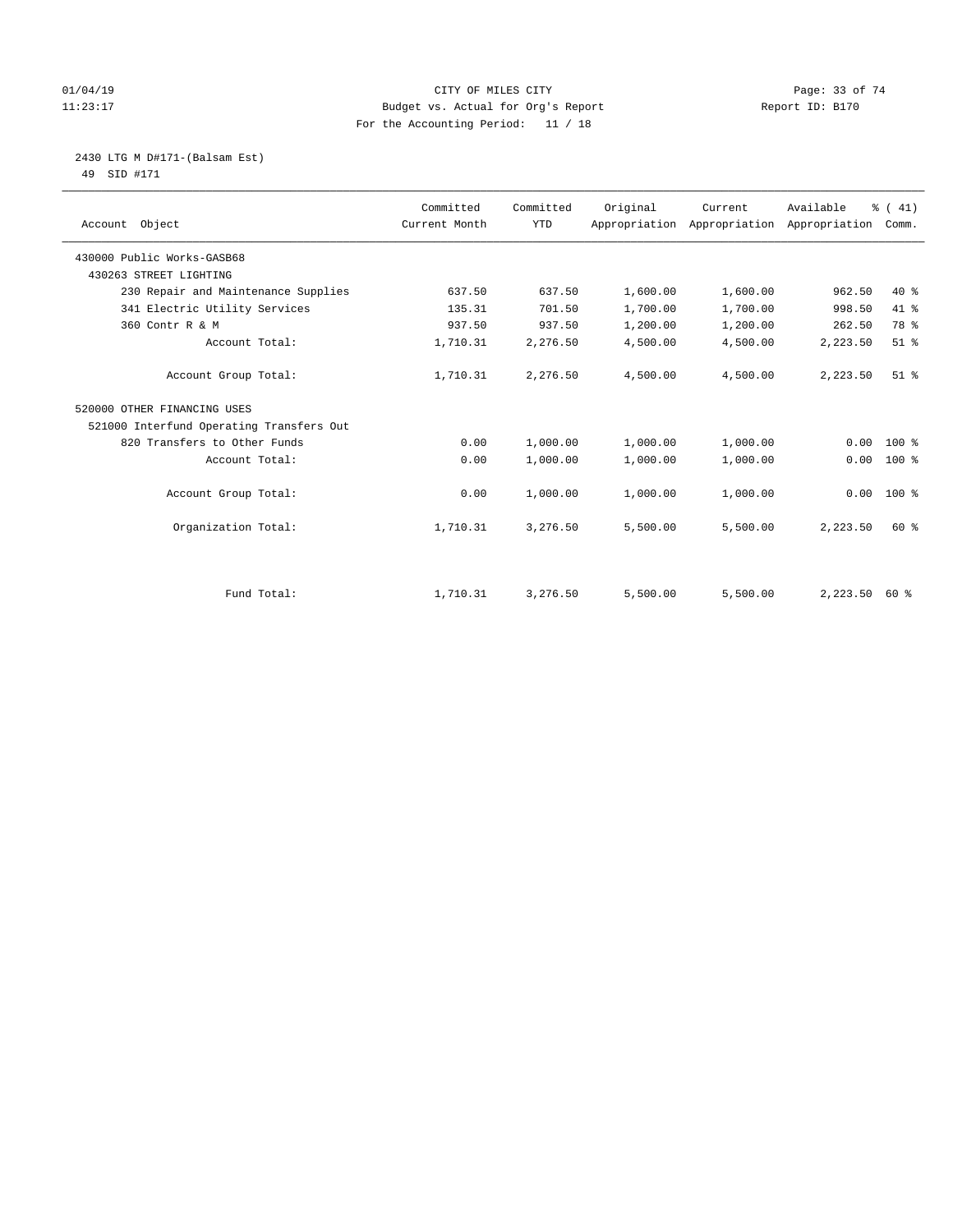#### $O1/04/19$  Page: 34 of 74 11:23:17 Budget vs. Actual for Org's Report Changer Report ID: B170 For the Accounting Period: 11 / 18

2440 LTG M D#172-(Main Str)

|  | 50 SID #172 |  |
|--|-------------|--|
|  |             |  |

| Account Object                           | Committed<br>Current Month | Committed<br><b>YTD</b> | Original  | Current<br>Appropriation Appropriation | Available<br>Appropriation | % (41)<br>Comm. |
|------------------------------------------|----------------------------|-------------------------|-----------|----------------------------------------|----------------------------|-----------------|
| 430000 Public Works-GASB68               |                            |                         |           |                                        |                            |                 |
| 430263 STREET LIGHTING                   |                            |                         |           |                                        |                            |                 |
| 230 Repair and Maintenance Supplies      | 69.24                      | 2,850.24                | 4,000.00  | 4,000.00                               | 1,149.76                   | 71.8            |
| 341 Electric Utility Services            | 1,274.07                   | 5,369.13                | 17,000.00 | 17,000.00                              | 11,630.87                  | $32$ $%$        |
| 360 Contr R & M                          | 0.00                       | 4, 153. 75              | 2,500.00  | 2,500.00                               | $-1,653.75$                | $166$ %         |
| Account Total:                           | 1,343.31                   | 12,373.12               | 23,500.00 | 23,500.00                              | 11,126.88                  | 53%             |
| Account Group Total:                     | 1,343.31                   | 12,373.12               | 23,500.00 | 23,500.00                              | 11,126.88                  | $53$ $%$        |
| 520000 OTHER FINANCING USES              |                            |                         |           |                                        |                            |                 |
| 521000 Interfund Operating Transfers Out |                            |                         |           |                                        |                            |                 |
| 820 Transfers to Other Funds             | 0.00                       | 1,000.00                | 1,000.00  | 1,000.00                               | 0.00                       | $100*$          |
| Account Total:                           | 0.00                       | 1,000.00                | 1,000.00  | 1,000.00                               | 0.00                       | $100*$          |
| Account Group Total:                     | 0.00                       | 1,000.00                | 1,000.00  | 1,000.00                               | 0.00                       | $100*$          |
| Organization Total:                      | 1,343.31                   | 13, 373. 12             | 24,500.00 | 24,500.00                              | 11,126.88                  | 55 <sup>8</sup> |
|                                          |                            |                         |           |                                        |                            |                 |
| Fund Total:                              | 1,343.31                   | 13, 373. 12             | 24,500.00 | 24,500.00                              | 11, 126.88 55 %            |                 |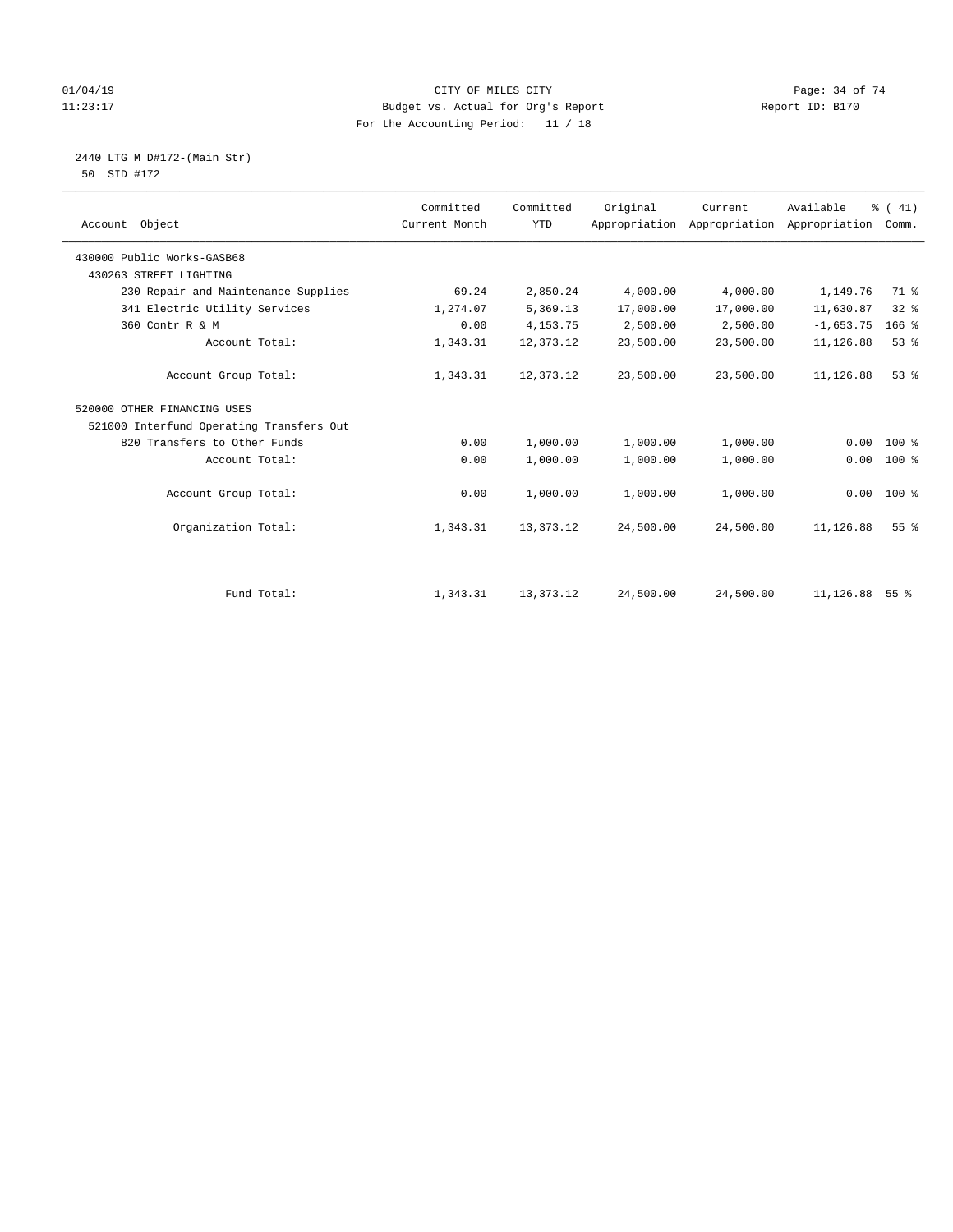#### $O1/04/19$  Page: 35 of 74 11:23:17 Budget vs. Actual for Org's Report Changer Report ID: B170 For the Accounting Period: 11 / 18

#### 2450 LTG M D#195-(SG-Trico) 51 SID #195

| Account Object                           | Committed<br>Current Month | Committed<br><b>YTD</b> | Original | Current  | Available<br>Appropriation Appropriation Appropriation | % (41)<br>Comm. |  |
|------------------------------------------|----------------------------|-------------------------|----------|----------|--------------------------------------------------------|-----------------|--|
| 430000 Public Works-GASB68               |                            |                         |          |          |                                                        |                 |  |
| 430263 STREET LIGHTING                   |                            |                         |          |          |                                                        |                 |  |
| 341 Electric Utility Services            | 401.84                     | 2,007.66                | 5,505.00 | 5,505.00 | 3,497.34                                               | 36 <sup>8</sup> |  |
| Account Total:                           | 401.84                     | 2,007.66                | 5,505.00 | 5,505.00 | 3,497.34                                               | 36 <sup>8</sup> |  |
| Account Group Total:                     | 401.84                     | 2,007.66                | 5,505.00 | 5,505.00 | 3,497.34                                               | $36*$           |  |
| 520000 OTHER FINANCING USES              |                            |                         |          |          |                                                        |                 |  |
| 521000 Interfund Operating Transfers Out |                            |                         |          |          |                                                        |                 |  |
| 820 Transfers to Other Funds             | 0.00                       | 1,000.00                | 1,000.00 | 1,000.00 | 0.00                                                   | $100*$          |  |
| Account Total:                           | 0.00                       | 1,000.00                | 1,000.00 | 1,000.00 | 0.00                                                   | 100 %           |  |
| Account Group Total:                     | 0.00                       | 1,000.00                | 1,000.00 | 1,000.00 | 0.00                                                   | $100*$          |  |
| Organization Total:                      | 401.84                     | 3,007.66                | 6,505.00 | 6,505.00 | 3,497.34                                               | 46%             |  |
| Fund Total:                              | 401.84                     | 3,007.66                | 6.505.00 | 6.505.00 | 3,497.34                                               | $46*$           |  |
|                                          |                            |                         |          |          |                                                        |                 |  |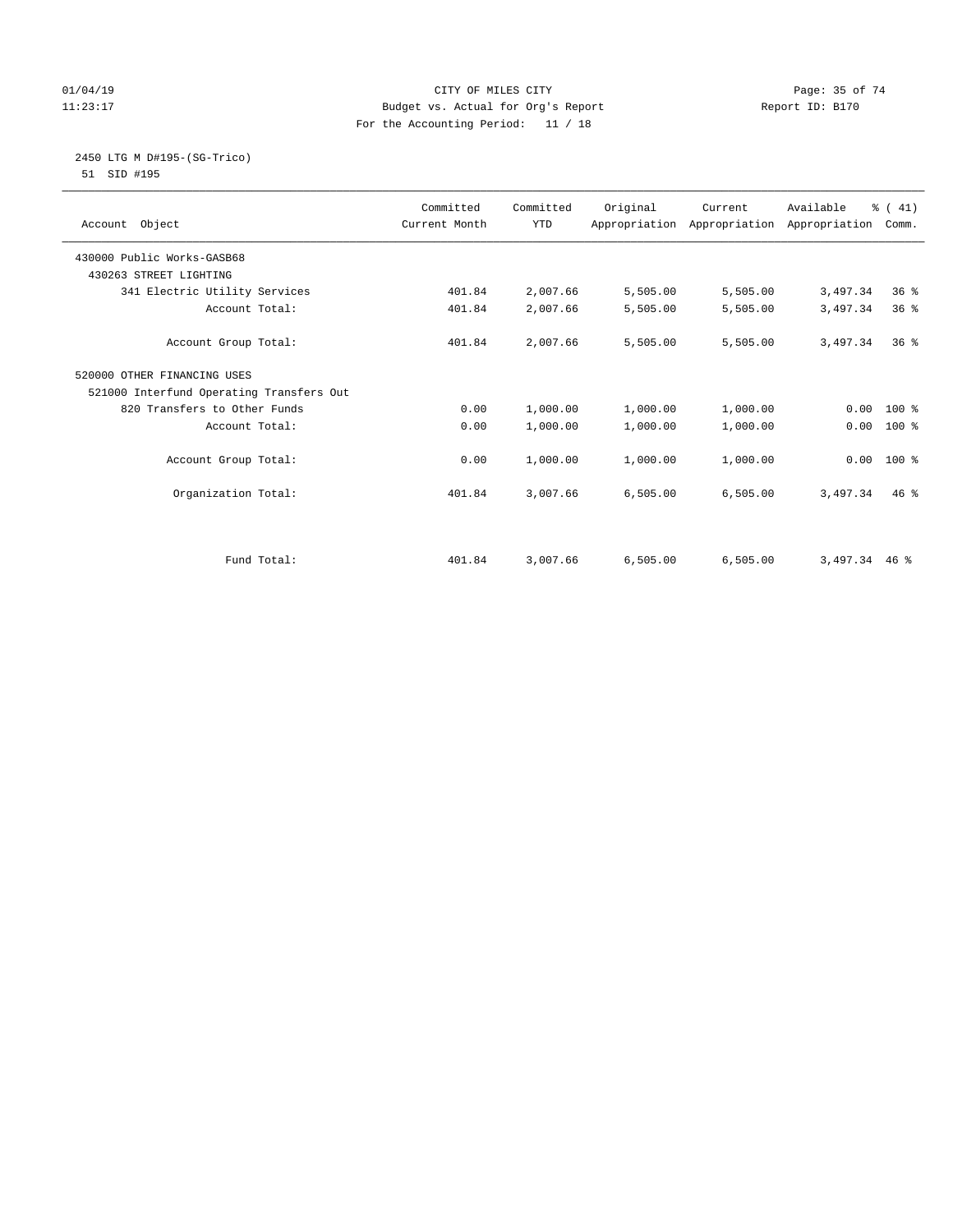#### $O1/04/19$  Page: 36 of 74 11:23:17 Budget vs. Actual for Org's Report Changer Report ID: B170 For the Accounting Period: 11 / 18

# 2470 LTG M D#202-(SG-MDU&NV)

72 SID #202

| Account Object                           | Committed<br>Current Month | Committed<br><b>YTD</b> | Original | Current<br>Appropriation Appropriation Appropriation | Available | % (41)<br>Comm. |
|------------------------------------------|----------------------------|-------------------------|----------|------------------------------------------------------|-----------|-----------------|
| 430000 Public Works-GASB68               |                            |                         |          |                                                      |           |                 |
| 430263 STREET LIGHTING                   |                            |                         |          |                                                      |           |                 |
| 341 Electric Utility Services            | 101.09                     | 1,438.59                | 4,300.00 | 4,300.00                                             | 2,861.41  | 33 <sup>8</sup> |
| 533 Machinery and Equipment Rental       | 456.80                     | 2,481.41                | 2,800.00 | 2,800.00                                             | 318.59    | 89 %            |
| Account Total:                           | 557.89                     | 3,920.00                | 7,100.00 | 7,100.00                                             | 3,180.00  | 55%             |
| Account Group Total:                     | 557.89                     | 3,920.00                | 7,100.00 | 7,100.00                                             | 3,180.00  | 55 <sup>8</sup> |
| 520000 OTHER FINANCING USES              |                            |                         |          |                                                      |           |                 |
| 521000 Interfund Operating Transfers Out |                            |                         |          |                                                      |           |                 |
| 820 Transfers to Other Funds             | 0.00                       | 1,000.00                | 1,000.00 | 1,000.00                                             | 0.00      | $100*$          |
| Account Total:                           | 0.00                       | 1,000.00                | 1,000.00 | 1,000.00                                             | 0.00      | $100$ %         |
| Account Group Total:                     | 0.00                       | 1,000.00                | 1,000.00 | 1,000.00                                             | 0.00      | $100*$          |
| Organization Total:                      | 557.89                     | 4,920.00                | 8,100.00 | 8,100.00                                             | 3,180.00  | $61$ $%$        |
|                                          |                            |                         |          |                                                      |           |                 |
| Fund Total:                              | 557.89                     | 4,920.00                | 8,100.00 | 8,100.00                                             | 3,180.00  | 61 %            |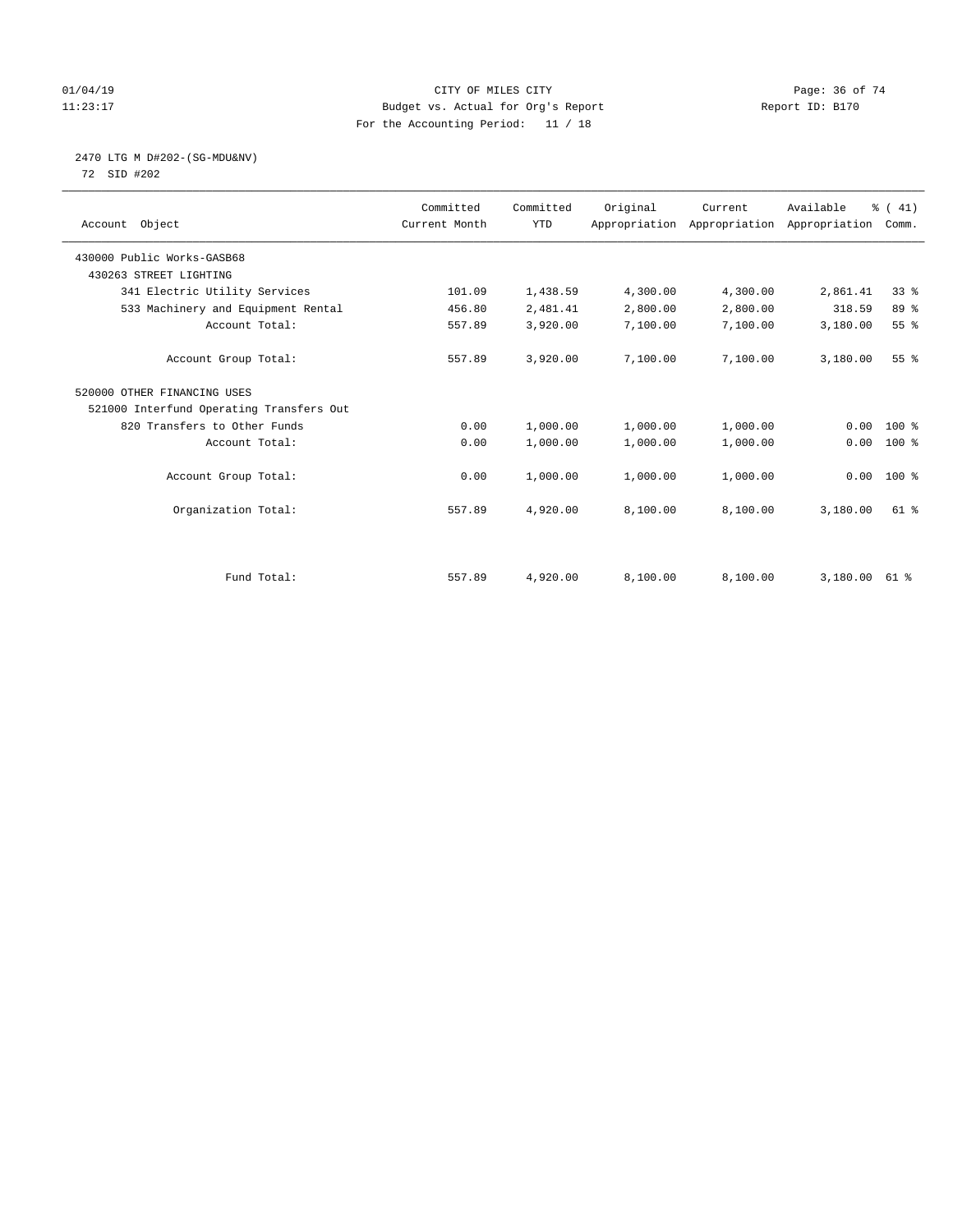# 01/04/19 Page: 37 of 74 11:23:17 Budget vs. Actual for Org's Report Changer Report ID: B170 For the Accounting Period: 11 / 18

# 2480 LTG M M#173-(Milestown Estates)

47 SID #173(Ltg-Milestown)

| Account Object                           | Committed<br>Current Month | Committed<br><b>YTD</b> | Original | Current<br>Appropriation Appropriation Appropriation | Available     | % (41)<br>Comm. |
|------------------------------------------|----------------------------|-------------------------|----------|------------------------------------------------------|---------------|-----------------|
| 430000 Public Works-GASB68               |                            |                         |          |                                                      |               |                 |
| 430263 STREET LIGHTING                   |                            |                         |          |                                                      |               |                 |
| 230 Repair and Maintenance Supplies      | 0.00                       | 0.00                    | 900.00   | 900.00                                               | 900.00        | 0 <sup>8</sup>  |
| 341 Electric Utility Services            | 108.29                     | 569.07                  | 1,400.00 | 1,400.00                                             | 830.93        | 41 %            |
| 360 Contr R & M                          | 0.00                       | 0.00                    | 100.00   | 100.00                                               | 100.00        | 0 <sup>8</sup>  |
| Account Total:                           | 108.29                     | 569.07                  | 2,400.00 | 2,400.00                                             | 1,830.93      | $24$ $%$        |
| Account Group Total:                     | 108.29                     | 569.07                  | 2,400.00 | 2,400.00                                             | 1,830.93      | $24$ $%$        |
| 520000 OTHER FINANCING USES              |                            |                         |          |                                                      |               |                 |
| 521000 Interfund Operating Transfers Out |                            |                         |          |                                                      |               |                 |
| 820 Transfers to Other Funds             | 0.00                       | 250.00                  | 250.00   | 250.00                                               | 0.00          | $100*$          |
| Account Total:                           | 0.00                       | 250.00                  | 250.00   | 250.00                                               | 0.00          | $100*$          |
| Account Group Total:                     | 0.00                       | 250.00                  | 250.00   | 250.00                                               | 0.00          | 100 %           |
| Organization Total:                      | 108.29                     | 819.07                  | 2,650.00 | 2,650.00                                             | 1,830.93      | $31*$           |
|                                          |                            |                         |          |                                                      |               |                 |
| Fund Total:                              | 108.29                     | 819.07                  | 2,650.00 | 2,650.00                                             | 1,830.93 31 % |                 |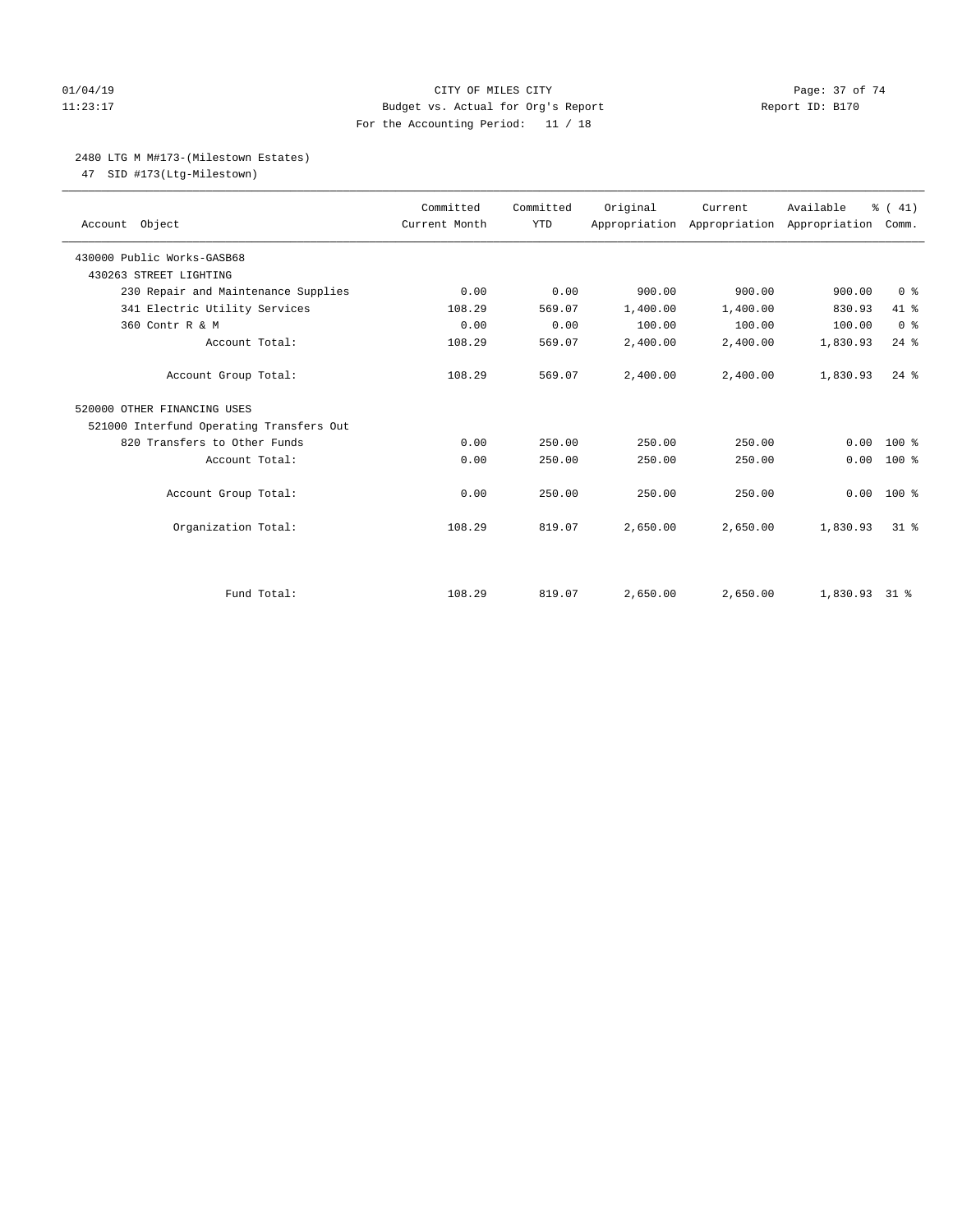### 01/04/19 CITY OF MILES CITY Page: 38 of 74 11:23:17 Budget vs. Actual for Org's Report Report ID: B170 For the Accounting Period: 11 / 18

————————————————————————————————————————————————————————————————————————————————————————————————————————————————————————————————————

# 2510 STR MAINT DIST #204

107 Paved St. Maint. Dist.#204

|                                           | Committed     | Committed  | Original   | Current    | Available                                       | $\frac{1}{6}$ ( 41)                |
|-------------------------------------------|---------------|------------|------------|------------|-------------------------------------------------|------------------------------------|
| Account Object                            | Current Month | YTD        |            |            | Appropriation Appropriation Appropriation Comm. |                                    |
| 430000 Public Works-GASB68                |               |            |            |            |                                                 |                                    |
| 430220 Operations                         |               |            |            |            |                                                 |                                    |
| 111 Salaries and Wages - Permanent        | 22,528.56     | 99,147.90  | 290,860.00 | 290,860.00 | 191,712.10                                      | 34 %                               |
| 121 OVERTIME-PERMANENT                    | 74.01         | 1,760.65   | 9,100.00   | 9,100.00   | 7,339.35                                        | 19 <sup>°</sup>                    |
| 131 VACATION                              | 1,989.75      | 13,955.12  | 19,600.00  | 19,600.00  | 5,644.88                                        | 71 %                               |
| 132 SICK LEAVE                            | 1,079.94      | 3,814.91   | 13,000.00  | 13,000.00  | 9,185.09                                        | 29%                                |
| 133 OTHER LEAVE PAY                       | 0.00          | 0.00       | 4,727.00   | 4,727.00   | 4,727.00                                        | 0 <sup>8</sup>                     |
| 134 HOLIDAY PAY                           | 130.63        | 130.63     | 3,000.00   | 3,000.00   | 2,869.37                                        | $4\degree$                         |
| 141 Unemployment Insurance                | 90.35         | 419.24     | 511.00     | 511.00     | 91.76                                           | $82$ $%$                           |
| 142 Workers' Compensation                 | 1,566.90      | 7,280.24   | 17,277.00  | 17,277.00  | 9,996.76                                        | 42 %                               |
| 143 Health Insurance                      | 4,689.77      | 21,540.33  | 61,691.00  | 61,691.00  | 40,150.67                                       | 35%                                |
| 144 FICA                                  | 1,870.26      | 8,834.52   | 26,032.00  | 26,032.00  | 17,197.48                                       | $34$ $%$                           |
| 145 PERS                                  | 2,211.35      | 10,182.13  | 28,822.00  | 28,822.00  | 18,639.87                                       | 35%                                |
| 196 CLOTHING ALLOTMENT                    | 0.00          | 951.00     | 900.00     | 900.00     | $-51.00$                                        | $106$ %                            |
| 210 Office Supplies and Materials         | 47.13         | 109.47     | 3,000.00   | 3,000.00   | 2,890.53                                        | 4%                                 |
| 214 Small Items of Equipment              | 0.00          | 0.00       | 15,000.00  | 15,000.00  | 15,000.00                                       | 0 <sup>8</sup>                     |
| 220 Operating Expenses                    | 3,724.01      | 7,573.47   | 18,000.00  | 18,000.00  | 10,426.53                                       | $42$ %                             |
| 222 Chemicals, Lab & Med Supplies         | 0.00          | 400.00     | 1,000.00   | 1,000.00   | 600.00                                          | 40 %                               |
| 226 Clothing and Uniforms                 | 0.00          | 169.99     | 700.00     | 700.00     | 530.01                                          | $24$ %                             |
| 230 Repair and Maintenance Supplies       | 9.76          | 1,931.62   | 16,000.00  | 16,000.00  | 14,068.38                                       | $12*$                              |
| 231 Gas, Oil, Diesel Fuel, Grease, etc.   | 3,528.30      | 14,634.16  | 40,000.00  | 40,000.00  | 25, 365.84                                      | 37%                                |
| 241 Consumable Tools                      | 0.00          | 0.00       | 2,000.00   | 2,000.00   | 2,000.00                                        | 0 <sup>8</sup>                     |
| 242 Sign Parts and Supplies               | 563.89        | 2,547.29   | 8,000.00   | 8,000.00   | 5,452.71                                        | $32$ $%$                           |
| 311 Postage, Box Rent, Etc.               | 0.70          | 180.57     | 75.00      | 75.00      | $-105.57$                                       | $241$ %                            |
| 320 Printing, Duplicating, Typing &       | 0.00          | 0.00       | 100.00     | 100.00     | 100.00                                          | 0 <sup>8</sup>                     |
| 330 Publicity, Subscriptions & Dues       | 0.00          | 0.00       | 500.00     | 500.00     | 500.00                                          | 0 <sup>8</sup>                     |
| 331 Publication of Formal & Legal Notices | 0.00          | 295.60     | 500.00     | 500.00     | 204.40                                          | 59 %                               |
| 334 Memberships, Registrations & Dues     | 0.00          | 0.00       | 350.00     | 350.00     | 350.00                                          | 0 <sup>8</sup>                     |
| 341 Electric Utility Services             | 84.29         | 450.72     | 1,060.00   | 1,060.00   | 609.28                                          | 43 %                               |
| 344 Gas Utility Service                   | 0.00          | 0.00       | 1,050.00   | 1,050.00   | 1,050.00                                        | 0 <sup>8</sup>                     |
| 345 Telephone                             | 112.12        | 562.82     | 2,000.00   | 2,000.00   | 1,437.18                                        | $28$ %                             |
| 346 Garbage Service                       | 0.00          | 0.00       | 175.00     | 175.00     | 175.00                                          | 0 <sup>8</sup>                     |
| 347 Internet                              | 0.00          | 0.00       | 200.00     | 200.00     | 200.00                                          | 0 <sup>°</sup>                     |
| 350 Professional Services                 | 0.00          | 1,169.70   | 50,000.00  | 50,000.00  | 48,830.30                                       | 2 <sup>8</sup>                     |
| 360 Contr R & M                           | 106.56        | 588.97     | 10,000.00  | 10,000.00  | 9,411.03                                        | 6 %                                |
| 363 R&M Vehicles/Equip/Labor-PW           | 6,285.99      | 36,822.67  | 100,000.00 | 100,000.00 | 63,177.33                                       | 37%                                |
| 370 Travel                                | 0.00          | 0.00       | 1,000.00   | 1,000.00   | 1,000.00                                        | 0 <sup>8</sup>                     |
| 380 Training Services                     | 0.00          | 0.00       | 1,000.00   | 1,000.00   | 1,000.00                                        | 0 <sup>8</sup>                     |
| 382 Books                                 | 0.00          | 0.00       | 200.00     | 200.00     | 200.00                                          | $0 \text{ }$ $\text{ }$ $\text{ }$ |
| 511 Insurance on Buildings                | 0.00          | 645.45     | 646.00     | 646.00     |                                                 | $0.55$ 100 %                       |
| 512 Insurance on Vehicles & Equipment     | 0.00          | 3,491.78   | 3,492.00   | 3,492.00   |                                                 | $0.22$ 100 %                       |
| 513 Liability                             | 0.00          | 9,500.58   | 8,952.00   | 8,952.00   | $-548.58$                                       | $106$ %                            |
| 531 Building & Office Rental              | 350.00        | 1,750.00   | 4,200.00   | 4,200.00   | 2,450.00                                        | 42 %                               |
| 532 Land Rental                           | 0.00          | 5,286.72   | 8,100.00   | 8,100.00   | 2,813.28                                        | 65 %                               |
| Account Total:                            | 51,044.27     | 256,128.25 | 772,820.00 | 772,820.00 | 516,691.75                                      | 33%                                |
| 430233 Roadway/Re-surfacing               |               |            |            |            |                                                 |                                    |
| 230 Repair and Maintenance Supplies       | 0.00          | 0.00       | 100,000.00 | 100,000.00 | 100,000.00                                      | 0 <sup>8</sup>                     |
| 350 Professional Services                 | 0.00          | 0.00       | 25,000.00  | 25,000.00  | 25,000.00                                       | 0 <sup>8</sup>                     |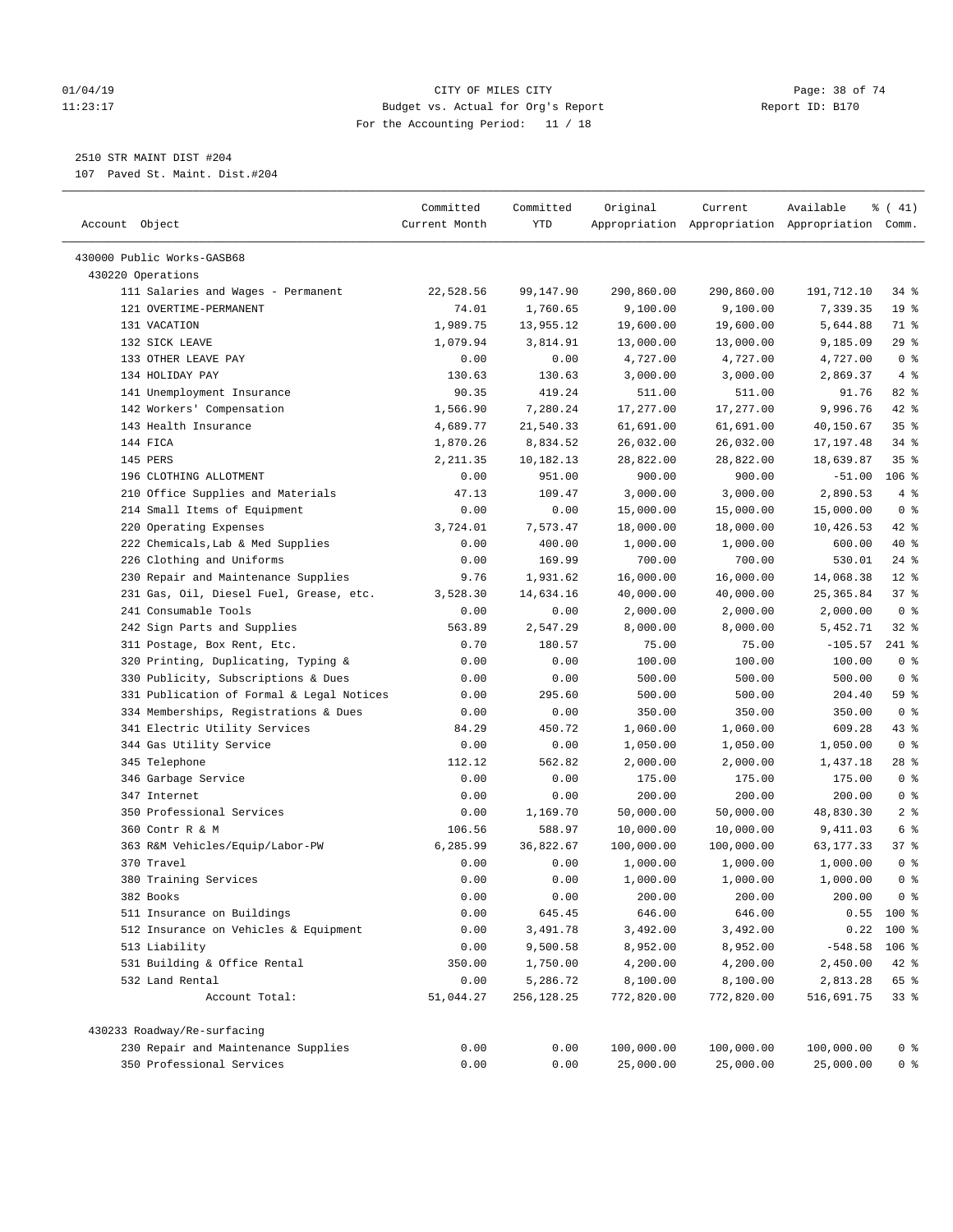# 01/04/19 Page: 39 of 74 11:23:17 Budget vs. Actual for Org's Report Report ID: B170 For the Accounting Period: 11 / 18

# 2510 STR MAINT DIST #204

107 Paved St. Maint. Dist.#204

| Object<br>Account                        | Committed<br>Current Month | Committed<br>YTD | Original     | Current      | Available<br>Appropriation Appropriation Appropriation | % (41)<br>Comm. |
|------------------------------------------|----------------------------|------------------|--------------|--------------|--------------------------------------------------------|-----------------|
|                                          |                            |                  |              |              |                                                        |                 |
| Account Total:                           | 0.00                       | 0.00             | 125,000.00   | 125,000.00   | 125,000.00                                             | 0 <sup>8</sup>  |
| 430234 CURB AND GUTTER                   |                            |                  |              |              |                                                        |                 |
| 350 Professional Services                | 3,000.00                   | 31, 363.57       | 75,000.00    | 75,000.00    | 43,636.43                                              | 42 %            |
| Account Total:                           | 3,000.00                   | 31, 363.57       | 75,000.00    | 75,000.00    | 43,636.43                                              | $42$ %          |
| 430235 Storm Drain & Culvert Maintenance |                            |                  |              |              |                                                        |                 |
| 230 Repair and Maintenance Supplies      | 0.00                       | 1,843.84         | 50,000.00    | 50,000.00    | 48, 156. 16                                            | $4\degree$      |
| 350 Professional Services                | 0.00                       | 10,096.64        | 20,000.00    | 20,000.00    | 9,903.36                                               | 50%             |
| Account Total:                           | 0.00                       | 11,940.48        | 70,000.00    | 70,000.00    | 58,059.52                                              | 17.8            |
| 430236 Darling Addition Project          |                            |                  |              |              |                                                        |                 |
| 220 Operating Expenses                   | 0.00                       | 100,000.00       | 100,000.00   | 100,000.00   | 0.00                                                   | $100*$          |
| 230 Repair and Maintenance Supplies      | 0.00                       | 220,777.09       | 450,000.00   | 450,000.00   | 229, 222.91                                            | 49 %            |
| 350 Professional Services                | 26, 201.82                 | 233, 486.81      | 350,000.00   | 350,000.00   | 116,513.19                                             | 67 %            |
| Account Total:                           | 26, 201.82                 | 554,263.90       | 900,000.00   | 900,000.00   | 345,736.10                                             | 62 %            |
| Account Group Total:                     | 80,246.09                  | 853,696.20       | 1,942,820.00 | 1,942,820.00 | 1,089,123.80                                           | 44 %            |
| 520000 OTHER FINANCING USES              |                            |                  |              |              |                                                        |                 |
| 521000 Interfund Operating Transfers Out |                            |                  |              |              |                                                        |                 |
| 820 Transfers to Other Funds             | 6, 255.00                  | 31,275.00        | 319,439.00   | 319,439.00   | 288,164.00                                             | $10*$           |
| Account Total:                           | 6, 255.00                  | 31,275.00        | 319,439.00   | 319,439.00   | 288,164.00                                             | 10 <sup>8</sup> |
| Account Group Total:                     | 6, 255.00                  | 31,275.00        | 319,439.00   | 319,439.00   | 288,164.00                                             | $10*$           |
| Organization Total:                      | 86,501.09                  | 884,971.20       | 2,262,259.00 | 2,262,259.00 | 1,377,287.80                                           | 39 %            |
| Fund Total:                              | 86,501.09                  | 884,971.20       | 2,262,259.00 | 2,262,259.00 | 1,377,287.80                                           | 398             |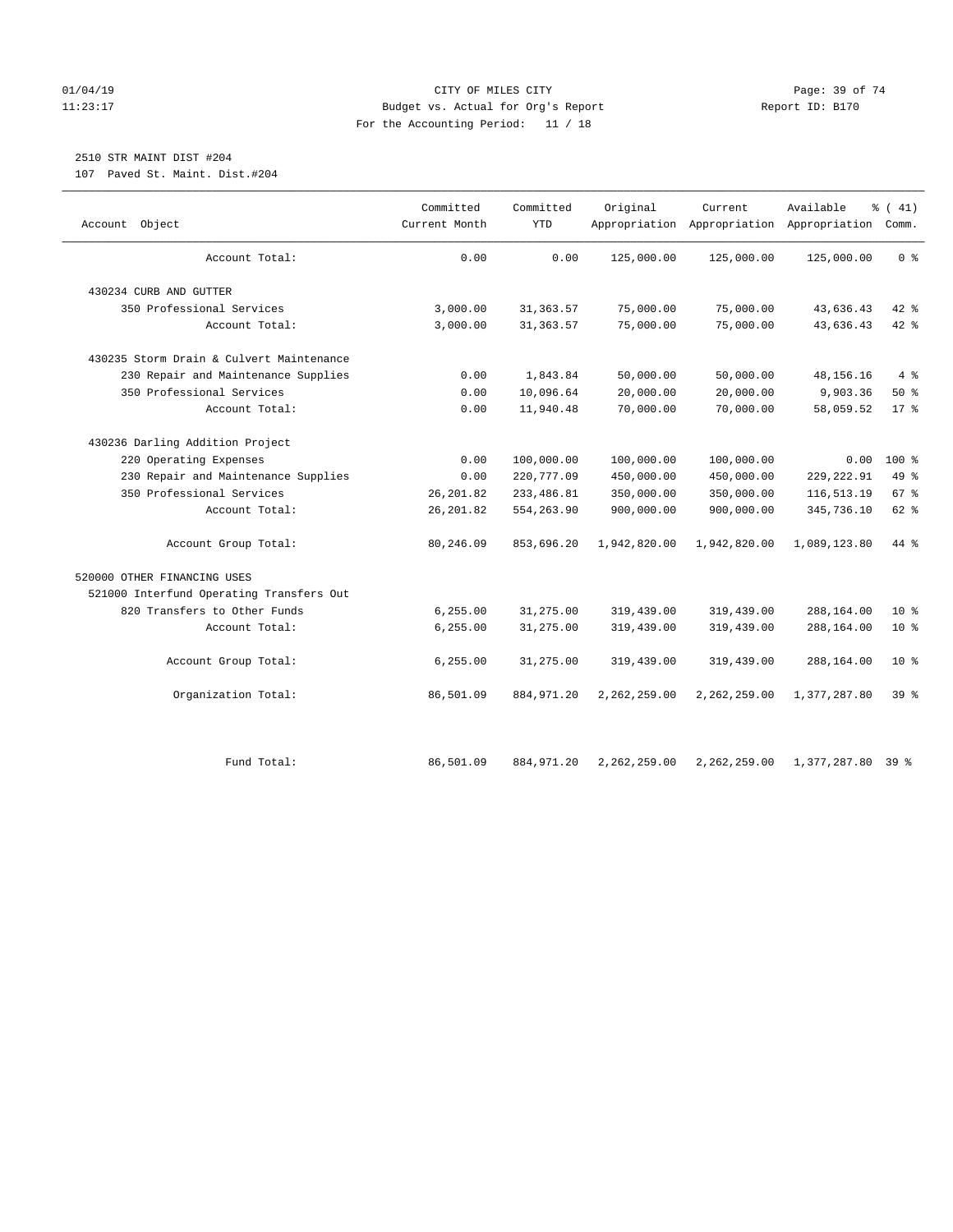### 01/04/19 Page: 40 of 74 11:23:17 Budget vs. Actual for Org's Report Report ID: B170 For the Accounting Period: 11 / 18

————————————————————————————————————————————————————————————————————————————————————————————————————————————————————————————————————

# 2520 STR MAINT DIST #205

108 Street Maintenance (North Side)

|                                           | Committed     | Committed | Original   | Current    | Available                                       | % (41)          |  |
|-------------------------------------------|---------------|-----------|------------|------------|-------------------------------------------------|-----------------|--|
| Account Object                            | Current Month | YTD       |            |            | Appropriation Appropriation Appropriation Comm. |                 |  |
| 430000 Public Works-GASB68                |               |           |            |            |                                                 |                 |  |
| 430220 Operations                         |               |           |            |            |                                                 |                 |  |
| 111 Salaries and Wages - Permanent        | 6,437.84      | 28,533.70 | 77,380.00  | 77,380.00  | 48,846.30                                       | 37 %            |  |
| 121 OVERTIME-PERMANENT                    | 18.74         | 475.33    | 2,500.00   | 2,500.00   | 2,024.67                                        | 19 <sup>°</sup> |  |
| 131 VACATION                              | 606.34        | 4,029.66  | 6,000.00   | 6,000.00   | 1,970.34                                        | 67%             |  |
| 132 SICK LEAVE                            | 273.48        | 1,127.66  | 3,800.00   | 3,800.00   | 2,672.34                                        | $30*$           |  |
| 133 OTHER LEAVE PAY                       | 0.00          | 0.00      | 1,176.00   | 1,176.00   | 1,176.00                                        | 0 <sup>8</sup>  |  |
| 134 HOLIDAY PAY                           | 33.08         | 33.08     | 800.00     | 800.00     | 766.92                                          | $4\degree$      |  |
| 141 Unemployment Insurance                | 25.75         | 120.60    | 137.00     | 137.00     | 16.40                                           | 88 %            |  |
| 142 Workers' Compensation                 | 423.19        | 1,975.89  | 4,740.00   | 4,740.00   | 2,764.11                                        | $42$ %          |  |
| 143 Health Insurance                      | 1,324.18      | 6,324.67  | 16,333.00  | 16,333.00  | 10,008.33                                       | 39 %            |  |
| 144 FICA                                  | 537.17        | 2,552.04  | 7,038.00   | 7,038.00   | 4,485.96                                        | 36%             |  |
| 145 PERS                                  | 631.59        | 2,930.86  | 7,763.00   | 7,763.00   | 4,832.14                                        | 38 <sup>8</sup> |  |
| 196 CLOTHING ALLOTMENT                    | 0.00          | 268.50    | 300.00     | 300.00     | 31.50                                           | 90%             |  |
| 210 Office Supplies and Materials         | 11.79         | 24.85     | 1,000.00   | 1,000.00   | 975.15                                          | 2 <sub>8</sub>  |  |
| 214 Small Items of Equipment              | 0.00          | 0.00      | 2,000.00   | 2,000.00   | 2,000.00                                        | 0 <sup>8</sup>  |  |
| 220 Operating Expenses                    | 928.90        | 1,891.27  | 4,500.00   | 4,500.00   | 2,608.73                                        | $42$ %          |  |
| 222 Chemicals, Lab & Med Supplies         | 0.00          | 0.00      | 500.00     | 500.00     | 500.00                                          | 0 <sup>8</sup>  |  |
| 226 Clothing and Uniforms                 | 0.00          | 30.00     | 200.00     | 200.00     | 170.00                                          | 15 <sup>°</sup> |  |
| 230 Repair and Maintenance Supplies       | 2.44          | 859.78    | 5,000.00   | 5,000.00   | 4,140.22                                        | $17*$           |  |
| 231 Gas, Oil, Diesel Fuel, Grease, etc.   | 882.08        | 3,658.55  | 10,000.00  | 10,000.00  | 6,341.45                                        | 37%             |  |
| 242 Sign Parts and Supplies               | 140.97        | 636.32    | 2,500.00   | 2,500.00   | 1,863.68                                        | $25$ %          |  |
| 311 Postage, Box Rent, Etc.               | 0.71          | 50.17     | 40.00      | 40.00      | $-10.17$                                        | $125$ %         |  |
| 330 Publicity, Subscriptions & Dues       | 0.00          | 0.00      | 150.00     | 150.00     | 150.00                                          | 0 <sup>8</sup>  |  |
| 331 Publication of Formal & Legal Notices | 0.00          | 73.90     | 0.00       | 0.00       | $-73.90$                                        | $***$ $%$       |  |
| 334 Memberships, Registrations & Dues     | 0.00          | 0.00      | 50.00      | 50.00      | 50.00                                           | 0 <sup>8</sup>  |  |
| 341 Electric Utility Services             | 0.00          | 0.00      | 150.00     | 150.00     | 150.00                                          | 0 <sup>8</sup>  |  |
| 344 Gas Utility Service                   | 0.00          | 0.00      | 200.00     | 200.00     | 200.00                                          | 0 <sup>8</sup>  |  |
| 345 Telephone                             | 41.14         | 207.92    | 750.00     | 750.00     | 542.08                                          | 28 %            |  |
| 350 Professional Services                 | 0.00          | 79.90     | 10,000.00  | 10,000.00  | 9,920.10                                        | 1 <sup>8</sup>  |  |
| 360 Contr R & M                           | 57.03         | 315.21    | 1,242.00   | 1,242.00   | 926.79                                          | $25$ %          |  |
| 363 R&M Vehicles/Equip/Labor-PW           | 1,592.84      | 11,281.21 | 35,000.00  | 35,000.00  | 23,718.79                                       | $32$ $%$        |  |
| 370 Travel                                | 0.00          | 0.00      | 250.00     | 250.00     | 250.00                                          | 0 <sup>8</sup>  |  |
| 380 Training Services                     | 0.00          | 0.00      | 200.00     | 200.00     | 200.00                                          | 0 <sup>8</sup>  |  |
| 382 Books                                 | 0.00          | 0.00      | 100.00     | 100.00     | 100.00                                          | 0 <sup>8</sup>  |  |
| 511 Insurance on Buildings                | 0.00          | 161.36    | 162.00     | 162.00     | 0.64                                            | $100$ %         |  |
| 512 Insurance on Vehicles & Equipment     | 0.00          | 873.06    | 873.00     | 873.00     | $-0.06$                                         | $100*$          |  |
| 513 Liability                             | 0.00          | 2,375.15  | 2,238.00   | 2,238.00   | $-137.15$ 106 %                                 |                 |  |
| 531 Building & Office Rental              | 166.66        | 833.30    | 2,000.00   | 2,000.00   | 1,166.70                                        | 42 %            |  |
| 532 Land Rental                           | 0.00          | 0.00      | 1,500.00   | 1,500.00   | 1,500.00                                        | 0 <sup>8</sup>  |  |
| Account Total:                            | 14, 135.92    | 71,723.94 | 208,572.00 | 208,572.00 | 136,848.06                                      | 34 %            |  |
| 430233 Roadway/Re-surfacing               |               |           |            |            |                                                 |                 |  |
| 350 Professional Services                 | 0.00          | 0.00      | 125,000.00 | 125,000.00 | 125,000.00                                      | 0 <sup>8</sup>  |  |
| Account Total:                            | 0.00          | 0.00      | 125,000.00 | 125,000.00 | 125,000.00                                      | 0 <sup>8</sup>  |  |
|                                           |               |           |            |            |                                                 |                 |  |
| 430235 Storm Drain & Culvert Maintenance  |               |           |            |            |                                                 |                 |  |
| 230 Repair and Maintenance Supplies       | 0.00          | 0.00      | 500.00     | 500.00     | 500.00                                          | 0 <sup>8</sup>  |  |
| 350 Professional Services                 | 0.00          | 0.00      | 10,000.00  | 10,000.00  | 10,000.00                                       | 0 <sup>°</sup>  |  |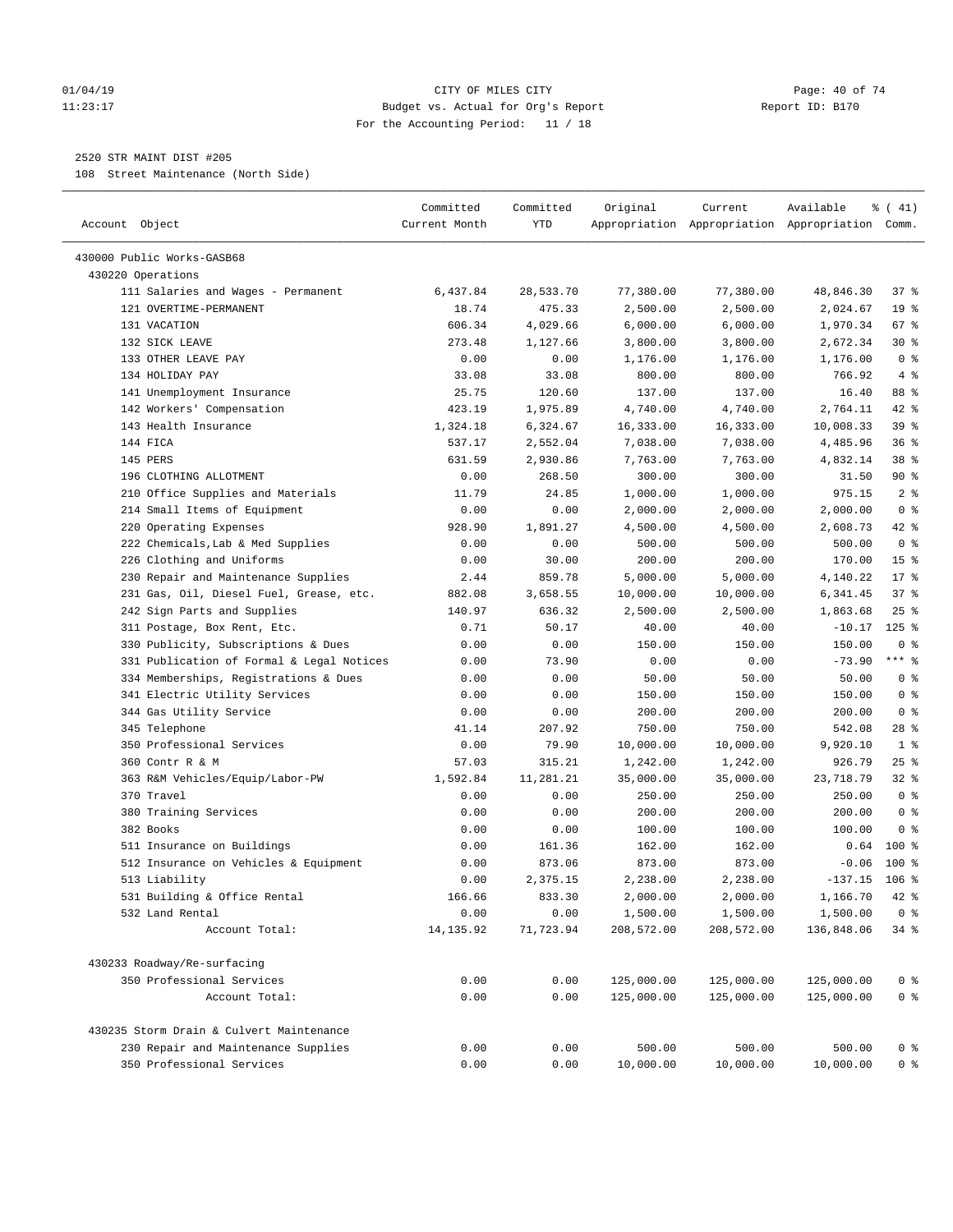# $O1/04/19$  Page: 41 of 74 11:23:17 Budget vs. Actual for Org's Report Changer Report ID: B170 For the Accounting Period: 11 / 18

# 2520 STR MAINT DIST #205

108 Street Maintenance (North Side)

| Object<br>Account                                                                                                         | Committed<br>Current Month | Committed<br><b>YTD</b> | Original               | Current<br>Appropriation Appropriation | Available<br>Appropriation | $\frac{1}{6}$ ( 41)<br>Comm. |
|---------------------------------------------------------------------------------------------------------------------------|----------------------------|-------------------------|------------------------|----------------------------------------|----------------------------|------------------------------|
| Account Total:                                                                                                            | 0.00                       | 0.00                    | 10,500.00              | 10,500.00                              | 10,500.00                  | 0 <sup>8</sup>               |
| Account Group Total:                                                                                                      | 14, 135.92                 | 71,723.94               | 344,072.00             | 344,072.00                             | 272,348.06                 | $21$ %                       |
| 520000 OTHER FINANCING USES<br>521000 Interfund Operating Transfers Out<br>820 Transfers to Other Funds<br>Account Total: | 2,146.92<br>2,146.92       | 10,734.60<br>10,734.60  | 85,646.00<br>85,646.00 | 85,646.00<br>85,646.00                 | 74,911.40<br>74,911.40     | $13*$<br>$13*$               |
| Account Group Total:                                                                                                      | 2,146.92                   | 10,734.60               | 85,646.00              | 85,646.00                              | 74,911.40                  | $13*$                        |
| Organization Total:                                                                                                       | 16,282.84                  | 82,458.54               | 429,718.00             | 429,718.00                             | 347,259.46                 | 19 <sup>°</sup>              |
|                                                                                                                           |                            |                         |                        |                                        |                            |                              |
| Fund Total:                                                                                                               | 16,282.84                  | 82,458.54               | 429,718.00             | 429,718.00                             | 347,259.46 19 %            |                              |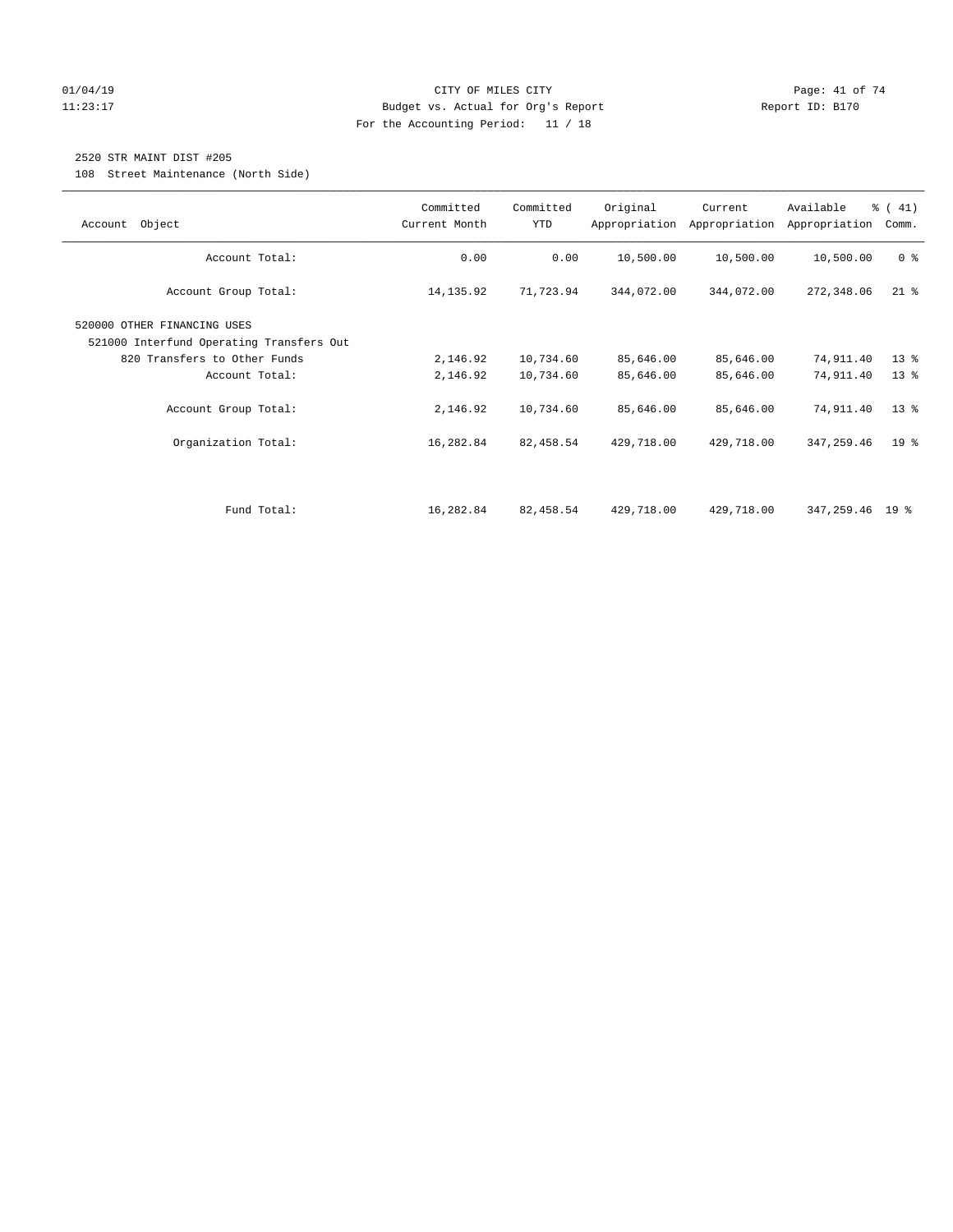# $O1/04/19$  Page: 42 of 74 11:23:17 Budget vs. Actual for Org's Report Report ID: B170 For the Accounting Period: 11 / 18

# 2540 STR MAINT DIST#207-(MILESTOWN ESTATES)

109 Milestown Estates Maintenance Dist.

|                                          | Committed<br>Current Month | Committed<br><b>YTD</b> | Original | Current                                         | Available     | $\frac{1}{6}$ ( 41) |
|------------------------------------------|----------------------------|-------------------------|----------|-------------------------------------------------|---------------|---------------------|
| Account Object                           |                            |                         |          | Appropriation Appropriation Appropriation Comm. |               |                     |
| 430000 Public Works-GASB68               |                            |                         |          |                                                 |               |                     |
| 430220 Operations                        |                            |                         |          |                                                 |               |                     |
| 111 Salaries and Wages - Permanent       | 323.24                     | 1,428.19                | 3,772.00 | 3,772.00                                        | 2,343.81      | 38 %                |
| 121 OVERTIME-PERMANENT                   | 0.94                       | 24.51                   | 100.00   | 100.00                                          | 75.49         | 25%                 |
| 131 VACATION                             | 30.60                      | 205.22                  | 300.00   | 300.00                                          | 94.78         | 68 %                |
| 132 SICK LEAVE                           | 13.66                      | 54.63                   | 200.00   | 200.00                                          | 145.37        | $27$ %              |
| 133 OTHER LEAVE PAY                      | 0.00                       | 0.00                    | 39.00    | 39.00                                           | 39.00         | 0 <sup>8</sup>      |
| 134 HOLIDAY PAY                          | 1.65                       | 1.65                    | 40.00    | 40.00                                           | 38.35         | 4%                  |
| 141 Unemployment Insurance               | 1.31                       | 6.10                    | 7.00     | 7.00                                            | 0.90          | 87 %                |
| 142 Workers' Compensation                | 20.98                      | 97.85                   | 228.00   | 228.00                                          | 130.15        | 43.8                |
| 143 Health Insurance                     | 66.57                      | 317.94                  | 710.00   | 710.00                                          | 392.06        | 45%                 |
| 144 FICA                                 | 26.97                      | 127.85                  | 340.00   | 340.00                                          | 212.15        | 38 <sup>8</sup>     |
| 145 PERS                                 | 31.69                      | 146.75                  | 383.00   | 383.00                                          | 236.25        | $38*$               |
| 196 CLOTHING ALLOTMENT                   | 0.00                       | 13.50                   | 20.00    | 20.00                                           | 6.50          | 68 %                |
| 350 Professional Services                | 0.00                       | 0.00                    | 1,000.00 | 1,000.00                                        | 1,000.00      | 0 <sup>8</sup>      |
| Account Total:                           | 517.61                     | 2,424.19                | 7,139.00 | 7,139.00                                        | 4,714.81      | 34%                 |
| Account Group Total:                     | 517.61                     | 2,424.19                | 7,139.00 | 7,139.00                                        | 4,714.81      | $34$ $%$            |
| 510000 MISCELLANEOUS                     |                            |                         |          |                                                 |               |                     |
| 510330 Comprehensive Liability Insurance |                            |                         |          |                                                 |               |                     |
| 513 Liability                            | 0.00                       | 57.00                   | 57.00    | 57.00                                           | 0.00          | $100*$              |
| Account Total:                           | 0.00                       | 57.00                   | 57.00    | 57.00                                           | 0.00          | $100*$              |
| Account Group Total:                     | 0.00                       | 57.00                   | 57.00    | 57.00                                           | 0.00          | $100*$              |
| Organization Total:                      | 517.61                     | 2,481.19                | 7,196.00 | 7,196.00                                        | 4,714.81      | $34$ $%$            |
| Fund Total:                              | 517.61                     | 2,481.19                | 7,196.00 | 7,196.00                                        | 4,714.81 34 % |                     |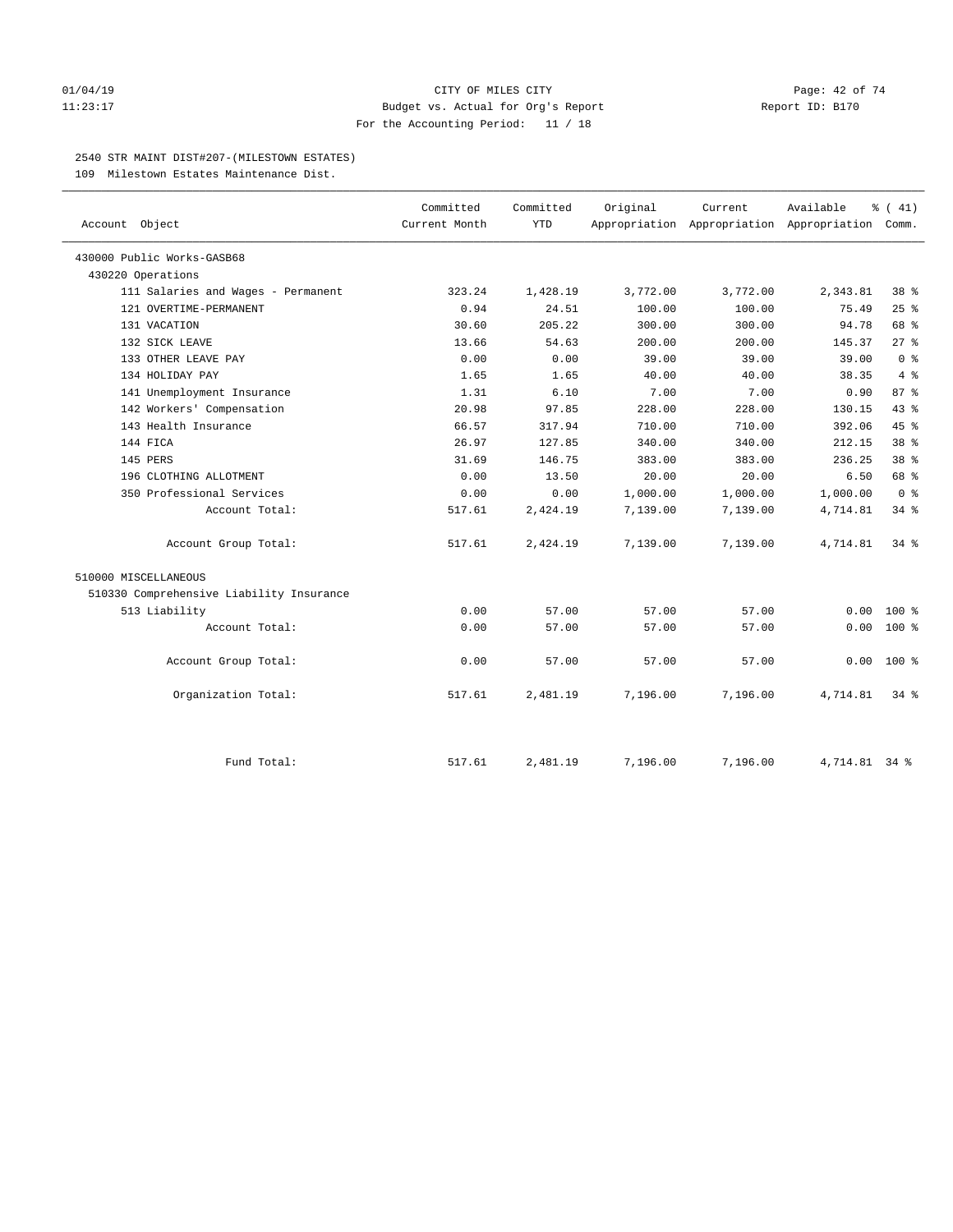# 01/04/19 CITY OF MILES CITY CHECK CITY CHECK CONTROLLER PAGE: 43 of 74 11:23:17 Budget vs. Actual for Org's Report Changer Report ID: B170 For the Accounting Period: 11 / 18

# 2701 Fire Grants

7 Fire

| Object<br>Account                                                            | Committed<br>Current Month | Committed<br><b>YTD</b> | Original   | Current<br>Appropriation Appropriation | Available<br>Appropriation | % (41)<br>Comm. |
|------------------------------------------------------------------------------|----------------------------|-------------------------|------------|----------------------------------------|----------------------------|-----------------|
| 420000 PUBLIC SAFETY-GASB68<br>420464 Fire-Turnouts/Accountability Sys Grant |                            |                         |            |                                        |                            |                 |
| 226 Clothing and Uniforms                                                    | 0.00                       | 0.00                    | 359,573.00 | 359,573.00                             | 359,573.00                 | 0 <sup>8</sup>  |
| Account Total:                                                               | 0.00                       | 0.00                    | 359,573.00 | 359,573.00                             | 359,573.00                 | 0 <sup>8</sup>  |
| Account Group Total:                                                         | 0.00                       | 0.00                    | 359,573.00 | 359,573.00                             | 359,573.00                 | 0 <sup>8</sup>  |
| Organization Total:                                                          | 0.00                       | 0.00                    | 359,573.00 | 359,573.00                             | 359,573.00                 | 0 <sup>8</sup>  |
|                                                                              |                            |                         |            |                                        |                            |                 |
| Fund Total:                                                                  | 0.00                       | 0.00                    | 359,573.00 | 359,573.00                             | 359,573.00                 | 0 %             |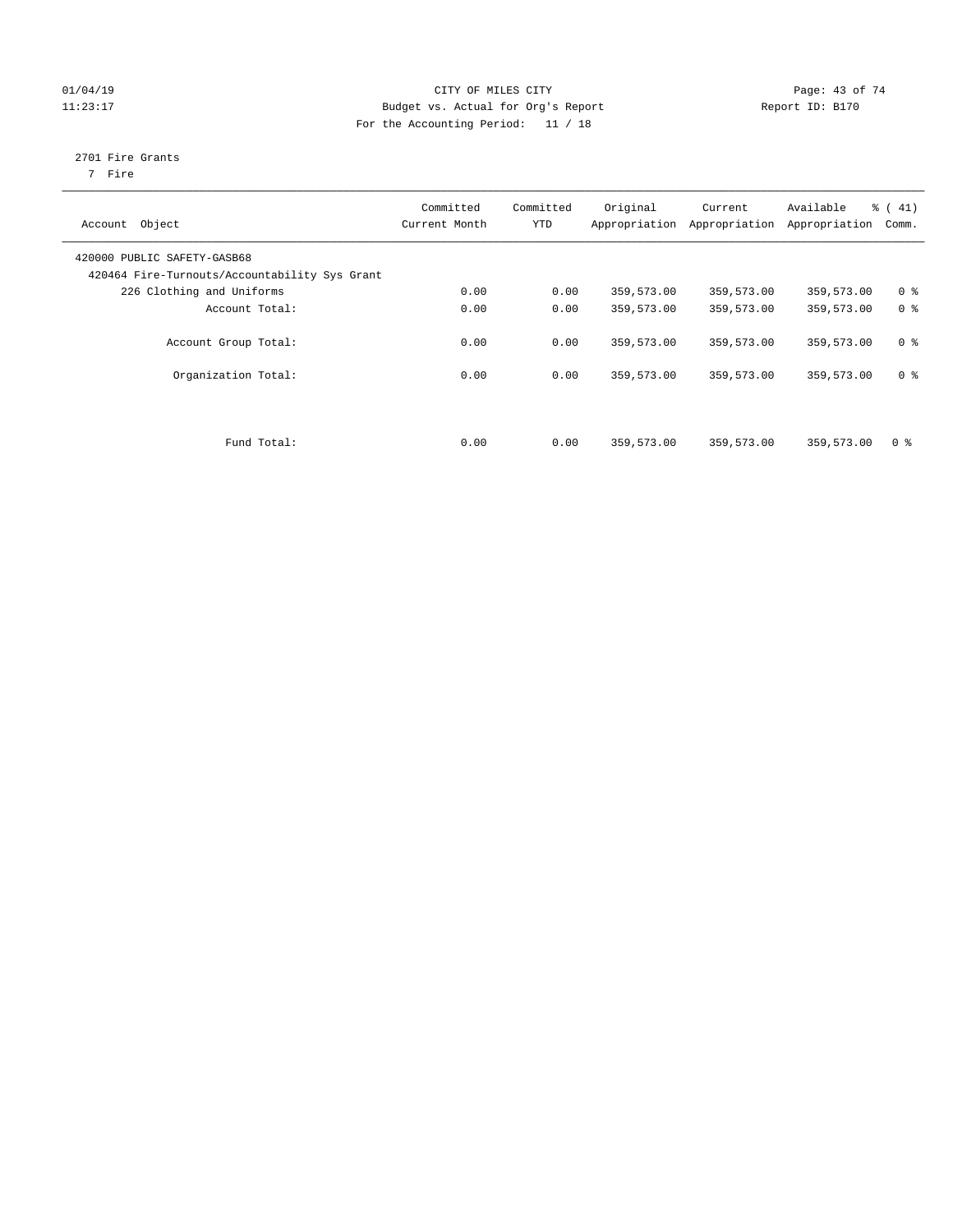# $O1/04/19$  Page: 44 of 74 11:23:17 Budget vs. Actual for Org's Report Changer Report ID: B170 For the Accounting Period: 11 / 18

### 2820 GAS TAX 34 Gas Tax

| Account Object                           | Committed<br>Current Month | Committed<br><b>YTD</b> | Original   | Current     | Available<br>Appropriation Appropriation Appropriation | % (41)<br>Comm. |
|------------------------------------------|----------------------------|-------------------------|------------|-------------|--------------------------------------------------------|-----------------|
| 520000 OTHER FINANCING USES              |                            |                         |            |             |                                                        |                 |
| 521000 Interfund Operating Transfers Out |                            |                         |            |             |                                                        |                 |
| 820 Transfers to Other Funds             | 320.83                     | 1,604.15                | 3,850.00   | 3,850.00    | 2,245.85                                               | 42 %            |
| Account Total:                           | 320.83                     | 1,604.15                | 3,850.00   | 3,850.00    | 2,245.85                                               | $42$ $%$        |
| 521204 TRANSFER:<br>SID 204              |                            |                         |            |             |                                                        |                 |
| 820 Transfers to Other Funds             | 0.00                       | 0.00                    | 87, 318.00 | 87,318.00   | 87,318.00                                              | 0 <sup>8</sup>  |
| Account Total:                           | 0.00                       | 0.00                    | 87, 318.00 | 87, 318, 00 | 87, 318.00                                             | 0 <sup>8</sup>  |
| 521205 TRANSFER:<br>SID 205              |                            |                         |            |             |                                                        |                 |
| 820 Transfers to Other Funds             | 0.00                       | 0.00                    | 87, 317.00 | 87, 317.00  | 87, 317.00                                             | 0 <sup>8</sup>  |
| Account Total:                           | 0.00                       | 0.00                    | 87, 317.00 | 87,317.00   | 87, 317.00                                             | 0 <sup>8</sup>  |
| Account Group Total:                     | 320.83                     | 1,604.15                | 178,485.00 | 178,485.00  | 176,880.85                                             | 1 <sup>8</sup>  |
| Organization Total:                      | 320.83                     | 1,604.15                | 178,485.00 | 178,485.00  | 176,880.85                                             | 1 <sup>8</sup>  |
|                                          |                            |                         |            |             |                                                        |                 |
| Fund Total:                              | 320.83                     | 1,604.15                | 178,485.00 | 178,485.00  | 176,880.85                                             | 1 <sup>8</sup>  |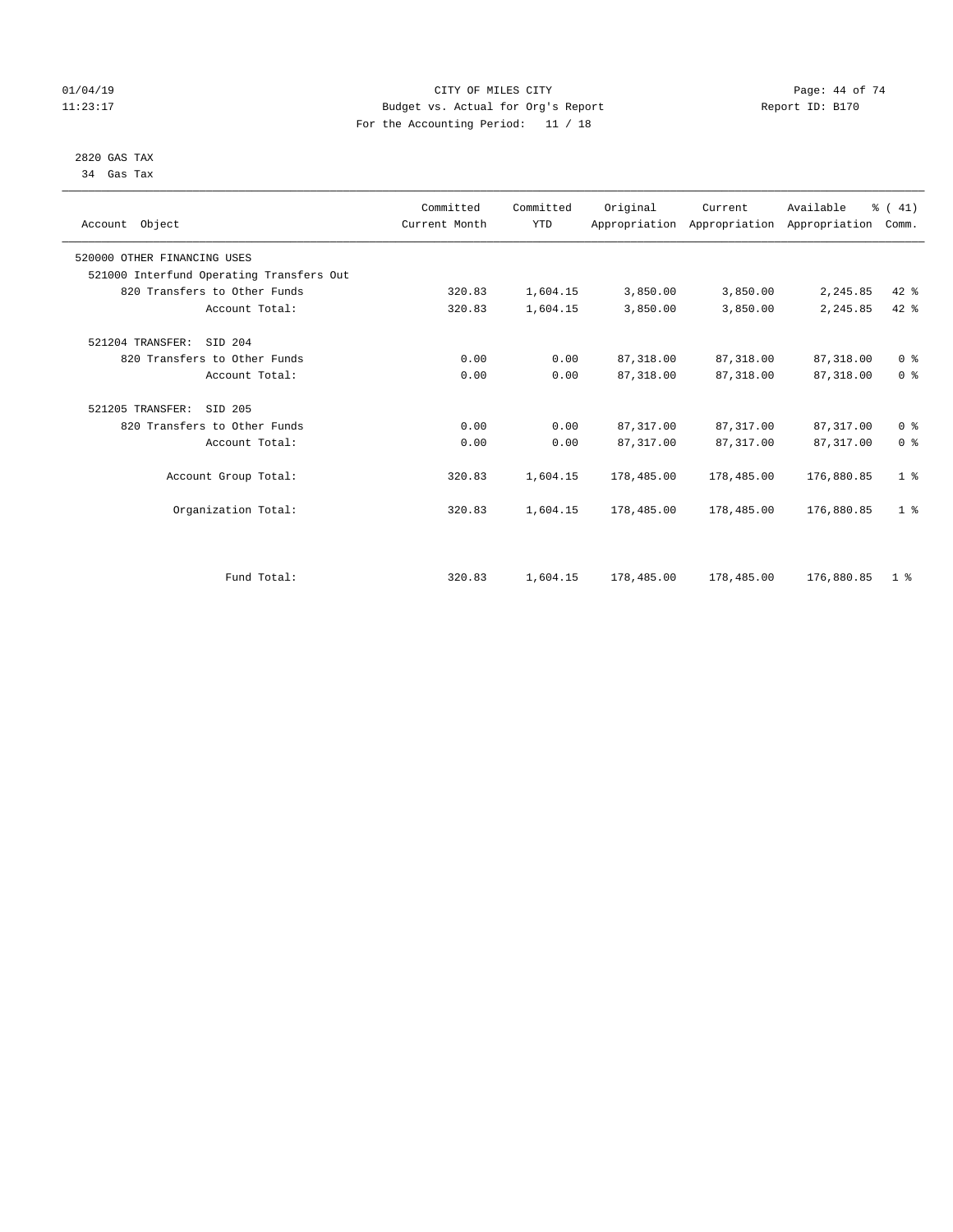# $O1/04/19$  Page: 45 of 74 11:23:17 Budget vs. Actual for Org's Report Changer Report ID: B170 For the Accounting Period: 11 / 18

### 2821 HB473- Fuel Tax 95 HB473

| Object<br>Account                                         | Committed<br>Current Month | Committed<br><b>YTD</b> | Original<br>Appropriation | Current<br>Appropriation | Available<br>Appropriation | % (41)<br>Comm. |
|-----------------------------------------------------------|----------------------------|-------------------------|---------------------------|--------------------------|----------------------------|-----------------|
| 430000 Public Works-GASB68<br>430233 Roadway/Re-surfacing |                            |                         |                           |                          |                            |                 |
| 935 HB473 Tax Match Program                               | 0.00                       | 0.00                    | 101,785.00                | 101,785.00               | 101,785.00                 | 0 <sup>8</sup>  |
| Account Total:                                            | 0.00                       | 0.00                    | 101,785.00                | 101,785.00               | 101,785.00                 | 0 <sup>8</sup>  |
| Account Group Total:                                      | 0.00                       | 0.00                    | 101,785.00                | 101,785.00               | 101,785.00                 | 0 <sup>8</sup>  |
| Organization Total:                                       | 0.00                       | 0.00                    | 101,785.00                | 101,785.00               | 101,785.00                 | 0 <sup>8</sup>  |
|                                                           |                            |                         |                           |                          |                            |                 |
| Fund Total:                                               | 0.00                       | 0.00                    | 101,785.00                | 101,785.00               | 101,785.00                 | 0 %             |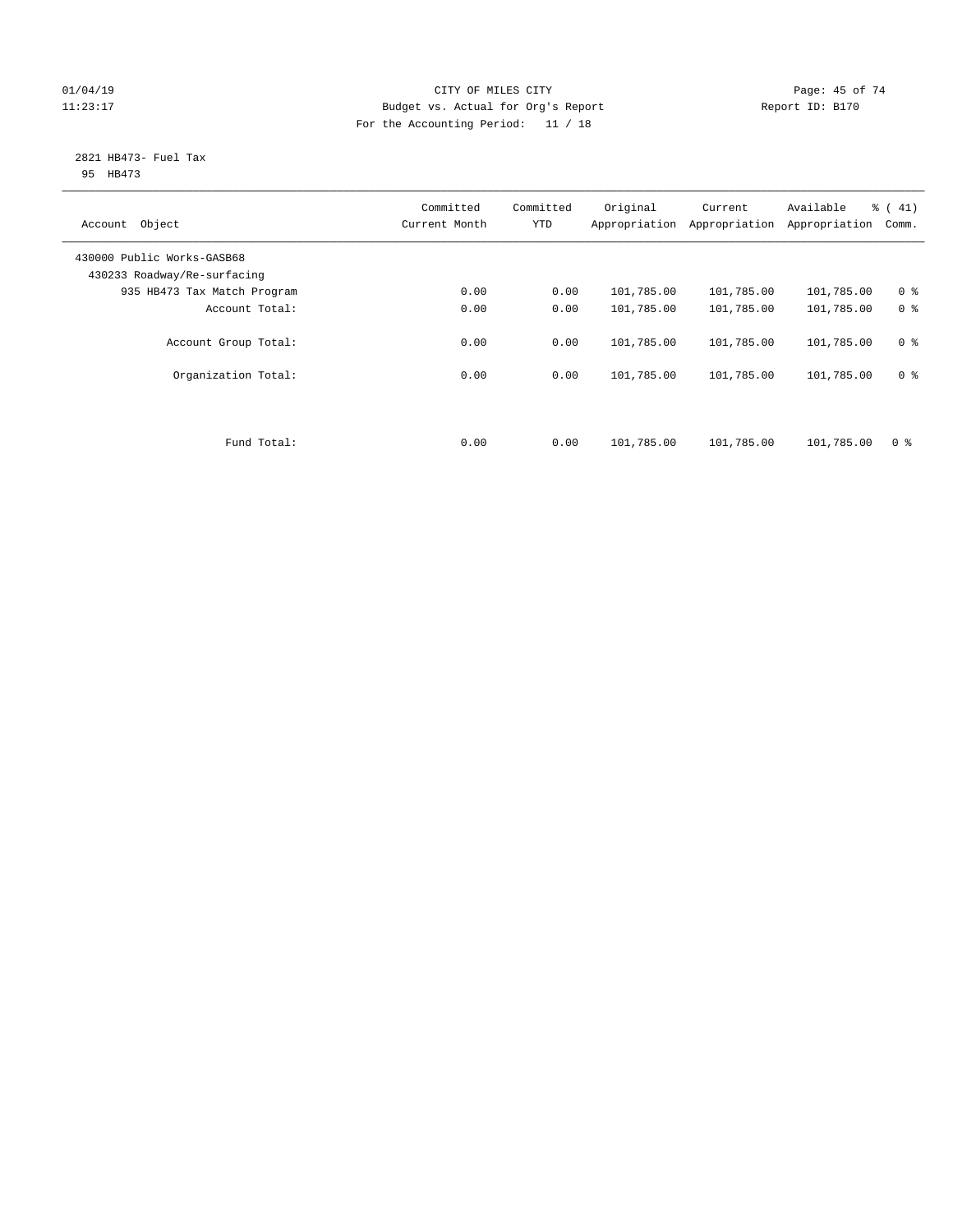# $O1/04/19$  Page: 46 of 74 11:23:17 Budget vs. Actual for Org's Report Changer Report ID: B170 For the Accounting Period: 11 / 18

2850 911 EMERGENCY

105 Enhanced 911

| Account Object                              | Committed<br>Current Month | Committed<br><b>YTD</b> | Original   | Current    | Available<br>Appropriation Appropriation Appropriation Comm. | $\frac{1}{6}$ ( 41) |
|---------------------------------------------|----------------------------|-------------------------|------------|------------|--------------------------------------------------------------|---------------------|
| 420000 PUBLIC SAFETY-GASB68                 |                            |                         |            |            |                                                              |                     |
| 420140 Crime Control and Investigation (05) |                            |                         |            |            |                                                              |                     |
| 210 Office Supplies and Materials           | 0.00                       | 0.00                    | 1,000.00   | 1,000.00   | 1,000.00                                                     | 0 <sup>8</sup>      |
| 214 Small Items of Equipment                | 0.00                       | 0.00                    | 2,000.00   | 2,000.00   | 2,000.00                                                     | 0 <sup>8</sup>      |
| 220 Operating Expenses                      | 0.00                       | 47.50                   | 2,000.00   | 2,000.00   | 1,952.50                                                     | 2 <sup>°</sup>      |
| 311 Postage, Box Rent, Etc.                 | 0.00                       | 0.00                    | 100.00     | 100.00     | 100.00                                                       | 0 <sup>8</sup>      |
| 320 Printing, Duplicating, Typing &         | 0.00                       | 0.00                    | 100.00     | 100.00     | 100.00                                                       | 0 <sup>8</sup>      |
| 334 Memberships, Registrations & Dues       | 0.00                       | 0.00                    | 400.00     | 400.00     | 400.00                                                       | 0 <sup>8</sup>      |
| 341 Electric Utility Services               | 49.02                      | 248.62                  | 600.00     | 600.00     | 351.38                                                       | 41 %                |
| 345 Telephone                               | 2,275.98                   | 11,318.92               | 28,000.00  | 28,000.00  | 16,681.08                                                    | 40 %                |
| 350 Professional Services                   | 2,595.00                   | 28, 258.84              | 60,000.00  | 60,000.00  | 31,741.16                                                    | 47.8                |
| 370 Travel                                  | 0.00                       | 0.00                    | 1,000.00   | 1,000.00   | 1,000.00                                                     | 0 <sup>8</sup>      |
| 380 Training Services                       | 0.00                       | 0.00                    | 3,000.00   | 3,000.00   | 3,000.00                                                     | 0 <sup>8</sup>      |
| 512 Insurance on Vehicles & Equipment       | 0.00                       | 126.20                  | 127.00     | 127.00     | 0.80                                                         | 99 <sub>8</sub>     |
| 940 Machinery & Equipment                   | 0.00                       | 1,901.52                | 20,000.00  | 20,000.00  | 18,098.48                                                    | $10*$               |
| 941 911 Eq & Software (2/01)                | 0.00                       | 0.00                    | 25,000.00  | 25,000.00  | 25,000.00                                                    | 0 <sup>8</sup>      |
| Account Total:                              | 4,920.00                   | 41,901.60               | 143,327.00 | 143,327.00 | 101,425.40                                                   | 29%                 |
| Account Group Total:                        | 4,920.00                   | 41,901.60               | 143,327.00 | 143,327.00 | 101,425.40                                                   | 29%                 |
| 520000 OTHER FINANCING USES                 |                            |                         |            |            |                                                              |                     |
| 521000 Interfund Operating Transfers Out    |                            |                         |            |            |                                                              |                     |
| 820 Transfers to Other Funds                | 0.00                       | 14,923.00               | 59,693.00  | 59,693.00  | 44,770.00                                                    | $25$ %              |
| Account Total:                              | 0.00                       | 14,923.00               | 59,693.00  | 59,693.00  | 44,770.00                                                    | 25%                 |
| Account Group Total:                        | 0.00                       | 14,923.00               | 59,693.00  | 59,693.00  | 44,770.00                                                    | $25$ %              |
| Organization Total:                         | 4,920.00                   | 56,824.60               | 203,020.00 | 203,020.00 | 146, 195.40                                                  | $28$ $%$            |
|                                             |                            |                         |            |            |                                                              |                     |
| Fund Total:                                 | 4,920.00                   | 56,824.60               | 203,020.00 | 203,020.00 | 146,195.40                                                   | $28$ $%$            |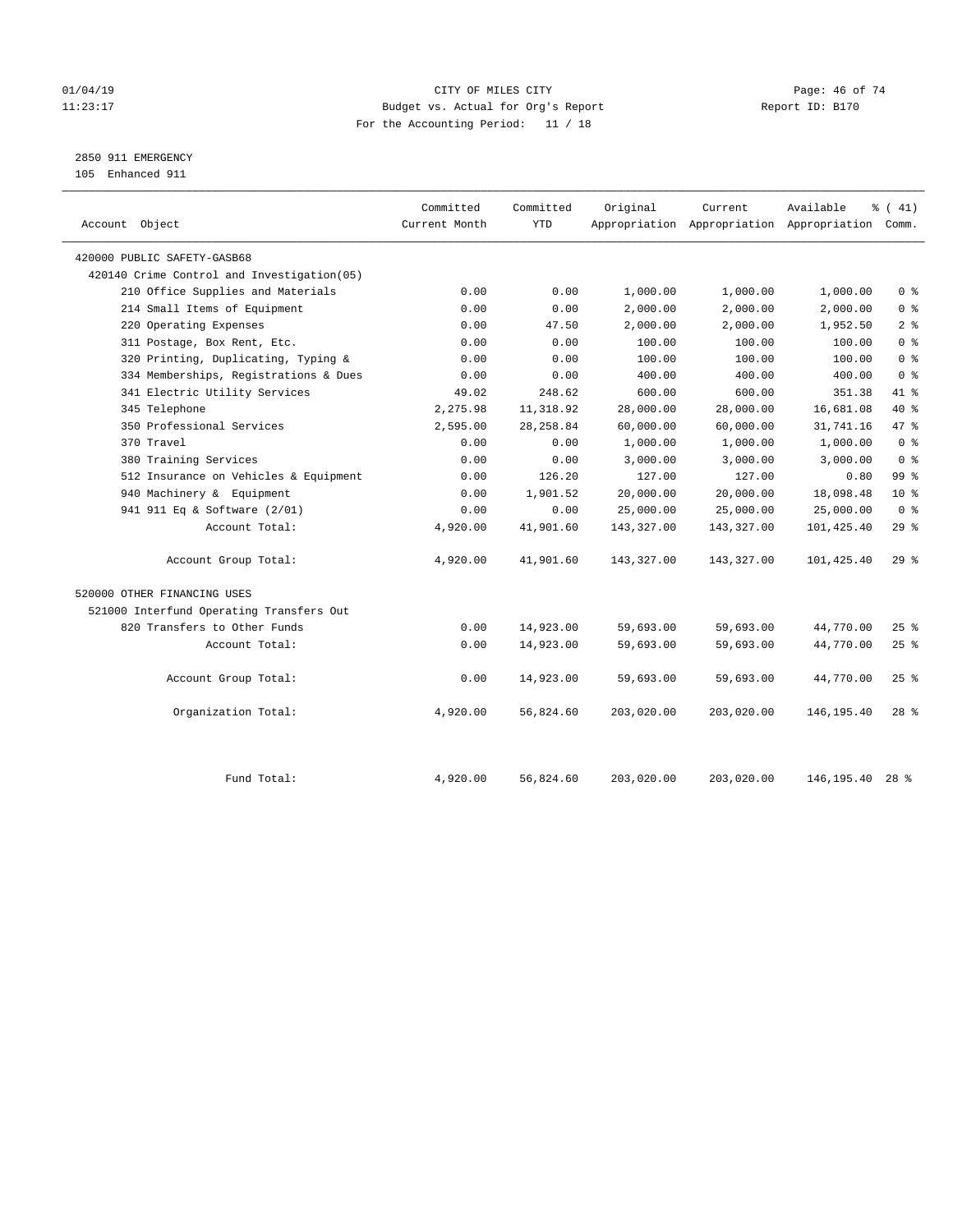# $O1/04/19$  Page: 47 of 74 11:23:17 Budget vs. Actual for Org's Report Changer Report ID: B170 For the Accounting Period: 11 / 18

# 2880 LIBRARY GRANTS

39 Partners Program

| Object<br>Account                                                   | Committed<br>Current Month | Committed<br><b>YTD</b> | Original<br>Appropriation | Current<br>Appropriation | Available<br>Appropriation | $\frac{1}{6}$ ( 41)<br>Comm. |
|---------------------------------------------------------------------|----------------------------|-------------------------|---------------------------|--------------------------|----------------------------|------------------------------|
| 460000 CULTURE AND RECREATION-GASB68<br>460100 Library Services(16) |                            |                         |                           |                          |                            |                              |
| 311 Postage, Box Rent, Etc.                                         | 232.50                     | 1,051.50                | 4,900.00                  | 4,900.00                 | 3,848.50                   | $21$ %                       |
| 382 Books                                                           | 0.00                       | 0.00                    | 100.00                    | 100.00                   | 100.00                     | 0 <sup>8</sup>               |
| Account Total:                                                      | 232.50                     | 1,051.50                | 5,000.00                  | 5,000.00                 | 3,948.50                   | $21*$                        |
| Account Group Total:                                                | 232.50                     | 1,051.50                | 5,000.00                  | 5,000.00                 | 3,948.50                   | $21$ %                       |
| Organization Total:                                                 | 232.50                     | 1,051.50                | 5.000.00                  | 5,000.00                 | 3,948.50                   | $21$ %                       |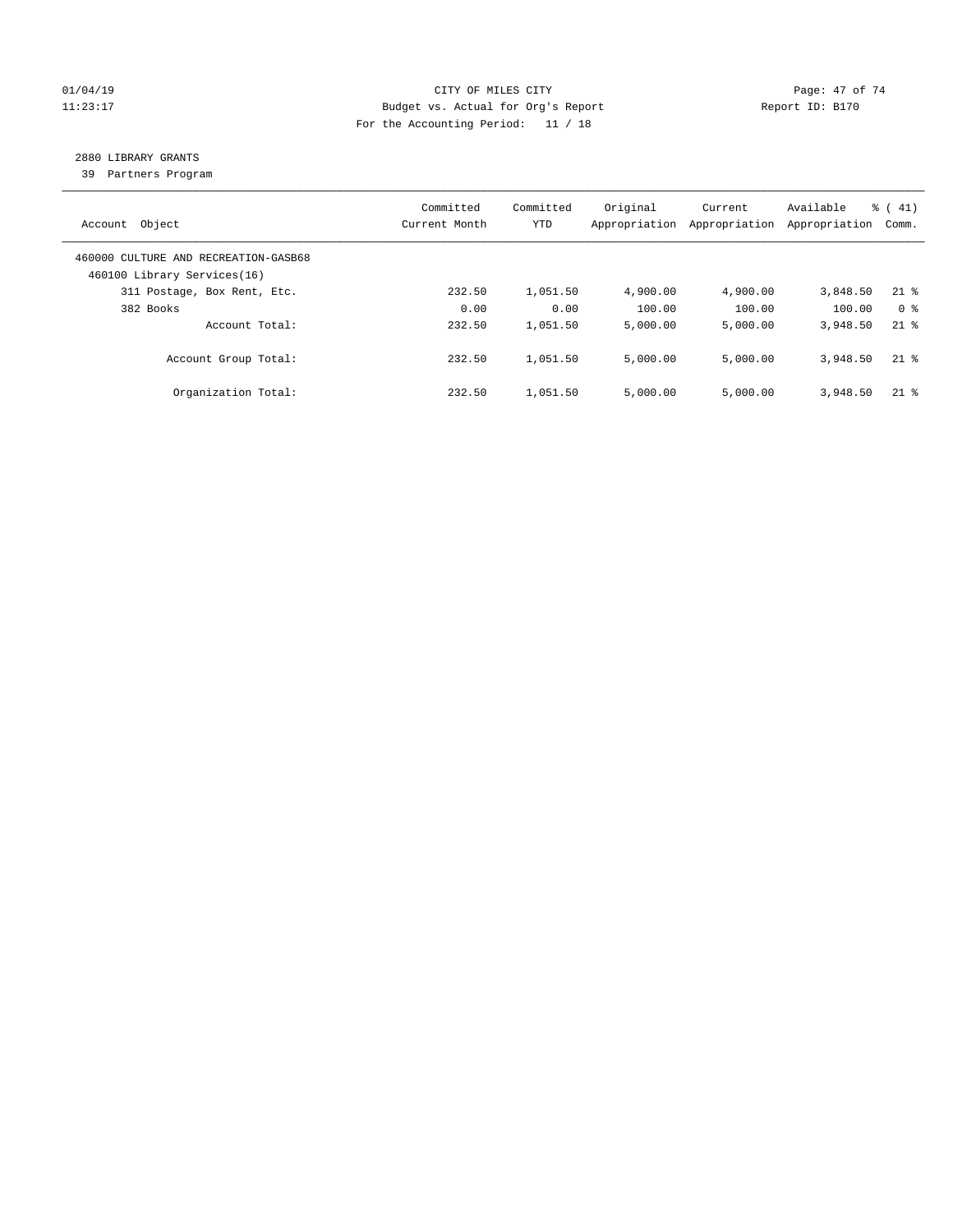# $O1/04/19$  Page: 48 of 74 11:23:17 Budget vs. Actual for Org's Report Changer Report ID: B170 For the Accounting Period: 11 / 18

# 2880 LIBRARY GRANTS

41 Sagebrush Fed/Coal Sev Tax

| Account Object                       | Committed<br>Current Month | Committed<br>YTD | Original | Current<br>Appropriation Appropriation | Available<br>Appropriation | % (41)<br>Comm. |
|--------------------------------------|----------------------------|------------------|----------|----------------------------------------|----------------------------|-----------------|
| 460000 CULTURE AND RECREATION-GASB68 |                            |                  |          |                                        |                            |                 |
| 460100 Library Services(16)          |                            |                  |          |                                        |                            |                 |
| 210 Office Supplies and Materials    | 0.00                       | 0.00             | 351.00   | 351.00                                 | 351.00                     | 0 <sup>8</sup>  |
| 350 Professional Services            | 0.00                       | 1,483.00         | 3,209.00 | 3,209.00                               | 1,726.00                   | 46 %            |
| 370 Travel                           | 0.00                       | 0.00             | 550.00   | 550.00                                 | 550.00                     | 0 <sup>8</sup>  |
| 380 Training Services                | 0.00                       | 0.00             | 500.00   | 500.00                                 | 500.00                     | 0 <sup>8</sup>  |
| Account Total:                       | 0.00                       | 1,483.00         | 4,610.00 | 4,610.00                               | 3,127.00                   | $32$ $%$        |
| Account Group Total:                 | 0.00                       | 1,483.00         | 4,610.00 | 4,610.00                               | 3,127.00                   | $32$ $%$        |
| Organization Total:                  | 0.00                       | 1,483.00         | 4,610.00 | 4,610.00                               | 3,127.00                   | $32$ $%$        |
|                                      |                            |                  |          |                                        |                            |                 |
| Fund Total:                          | 232.50                     | 2,534.50         | 9,610.00 | 9,610.00                               | 7,075.50                   | 26 %            |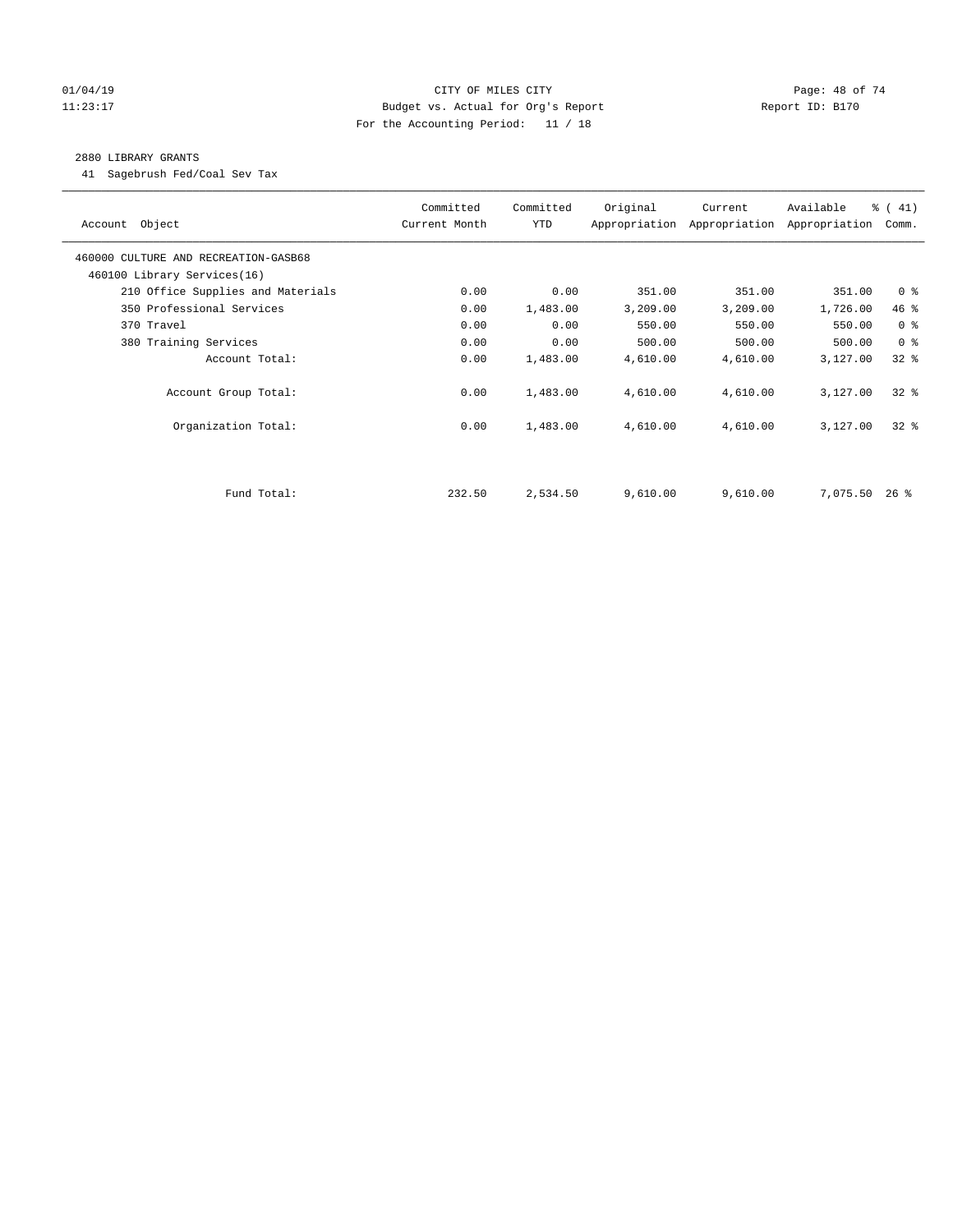# $O1/04/19$  Page: 49 of 74 11:23:17 Budget vs. Actual for Org's Report Changer Report ID: B170 For the Accounting Period: 11 / 18

2935 Historic Preservation

11 Historic Preservation

|                                             | Committed     | Committed  | Original  | Current   | Available                                       | $\frac{1}{6}$ ( 41) |
|---------------------------------------------|---------------|------------|-----------|-----------|-------------------------------------------------|---------------------|
| Account Object                              | Current Month | <b>YTD</b> |           |           | Appropriation Appropriation Appropriation Comm. |                     |
| 460000 CULTURE AND RECREATION-GASB68        |               |            |           |           |                                                 |                     |
| 460461 Historic Preservation-Administration |               |            |           |           |                                                 |                     |
| 111 Salaries and Wages - Permanent          | 95.15         | 472.85     | 1,968.00  | 1,968.00  | 1,495.15                                        | $24$ %              |
| 131 VACATION                                | 0.00          | 0.00       | 60.00     | 60.00     | 60.00                                           | 0 <sup>8</sup>      |
| 132 SICK LEAVE                              | 0.00          | 0.00       | 60.00     | 60.00     | 60.00                                           | 0 <sup>8</sup>      |
| 133 OTHER LEAVE PAY                         | 8.38          | 8.38       | 100.00    | 100.00    | 91.62                                           | 8 %                 |
| 141 Unemployment Insurance                  | 0.35          | 1.70       | 3.00      | 3.00      | 1.30                                            | 57%                 |
| 142 Workers' Compensation                   | 1.29          | 6.12       | 28.00     | 28.00     | 21.88                                           | $22$ %              |
| 144 FICA                                    | 7.92          | 37.16      | 167.00    | 167.00    | 129.84                                          | $22$ %              |
| 145 PERS                                    | 8.88          | 41.26      | 185.00    | 185.00    | 143.74                                          | $22$ %              |
| 196 CLOTHING ALLOTMENT                      | 0.00          | 4.88       | 87.00     | 87.00     | 82.12                                           | 6 <sup>°</sup>      |
| 210 Office Supplies and Materials           | 0.00          | 15.00      | 1,700.00  | 1,700.00  | 1,685.00                                        | 1 <sup>°</sup>      |
| 220 Operating Expenses                      | 0.00          | 17.60      | 2,333.00  | 2,333.00  | 2,315.40                                        | 1 <sup>8</sup>      |
| 311 Postage, Box Rent, Etc.                 | 1.41          | 1.41       | 100.00    | 100.00    | 98.59                                           | 1 <sup>8</sup>      |
| 320 Printing, Duplicating, Typing &         | 0.00          | 0.00       | 300.00    | 300.00    | 300.00                                          | 0 <sup>8</sup>      |
| 330 Publicity, Subscriptions & Dues         | 0.00          | 0.00       | 200.00    | 200.00    | 200.00                                          | 0 <sup>8</sup>      |
| 331 Publication of Formal & Legal Notices   | 0.00          | 0.00       | 150.00    | 150.00    | 150.00                                          | 0 <sup>8</sup>      |
| 345 Telephone                               | 1.71          | 8.55       | 15.00     | 15.00     | 6.45                                            | 57%                 |
| 347 Internet                                | 1.27          | 6.35       | 55.00     | 55.00     | 48.65                                           | $12*$               |
| 350 Professional Services                   | 0.00          | 5.40       | 1,800.00  | 1,800.00  | 1,794.60                                        | 0 <sup>8</sup>      |
| 360 Contr R & M                             | 4.87          | 26.93      | 39.00     | 39.00     | 12.07                                           | 69 %                |
| 370 Travel                                  | 0.00          | 206.00     | 500.00    | 500.00    | 294.00                                          | 41 %                |
| 380 Training Services                       | 0.00          | 0.00       | 300.00    | 300.00    | 300.00                                          | 0 <sup>8</sup>      |
| Account Total:                              | 131.23        | 859.59     | 10,150.00 | 10,150.00 | 9,290.41                                        | 8 %                 |
| Account Group Total:                        | 131.23        | 859.59     | 10,150.00 | 10,150.00 | 9,290.41                                        | 8 %                 |
| Organization Total:                         | 131.23        | 859.59     | 10,150.00 | 10,150.00 | 9,290.41                                        | 8 %                 |
| Fund Total:                                 | 131.23        | 859.59     | 10,150.00 | 10,150.00 | 9,290.41                                        | 8 %                 |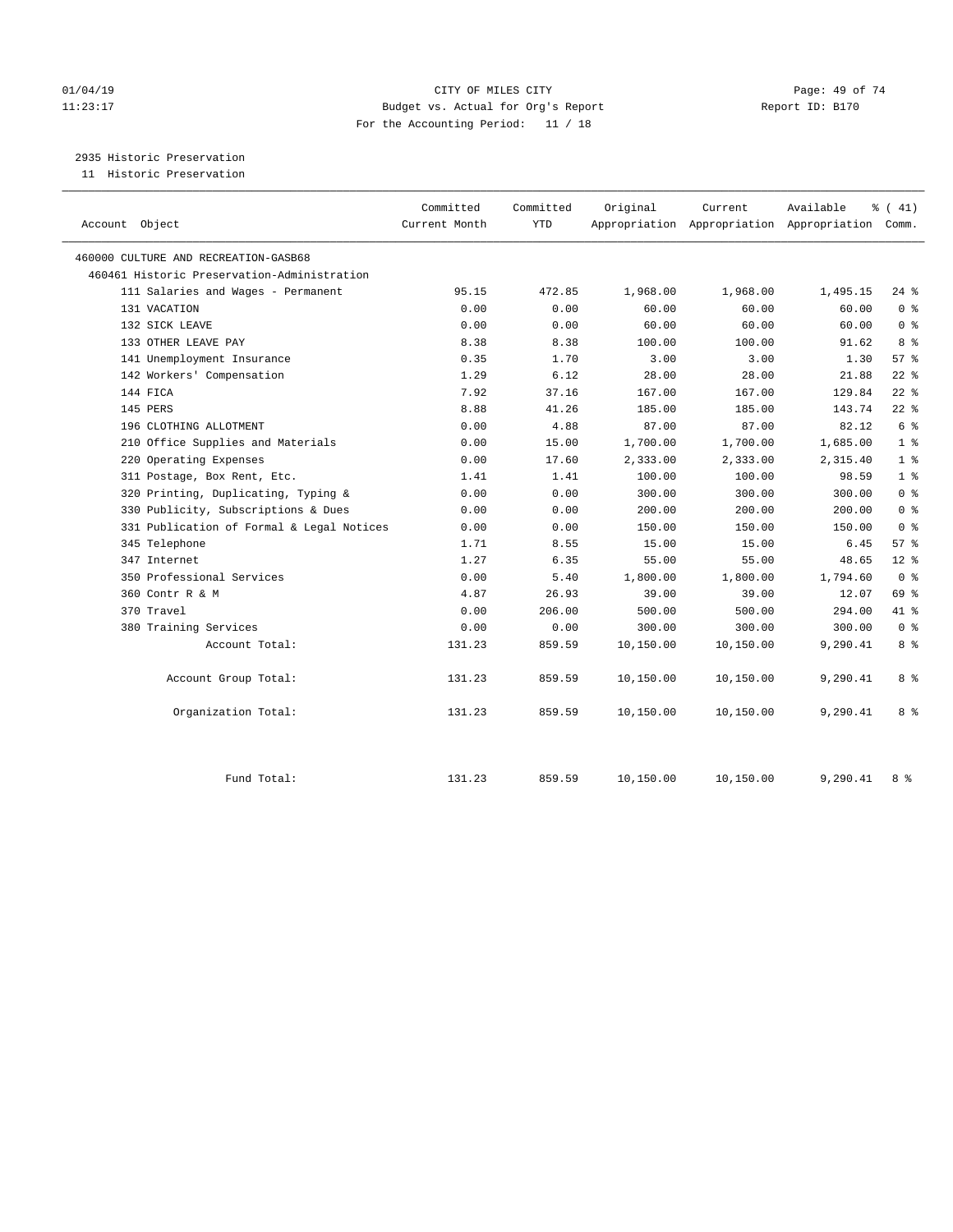# $O1/04/19$  Page: 50 of 74 11:23:17 Budget vs. Actual for Org's Report Report ID: B170 For the Accounting Period: 11 / 18

————————————————————————————————————————————————————————————————————————————————————————————————————————————————————————————————————

# 2985 RETIRED SENIOR VOLUNTEER PROG (RSVP)

15 Retired Senior Volunteer Program

|                                            | Committed     | Committed | Original  | Current   | Available                                       | $\frac{1}{6}$ ( 41) |  |
|--------------------------------------------|---------------|-----------|-----------|-----------|-------------------------------------------------|---------------------|--|
| Account Object                             | Current Month | YTD       |           |           | Appropriation Appropriation Appropriation Comm. |                     |  |
| 450000 Social and Economic Services-GASB68 |               |           |           |           |                                                 |                     |  |
| 450330 RSVP Non-Federal                    |               |           |           |           |                                                 |                     |  |
| 111 Salaries and Wages - Permanent         | 63.44         | 353.09    | 2,000.00  | 2,000.00  | 1,646.91                                        | 18 %                |  |
| 131 VACATION                               | 8.53          | 33.05     | 0.00      | 0.00      | $-33.05$                                        | $***$ $_{8}$        |  |
| 132 SICK LEAVE                             | 3.78          | 10.12     | 0.00      | 0.00      | $-10.12$                                        | *** 응               |  |
| 133 OTHER LEAVE PAY                        | 7.58          | 20.43     | 0.00      | 0.00      | $-20.43$                                        | $***$ $%$           |  |
| 141 Unemployment Insurance                 | 0.29          | 1.45      | 9.00      | 9.00      | 7.55                                            | 16 <sup>8</sup>     |  |
| 142 Workers' Compensation                  | 1.04          | 5.20      | 25.00     | 25.00     | 19.80                                           | $21$ %              |  |
| 143 Health Insurance                       | 14.78         | 29.56     | 372.00    | 372.00    | 342.44                                          | 8 %                 |  |
| 144 FICA                                   | 6.38          | 31.88     | 153.00    | 153.00    | 121.12                                          | $21$ %              |  |
| 145 PERS                                   | 7.14          | 35.71     | 138.00    | 138.00    | 102.29                                          | 26%                 |  |
| 210 Office Supplies and Materials          | 0.00          | 0.00      | 2,681.00  | 2,681.00  | 2,681.00                                        | 0 <sup>8</sup>      |  |
| 220 Operating Expenses                     | 225.60        | 771.49    | 5,045.00  | 5,045.00  | 4,273.51                                        | 15 <sup>°</sup>     |  |
| 311 Postage, Box Rent, Etc.                | 0.00          | 327.68    | 1,000.00  | 1,000.00  | 672.32                                          | $33$ $%$            |  |
| 330 Publicity, Subscriptions & Dues        | 0.00          | 159.60    | 160.00    | 160.00    | 0.40                                            | $100*$              |  |
| 345 Telephone                              | 119.98        | 590.72    | 1,440.00  | 1,440.00  | 849.28                                          | 41 %                |  |
| 370 Travel                                 | 0.00          | 496.69    | 1,150.00  | 1,150.00  | 653.31                                          | 43 %                |  |
| 379 Other Travel                           | 0.00          | 0.00      | 100.00    | 100.00    | 100.00                                          | 0 <sup>8</sup>      |  |
| 512 Insurance on Vehicles & Equipment      | 0.00          | 0.00      | 600.00    | 600.00    | 600.00                                          | 0 <sup>8</sup>      |  |
| 513 Liability                              | 0.00          | 0.00      | 593.00    | 593.00    | 593.00                                          | 0 <sup>8</sup>      |  |
| Account Total:                             | 458.54        | 2,866.67  | 15,466.00 | 15,466.00 | 12,599.33                                       | 19 <sup>°</sup>     |  |
|                                            |               |           |           |           |                                                 |                     |  |
| 450340 RSVP FEDERAL GRANT- FALLON/CUSTER   |               |           |           |           |                                                 |                     |  |
| 111 Salaries and Wages - Permanent         | 3,108.90      | 16,719.99 | 41,500.00 | 41,500.00 | 24,780.01                                       | 40 %                |  |
| 131 VACATION                               | 417.61        | 1,619.41  | 4,000.00  | 4,000.00  | 2,380.59                                        | 40 %                |  |
| 132 SICK LEAVE                             | 185.61        | 496.32    | 2,500.00  | 2,500.00  | 2,003.68                                        | $20*$               |  |
| 133 OTHER LEAVE PAY                        | 371.21        | 1,000.72  | 0.00      | 0.00      | $-1,000.72$                                     | $***$ $-$           |  |
| 141 Unemployment Insurance                 | 14.29         | 69.24     | 216.00    | 216.00    | 146.76                                          | $32$ $%$            |  |
| 142 Workers' Compensation                  | 51.34         | 248.75    | 596.00    | 596.00    | 347.25                                          | 42 %                |  |
| 143 Health Insurance                       | 724.57        | 3,554.88  | 8,496.00  | 8,496.00  | 4,941.12                                        | 42 %                |  |
| 144 FICA                                   | 312.38        | 1,513.49  | 3,672.00  | 3,672.00  | 2,158.51                                        | 41 %                |  |
| 145 PERS                                   | 349.94        | 1,695.46  | 3,312.00  | 3,312.00  | 1,616.54                                        | $51$ %              |  |
| 210 Office Supplies and Materials          | 0.00          | 261.98    | 3,187.00  | 3,187.00  | 2,925.02                                        | 8 %                 |  |
| 220 Operating Expenses                     | 76.82         | 176.81    | 0.00      | 0.00      | $-176.81$                                       | $***$ $-$           |  |
| 311 Postage, Box Rent, Etc.                | 0.00          | 2.26      | 0.00      | 0.00      | $-2.26$                                         | $***$ $-$           |  |
| 334 Memberships, Registrations & Dues      | 0.00          | 75.00     | 275.00    | 275.00    | 200.00                                          | $27$ %              |  |
| 370 Travel                                 | 132.44        | 2,623.13  | 6,148.00  | 6,148.00  | 3,524.87                                        | $43$ %              |  |
| 530 Rent                                   | 417.50        | 2,087.50  | 5,010.00  | 5,010.00  | 2,922.50                                        | $42$ %              |  |
| Account Total:                             | 6,162.61      | 32,144.94 | 78,912.00 | 78,912.00 | 46,767.06                                       | 41 %                |  |
|                                            |               |           |           |           |                                                 |                     |  |
| 450351 RSVP-Excess                         |               |           |           |           |                                                 |                     |  |
| 111 Salaries and Wages - Permanent         | 0.00          | 580.17    | 2,000.00  | 2,000.00  | 1,419.83                                        | 29%                 |  |
| 141 Unemployment Insurance                 | 0.00          | 2.22      | 9.00      | 9.00      | 6.78                                            | 25%                 |  |
| 142 Workers' Compensation                  | 0.00          | 7.96      | 25.00     | 25.00     | 17.04                                           | $32$ $%$            |  |
| 143 Health Insurance                       | 0.00          | 112.31    | 0.00      | 0.00      | $-112.31$                                       | *** %               |  |
| 144 FICA                                   | 0.00          | 48.42     | 151.00    | 151.00    | 102.58                                          | $32$ $%$            |  |
| 145 PERS                                   | 0.00          | 54.24     | 138.00    | 138.00    | 83.76                                           | 39 %                |  |
| 220 Operating Expenses                     | 0.00          | 1,370.12  | 2,200.00  | 2,200.00  | 829.88                                          | 62 %                |  |
| Account Total:                             | 0.00          | 2,175.44  | 4,523.00  | 4,523.00  | 2,347.56                                        | 48 %                |  |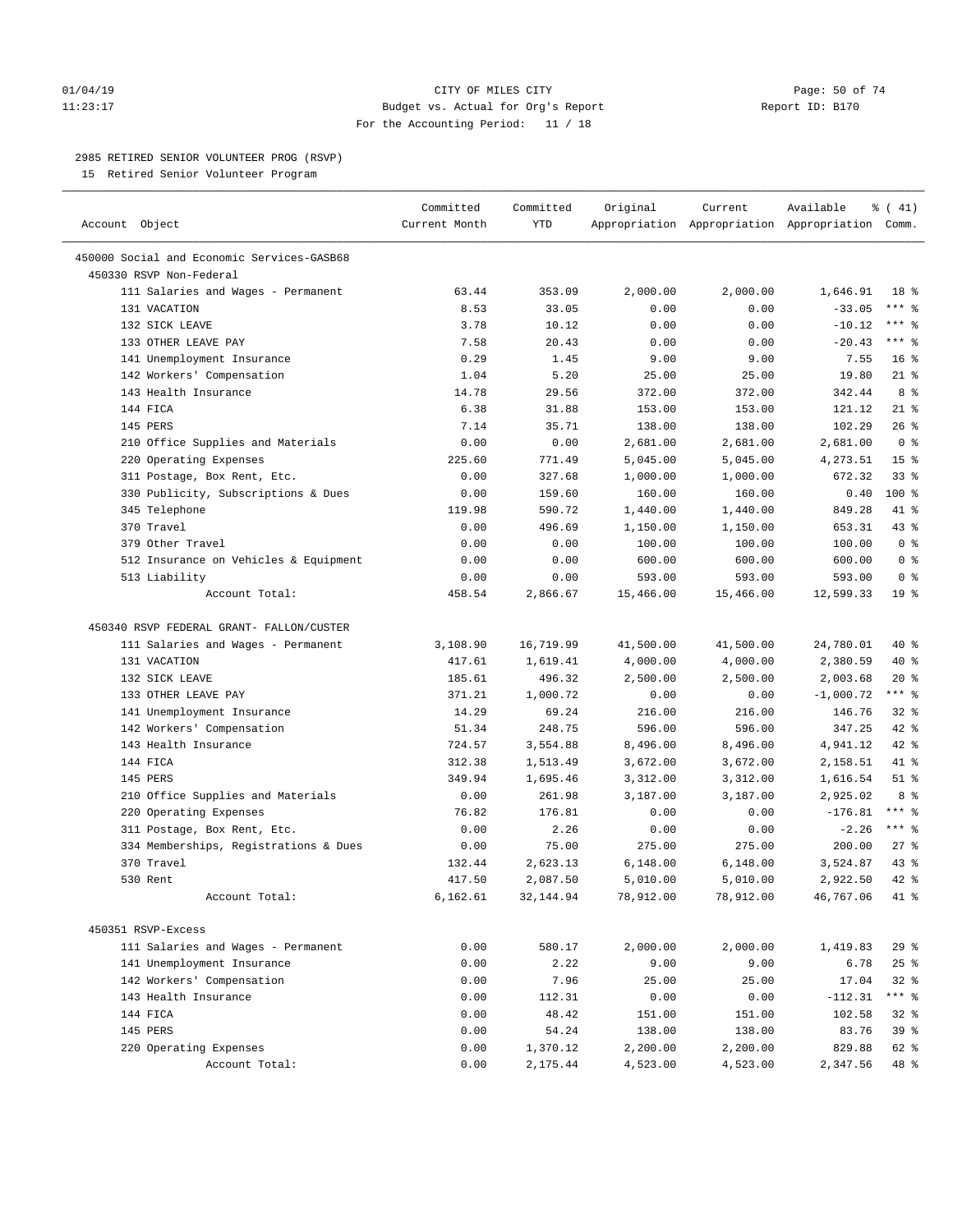# $O1/04/19$  Page: 51 of 74 11:23:17 Budget vs. Actual for Org's Report Report ID: B170 For the Accounting Period: 11 / 18

### 2985 RETIRED SENIOR VOLUNTEER PROG (RSVP)

15 Retired Senior Volunteer Program

| Object<br>Account    | Committed<br>Current Month | Committed<br><b>YTD</b> | Original<br>Appropriation | Current<br>Appropriation | Available<br>Appropriation | $\frac{1}{6}$ ( 41)<br>Comm. |
|----------------------|----------------------------|-------------------------|---------------------------|--------------------------|----------------------------|------------------------------|
| Account Group Total: | 6,621.15                   | 37,187.05               | 98,901.00                 | 98,901.00                | 61,713.95                  | 38 <sup>8</sup>              |
| Organization Total:  | 6,621.15                   | 37, 187, 05             | 98,901.00                 | 98,901.00                | 61,713.95                  | 38 <sup>8</sup>              |
| Fund Total:          | 6,621.15                   | 37, 187, 05             | 98,901.00                 | 98,901.00                | 61,713.95 38 %             |                              |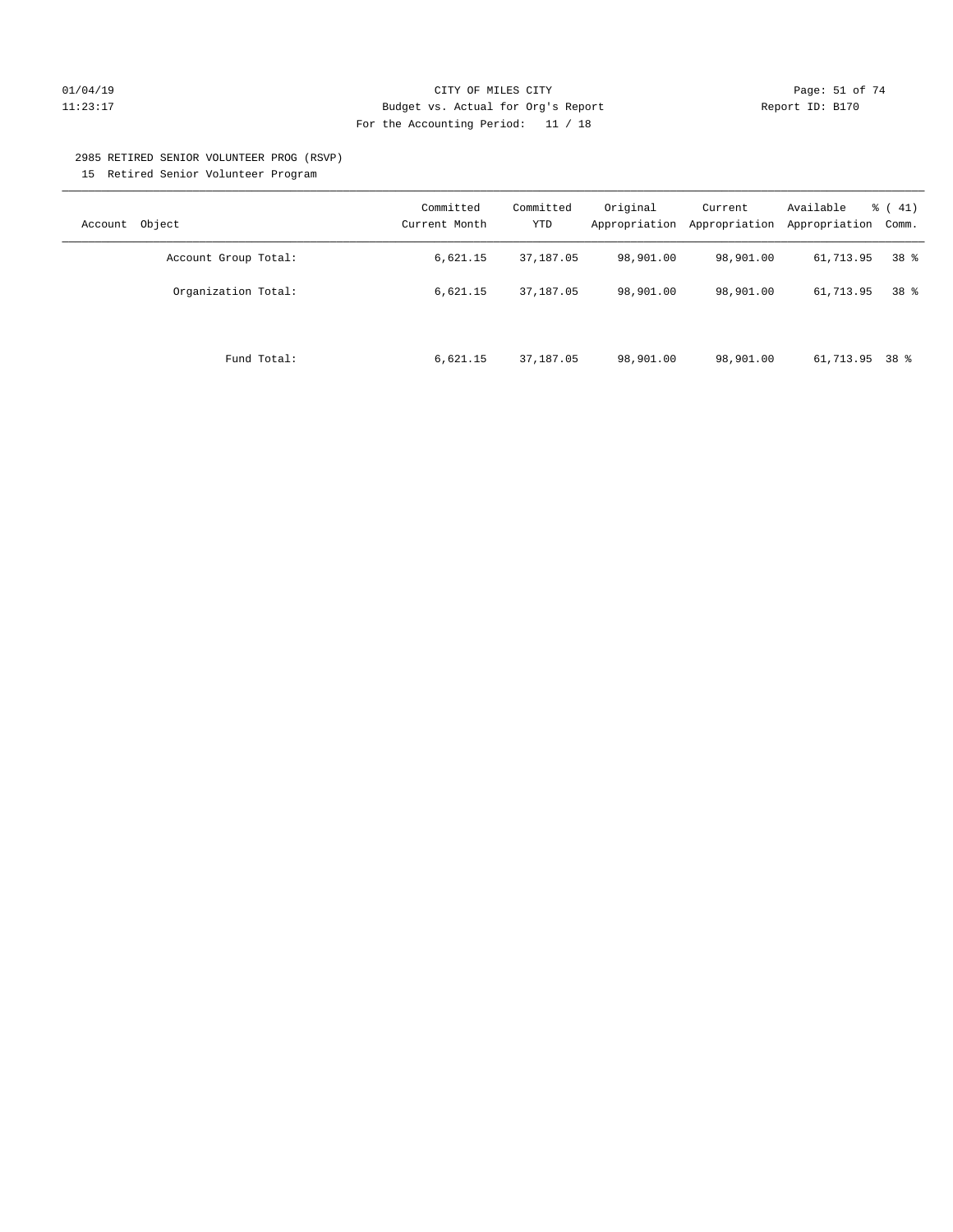# $O1/04/19$  Page: 52 of 74 11:23:17 Budget vs. Actual for Org's Report Changer Report ID: B170 For the Accounting Period: 11 / 18

### 3670 SID 211 110 SID # 211

| Account Object                     | Committed<br>Current Month | Committed<br><b>YTD</b> | Original | Current<br>Appropriation Appropriation | Available<br>Appropriation | % (41)<br>Comm. |
|------------------------------------|----------------------------|-------------------------|----------|----------------------------------------|----------------------------|-----------------|
| 490000 DEBT SERVICE                |                            |                         |          |                                        |                            |                 |
| 490500 Other Debt Service Payments |                            |                         |          |                                        |                            |                 |
| 643 Principal- SID 211             | 0.00                       | 1,876.02                | 3,759.00 | 3,759.00                               | 1,882.98                   | 50%             |
| 644 Interest- SID 211              | 0.00                       | 787.94                  | 1,560.00 | 1,560.00                               | 772.06                     | $51$ %          |
| Account Total:                     | 0.00                       | 2,663.96                | 5,319.00 | 5,319.00                               | 2,655.04                   | $50*$           |
| Account Group Total:               | 0.00                       | 2,663.96                | 5,319.00 | 5,319.00                               | 2,655.04                   | $50*$           |
| Organization Total:                | 0.00                       | 2,663.96                | 5,319.00 | 5,319.00                               | 2,655.04                   | $50*$           |
|                                    |                            |                         |          |                                        |                            |                 |
| Fund Total:                        | 0.00                       | 2,663.96                | 5,319.00 | 5,319.00                               | 2,655.04                   | 50 %            |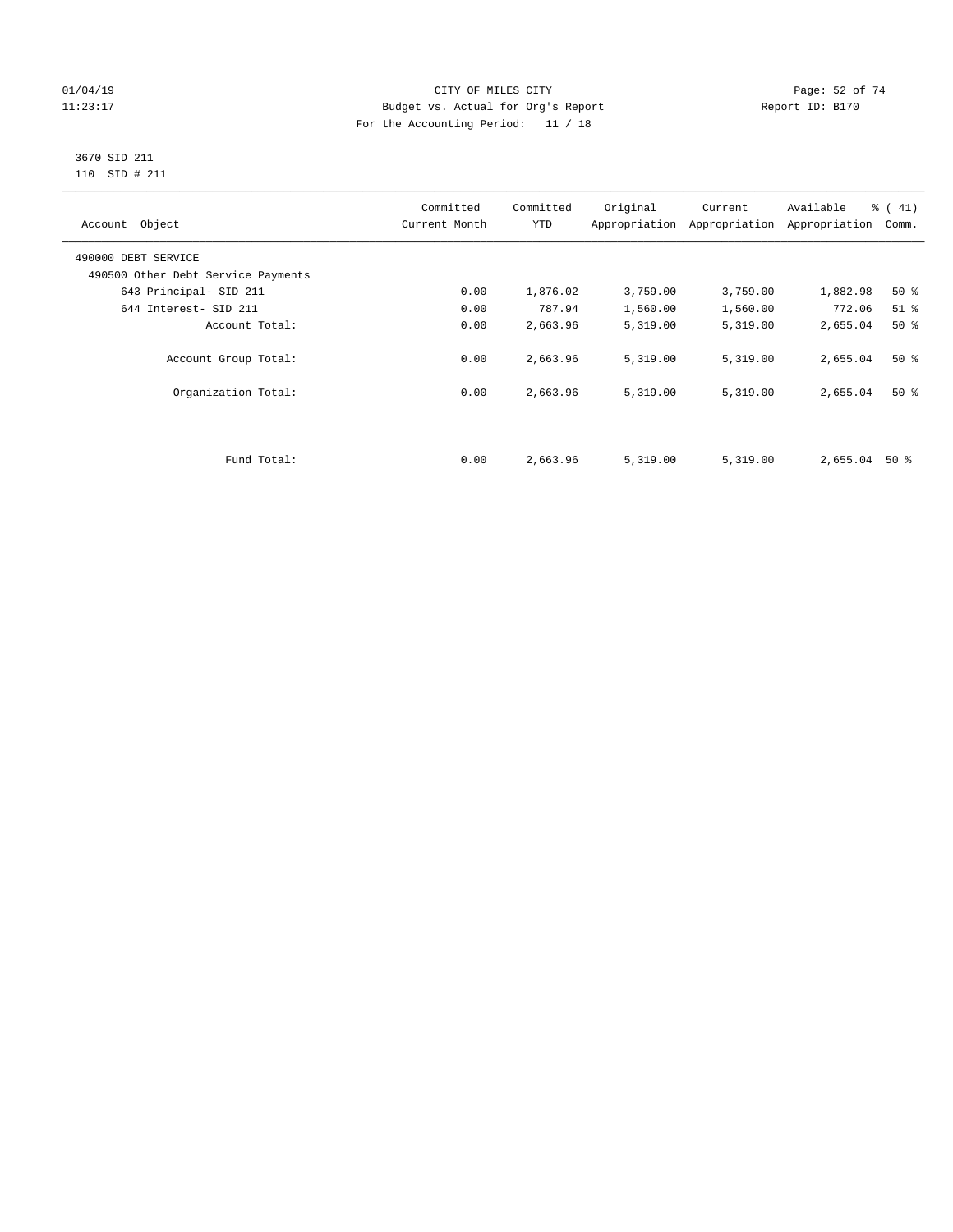# $O1/04/19$  Page: 53 of 74 11:23:17 Budget vs. Actual for Org's Report Changer Report ID: B170 For the Accounting Period: 11 / 18

# 4000 General Fund Capitol Improvement Fund

501 Capital Purchases

| Object<br>Account                                                  | Committed<br>Current Month | Committed<br><b>YTD</b> | Original<br>Appropriation | Current<br>Appropriation | Available<br>Appropriation | % (41)<br>Comm. |
|--------------------------------------------------------------------|----------------------------|-------------------------|---------------------------|--------------------------|----------------------------|-----------------|
| 410000 GENERAL GOVERNMENTGASB68<br>410100 Legislative Services(02) |                            |                         |                           |                          |                            |                 |
| 940 Machinery & Equipment                                          | 0.00                       | 6,700.00                | 93,000.00                 | 93,000.00                | 86,300.00                  | 7 %             |
| Account Total:                                                     | 0.00                       | 6,700.00                | 93,000.00                 | 93,000.00                | 86,300.00                  | 7 %             |
| Account Group Total:                                               | 0.00                       | 6,700.00                | 93,000.00                 | 93,000.00                | 86,300.00                  | 7 %             |
| Organization Total:                                                | 0.00                       | 6,700.00                | 93,000.00                 | 93,000.00                | 86,300.00                  | 7 %             |
|                                                                    |                            |                         |                           |                          |                            |                 |
| Fund Total:                                                        | 0.00                       | 6,700.00                | 93,000.00                 | 93,000.00                | 86,300.00                  | 7 %             |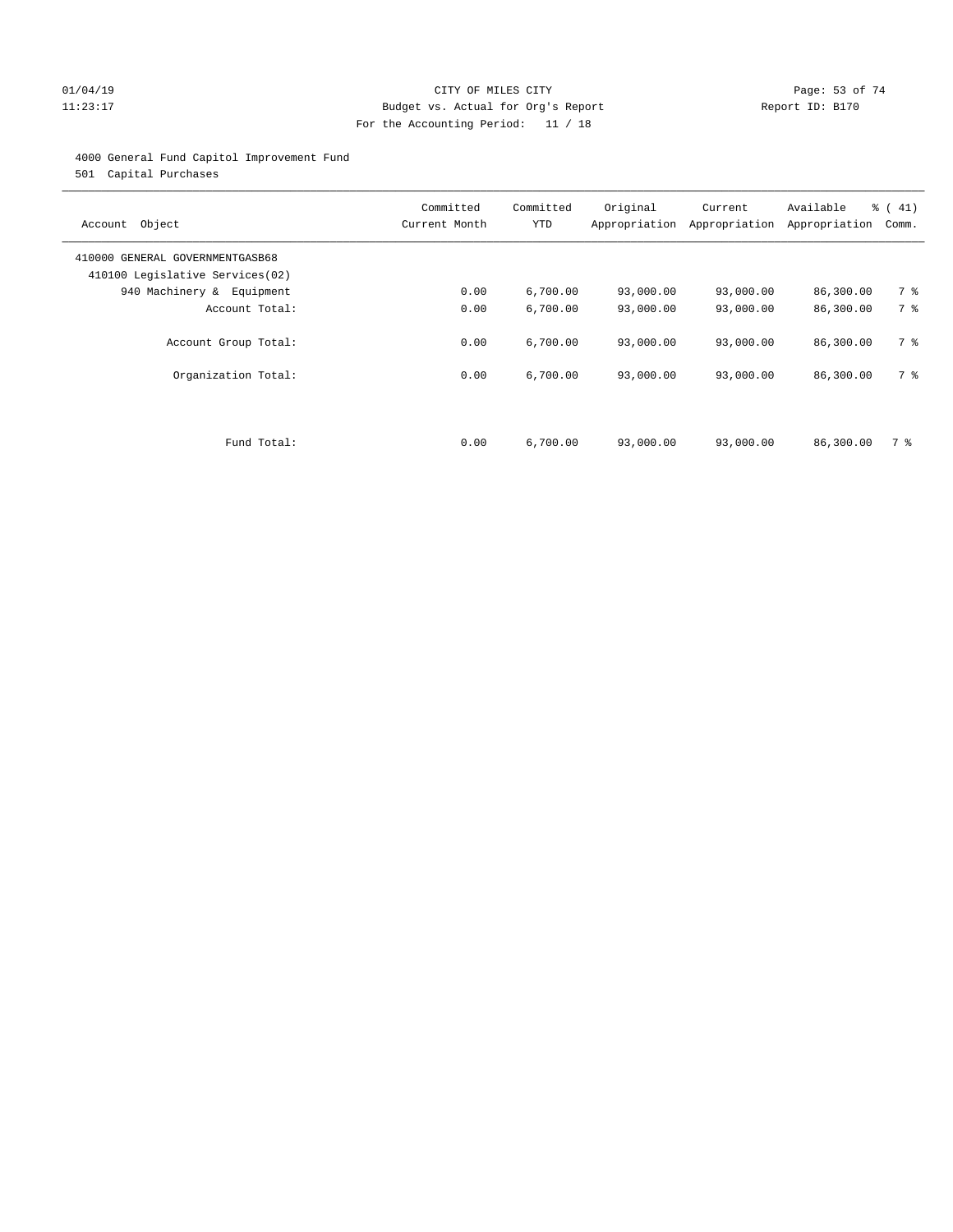# $O1/04/19$  Page: 54 of 74 11:23:17 Budget vs. Actual for Org's Report Changer Report ID: B170 For the Accounting Period: 11 / 18

# 4050 Ambulance Capital Improvement Fund

10 Ambulance

| Account Object                                                             | Committed<br>Current Month | Committed<br><b>YTD</b> | Original  | Current<br>Appropriation Appropriation | Available<br>Appropriation | $\frac{1}{6}$ ( 41)<br>Comm. |
|----------------------------------------------------------------------------|----------------------------|-------------------------|-----------|----------------------------------------|----------------------------|------------------------------|
| 420000 PUBLIC SAFETY-GASB68<br>420730 Emergency Medical Services-Ambulance |                            |                         |           |                                        |                            |                              |
| 940 Machinery & Equipment                                                  | 0.00                       | 0.00                    | 13,779.00 | 13,779.00                              | 13,779.00                  | 0 <sup>8</sup>               |
| Account Total:                                                             | 0.00                       | 0.00                    | 13,779.00 | 13,779.00                              | 13,779.00                  | 0 <sup>8</sup>               |
| Account Group Total:                                                       | 0.00                       | 0.00                    | 13,779.00 | 13,779.00                              | 13,779.00                  | 0 <sup>8</sup>               |
| Organization Total:                                                        | 0.00                       | 0.00                    | 13,779.00 | 13,779.00                              | 13,779.00                  | 0 <sup>8</sup>               |
|                                                                            |                            |                         |           |                                        |                            |                              |
| Fund Total:                                                                | 0.00                       | 0.00                    | 13,779.00 | 13,779.00                              | 13,779.00                  | 0 %                          |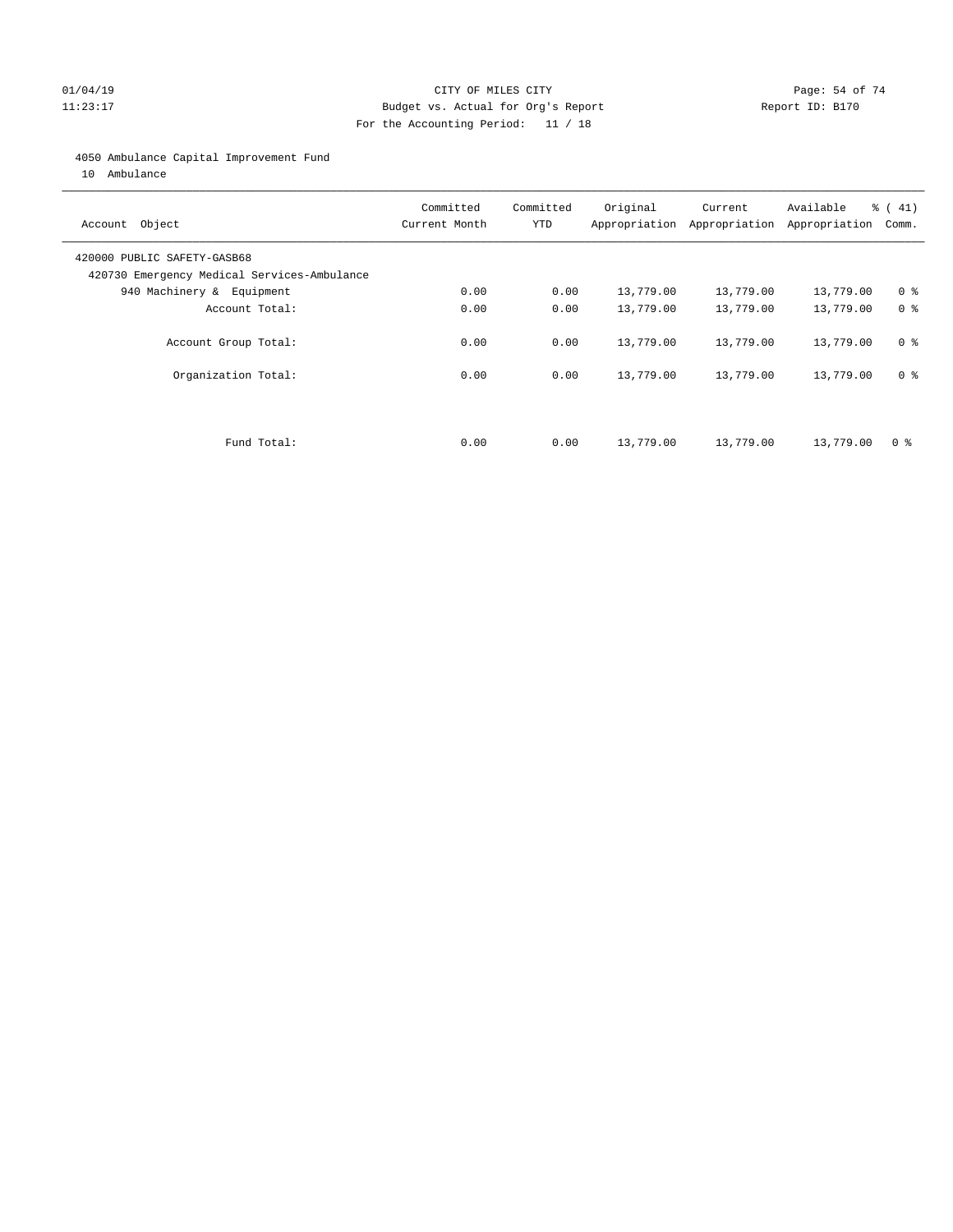# $O1/04/19$  Page: 55 of 74 11:23:17 Budget vs. Actual for Org's Report Changer Report ID: B170 For the Accounting Period: 11 / 18

# 4060 CAPITAL IMPROV-PUBLIC WORKS

911 Public Works Operations

| Object<br>Account                                         | Committed<br>Current Month | Committed<br><b>YTD</b> | Original<br>Appropriation | Current<br>Appropriation | Available<br>Appropriation | % (41)<br>Comm. |
|-----------------------------------------------------------|----------------------------|-------------------------|---------------------------|--------------------------|----------------------------|-----------------|
| 430000 Public Works-GASB68<br>430233 Roadway/Re-surfacing |                            |                         |                           |                          |                            |                 |
| 940 Machinery & Equipment                                 | 0.00                       | 21,000.00               | 275,000.00                | 275,000.00               | 254,000.00                 | 8 %             |
| Account Total:                                            | 0.00                       | 21,000.00               | 275,000.00                | 275,000.00               | 254,000.00                 | 8 %             |
| Account Group Total:                                      | 0.00                       | 21,000.00               | 275,000.00                | 275,000.00               | 254,000.00                 | 8 %             |
| Organization Total:                                       | 0.00                       | 21,000.00               | 275,000.00                | 275,000.00               | 254,000.00                 | 8 %             |
| Fund Total:                                               | 0.00                       | 21,000.00               | 275,000.00                | 275,000.00               | 254,000.00                 | 8 %             |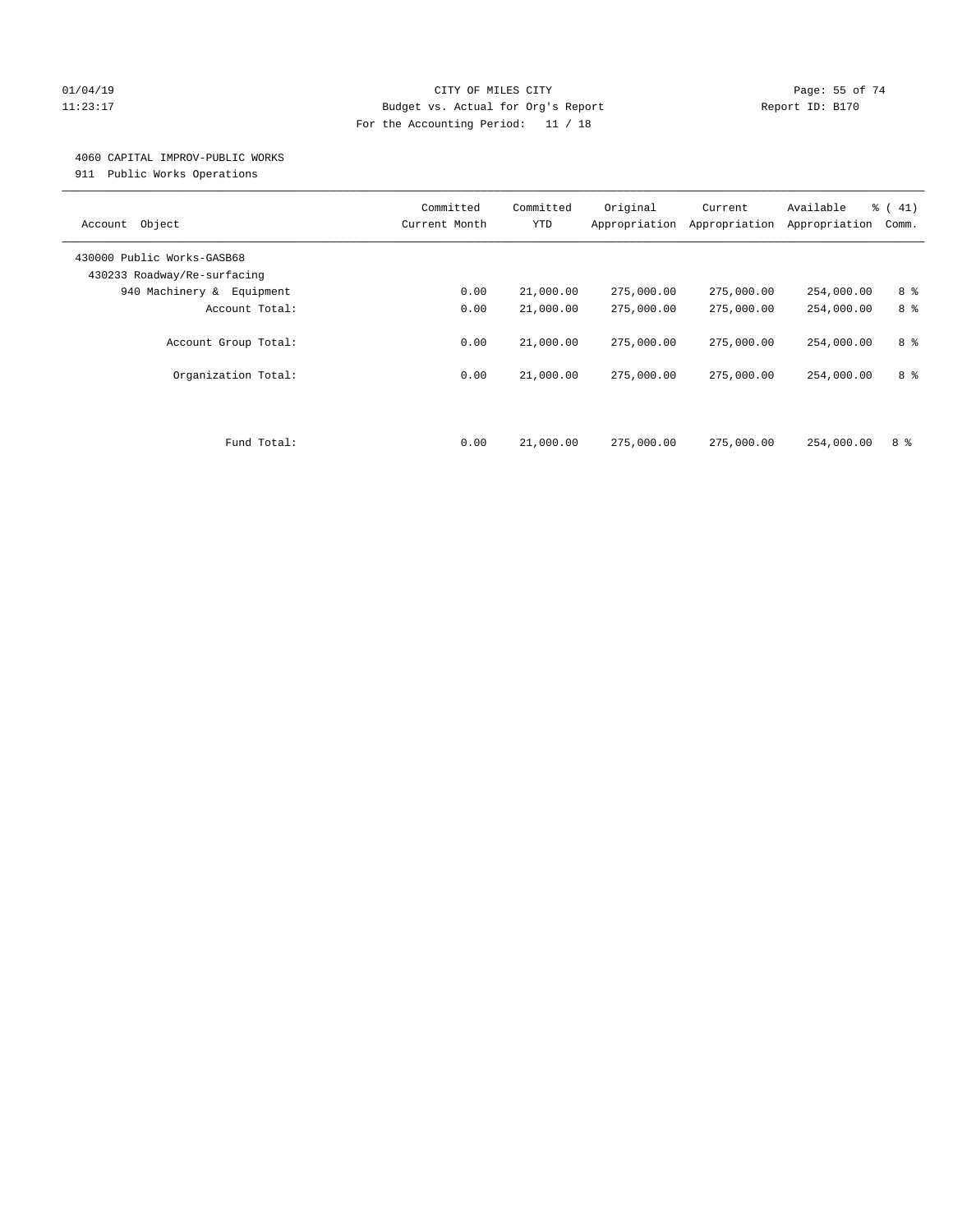# $O1/04/19$  Page: 56 of 74 11:23:17 Budget vs. Actual for Org's Report Changer Report ID: B170 For the Accounting Period: 11 / 18

————————————————————————————————————————————————————————————————————————————————————————————————————————————————————————————————————

# 5210 WATER UTILITY

22 Water Plant

|                                               | Committed     | Committed  | Original   | Current    | Available                                       | $\frac{1}{6}$ ( 41) |
|-----------------------------------------------|---------------|------------|------------|------------|-------------------------------------------------|---------------------|
| Account Object                                | Current Month | YTD        |            |            | Appropriation Appropriation Appropriation Comm. |                     |
| 430000 Public Works-GASB68                    |               |            |            |            |                                                 |                     |
| 430530 Water Source of Supply and Pumping(22) |               |            |            |            |                                                 |                     |
| 111 Salaries and Wages - Permanent            | 21,063.24     | 104,169.09 | 250,316.00 | 250,316.00 | 146,146.91                                      | 42 %                |
| 121 OVERTIME-PERMANENT                        | 384.20        | 4,261.88   | 10,300.00  | 10,300.00  | 6,038.12                                        | 41 %                |
| 131 VACATION                                  | 1,606.34      | 7,355.34   | 19,500.00  | 19,500.00  | 12,144.66                                       | 38 <sup>8</sup>     |
| 132 SICK LEAVE                                | 463.37        | 3,549.07   | 5,500.00   | 5,500.00   | 1,950.93                                        | 65 %                |
| 133 OTHER LEAVE PAY                           | 0.00          | 358.26     | 2,729.00   | 2,729.00   | 2,370.74                                        | $13*$               |
| 134 HOLIDAY PAY                               | 1,321.77      | 3,303.84   | 5,400.00   | 5,400.00   | 2,096.16                                        | 61 %                |
| 141 Unemployment Insurance                    | 86.96         | 434.09     | 441.00     | 441.00     | 6.91                                            | 98 %                |
| 142 Workers' Compensation                     | 1,557.84      | 7,890.16   | 16,838.00  | 16,838.00  | 8,947.84                                        | 47 %                |
| 143 Health Insurance                          | 4,141.93      | 20,709.54  | 49,708.00  | 49,708.00  | 28,998.46                                       | 42 %                |
| 144 FICA                                      | 1,819.05      | 9,074.96   | 22,472.00  | 22,472.00  | 13,397.04                                       | 40 %                |
| 145 PERS                                      | 2,128.73      | 10,253.80  | 24,880.00  | 24,880.00  | 14,626.20                                       | 41 %                |
| 196 CLOTHING ALLOTMENT                        | 0.00          | 930.00     | 480.00     | 480.00     | $-450.00$                                       | 194 %               |
| 210 Office Supplies and Materials             | 78.66         | 115.30     | 250.00     | 250.00     | 134.70                                          | 46 %                |
| 214 Small Items of Equipment                  | 0.00          | 1.98       | 3,000.00   | 3,000.00   | 2,998.02                                        | 0 <sup>8</sup>      |
| 220 Operating Expenses                        | 39.25         | 1,134.87   | 2,000.00   | 2,000.00   | 865.13                                          | 57%                 |
| 222 Chemicals, Lab & Med Supplies             | 0.00          | 0.00       | 150.00     | 150.00     | 150.00                                          | 0 <sup>8</sup>      |
| 226 Clothing and Uniforms                     | 44.44         | 107.85     | 600.00     | 600.00     | 492.15                                          | 18 <sup>8</sup>     |
| 230 Repair and Maintenance Supplies           | 840.37        | 1,966.87   | 10,000.00  | 10,000.00  | 8,033.13                                        | $20*$               |
| 231 Gas, Oil, Diesel Fuel, Grease, etc.       | 99.62         | 552.26     | 1,500.00   | 1,500.00   | 947.74                                          | 37%                 |
| 241 Consumable Tools                          | 0.00          | 9.58       | 200.00     | 200.00     | 190.42                                          | 5 <sup>8</sup>      |
| 311 Postage, Box Rent, Etc.                   | 0.00          | 18.52      | 50.00      | 50.00      | 31.48                                           | 37%                 |
| 330 Publicity, Subscriptions & Dues           | 0.00          | 70.00      | 200.00     | 200.00     | 130.00                                          | 35%                 |
| 334 Memberships, Registrations & Dues         | 0.00          | 0.00       | 400.00     | 400.00     | 400.00                                          | 0 <sup>8</sup>      |
| 341 Electric Utility Services                 | 3,468.95      | 26,336.22  | 66,500.00  | 66,500.00  | 40,163.78                                       | 40 %                |
| 344 Gas Utility Service                       | 664.24        | 1,072.32   | 15,000.00  | 15,000.00  | 13,927.68                                       | 7 %                 |
| 345 Telephone                                 | 72.49         | 364.67     | 1,000.00   | 1,000.00   | 635.33                                          | 36%                 |
| 346 Garbage Service                           | 0.00          | 291.12     | 700.00     | 700.00     | 408.88                                          | $42$ %              |
| 347 Internet                                  | 80.20         | 401.05     | 1,100.00   | 1,100.00   | 698.95                                          | 36%                 |
| 350 Professional Services                     | 0.00          | 199.10     | 500.00     | 500.00     | 300.90                                          | 40 %                |
| 352 Wtr/Swr Lab Testing                       | 0.00          | 0.00       | 1,000.00   | 1,000.00   | 1,000.00                                        | 0 <sup>8</sup>      |
| 357 Architectual, Engineering Serv Etc.       | 0.00          | 0.00       | 10,000.00  | 10,000.00  | 10,000.00                                       | 0 <sup>8</sup>      |
| 360 Contr R & M                               | 303.00        | 784.00     | 130,000.00 | 130,000.00 | 129,216.00                                      | 1 <sup>8</sup>      |
| 363 R&M Vehicles/Equip/Labor-PW               | 138.56        | 717.15     | 2,000.00   | 2,000.00   | 1,282.85                                        | 36%                 |
| 369 Other Repair and Maintenance              | 0.00          | 0.00       | 2,000.00   | 2,000.00   | 2,000.00                                        | 0 <sup>8</sup>      |
| 370 Travel                                    | 217.40        | 488.26     | 1,000.00   | 1,000.00   | 511.74                                          | 49 %                |
| 380 Training Services                         | 268.42        | 458.42     | 2,000.00   | 2,000.00   | 1,541.58                                        | $23$ $%$            |
| 382 Books                                     | 0.00          | 0.00       | 200.00     | 200.00     | 200.00                                          | 0 <sup>8</sup>      |
| 400 BUILDING MATERIALS                        | 0.00          | 0.00       | 500.00     | 500.00     | 500.00                                          | 0 <sup>8</sup>      |
| 511 Insurance on Buildings                    | 0.00          | 8,371.97   | 8,750.00   | 8,750.00   | 378.03                                          | 96%                 |
| 512 Insurance on Vehicles & Equipment         | 0.00          | 283.31     | 284.00     | 284.00     | 0.69                                            | 100 %               |
| 940 Machinery & Equipment                     | 86.96         | 17,755.59  | 97,100.00  | 97,100.00  | 79,344.41                                       | 18 %                |
| Account Total:                                | 40,975.99     | 233,790.44 | 766,548.00 | 766,548.00 | 532,757.56                                      | $30*$               |
| Account Group Total:                          | 40,975.99     | 233,790.44 | 766,548.00 | 766,548.00 | 532,757.56                                      | 30%                 |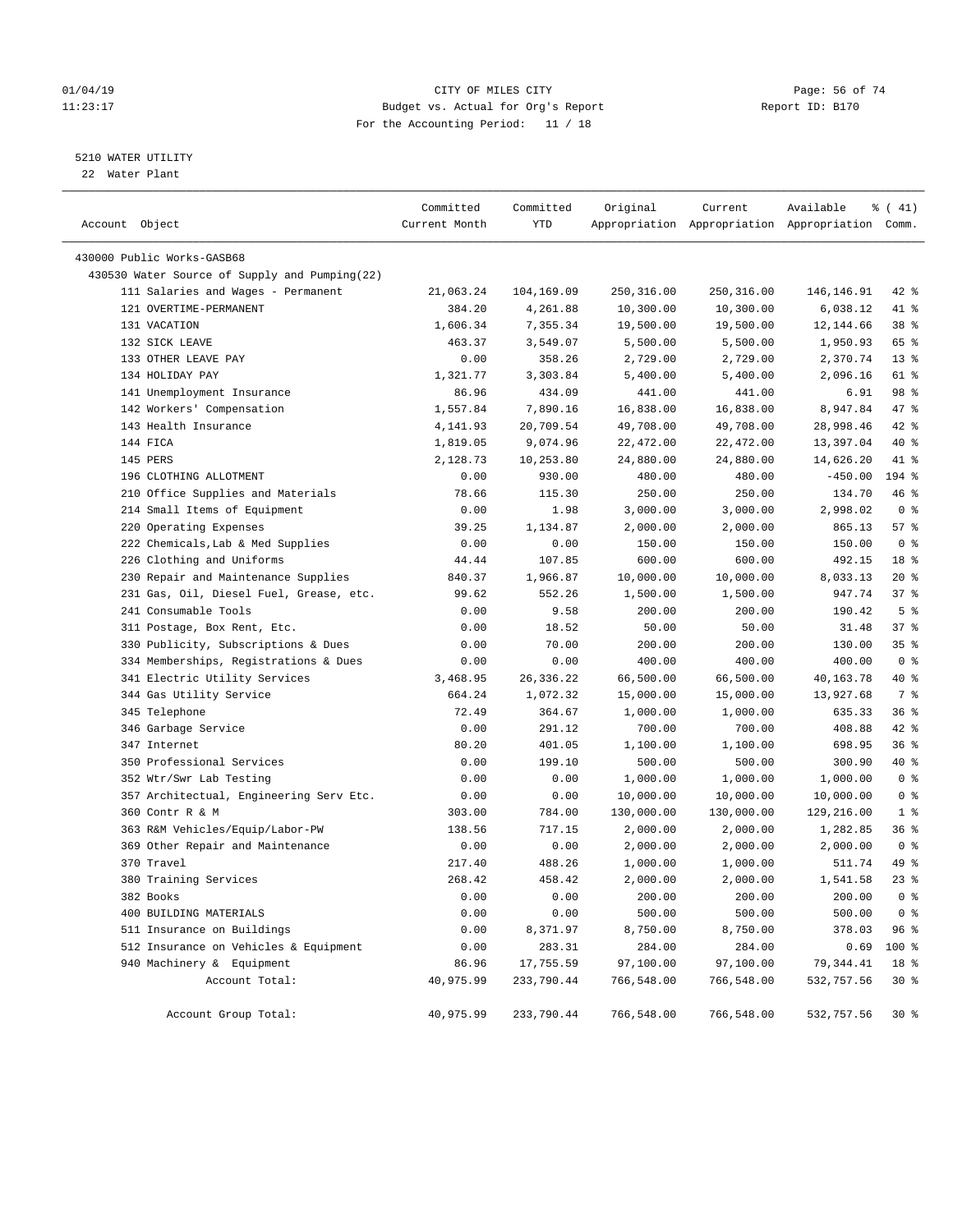# $O1/04/19$  Page: 57 of 74 11:23:17 Budget vs. Actual for Org's Report Changer Report ID: B170 For the Accounting Period: 11 / 18

# 5210 WATER UTILITY

22 Water Plant

| Account Object |                     | Committed<br>Current Month | Committed<br>YTD | Original   | Current    | Available<br>Appropriation Appropriation Appropriation Comm. | % ( 41) |
|----------------|---------------------|----------------------------|------------------|------------|------------|--------------------------------------------------------------|---------|
|                | Organization Total: | 40,975.99                  | 233,790.44       | 766,548.00 | 766,548.00 | 532,757.56 30 %                                              |         |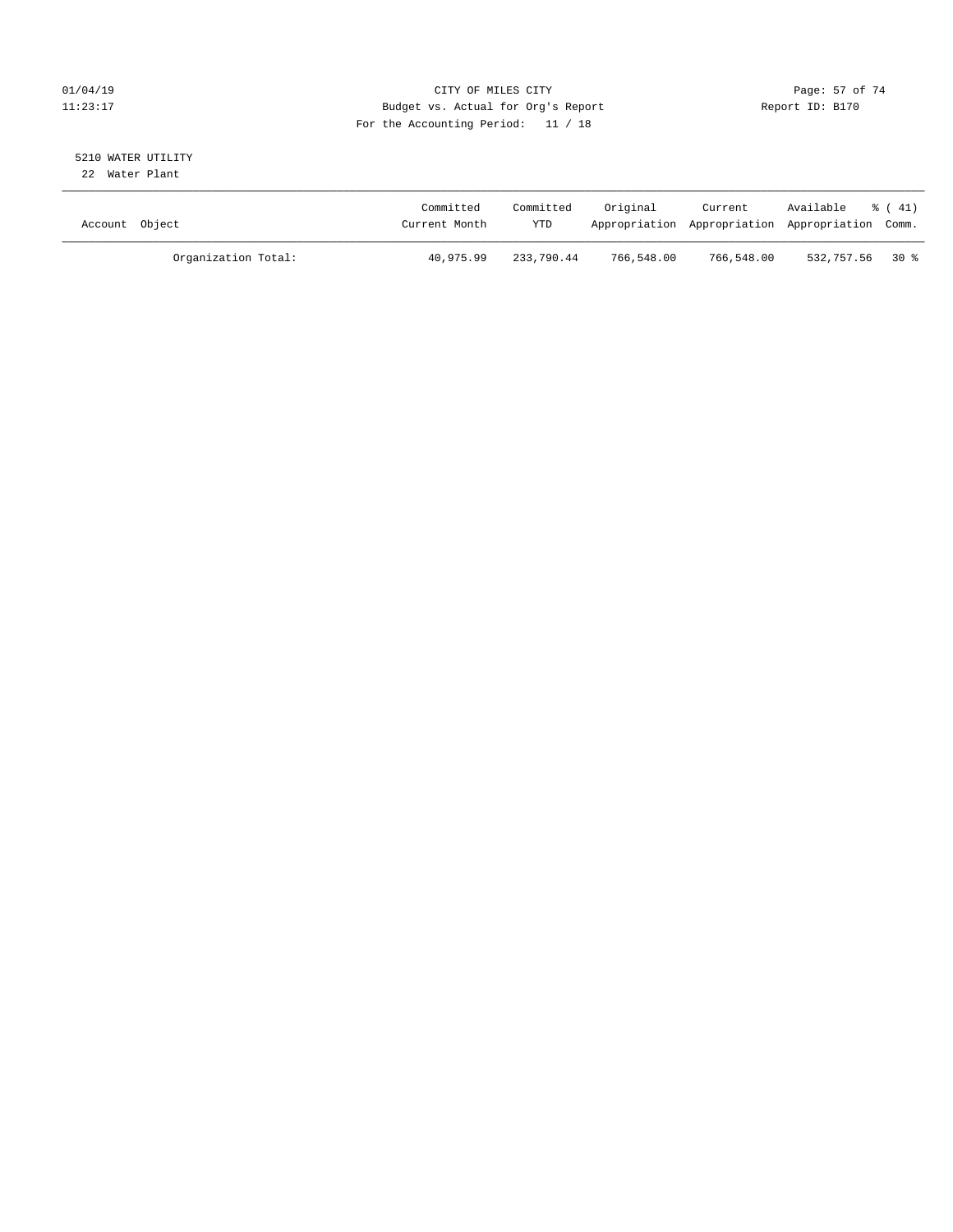# 01/04/19 Page: 58 of 74 11:23:17 Budget vs. Actual for Org's Report Report ID: B170 For the Accounting Period: 11 / 18

————————————————————————————————————————————————————————————————————————————————————————————————————————————————————————————————————

# 5210 WATER UTILITY

23 Water Lines

|                                          | Committed     | Committed  | Original     | Current                                         | Available    | $\frac{1}{6}$ ( 41) |
|------------------------------------------|---------------|------------|--------------|-------------------------------------------------|--------------|---------------------|
| Account Object                           | Current Month | YTD        |              | Appropriation Appropriation Appropriation Comm. |              |                     |
|                                          |               |            |              |                                                 |              |                     |
| 430000 Public Works-GASB68               |               |            |              |                                                 |              |                     |
| 430550 Transmission and Distribution(23) |               |            |              |                                                 |              |                     |
| 111 Salaries and Wages - Permanent       | 12,252.73     | 58,067.62  | 139,920.00   | 139,920.00                                      | 81,852.38    | $42$ %              |
| 121 OVERTIME-PERMANENT                   | 628.41        | 4,164.41   | 10,200.00    | 10,200.00                                       | 6,035.59     | 41 %                |
| 131 VACATION                             | 797.62        | 3,403.08   | 7,600.00     | 7,600.00                                        | 4,196.92     | 45 %                |
| 132 SICK LEAVE                           | 113.22        | 2,732.26   | 5,000.00     | 5,000.00                                        | 2,267.74     | 55 <sup>8</sup>     |
| 133 OTHER LEAVE PAY                      | 0.00          | 70.61      | 3,172.00     | 3,172.00                                        | 3,101.39     | 2 <sup>°</sup>      |
| 134 HOLIDAY PAY                          | 0.00          | 398.16     | 2,100.00     | 2,100.00                                        | 1,701.84     | 19 <sup>°</sup>     |
| 141 Unemployment Insurance               | 48.48         | 243.01     | 252.00       | 252.00                                          | 8.99         | 96 %                |
| 142 Workers' Compensation                | 782.40        | 3,895.71   | 8,618.00     | 8,618.00                                        | 4,722.29     | 45 %                |
| 143 Health Insurance                     | 3,387.23      | 13,989.95  | 31,778.00    | 31,778.00                                       | 17,788.05    | 44 %                |
| 144 FICA                                 | 1,043.52      | 5,120.90   | 12,851.00    | 12,851.00                                       | 7,730.10     | 40 %                |
| 145 PERS                                 | 1,181.95      | 5,899.21   | 14,229.00    | 14,229.00                                       | 8,329.79     | 41 %                |
| 196 CLOTHING ALLOTMENT                   | 56.25         | 593.25     | 800.00       | 800.00                                          | 206.75       | 74 %                |
| 210 Office Supplies and Materials        | 0.00          | 25.96      | 700.00       | 700.00                                          | 674.04       | 4%                  |
| 214 Small Items of Equipment             | 368.67        | 6,070.64   | 75,000.00    | 75,000.00                                       | 68,929.36    | 8 %                 |
| 220 Operating Expenses                   | $-24.74$      | 5,475.42   | 35,000.00    | 35,000.00                                       | 29,524.58    | 16 <sup>°</sup>     |
| 222 Chemicals, Lab & Med Supplies        | 0.00          | 2.36       | 200.00       | 200.00                                          | 197.64       | 1 <sup>°</sup>      |
| 226 Clothing and Uniforms                | 0.00          | 156.93     | 700.00       | 700.00                                          | 543.07       | $22$ %              |
| 230 Repair and Maintenance Supplies      | 239.60        | 17,128.60  | 40,000.00    | 40,000.00                                       | 22,871.40    | 43 %                |
| 231 Gas, Oil, Diesel Fuel, Grease, etc.  | 1,070.11      | 5,166.56   | 10,000.00    | 10,000.00                                       | 4,833.44     | $52$ $%$            |
| 233 Water/Sewer Main Replacement and     | 0.00          | 958.40     | 10,000.00    | 10,000.00                                       | 9,041.60     | $10*$               |
| 234 Hydrant/Manhole Replacement, Valves  | 0.00          | 4,758.25   | 40,000.00    | 40,000.00                                       | 35, 241.75   | $12*$               |
| 235 Curb Stop Replacement                | 122.03        | 5,699.54   | 18,000.00    | 18,000.00                                       | 12,300.46    | $32$ $%$            |
| 241 Consumable Tools                     | 0.00          | 56.88      | 1,000.00     | 1,000.00                                        | 943.12       | 6 <sup>8</sup>      |
| 311 Postage, Box Rent, Etc.              | 0.00          | 0.00       | 100.00       | 100.00                                          | 100.00       | 0 <sup>8</sup>      |
| 320 Printing, Duplicating, Typing &      | 0.00          | 0.00       | 100.00       | 100.00                                          | 100.00       | 0 <sup>8</sup>      |
| 330 Publicity, Subscriptions & Dues      | 0.00          | 0.00       | 250.00       | 250.00                                          | 250.00       | 0 <sup>8</sup>      |
| 334 Memberships, Registrations & Dues    | 0.00          | 442.00     | 350.00       | 350.00                                          | $-92.00$     | $126$ %             |
| 341 Electric Utility Services            | 53.38         | 173.23     | 500.00       | 500.00                                          | 326.77       | 35%                 |
| 344 Gas Utility Service                  | 41.63         | 111.05     | 500.00       | 500.00                                          | 388.95       | $22$ %              |
| 345 Telephone                            | 54.05         | 281.69     | 700.00       | 700.00                                          | 418.31       | 40 %                |
| 347 Internet                             | 11.40         | 57.00      | 200.00       | 200.00                                          | 143.00       | 29%                 |
| 350 Professional Services                | 37.00         | 3,135.38   | 8,000.00     | 8,000.00                                        | 4,864.62     | 39%                 |
| 357 Architectual, Engineering Serv Etc.  | 0.00          | 0.00       | 30,000.00    | 30,000.00                                       | 30,000.00    | 0 <sup>8</sup>      |
| 360 Contr R & M                          | 148.59        | 41,378.16  | 200,000.00   | 200,000.00                                      | 158,621.84   | $21$ %              |
| 363 R&M Vehicles/Equip/Labor-PW          | 2,353.06      | 10,834.42  | 35,000.00    | 35,000.00                                       | 24, 165.58   | $31$ %              |
| 369 Other Repair and Maintenance         | 0.00          | 123.00     | 2,000.00     | 2,000.00                                        | 1,877.00     | 6 <sup>8</sup>      |
| 370 Travel                               | 0.00          | 0.00       | 1,200.00     | 1,200.00                                        | 1,200.00     | 0 <sup>8</sup>      |
| 380 Training Services                    | 0.00          | 0.00       | 1,500.00     | 1,500.00                                        | 1,500.00     | 0 <sup>8</sup>      |
| 382 Books                                | 0.00          | 0.00       | 200.00       | 200.00                                          | 200.00       | 0 <sup>8</sup>      |
| 400 BUILDING MATERIALS                   | 0.00          | 0.00       | 500.00       | 500.00                                          | 500.00       | 0 <sup>8</sup>      |
| 511 Insurance on Buildings               | 0.00          | 2,752.53   | 2,753.00     | 2,753.00                                        | 0.47         | 100 %               |
| 512 Insurance on Vehicles & Equipment    | 0.00          | 634.46     | 635.00       | 635.00                                          | 0.54         | 100 %               |
| 532 Land Rental                          | 235.41        | 449.42     | 1,500.00     | 1,500.00                                        | 1,050.58     | $30*$               |
| 533 Machinery and Equipment Rental       | 0.00          | 0.00       | 1,000.00     | 1,000.00                                        | 1,000.00     | 0 <sup>8</sup>      |
| 940 Machinery & Equipment                | 26, 201.81    | 709,812.68 | 1,790,500.00 | 1,790,500.00                                    | 1,080,687.32 | 40 %                |
| Account Total:                           | 51,203.81     | 914,262.73 | 2,544,608.00 | 2,544,608.00                                    | 1,630,345.27 | 36%                 |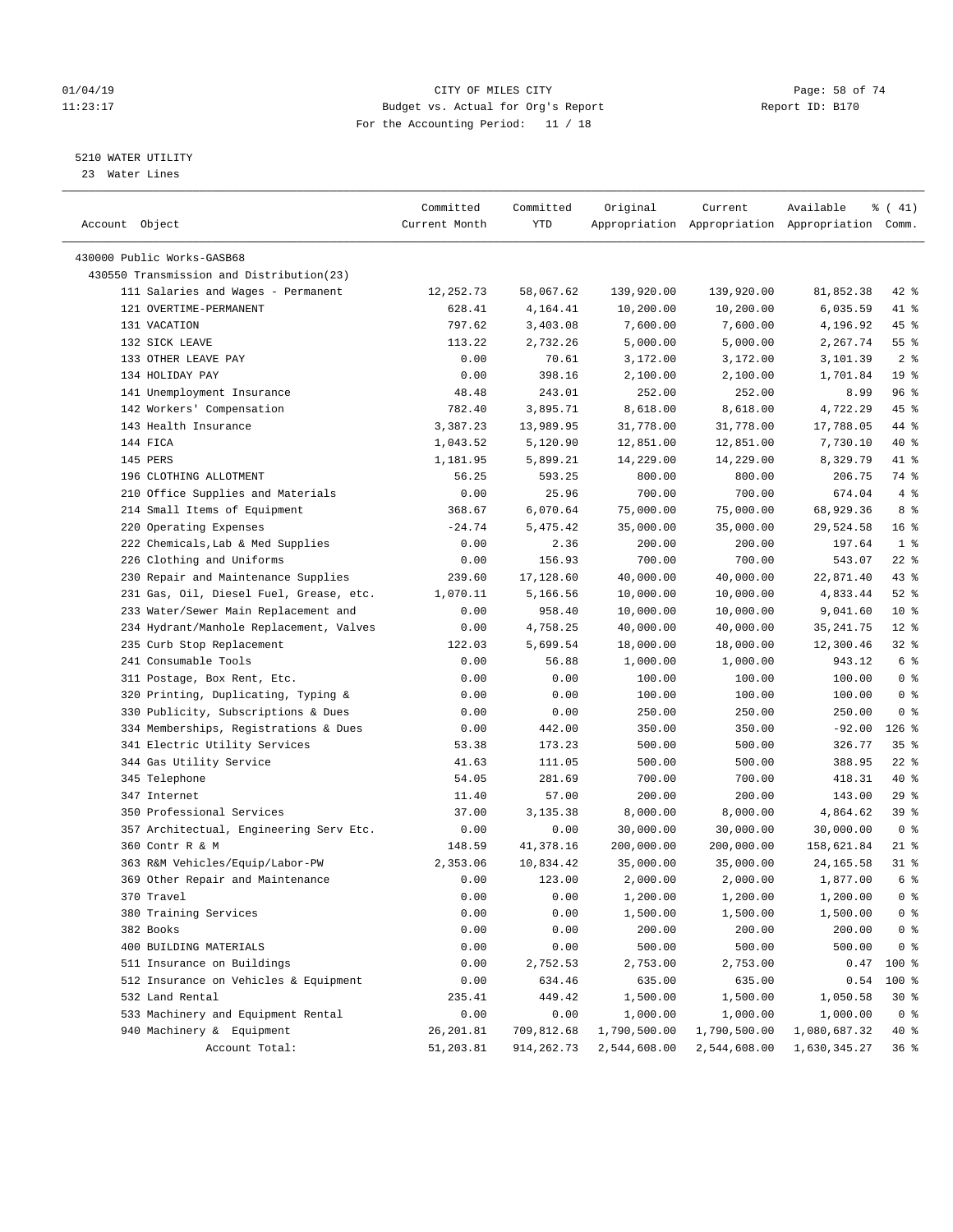# $O1/04/19$  Page: 59 of 74 11:23:17 Budget vs. Actual for Org's Report Changer Report ID: B170 For the Accounting Period: 11 / 18

# 5210 WATER UTILITY

23 Water Lines

| Account Object                             | Committed<br>Current Month | Committed<br><b>YTD</b> | Original     | Current<br>Appropriation Appropriation Appropriation | Available    | % (41)<br>Comm. |
|--------------------------------------------|----------------------------|-------------------------|--------------|------------------------------------------------------|--------------|-----------------|
| Account Group Total:                       | 51,203.81                  | 914, 262. 73            | 2,544,608.00 | 2,544,608.00                                         | 1,630,345.27 | 36 <sup>8</sup> |
| 490000 DEBT SERVICE                        |                            |                         |              |                                                      |              |                 |
| 490200 Revenue Bonds                       |                            |                         |              |                                                      |              |                 |
| 611 Principal-NE Wtr Line Phase II         | 0.00                       | 0.00                    | 17,000.00    | 17,000.00                                            | 17,000.00    | 0 <sup>8</sup>  |
| 615 Principal-Northeast Water Ln \$2.2     | 0.00                       | 0.00                    | 65,000.00    | 65,000.00                                            | 65,000.00    | 0 <sup>8</sup>  |
| 616 Principal-Carbon Hill Water Tank \$2.2 | 0.00                       | 0.00                    | 64,000.00    | 64,000.00                                            | 64,000.00    | 0 <sup>8</sup>  |
| 617 Principal - NE Wtr Line \$500k         | 0.00                       | 0.00                    | 15,000.00    | 15,000.00                                            | 15,000.00    | 0 <sup>8</sup>  |
| 618 Principal-Carbon Hill \$500k           | 0.00                       | 0.00                    | 15,000.00    | 15,000.00                                            | 15,000.00    | 0 <sup>8</sup>  |
| 622 Interest-NE Wtr Line Phase II          | 0.00                       | 0.00                    | 1,437.00     | 1,437.00                                             | 1,437.00     | 0 <sup>8</sup>  |
| 631 Interest - NE Wtr Line \$500k          | 0.00                       | 0.00                    | 10,409.00    | 10,409.00                                            | 10,409.00    | 0 <sup>8</sup>  |
| 632 Interest - Carbon Hill Wtr Tank \$500k | 0.00                       | 0.00                    | 10,409.00    | 10,409.00                                            | 10,409.00    | 0 <sup>8</sup>  |
| 634 Interest-Northeast Wtr Ln \$2.2        | 0.00                       | 0.00                    | 50,670.00    | 50,670.00                                            | 50,670.00    | 0 <sup>8</sup>  |
| 638 Interest-Carbon Hill Tank \$2.2        | 0.00                       | 0.00                    | 49,350.00    | 49,350.00                                            | 49,350.00    | 0 <sup>8</sup>  |
| Account Total:                             | 0.00                       | 0.00                    | 298, 275.00  | 298,275.00                                           | 298,275.00   | 0 <sup>8</sup>  |
| Account Group Total:                       | 0.00                       | 0.00                    | 298,275.00   | 298, 275.00                                          | 298, 275.00  | 0 <sup>8</sup>  |
| 520000 OTHER FINANCING USES                |                            |                         |              |                                                      |              |                 |
| 521000 Interfund Operating Transfers Out   |                            |                         |              |                                                      |              |                 |
| 820 Transfers to Other Funds               | 1,000.00                   | 5,000.00                | 12,000.00    | 12,000.00                                            | 7,000.00     | $42$ %          |
| Account Total:                             | 1,000.00                   | 5,000.00                | 12,000.00    | 12,000.00                                            | 7,000.00     | 42 %            |
| Account Group Total:                       | 1,000.00                   | 5,000.00                | 12,000.00    | 12,000.00                                            | 7,000.00     | $42$ %          |
| Organization Total:                        | 52, 203.81                 | 919, 262. 73            | 2,854,883.00 | 2,854,883.00                                         | 1,935,620.27 | $32$ $%$        |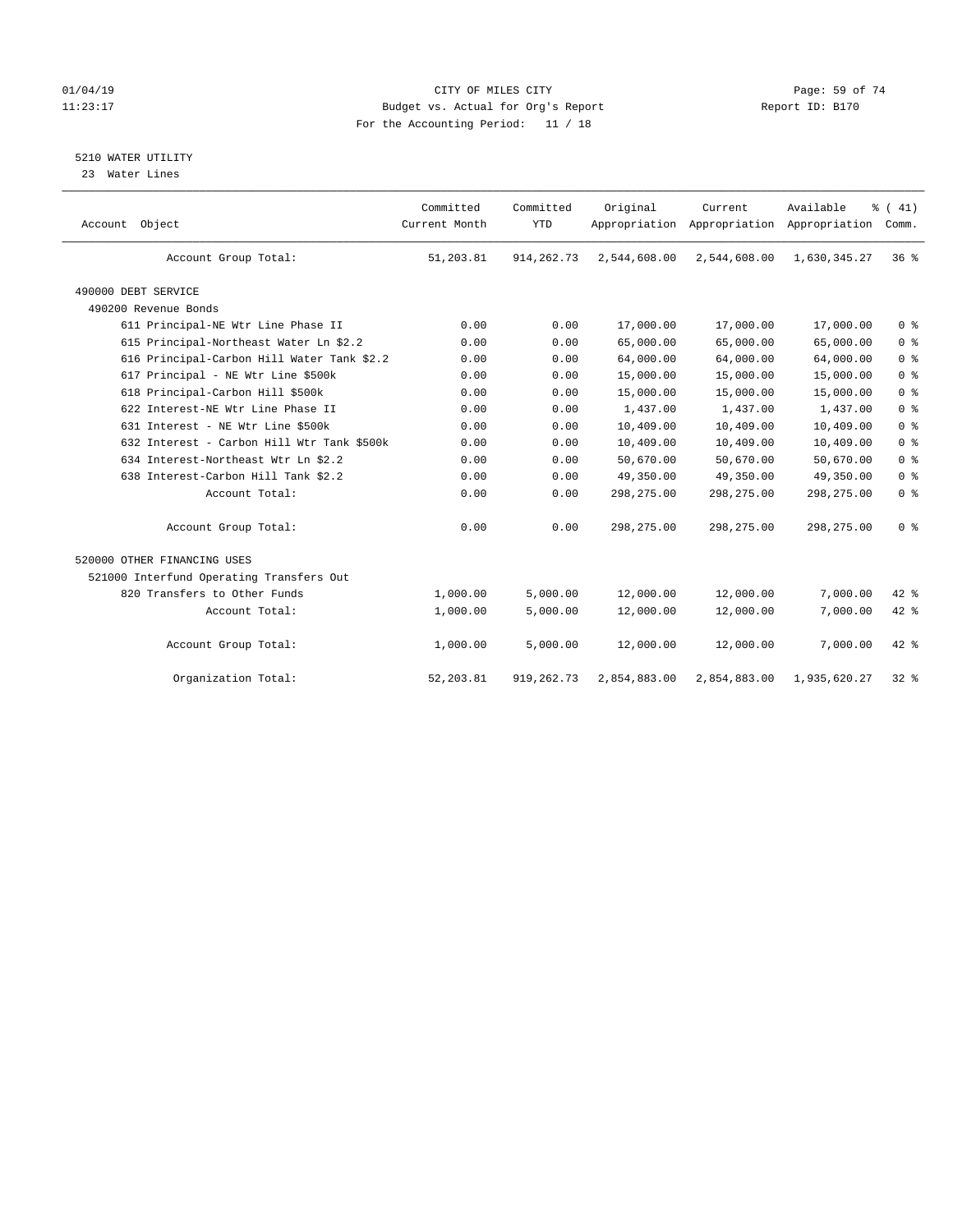# 01/04/19 Page: 60 of 74 11:23:17 Budget vs. Actual for Org's Report Report ID: B170 For the Accounting Period: 11 / 18

# 5210 WATER UTILITY

25 Water Administration

| Account Object                            | Committed<br>Current Month | Committed<br><b>YTD</b> | Original   | Current    | Available<br>Appropriation Appropriation Appropriation Comm. | $\frac{1}{6}$ ( 41) |
|-------------------------------------------|----------------------------|-------------------------|------------|------------|--------------------------------------------------------------|---------------------|
| 430000 Public Works-GASB68                |                            |                         |            |            |                                                              |                     |
| 430510 Water Administration(25)           |                            |                         |            |            |                                                              |                     |
| 111 Salaries and Wages - Permanent        | 2,175.09                   | 9,752.10                | 24,560.00  | 24,560.00  | 14,807.90                                                    | 40 %                |
| 121 OVERTIME-PERMANENT                    | 0.00                       | 0.00                    | 120.00     | 120.00     | 120.00                                                       | 0 <sup>8</sup>      |
| 131 VACATION                              | 33.76                      | 408.15                  | 1,700.00   | 1,700.00   | 1,291.85                                                     | $24$ %              |
| 132 SICK LEAVE                            | 131.72                     | 515.03                  | 1,100.00   | 1,100.00   | 584.97                                                       | 47.8                |
| 133 OTHER LEAVE PAY                       | 0.00                       | 0.00                    | 155.00     | 155.00     | 155.00                                                       | 0 <sup>8</sup>      |
| 141 Unemployment Insurance                | 8.18                       | 37.73                   | 42.00      | 42.00      | 4.27                                                         | $90*$               |
| 142 Workers' Compensation                 | 29.43                      | 135.69                  | 348.00     | 348.00     | 212.31                                                       | 39 %                |
| 143 Health Insurance                      | 379.09                     | 1,932.37                | 4,882.00   | 4,882.00   | 2,949.63                                                     | $40*$               |
| 144 FICA                                  | 179.06                     | 825.51                  | 2,110.00   | 2,110.00   | 1,284.49                                                     | 39 <sup>8</sup>     |
| 145 PERS                                  | 200.58                     | 914.83                  | 2,336.00   | 2,336.00   | 1,421.17                                                     | 39 %                |
| 196 CLOTHING ALLOTMENT                    | 0.00                       | 116.25                  | 125.00     | 125.00     | 8.75                                                         | 93%                 |
| 210 Office Supplies and Materials         | 0.00                       | 409.72                  | 3,200.00   | 3,200.00   | 2,790.28                                                     | $13*$               |
| 214 Small Items of Equipment              | 0.00                       | 126.33                  | 2,000.00   | 2,000.00   | 1,873.67                                                     | 6 %                 |
| 220 Operating Expenses                    | 124.49                     | 630.86                  | 5,900.00   | 5,900.00   | 5,269.14                                                     | 11 <sup>°</sup>     |
| 230 Repair and Maintenance Supplies       | 0.00                       | 0.00                    | 1,000.00   | 1,000.00   | 1,000.00                                                     | 0 <sup>8</sup>      |
| 311 Postage, Box Rent, Etc.               | 671.92                     | 3,161.79                | 7,000.00   | 7,000.00   | 3,838.21                                                     | 45%                 |
| 320 Printing, Duplicating, Typing &       | 153.13                     | 268.33                  | 1,500.00   | 1,500.00   | 1,231.67                                                     | 18 %                |
| 330 Publicity, Subscriptions & Dues       | 91.00                      | 387.22                  | 1,300.00   | 1,300.00   | 912.78                                                       | $30*$               |
| 345 Telephone                             | 43.38                      | 219.12                  | 600.00     | 600.00     | 380.88                                                       | 37%                 |
| 347 Internet                              | 9.39                       | 49.17                   | 250.00     | 250.00     | 200.83                                                       | $20*$               |
| 350 Professional Services                 | 50.00                      | 4,103.29                | 5,000.00   | 5,000.00   | 896.71                                                       | 82%                 |
| 360 Contr R & M                           | 140.90                     | 6,003.10                | 8,100.00   | 8,100.00   | 2,096.90                                                     | 74 %                |
| 370 Travel                                | 0.00                       | 0.00                    | 250.00     | 250.00     | 250.00                                                       | 0 %                 |
| 380 Training Services                     | 0.00                       | 0.00                    | 250.00     | 250.00     | 250.00                                                       | 0 <sup>8</sup>      |
| 382 Books                                 | 0.00                       | 0.00                    | 125.00     | 125.00     | 125.00                                                       | 0 <sup>8</sup>      |
| 513 Liability                             | 0.00                       | 6,527.92                | 6,528.00   | 6,528.00   | 0.08                                                         | $100*$              |
| 531 Building & Office Rental              | 500.00                     | 2,500.00                | 6,000.00   | 6,000.00   | 3,500.00                                                     | $42$ %              |
| 810 Losses (Bad debt expense - Enterprise | 0.00                       | 0.00                    | 500.00     | 500.00     | 500.00                                                       | 0 <sup>8</sup>      |
| 920 Buildings                             | 0.00                       | 1,669.00                | 2,000.00   | 2,000.00   | 331.00                                                       | 83 %                |
| Account Total:                            | 4,921.12                   | 40,693.51               | 88,981.00  | 88,981.00  | 48,287.49                                                    | 46%                 |
| Account Group Total:                      | 4,921.12                   | 40,693.51               | 88,981.00  | 88,981.00  | 48,287.49                                                    | 46%                 |
| 520000 OTHER FINANCING USES               |                            |                         |            |            |                                                              |                     |
| 521000 Interfund Operating Transfers Out  |                            |                         |            |            |                                                              |                     |
| 820 Transfers to Other Funds              | 3,709.17                   | 18,545.85               | 56,718.00  | 56,718.00  | 38, 172. 15                                                  | 338                 |
| Account Total:                            | 3,709.17                   | 18,545.85               | 56,718.00  | 56,718.00  | 38, 172. 15                                                  | 33 <sup>8</sup>     |
| Account Group Total:                      | 3,709.17                   | 18,545.85               | 56,718.00  | 56,718.00  | 38, 172. 15                                                  | 33%                 |
| Organization Total:                       | 8,630.29                   | 59,239.36               | 145,699.00 | 145,699.00 | 86, 459.64                                                   | 41 %                |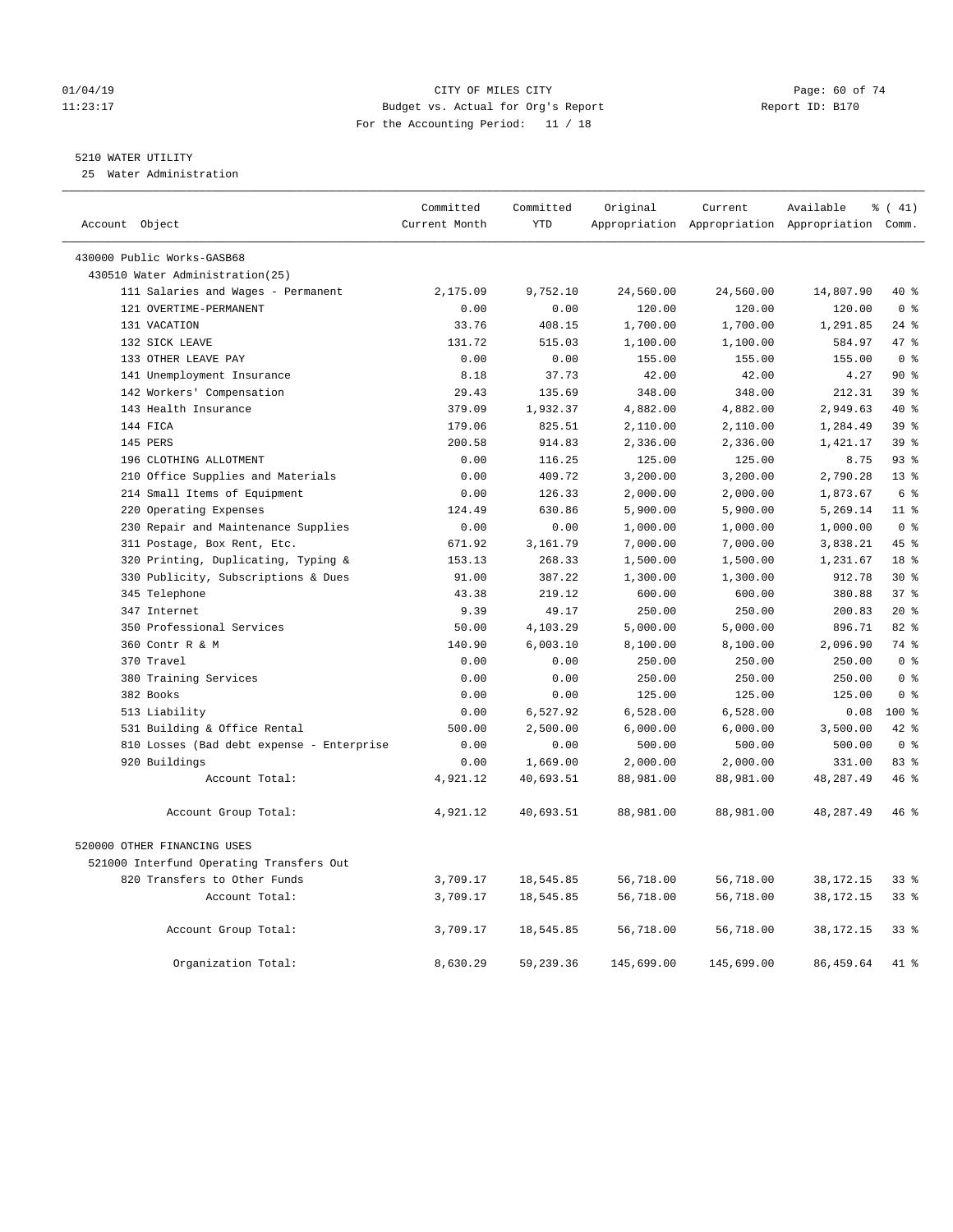# 01/04/19 Page: 61 of 74 11:23:17 Budget vs. Actual for Org's Report Report ID: B170 For the Accounting Period: 11 / 18

# 5210 WATER UTILITY

80 Water Purification

| Account Object                          | Committed<br>Current Month | Committed<br><b>YTD</b> | Original   | Current    | Available<br>Appropriation Appropriation Appropriation Comm. | $\frac{1}{6}$ ( 41) |
|-----------------------------------------|----------------------------|-------------------------|------------|------------|--------------------------------------------------------------|---------------------|
| 430000 Public Works-GASB68              |                            |                         |            |            |                                                              |                     |
| 430540 Water Purification and Treatment |                            |                         |            |            |                                                              |                     |
| 210 Office Supplies and Materials       | 78.66                      | 78.66                   | 400.00     | 400.00     | 321.34                                                       | $20*$               |
| 214 Small Items of Equipment            | 0.00                       | 0.00                    | 6,000.00   | 6,000.00   | 6,000.00                                                     | 0 <sup>8</sup>      |
| 220 Operating Expenses                  | 39.25                      | 686.20                  | 3,000.00   | 3,000.00   | 2,313.80                                                     | $23$ %              |
| 222 Chemicals, Lab & Med Supplies       | 15,997.86                  | 29,600.95               | 60,000.00  | 60,000.00  | 30,399.05                                                    | 49 %                |
| 226 Clothing and Uniforms               | 44.44                      | 107.85                  | 500.00     | 500.00     | 392.15                                                       | $22$ %              |
| 230 Repair and Maintenance Supplies     | 1,000.28                   | 3,497.03                | 9,500.00   | 9,500.00   | 6,002.97                                                     | 378                 |
| 231 Gas, Oil, Diesel Fuel, Grease, etc. | 249.04                     | 550.81                  | 1,000.00   | 1,000.00   | 449.19                                                       | 55 %                |
| 241 Consumable Tools                    | 0.00                       | 0.00                    | 150.00     | 150.00     | 150.00                                                       | 0 <sup>8</sup>      |
| 311 Postage, Box Rent, Etc.             | 2.32                       | 16.06                   | 150.00     | 150.00     | 133.94                                                       | $11$ %              |
| 320 Printing, Duplicating, Typing &     | 0.00                       | 0.00                    | 100.00     | 100.00     | 100.00                                                       | 0 <sup>8</sup>      |
| 330 Publicity, Subscriptions & Dues     | 0.00                       | 0.00                    | 400.00     | 400.00     | 400.00                                                       | 0 <sup>8</sup>      |
| 334 Memberships, Registrations & Dues   | 0.00                       | 0.00                    | 450.00     | 450.00     | 450.00                                                       | 0 <sup>8</sup>      |
| 352 Wtr/Swr Lab Testing                 | 1,119.00                   | 3,591.24                | 10,000.00  | 10,000.00  | 6,408.76                                                     | 36%                 |
| 357 Architectual, Engineering Serv Etc. | 0.00                       | 0.00                    | 12,000.00  | 12,000.00  | 12,000.00                                                    | 0 <sup>8</sup>      |
| 360 Contr R & M                         | 502.23                     | 1,143.65                | 6,000.00   | 6,000.00   | 4,856.35                                                     | 19 <sup>°</sup>     |
| 369 Other Repair and Maintenance        | 0.00                       | 0.00                    | 1,500.00   | 1,500.00   | 1,500.00                                                     | 0 <sup>8</sup>      |
| 370 Travel                              | 326.11                     | 800.97                  | 1,500.00   | 1,500.00   | 699.03                                                       | 53%                 |
| 380 Training Services                   | 223.68                     | 388.68                  | 1,400.00   | 1,400.00   | 1,011.32                                                     | $28$ %              |
| 382 Books                               | 0.00                       | 0.00                    | 200.00     | 200.00     | 200.00                                                       | 0 <sup>8</sup>      |
| 533 Machinery and Equipment Rental      | 0.00                       | 0.00                    | 1,000.00   | 1,000.00   | 1,000.00                                                     | 0 <sup>8</sup>      |
| 940 Machinery & Equipment               | 0.00                       | 0.00                    | 5,000.00   | 5,000.00   | 5,000.00                                                     | 0 <sup>8</sup>      |
| Account Total:                          | 19,582.87                  | 40,462.10               | 120,250.00 | 120,250.00 | 79,787.90                                                    | $34$ $%$            |
| Account Group Total:                    | 19,582.87                  | 40,462.10               | 120,250.00 | 120,250.00 | 79,787.90                                                    | $34$ $8$            |
| Organization Total:                     | 19,582.87                  | 40,462.10               | 120,250.00 | 120,250.00 | 79,787.90                                                    | 34 %                |
|                                         |                            |                         |            |            |                                                              |                     |

Fund Total: 121,392.96 1,252,754.63 3,887,380.00 3,887,380.00 2,634,625.37 32 %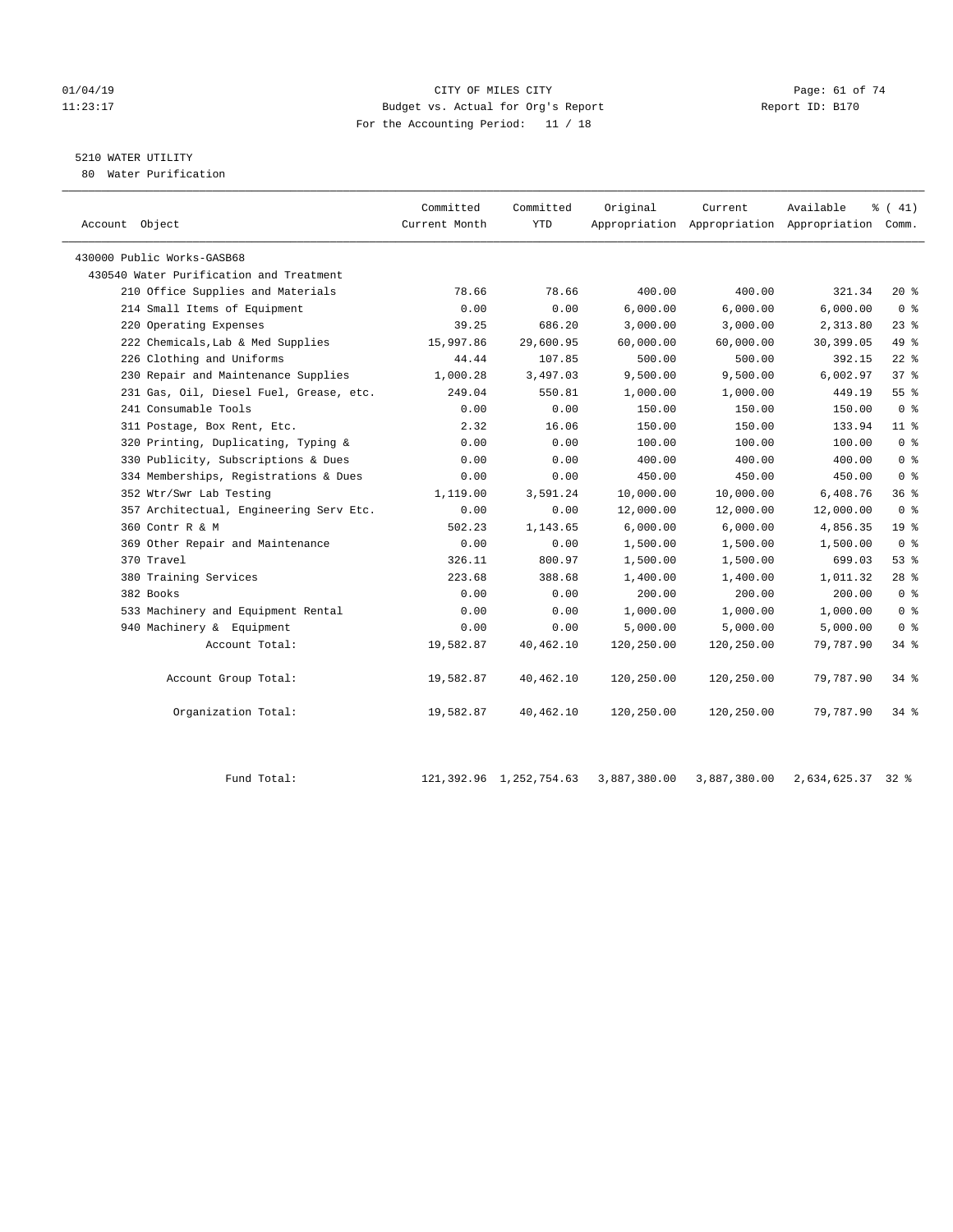# 01/04/19 Page: 62 of 74 11:23:17 Budget vs. Actual for Org's Report Report ID: B170 For the Accounting Period: 11 / 18

————————————————————————————————————————————————————————————————————————————————————————————————————————————————————————————————————

# 5310 SEWER UTILITY

29 Sewer Administration

|                                           | Committed                       | Committed  | Original   | Current    | Available                                       | $\frac{1}{6}$ ( 41) |
|-------------------------------------------|---------------------------------|------------|------------|------------|-------------------------------------------------|---------------------|
| Account Object                            | Current Month                   | YTD        |            |            | Appropriation Appropriation Appropriation Comm. |                     |
| 430000 Public Works-GASB68                |                                 |            |            |            |                                                 |                     |
| 430610 Sewer Administration(29)           |                                 |            |            |            |                                                 |                     |
| 111 Salaries and Wages - Permanent        | 2,174.93                        | 9,752.00   | 24,557.00  | 24,557.00  | 14,805.00                                       | 40 %                |
| 121 OVERTIME-PERMANENT                    | 0.00                            | 0.00       | 120.00     | 120.00     | 120.00                                          | 0 <sup>8</sup>      |
| 131 VACATION                              | 33.76                           | 407.80     | 1,700.00   | 1,700.00   | 1,292.20                                        | $24$ %              |
| 132 SICK LEAVE                            | 131.72                          | 514.67     | 1,100.00   | 1,100.00   | 585.33                                          | 47 %                |
| 133 OTHER LEAVE PAY                       | 0.00                            | 0.00       | 155.00     | 155.00     | 155.00                                          | 0 <sup>8</sup>      |
| 141 Unemployment Insurance                | 8.20                            | 37.78      | 42.00      | 42.00      | 4.22                                            | $90*$               |
| 142 Workers' Compensation                 | 29.44                           | 135.67     | 348.00     | 348.00     | 212.33                                          | 39 %                |
| 143 Health Insurance                      | 379.11                          | 1,932.35   | 4,882.00   | 4,882.00   | 2,949.65                                        | 40 %                |
| 144 FICA                                  | 179.05                          | 825.52     | 2,114.00   | 2,114.00   | 1,288.48                                        | 39%                 |
| 145 PERS                                  | 200.58                          | 914.80     | 2,341.00   | 2,341.00   | 1,426.20                                        | 39 <sup>°</sup>     |
| 196 CLOTHING ALLOTMENT                    | 0.00                            | 116.25     | 125.00     | 125.00     | 8.75                                            | $93$ $%$            |
| 210 Office Supplies and Materials         | 0.00                            | 351.00     | 3,200.00   | 3,200.00   | 2,849.00                                        | $11$ %              |
| 214 Small Items of Equipment              | 0.00                            | 126.34     | 2,000.00   | 2,000.00   | 1,873.66                                        | 6 %                 |
| 220 Operating Expenses                    | 124.49                          | 691.33     | 5,900.00   | 5,900.00   | 5,208.67                                        | $12*$               |
| 230 Repair and Maintenance Supplies       | 0.00                            | 0.00       | 1,000.00   | 1,000.00   | 1,000.00                                        | 0 <sup>8</sup>      |
| 311 Postage, Box Rent, Etc.               | 671.91                          | 3,160.01   | 7,000.00   | 7,000.00   | 3,839.99                                        | 45 %                |
| 320 Printing, Duplicating, Typing &       | 153.13                          | 268.33     | 1,500.00   | 1,500.00   | 1,231.67                                        | 18 %                |
| 330 Publicity, Subscriptions & Dues       | 91.00                           | 387.22     | 1,300.00   | 1,300.00   | 912.78                                          | $30*$               |
| 345 Telephone                             | 43.36                           | 219.02     | 600.00     | 600.00     | 380.98                                          | 37%                 |
| 347 Internet                              | 19.51                           | 97.55      | 250.00     | 250.00     | 152.45                                          | 39%                 |
| 350 Professional Services                 | 50.00                           | 4,103.27   | 5,000.00   | 5,000.00   | 896.73                                          | 82 %                |
| 360 Contr R & M                           | 140.90                          | 6,003.11   | 8,100.00   | 8,100.00   | 2,096.89                                        | 74 %                |
| 370 Travel                                | 0.00                            | 0.00       | 250.00     | 250.00     | 250.00                                          | 0 <sup>8</sup>      |
| 380 Training Services                     | 0.00                            | 0.00       | 250.00     | 250.00     | 250.00                                          | 0 <sup>8</sup>      |
| 382 Books                                 | 0.00                            | 0.00       | 125.00     | 125.00     | 125.00                                          | 0 <sup>8</sup>      |
| 531 Building & Office Rental              | 333.33                          | 1,666.65   | 6,000.00   | 6,000.00   | 4,333.35                                        | $28$ %              |
| 810 Losses (Bad debt expense - Enterprise | 0.00                            | 0.00       | 500.00     | 500.00     | 500.00                                          | 0 <sup>8</sup>      |
| 920 Buildings                             | 0.00                            | 1,669.00   | 2,000.00   | 2,000.00   | 331.00                                          | 83%                 |
| Account Total:                            | 4,764.42                        | 33, 379.67 | 82,459.00  | 82,459.00  | 49,079.33                                       | 40 %                |
|                                           |                                 |            |            |            |                                                 |                     |
| Account Group Total:                      | 4,764.42                        | 33, 379.67 | 82,459.00  | 82,459.00  | 49,079.33                                       | 40 %                |
| 490000 DEBT SERVICE                       |                                 |            |            |            |                                                 |                     |
| 490200 Revenue Bonds                      |                                 |            |            |            |                                                 |                     |
| 608 Prpl-Wastewater Project Phase I       | 0.00                            | 0.00       | 67,000.00  | 67,000.00  | 67,000.00                                       | 0 <sup>8</sup>      |
| 619 Principal-WWTP Phase II               | 0.00                            | 127,000.00 | 259,000.00 | 259,000.00 | 132,000.00                                      | 49 %                |
| 626 Interest-Wastewater Project Phase I   | 0.00                            | 0.00       | 33,915.00  | 33,915.00  | 33,915.00                                       | 0 <sup>8</sup>      |
| 639 Interest-WWTP Phase II                | 0.00                            | 60,876.86  | 143,338.00 | 143,338.00 | 82, 461.14                                      | 42 %                |
| Account Total:                            | ${\bf 0}$ . ${\bf 0}$ ${\bf 0}$ | 187,876.86 | 503,253.00 | 503,253.00 | 315, 376.14                                     | 37%                 |
| Account Group Total:                      | 0.00                            | 187,876.86 | 503,253.00 | 503,253.00 | 315, 376.14                                     | 37%                 |
| 510000 MISCELLANEOUS                      |                                 |            |            |            |                                                 |                     |
| 510330 Comprehensive Liability Insurance  |                                 |            |            |            |                                                 |                     |
| 513 Liability                             | 0.00                            | 8,430.89   | 8,431.00   | 8,431.00   |                                                 | $0.11$ 100 %        |
| Account Total:                            | 0.00                            | 8,430.89   | 8,431.00   | 8,431.00   |                                                 | $0.11$ 100 %        |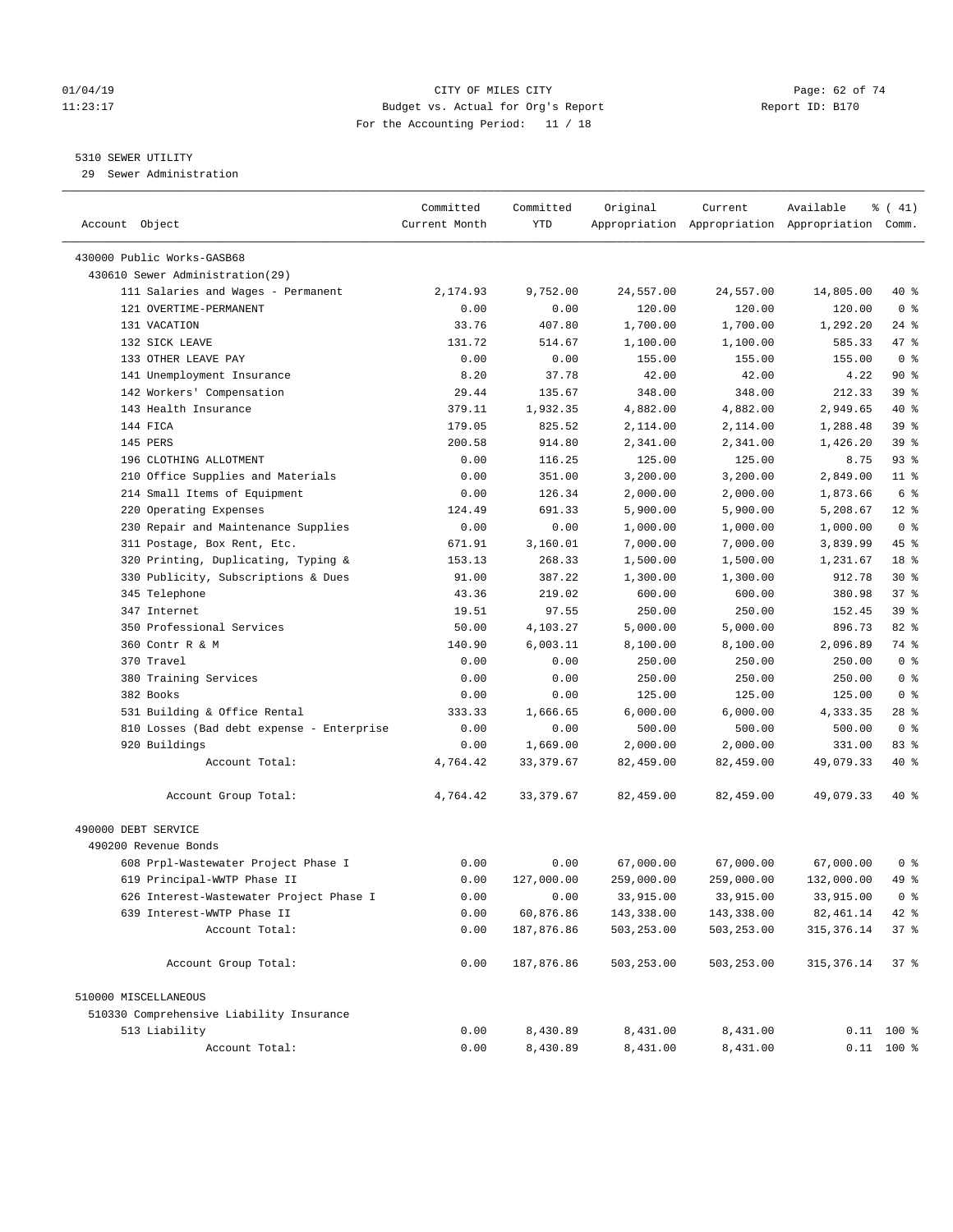# $O1/04/19$  Page: 63 of 74 11:23:17 Budget vs. Actual for Org's Report Changer Report ID: B170 For the Accounting Period: 11 / 18

# 5310 SEWER UTILITY

29 Sewer Administration

| Object<br>Account                                                                                       | Committed<br>Current Month | Committed<br>YTD | Original<br>Appropriation | Current<br>Appropriation | Available<br>Appropriation | % (41)<br>Comm. |
|---------------------------------------------------------------------------------------------------------|----------------------------|------------------|---------------------------|--------------------------|----------------------------|-----------------|
| Account Group Total:                                                                                    | 0.00                       | 8,430.89         | 8,431.00                  | 8,431.00                 |                            | $0.11$ 100 %    |
| 520000 OTHER FINANCING USES<br>521000 Interfund Operating Transfers Out<br>820 Transfers to Other Funds | 2,673.92                   | 13,369.60        | 44,295.00                 | 44,295.00                | 30,925.40                  | $30*$           |
| Account Total:                                                                                          | 2,673.92                   | 13,369.60        | 44,295.00                 | 44,295.00                | 30,925.40                  | $30*$           |
| Account Group Total:                                                                                    | 2,673.92                   | 13,369.60        | 44,295.00                 | 44,295.00                | 30,925.40                  | $30*$           |
| Organization Total:                                                                                     | 7,438.34                   | 243,057.02       | 638,438.00                | 638,438.00               | 395,380.98                 | 38 <sup>8</sup> |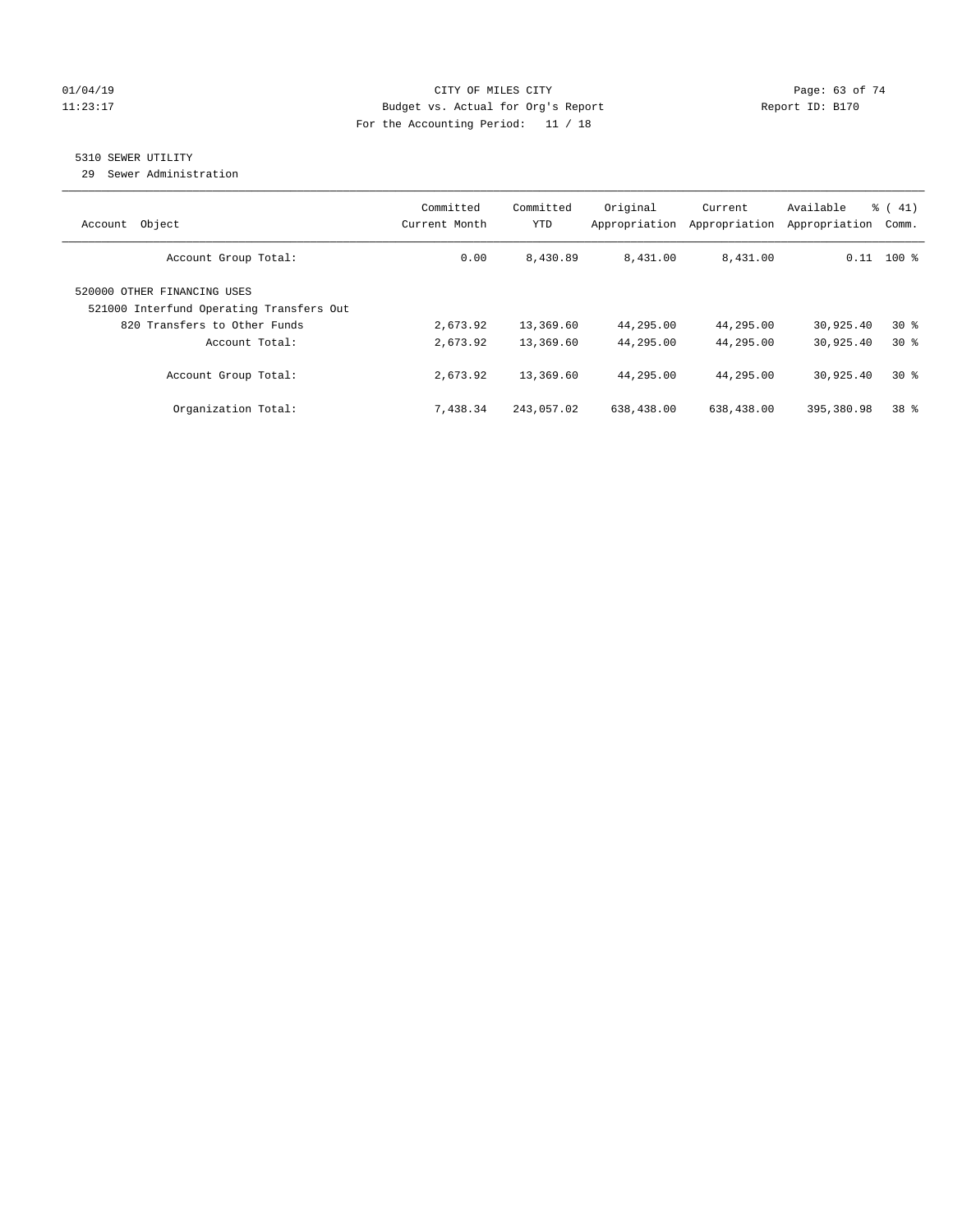# $O1/04/19$  Page: 64 of 74 11:23:17 Budget vs. Actual for Org's Report Changer Report ID: B170 For the Accounting Period: 11 / 18

# 5310 SEWER UTILITY

31 Sewer Lines

| Account Object                                     | Committed<br>Current Month | Committed<br>YTD | Original   | Current    | Available<br>Appropriation Appropriation Appropriation Comm. | $\frac{1}{6}$ ( 41) |
|----------------------------------------------------|----------------------------|------------------|------------|------------|--------------------------------------------------------------|---------------------|
| 430000 Public Works-GASB68                         |                            |                  |            |            |                                                              |                     |
|                                                    |                            |                  |            |            |                                                              |                     |
| 430550 Transmission and Distribution(23)           | 0.00                       | 716.28           | 0.00       | 0.00       | $-716.28$                                                    |                     |
| 363 R&M Vehicles/Equip/Labor-PW                    |                            |                  |            |            |                                                              | $***$ $%$           |
| Account Total:                                     | 0.00                       | 716.28           | 0.00       | 0.00       | $-716.28$                                                    |                     |
| 430630 Sewer Collection and Transmission(31)       |                            |                  |            |            |                                                              |                     |
| 111 Salaries and Wages - Permanent                 | 11,986.74                  | 56,638.38        | 139,064.00 | 139,064.00 | 82, 425.62                                                   | 41 %                |
| 121 OVERTIME-PERMANENT                             | 628.42                     | 4,161.96         | 10,200.00  | 10,200.00  | 6,038.04                                                     | 41 %                |
| 131 VACATION                                       | 741.78                     | 3,250.09         | 7,300.00   | 7,300.00   | 4,049.91                                                     | 45 %                |
| 132 SICK LEAVE                                     | 113.01                     | 2,727.46         | 4,800.00   | 4,800.00   | 2,072.54                                                     | 57%                 |
| 133 OTHER LEAVE PAY                                | 0.00                       | 58.84            | 3,226.00   | 3,226.00   | 3,167.16                                                     | 2 <sup>8</sup>      |
| 134 HOLIDAY PAY                                    | 0.00                       | 398.16           | 2,100.00   | 2,100.00   | 1,701.84                                                     | 19 <sup>°</sup>     |
| 141 Unemployment Insurance                         | 47.31                      | 237.45           | 250.00     | 250.00     | 12.55                                                        | 95%                 |
| 142 Workers' Compensation                          | 765.67                     | 3,812.00         | 8,540.00   | 8,540.00   | 4,728.00                                                     | 45 %                |
| 143 Health Insurance                               | 2,603.13                   | 13,028.73        | 26,807.00  | 26,807.00  | 13,778.27                                                    | 49 %                |
| 144 FICA                                           | 1,021.02                   | 4,999.59         | 12,752.00  | 12,752.00  | 7,752.41                                                     | 39%                 |
| 145 PERS                                           | 1,154.37                   | 5,762.08         | 14,119.00  | 14,119.00  | 8,356.92                                                     | 41 %                |
| 196 CLOTHING ALLOTMENT                             | 56.25                      | 584.25           | 410.00     | 410.00     | $-174.25$                                                    | $143$ %             |
| 210 Office Supplies and Materials                  | 0.00                       | 52.95            | 700.00     | 700.00     | 647.05                                                       | 8 %                 |
| 214 Small Items of Equipment                       | 34.99                      | 450.35           | 20,000.00  | 20,000.00  | 19,549.65                                                    | 2 <sup>°</sup>      |
| 220 Operating Expenses                             | 44.74                      | 1,065.63         | 6,600.00   | 6,600.00   | 5,534.37                                                     | 16 <sup>°</sup>     |
| 222 Chemicals, Lab & Med Supplies                  | 0.00                       | 0.00             | 2,000.00   | 2,000.00   | 2,000.00                                                     | 0 <sup>8</sup>      |
| 226 Clothing and Uniforms                          | 0.00                       | 156.93           | 500.00     | 500.00     | 343.07                                                       | $31$ %              |
| 230 Repair and Maintenance Supplies                | 0.00                       | 2,370.18         | 10,000.00  | 10,000.00  | 7,629.82                                                     | $24$ %              |
| 231 Gas, Oil, Diesel Fuel, Grease, etc.            | 1,070.10                   | 6,074.18         | 10,000.00  | 10,000.00  | 3,925.82                                                     | 61 %                |
| 233 Water/Sewer Main Replacement and               | 0.00                       | 503.24           | 5,000.00   | 5,000.00   | 4,496.76                                                     | $10*$               |
| 234 Hydrant/Manhole Replacement, Valves            | 0.00                       | 3,529.27         | 8,000.00   | 8,000.00   | 4,470.73                                                     | 44 %                |
| 241 Consumable Tools                               | 0.00                       | 0.00             | 500.00     | 500.00     | 500.00                                                       | 0 <sup>8</sup>      |
| 311 Postage, Box Rent, Etc.                        | 0.00                       | 0.00             | 100.00     | 100.00     | 100.00                                                       | 0 <sup>8</sup>      |
| 320 Printing, Duplicating, Typing &                | 0.00                       | 0.00             | 100.00     | 100.00     | 100.00                                                       | 0 <sup>8</sup>      |
| 330 Publicity, Subscriptions & Dues                | 0.00                       | 0.00             | 125.00     | 125.00     | 125.00                                                       | 0 <sup>8</sup>      |
| 334 Memberships, Registrations & Dues              | 0.00                       | 0.00             | 1,500.00   | 1,500.00   | 1,500.00                                                     | 0 <sup>8</sup>      |
| 341 Electric Utility Services                      | 53.38                      | 173.22           | 2,000.00   | 2,000.00   | 1,826.78                                                     | 9 <sup>°</sup>      |
| 344 Gas Utility Service                            | 41.63                      | 111.04           | 800.00     | 800.00     | 688.96                                                       | $14*$               |
| 345 Telephone                                      | 54.03                      | 281.61           | 650.00     | 650.00     | 368.39                                                       | 43 %                |
| 347 Internet                                       | 11.40                      | 57.00            | 170.00     | 170.00     | 113.00                                                       | $34$ $%$            |
| 350 Professional Services                          | 37.00                      | 822.96           | 20,000.00  | 20,000.00  | 19,177.04                                                    | 4%                  |
| 357 Architectual, Engineering Serv Etc.            | 0.00                       | 0.00             | 10,000.00  | 10,000.00  | 10,000.00                                                    | 0 <sup>8</sup>      |
|                                                    |                            |                  |            |            |                                                              | 6 %                 |
| 360 Contr R & M<br>363 R&M Vehicles/Equip/Labor-PW | 148.59                     | 449.16           | 8,000.00   | 8,000.00   | 7,550.84                                                     |                     |
|                                                    | 2,353.06                   | 9,996.37         | 30,000.00  | 30,000.00  | 20,003.63<br>1,500.00                                        | 33 %                |
| 369 Other Repair and Maintenance                   | 0.00                       | 0.00             | 1,500.00   | 1,500.00   |                                                              | 0 <sup>°</sup>      |
| 370 Travel                                         | 0.00                       | 0.00             | 3,500.00   | 3,500.00   | 3,500.00                                                     | 0 <sup>°</sup>      |
| 380 Training Services                              | 0.00                       | 0.00             | 1,000.00   | 1,000.00   | 1,000.00                                                     | 0 <sup>8</sup>      |
| 382 Books                                          | 0.00                       | 0.00             | 150.00     | 150.00     | 150.00                                                       | 0 <sup>8</sup>      |
| 400 BUILDING MATERIALS                             | 0.00                       | 0.00             | 400.00     | 400.00     | 400.00                                                       | 0 <sup>8</sup>      |
| 512 Insurance on Vehicles & Equipment              | 0.00                       | 1,616.55         | 1,617.00   | 1,617.00   | 0.45                                                         | 100 %               |
| 513 Liability                                      | 0.00                       | 0.00             | 5,000.00   | 5,000.00   | 5,000.00                                                     | 0 <sup>8</sup>      |
| 532 Land Rental                                    | 0.00                       | 811.03           | 1,200.00   | 1,200.00   | 388.97                                                       | 68 %                |
| 940 Machinery & Equipment                          | 0.00                       | 10,500.00        | 355,500.00 | 355,500.00 | 345,000.00                                                   | 3%                  |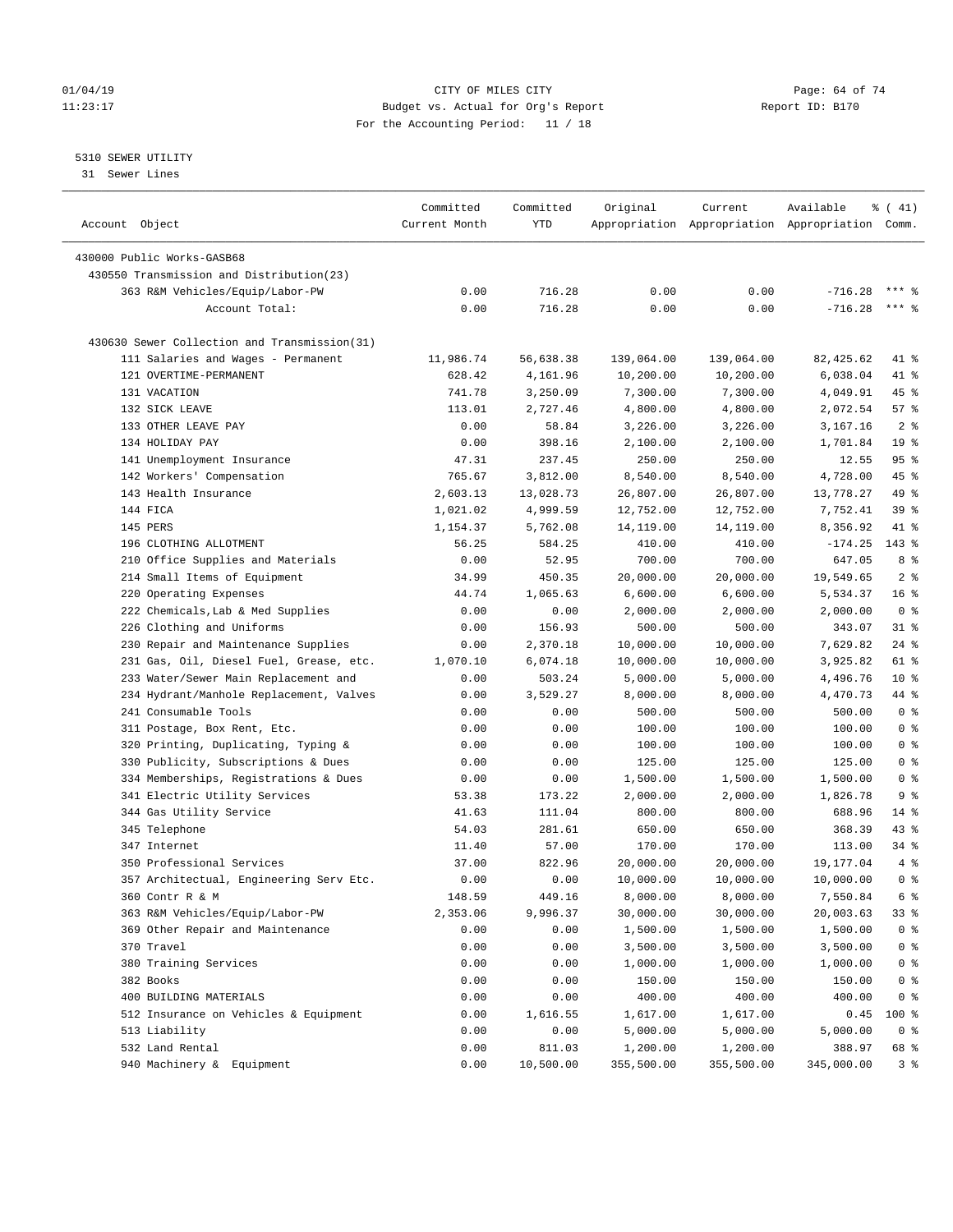# $O1/04/19$  Page: 65 of 74 11:23:17 Budget vs. Actual for Org's Report Changer Report ID: B170 For the Accounting Period: 11 / 18

# 5310 SEWER UTILITY

31 Sewer Lines

| Object<br>Account                                                       | Committed<br>Current Month | Committed<br><b>YTD</b> | Original<br>Appropriation | Current<br>Appropriation | Available<br>Appropriation | $\frac{1}{6}$ ( 41)<br>Comm. |
|-------------------------------------------------------------------------|----------------------------|-------------------------|---------------------------|--------------------------|----------------------------|------------------------------|
| Account Total:                                                          | 22,966.62                  | 134,680.66              | 736,180.00                | 736,180.00               | 601,499.34                 | 18 %                         |
| Account Group Total:                                                    | 22,966.62                  | 135,396.94              | 736,180.00                | 736,180.00               | 600,783.06                 | 18 <sup>8</sup>              |
| 520000 OTHER FINANCING USES<br>521000 Interfund Operating Transfers Out |                            |                         |                           |                          |                            |                              |
| 820 Transfers to Other Funds                                            | 1,000.00                   | 5,000.00                | 12,000.00                 | 12,000.00                | 7,000.00                   | $42$ %                       |
| Account Total:                                                          | 1,000.00                   | 5,000.00                | 12,000.00                 | 12,000.00                | 7,000.00                   | $42$ $%$                     |
| Account Group Total:                                                    | 1,000.00                   | 5,000.00                | 12,000.00                 | 12,000.00                | 7,000.00                   | $42*$                        |
| Organization Total:                                                     | 23,966.62                  | 140,396.94              | 748,180.00                | 748,180.00               | 607,783.06                 | 19 <sup>8</sup>              |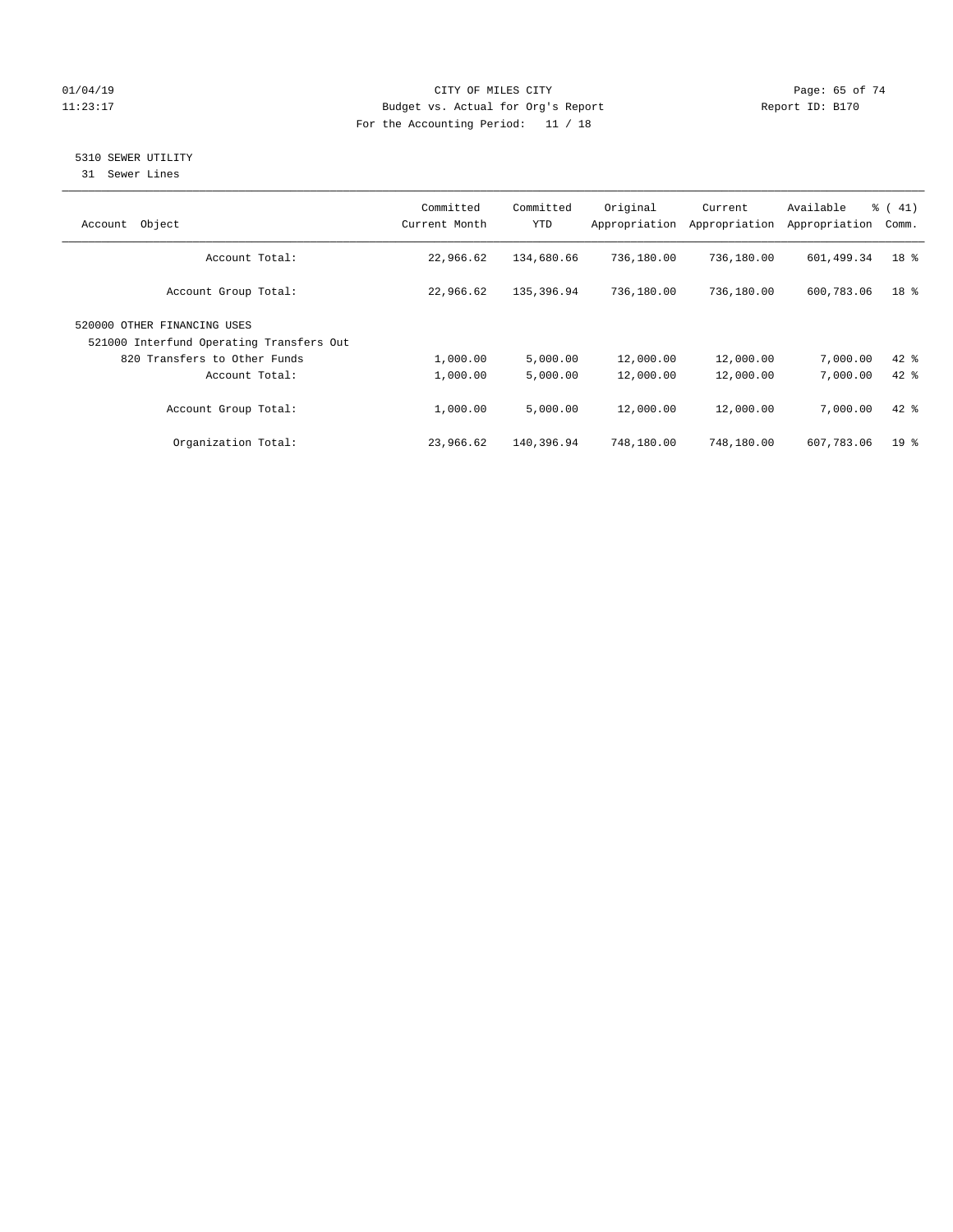# $O1/04/19$  Page: 66 of 74 11:23:17 Budget vs. Actual for Org's Report Changer Report ID: B170 For the Accounting Period: 11 / 18

# 5310 SEWER UTILITY

32 Sewer Lifts

| Account Object |                                         | Committed<br>Current Month | Committed<br><b>YTD</b> | Original   | Current    | Available<br>Appropriation Appropriation Appropriation Comm. | % (41)           |
|----------------|-----------------------------------------|----------------------------|-------------------------|------------|------------|--------------------------------------------------------------|------------------|
|                |                                         |                            |                         |            |            |                                                              |                  |
|                | 430000 Public Works-GASB68              |                            |                         |            |            |                                                              |                  |
|                | 430690 Sewer Lift Stations(32)          |                            |                         |            |            |                                                              |                  |
|                | 111 Salaries and Wages - Permanent      | 5,693.98                   | 28,200.31               | 66,376.00  | 66,376.00  | 38,175.69                                                    | $42$ %           |
|                | 121 OVERTIME-PERMANENT                  | 102.74                     | 1,136.91                | 2,700.00   | 2,700.00   | 1,563.09                                                     | 42 %             |
|                | 131 VACATION                            | 445.49                     | 2,006.77                | 5,300.00   | 5,300.00   | 3,293.23                                                     | 38 %             |
|                | 132 SICK LEAVE                          | 123.53                     | 946.37                  | 1,500.00   | 1,500.00   | 553.63                                                       | 63%              |
|                | 133 OTHER LEAVE PAY                     | 0.00                       | 99.46                   | 793.00     | 793.00     | 693.54                                                       | $13*$            |
|                | 134 HOLIDAY PAY                         | 352.31                     | 880.86                  | 1,400.00   | 1,400.00   | 519.14                                                       | 63 %             |
|                | 141 Unemployment Insurance              | 23.48                      | 117.05                  | 117.00     | 117.00     | $-0.05$                                                      | 100 <sub>8</sub> |
|                | 142 Workers' Compensation               | 420.91                     | 2,131.68                | 4,475.00   | 4,475.00   | 2,343.32                                                     | 48 %             |
|                | 143 Health Insurance                    | 1,116.81                   | 5,584.02                | 13,403.00  | 13,403.00  | 7,818.98                                                     | $42$ %           |
|                | 144 FICA                                | 491.59                     | 2,452.51                | 5,973.00   | 5,973.00   | 3,520.49                                                     | 41.8             |
|                | 145 PERS                                | 575.74                     | 2,774.52                | 6,612.00   | 6,612.00   | 3,837.48                                                     | $42$ %           |
|                | 196 CLOTHING ALLOTMENT                  | 0.00                       | 250.50                  | 480.00     | 480.00     | 229.50                                                       | $52$ $%$         |
|                | 210 Office Supplies and Materials       | 121.40                     | 121.40                  | 150.00     | 150.00     | 28.60                                                        | 81 %             |
|                | 214 Small Items of Equipment            | 0.00                       | 0.00                    | 10,000.00  | 10,000.00  | 10,000.00                                                    | 0 <sup>8</sup>   |
|                | 220 Operating Expenses                  | 0.00                       | 314.86                  | 1,000.00   | 1,000.00   | 685.14                                                       | $31$ %           |
|                | 222 Chemicals, Lab & Med Supplies       | 0.00                       | 429.24                  | 1,500.00   | 1,500.00   | 1,070.76                                                     | 29%              |
|                | 226 Clothing and Uniforms               | 17.78                      | 76.46                   | 480.00     | 480.00     | 403.54                                                       | 16 <sup>8</sup>  |
|                | 230 Repair and Maintenance Supplies     | 491.46                     | 637.21                  | 15,000.00  | 15,000.00  | 14,362.79                                                    | 4%               |
|                | 231 Gas, Oil, Diesel Fuel, Grease, etc. | 149.43                     | 859.74                  | 2,500.00   | 2,500.00   | 1,640.26                                                     | 34.8             |
|                | 241 Consumable Tools                    | 0.00                       | 0.00                    | 100.00     | 100.00     | 100.00                                                       | 0 <sup>8</sup>   |
|                | 311 Postage, Box Rent, Etc.             | 0.00                       | 0.00                    | 50.00      | 50.00      | 50.00                                                        | 0 <sup>8</sup>   |
|                | 341 Electric Utility Services           | 1,292.09                   | 7,340.57                | 16,000.00  | 16,000.00  | 8,659.43                                                     | 46 %             |
|                | 344 Gas Utility Service                 | 65.20                      | 313.26                  | 1,500.00   | 1,500.00   | 1,186.74                                                     | $21$ %           |
|                | 346 Garbage Service                     | 0.00                       | 0.00                    | 300.00     | 300.00     | 300.00                                                       | 0 <sup>8</sup>   |
|                | 352 Wtr/Swr Lab Testing                 | 0.00                       | 0.00                    | 250.00     | 250.00     | 250.00                                                       | 0 <sup>8</sup>   |
|                | 360 Contr R & M                         | 87.50                      | 183.50                  | 2,500.00   | 2,500.00   | 2,316.50                                                     | 7 %              |
|                | 369 Other Repair and Maintenance        | 0.00                       | 0.00                    | 1,000.00   | 1,000.00   | 1,000.00                                                     | 0 <sup>8</sup>   |
|                | 370 Travel                              | 135.88                     | 349.73                  | 600.00     | 600.00     | 250.27                                                       | 58 %             |
|                | 380 Training Services                   | 111.85                     | 111.85                  | 650.00     | 650.00     | 538.15                                                       | $17*$            |
|                | 382 Books                               | 0.00                       | 0.00                    | 50.00      | 50.00      | 50.00                                                        | 0 <sup>8</sup>   |
|                | 400 BUILDING MATERIALS                  | 0.00                       | 0.00                    | 100.00     | 100.00     | 100.00                                                       | 0 <sup>8</sup>   |
|                | 511 Insurance on Buildings              | 0.00                       | 1,549.05                | 1,550.00   | 1,550.00   | 0.95                                                         | $100*$           |
|                | 513 Liability                           | 0.00                       | 0.00                    | 3,750.00   | 3,750.00   | 3,750.00                                                     | 0 <sup>8</sup>   |
|                | 532 Land Rental                         | 0.00                       | 0.00                    | 700.00     | 700.00     | 700.00                                                       | 0 <sup>8</sup>   |
|                | 533 Machinery and Equipment Rental      | 0.00                       | 0.00                    | 150.00     | 150.00     | 150.00                                                       | 0 <sup>8</sup>   |
|                | Account Total:                          | 11,819.17                  | 58,867.83               | 169,009.00 | 169,009.00 | 110, 141. 17                                                 | 35 <sup>8</sup>  |
|                | Account Group Total:                    | 11,819.17                  | 58,867.83               | 169,009.00 | 169,009.00 | 110,141.17                                                   | 35%              |
|                | Organization Total:                     | 11,819.17                  | 58,867.83               | 169,009.00 | 169,009.00 | 110, 141. 17                                                 | 35 <sup>8</sup>  |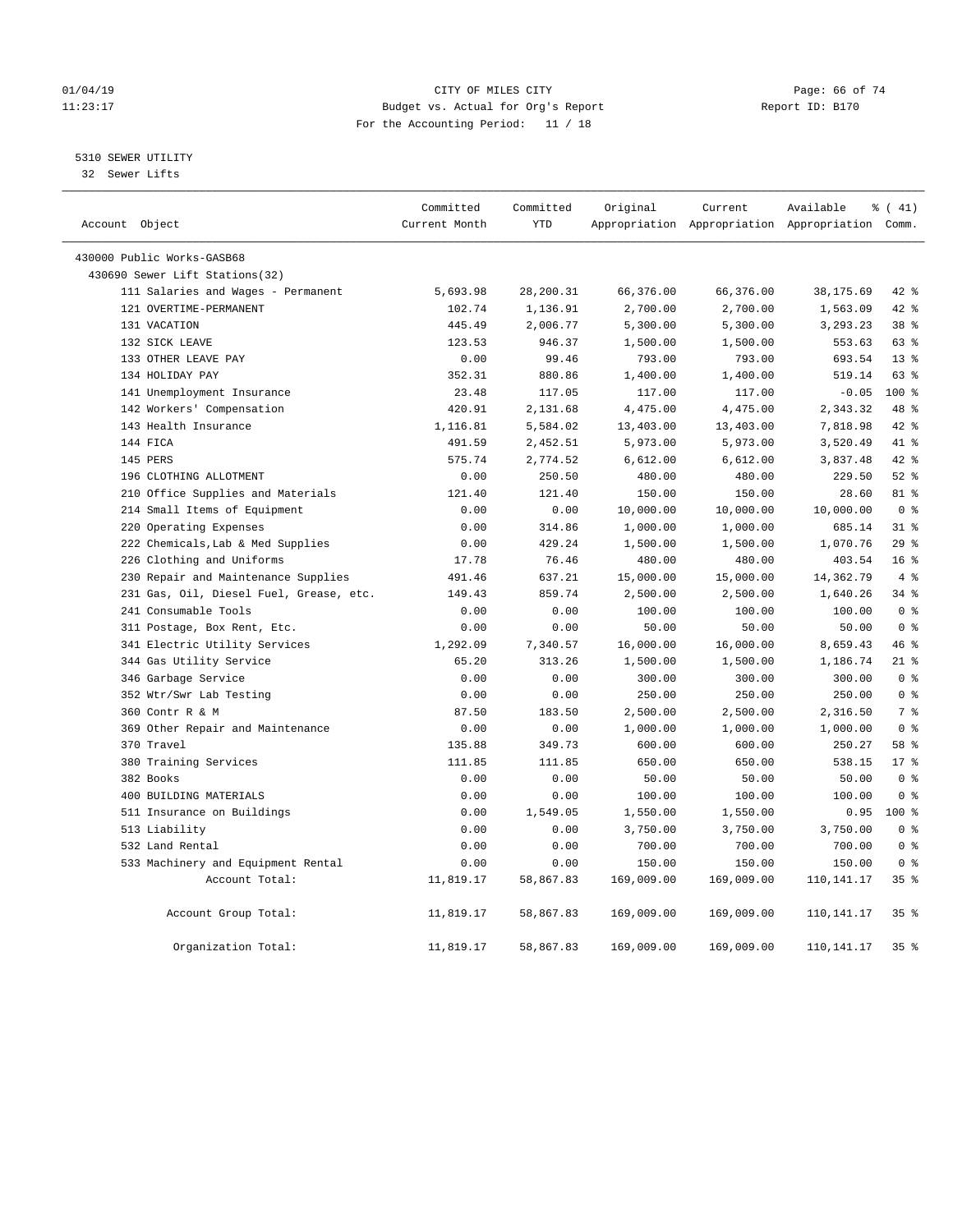# $O1/04/19$  Page: 67 of 74 11:23:17 Budget vs. Actual for Org's Report Changer Report ID: B170 For the Accounting Period: 11 / 18

————————————————————————————————————————————————————————————————————————————————————————————————————————————————————————————————————

# 5310 SEWER UTILITY

33 Sewer Plant

|                                         | Committed      | Committed  | Original                | Current            | Available                                       | $\frac{1}{6}$ ( 41) |
|-----------------------------------------|----------------|------------|-------------------------|--------------------|-------------------------------------------------|---------------------|
| Account Object                          | Current Month  | YTD        |                         |                    | Appropriation Appropriation Appropriation Comm. |                     |
| 430000 Public Works-GASB68              |                |            |                         |                    |                                                 |                     |
| 430640 Sewer Treatment and Disposal(33) |                |            |                         |                    |                                                 |                     |
| 111 Salaries and Wages - Permanent      | 8,888.07       | 44,199.20  | 105,748.00              | 105,748.00         | 61,548.80                                       | $42$ %              |
| 121 OVERTIME-PERMANENT                  | 153.41         | 1,704.32   | 4,100.00                | 4,100.00           | 2,395.68                                        | $42$ %              |
| 131 VACATION                            | 745.38         | 3,214.17   | 8,400.00                | 8,400.00           | 5,185.83                                        | 38 <sup>8</sup>     |
| 132 SICK LEAVE                          | 185.39         | 1,419.71   | 2,600.00                | 2,600.00           | 1,180.29                                        | $55$ $%$            |
| 133 OTHER LEAVE PAY                     | 0.00           | 166.84     | 1,483.00                | 1,483.00           | 1,316.16                                        | $11$ %              |
| 134 HOLIDAY PAY                         | 528.87         | 1,321.68   | 2,100.00                | 2,100.00           | 778.32                                          | 63 %                |
| 141 Unemployment Insurance              | 36.77          | 183.37     | 186.00                  | 186.00             | 2.63                                            | 99 %                |
| 142 Workers' Compensation               | 655.61         | 3,319.35   | 7,195.00                | 7,195.00           | 3,875.65                                        | 46 %                |
| 143 Health Insurance                    | 1,730.73       | 8,653.76   | 21,481.00               | 21,481.00          | 12,827.24                                       | 40 %                |
| 144 FICA                                | 766.52         | 3,825.56   | 9,519.00                | 9,519.00           | 5,693.44                                        | 40 %                |
| 145 PERS                                | 899.91         | 4,343.46   | 10,539.00               | 10,539.00          | 6,195.54                                        | 41 %                |
| 196 CLOTHING ALLOTMENT                  | 0.00           | 387.00     | 480.00                  | 480.00             | 93.00                                           | 81 %                |
| 210 Office Supplies and Materials       | 50.26          | 83.25      | 250.00                  | 250.00             | 166.75                                          | $33$ $%$            |
| 214 Small Items of Equipment            | 0.00           | 0.00       | 2,500.00                | 2,500.00           | 2,500.00                                        | 0 <sup>8</sup>      |
| 220 Operating Expenses                  | 60.16          | 1,122.61   | 10,000.00               | 10,000.00          | 8,877.39                                        | $11$ %              |
| 222 Chemicals, Lab & Med Supplies       | 1,136.24       | 4,062.88   | 30,000.00               | 30,000.00          | 25,937.12                                       | $14*$               |
| 226 Clothing and Uniforms               | 53.33          | 89.74      | 600.00                  | 600.00             | 510.26                                          | 15 <sup>°</sup>     |
| 230 Repair and Maintenance Supplies     | 727.03         | 6,334.97   |                         |                    | 5,665.03                                        | 53%                 |
| 231 Gas, Oil, Diesel Fuel, Grease, etc. |                | 846.87     | 12,000.00               | 12,000.00          | 4,153.13                                        | $17*$               |
| 241 Consumable Tools                    | 199.23<br>0.00 | 67.58      | 5,000.00<br>200.00      | 5,000.00<br>200.00 | 132.42                                          | 34%                 |
|                                         | 0.00           | 13.68      |                         | 100.00             | 86.32                                           | $14$ %              |
| 311 Postage, Box Rent, Etc.             |                |            | 100.00<br>100.00        | 100.00             | 100.00                                          | 0 <sup>8</sup>      |
| 320 Printing, Duplicating, Typing &     | 0.00           | 0.00       |                         |                    |                                                 | 0 <sup>8</sup>      |
| 330 Publicity, Subscriptions & Dues     | 0.00           | 0.00       | 100.00                  | 100.00             | 100.00                                          |                     |
| 334 Memberships, Registrations & Dues   | 0.00           | 0.00       | 600.00                  | 600.00             | 600.00                                          | 0 <sup>8</sup>      |
| 341 Electric Utility Services           | 5, 317.93      | 27,564.54  | 120,000.00              | 120,000.00         | 92, 435.46                                      | $23$ $%$            |
| 342 Water Utility Services              | 103.54         | 484.26     | 1,400.00                | 1,400.00           | 915.74                                          | 35%                 |
| 345 Telephone                           | 31.23          | 158.37     | 800.00                  | 800.00             | 641.63                                          | $20*$               |
| 346 Garbage Service                     | 0.00           | 740.42     | 1,400.00                | 1,400.00           | 659.58                                          | 53%                 |
| 347 Internet                            | 45.60          | 228.00     | 650.00                  | 650.00             | 422.00                                          | 35%                 |
| 350 Professional Services               | 0.00           | 307.10     | 5,500.00                | 5,500.00           | 5,192.90                                        | 6 <sup>°</sup>      |
| 352 Wtr/Swr Lab Testing                 | 177.00         | 3,030.50   | 8,000.00                | 8,000.00           | 4,969.50                                        | 38 %                |
| 357 Architectual, Engineering Serv Etc. | 0.00           | 0.00       | 5,000.00                | 5,000.00           | 5,000.00                                        | 0 <sup>8</sup>      |
| 360 Contr R & M                         | 564.88         | 1,173.38   | 7,000.00                | 7,000.00           | 5,826.62                                        | $17*$               |
| 363 R&M Vehicles/Equip/Labor-PW         | 0.00           | 3.04       | 5,000.00                | 5,000.00           | 4,996.96                                        | 0 <sup>8</sup>      |
| 370 Travel                              | 0.00           | 305.86     | 1,000.00                | 1,000.00           | 694.14                                          | $31$ %              |
| 380 Training Services                   | 161.05         | 161.05     | 1,000.00                | 1,000.00           | 838.95                                          | 16 <sup>8</sup>     |
| 382 Books                               | 0.00           | 0.00       | 200.00                  | 200.00             | 200.00                                          | 0 <sup>8</sup>      |
| 400 BUILDING MATERIALS                  | 0.00           | 0.00       | 500.00                  | 500.00             | 500.00                                          | 0 <sup>8</sup>      |
| 511 Insurance on Buildings              | 0.00           | 10,012.56  | 10,013.00               | 10,013.00          |                                                 | $0.44$ 100 %        |
| 512 Insurance on Vehicles & Equipment   | 0.00           | 78.89      | 79.00                   | 79.00              | 0.11                                            | $100*$              |
| 513 Liability                           | 0.00           | 0.00       | 2,000.00                | 2,000.00           | 2,000.00                                        | 0 <sup>8</sup>      |
| 533 Machinery and Equipment Rental      | 0.00           | 0.00       | 2,000.00                | 2,000.00           | 2,000.00                                        | 0 <sup>8</sup>      |
| 940 Machinery & Equipment               | 6,975.00       | 176,023.40 | 1,000,355.00            | 1,000,355.00       | 824, 331.60                                     | 18 %                |
| Account Total:                          | 30,193.14      | 305,631.37 | 1,407,178.00            | 1,407,178.00       | 1,101,546.63                                    | $22$ %              |
| Account Group Total:                    | 30,193.14      |            | 305,631.37 1,407,178.00 |                    | 1,407,178.00 1,101,546.63                       | $22$ %              |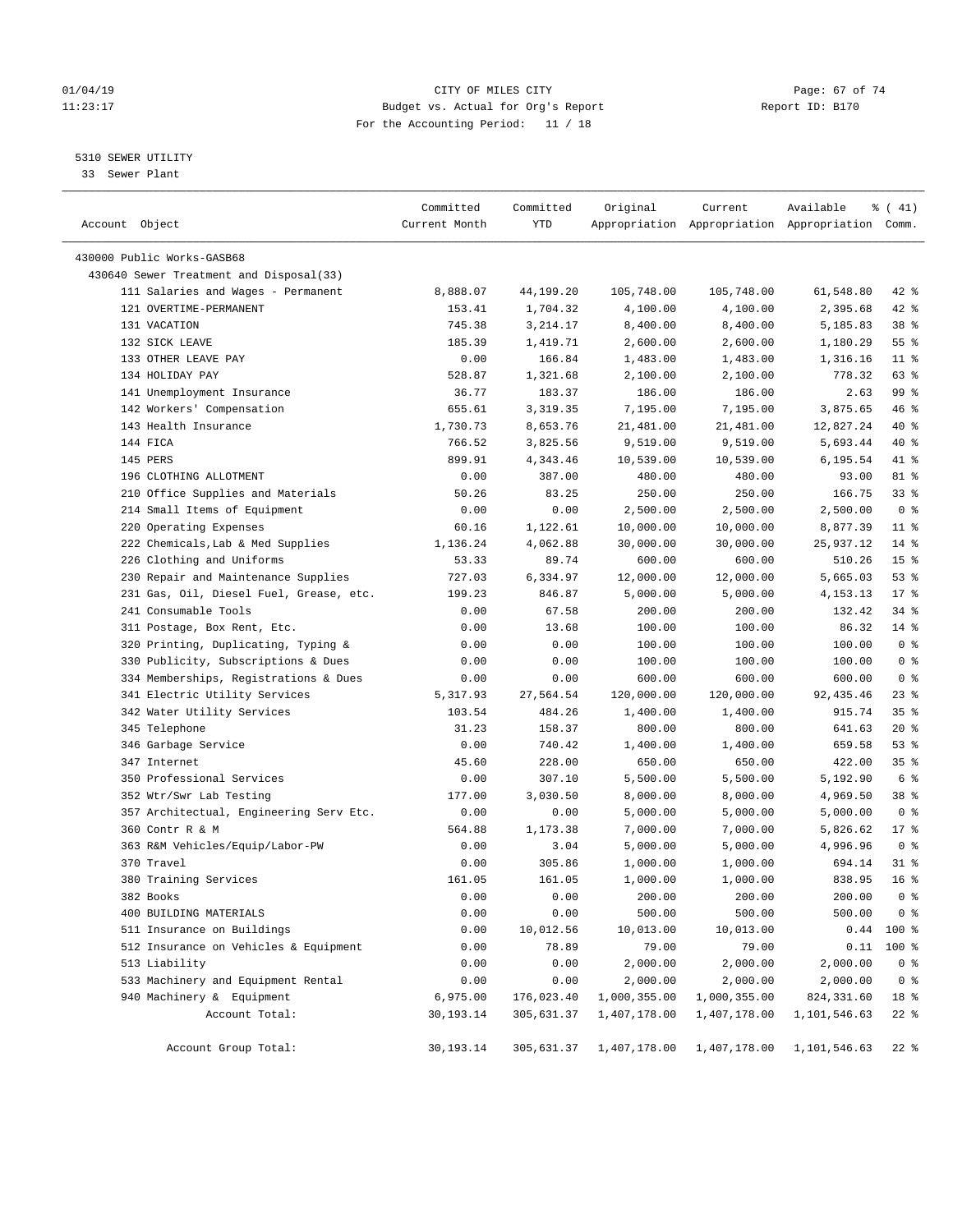# $O1/04/19$  Page: 68 of 74 11:23:17 Budget vs. Actual for Org's Report Changer Report ID: B170 For the Accounting Period: 11 / 18

# 5310 SEWER UTILITY

33 Sewer Plant

| Account Object      | Committed<br>Current Month | Committed<br>YTD | Original                  | Current      | Available<br>Appropriation Appropriation Appropriation Comm. | $\frac{1}{6}$ ( 41) |
|---------------------|----------------------------|------------------|---------------------------|--------------|--------------------------------------------------------------|---------------------|
| Organization Total: | 30,193.14                  | 305,631.37       | 1,407,178.00 1,407,178.00 |              | 1,101,546.63                                                 | $22$ %              |
| Fund Total:         | 73,417.27                  | 747.953.16       | 2,962,805.00              | 2,962,805.00 | 2,214,851.84 25 %                                            |                     |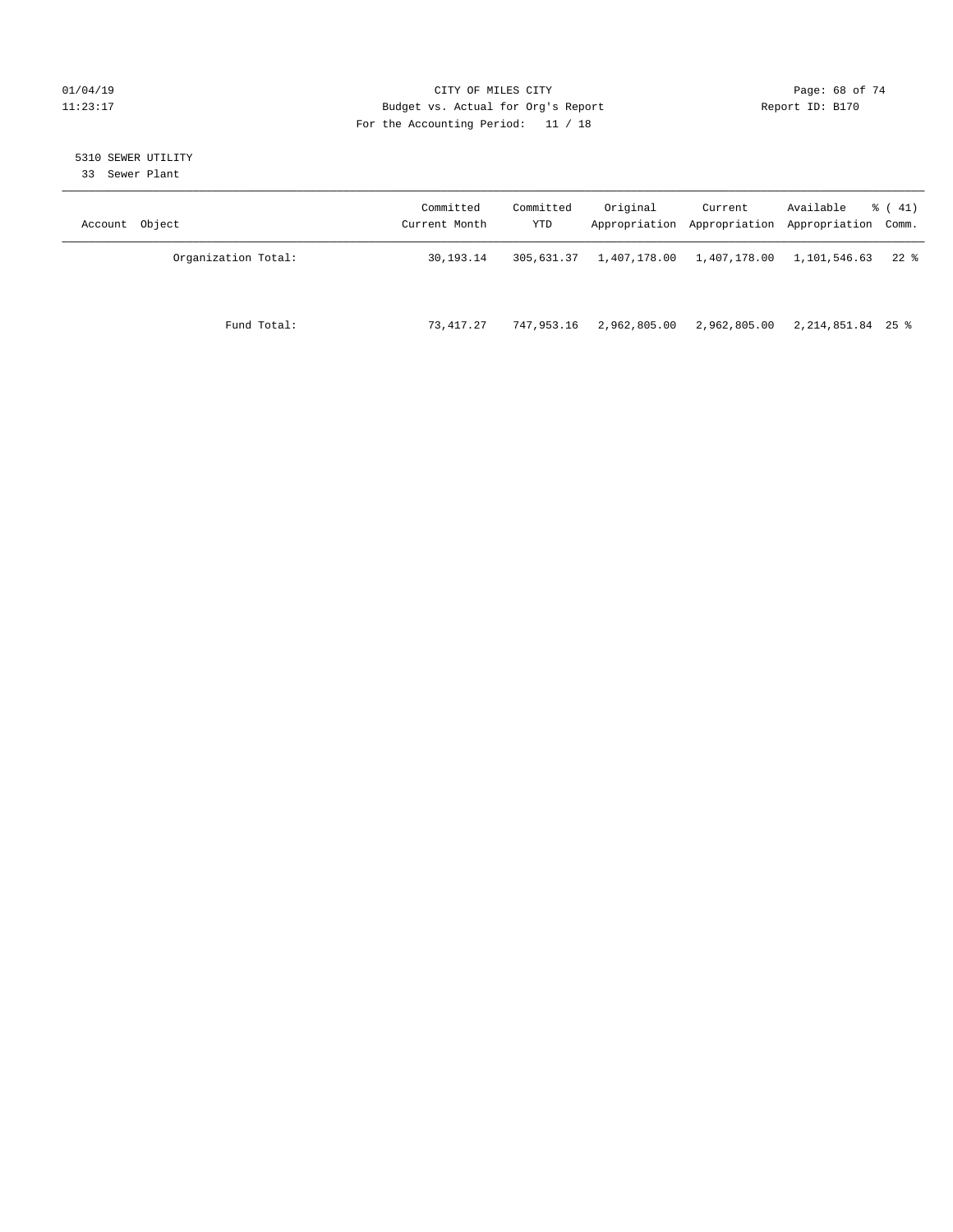# $O1/04/19$  Page: 69 of 74 11:23:17 Budget vs. Actual for Org's Report Changer Report ID: B170 For the Accounting Period: 11 / 18

————————————————————————————————————————————————————————————————————————————————————————————————————————————————————————————————————

# 5510 AMBULANCE FUND

10 Ambulance

|                                             | Committed     | Committed          | Original     | Current      | Available                                       | $\frac{1}{6}$ ( 41) |
|---------------------------------------------|---------------|--------------------|--------------|--------------|-------------------------------------------------|---------------------|
| Account Object                              | Current Month | YTD                |              |              | Appropriation Appropriation Appropriation Comm. |                     |
| 420000 PUBLIC SAFETY-GASB68                 |               |                    |              |              |                                                 |                     |
| 420730 Emergency Medical Services-Ambulance |               |                    |              |              |                                                 |                     |
| 111 Salaries and Wages - Permanent          | 18,777.35     | 84,735.89          | 233,296.00   | 233,296.00   | 148,560.11                                      | 36%                 |
| 112 SALARIES AND WAGES - PART PAID          | 978.00        | 7,380.00           | 20,000.00    | 20,000.00    | 12,620.00                                       | 37%                 |
| 121 OVERTIME-PERMANENT                      |               |                    |              |              |                                                 |                     |
|                                             | 2,006.47      | 6,928.91           | 19,200.00    | 19,200.00    | 12,271.09                                       | 36%                 |
| 131 VACATION                                | 1,059.14      | 8,253.67           | 10,400.00    | 10,400.00    | 2,146.33                                        | 79 %                |
| 132 SICK LEAVE<br>133 OTHER LEAVE PAY       | 441.74        | 3,773.88<br>168.76 | 4,200.00     | 4,200.00     | 426.12                                          | $90*$               |
|                                             | 0.00          |                    | 2,480.00     | 2,480.00     | 2,311.24                                        | 7 %                 |
| 134 HOLIDAY PAY                             | 1,273.42      | 2,742.47           | 4,700.00     | 4,700.00     | 1,957.53                                        | 58 %                |
| 141 Unemployment Insurance                  | 85.89         | 398.89             | 416.00       | 416.00       | 17.11                                           | 96%                 |
| 142 Workers' Compensation                   | 900.14        | 4,277.33           | 9,665.00     | 9,665.00     | 5,387.67                                        | 44 %                |
| 143 Health Insurance                        | 3,106.04      | 15,322.96          | 43,938.00    | 43,938.00    | 28,615.04                                       | 35%                 |
| 144 FICA                                    | 415.44        | 2,105.58           | 4,211.00     | 4,211.00     | 2,105.42                                        | 50%                 |
| 147 Firemen's Pension                       | 2,683.55      | 12,820.74          | 39,386.00    | 39,386.00    | 26,565.26                                       | 33%                 |
| 210 Office Supplies and Materials           | 19.41         | 2,742.90           | 3,000.00     | 3,000.00     | 257.10                                          | 91 %                |
| 214 Small Items of Equipment                | 19.99         | 557.96             | 7,600.00     | 7,600.00     | 7,042.04                                        | 7 %                 |
| 220 Operating Expenses                      | 192.71        | 218.12             | 35,000.00    | 35,000.00    | 34,781.88                                       | 1 <sup>8</sup>      |
| 222 Chemicals, Lab & Med Supplies           | 3,077.67      | 6,216.72           | 30,000.00    | 30,000.00    | 23,783.28                                       | $21$ %              |
| 230 Repair and Maintenance Supplies         | 0.00          | 5.31               | 3,000.00     | 3,000.00     | 2,994.69                                        | 0 <sup>8</sup>      |
| 231 Gas, Oil, Diesel Fuel, Grease, etc.     | 1,234.75      | 5,609.36           | 15,000.00    | 15,000.00    | 9,390.64                                        | 37%                 |
| 241 Consumable Tools                        | 269.64        | 2,480.65           | 5,000.00     | 5,000.00     | 2,519.35                                        | 50%                 |
| 300 PURCHASED SERVICES                      | 0.00          | 0.00               | 2,000.00     | 2,000.00     | 2,000.00                                        | 0 <sup>8</sup>      |
| 311 Postage, Box Rent, Etc.                 | 2.41          | 5.76               | 100.00       | 100.00       | 94.24                                           | 6 %                 |
| 320 Printing, Duplicating, Typing &         | 0.00          | 0.00               | 350.00       | 350.00       | 350.00                                          | 0 <sup>8</sup>      |
| 330 Publicity, Subscriptions & Dues         | 24.04         | 24.04              | 0.00         | 0.00         | $-24.04$                                        | $***$ $%$           |
| 334 Memberships, Registrations & Dues       | 35.00         | 35.00              | 0.00         | 0.00         | $-35.00$                                        | $***$ $_{8}$        |
| 341 Electric Utility Services               | 90.21         | 907.86             | 2,000.00     | 2,000.00     | 1,092.14                                        | 45 %                |
| 342 Water Utility Services                  | 24.41         | 122.98             | 400.00       | 400.00       | 277.02                                          | $31$ %              |
| 343 Sewer Utility Services                  | 29.22         | 144.96             | 325.00       | 325.00       | 180.04                                          | 45 %                |
| 344 Gas Utility Service                     | 38.40         | 73.02              | 1,200.00     | 1,200.00     | 1,126.98                                        | 6 %                 |
| 345 Telephone                               | 163.60        | 646.07             | 1,750.00     | 1,750.00     | 1,103.93                                        | 37%                 |
| 346 Garbage Service                         | 0.00          | 309.21             | 1,064.00     | 1,064.00     | 754.79                                          | 29%                 |
| 347 Internet                                | 28.24         | 197.62             | 500.00       | 500.00       | 302.38                                          | 40 %                |
| 350 Professional Services                   | 2,700.85      | 18,679.26          | 47,000.00    | 47,000.00    | 28,320.74                                       | 40 %                |
| 360 Contr R & M                             | 275.00        | 614.73             | 5,000.00     | 5,000.00     | 4,385.27                                        | $12*$               |
| 364 R&M Vehicles - Fire/Amb                 | 111.13        | 2,226.23           | 15,000.00    | 15,000.00    | 12,773.77                                       | 15 <sup>°</sup>     |
| 370 Travel                                  | 0.00          | 0.00               | 2,500.00     | 2,500.00     | 2,500.00                                        | 0 <sup>8</sup>      |
| 380 Training Services                       | 0.00          | 0.00               | 10,000.00    | 10,000.00    | 10,000.00                                       | 0 <sup>8</sup>      |
| 382 Books                                   | 0.00          | 614.00             | 2,000.00     | 2,000.00     | 1,386.00                                        | $31$ %              |
| 400 BUILDING MATERIALS                      | 0.00          | 518.00             | 3,000.00     | 3,000.00     | 2,482.00                                        | 17 %                |
| 511 Insurance on Buildings                  | 0.00          | 327.52             | 328.00       | 328.00       | 0.48                                            | 100 %               |
| 512 Insurance on Vehicles & Equipment       | 0.00          | 1,229.53           | 1,230.00     | 1,230.00     | 0.47                                            | 100 %               |
| 810 Losses (Bad debt expense - Enterprise   | 3,868.78      | 14,389.54          | 90,000.00    | 90,000.00    | 75,610.46                                       | 16 <sup>°</sup>     |
| 811 Contractual Allowances (Ambl)           | 25,056.24     | 130,467.16         | 180,000.00   | 180,000.00   | 49,532.84                                       | 72 %                |
| 940 Machinery & Equipment                   | 0.00          | 282,000.00         | 294,000.00   | 294,000.00   | 12,000.00                                       | 96 %                |
| Account Total:                              | 68,988.88     | 620, 272.59        | 1,150,239.00 | 1,150,239.00 | 529,966.41                                      | 54 %                |
| Account Group Total:                        | 68,988.88     | 620,272.59         | 1,150,239.00 | 1,150,239.00 | 529,966.41                                      | $54$ $%$            |
|                                             |               |                    |              |              |                                                 |                     |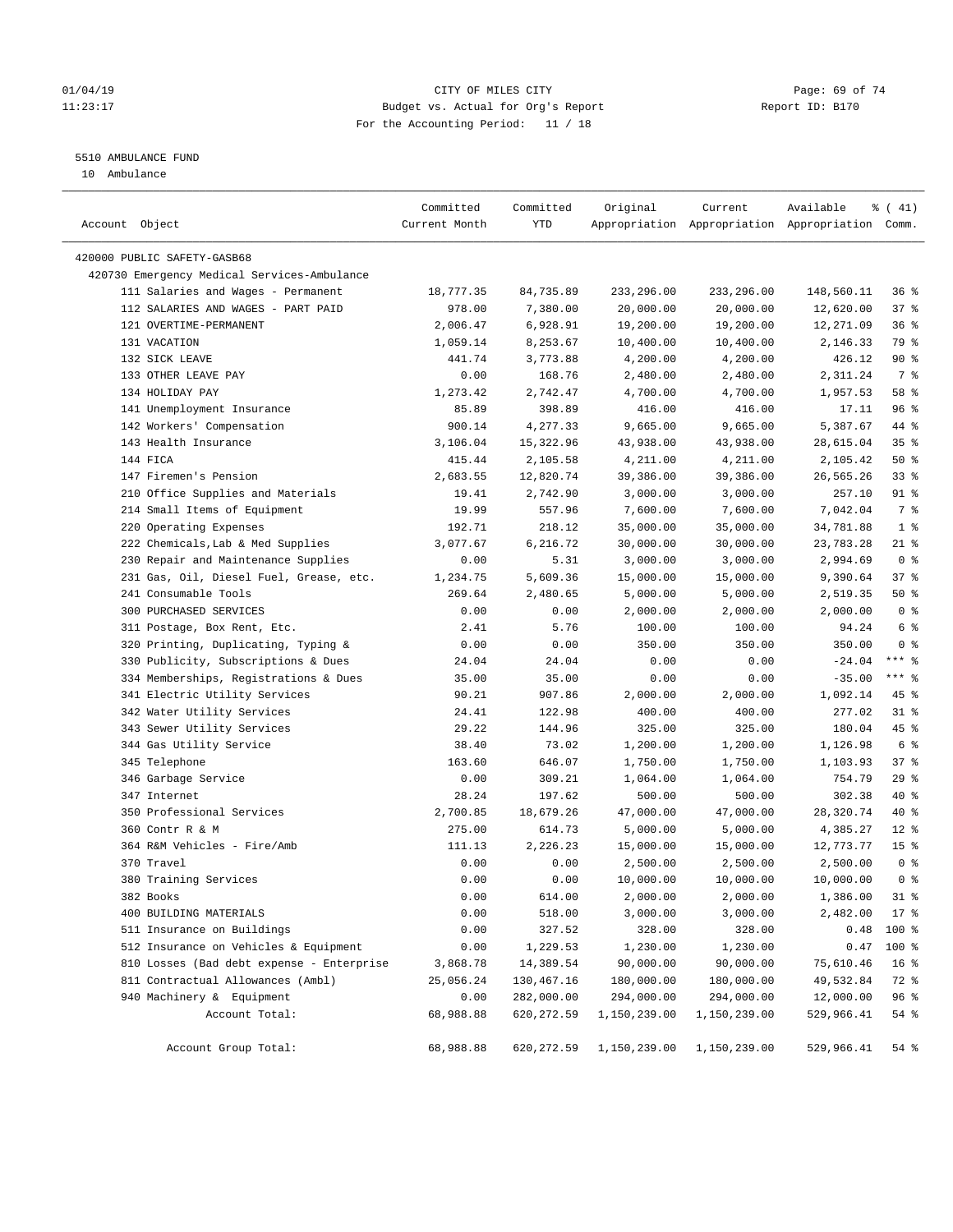# $O1/04/19$  Page: 70 of 74 11:23:17 Budget vs. Actual for Org's Report Changer Report ID: B170 For the Accounting Period: 11 / 18

# 5510 AMBULANCE FUND

10 Ambulance

| Account Object                           | Committed<br>Current Month | Committed<br><b>YTD</b> | Original     | Current      | Available<br>Appropriation Appropriation Appropriation | % (41)<br>Comm. |  |
|------------------------------------------|----------------------------|-------------------------|--------------|--------------|--------------------------------------------------------|-----------------|--|
| 510000 MISCELLANEOUS                     |                            |                         |              |              |                                                        |                 |  |
| 510330 Comprehensive Liability Insurance |                            |                         |              |              |                                                        |                 |  |
| 513 Liability                            | 0.00                       | 3,433.71                | 3,434.00     | 3,434.00     | 0.29                                                   | $100*$          |  |
| Account Total:                           | 0.00                       | 3,433.71                | 3,434.00     | 3,434.00     | 0.29                                                   | $100$ %         |  |
| Account Group Total:                     | 0.00                       | 3,433.71                | 3,434.00     | 3,434.00     |                                                        | $0.29$ 100 %    |  |
| 520000 OTHER FINANCING USES              |                            |                         |              |              |                                                        |                 |  |
| 521000 Interfund Operating Transfers Out |                            |                         |              |              |                                                        |                 |  |
| 820 Transfers to Other Funds             | 2,143.67                   | 10,718.35               | 35,724.00    | 35,724.00    | 25,005.65                                              | $30*$           |  |
| Account Total:                           | 2,143.67                   | 10,718.35               | 35,724.00    | 35,724.00    | 25,005.65                                              | $30*$           |  |
| Account Group Total:                     | 2,143.67                   | 10,718.35               | 35,724.00    | 35,724.00    | 25,005.65                                              | $30*$           |  |
| Organization Total:                      | 71,132.55                  | 634, 424.65             | 1,189,397.00 | 1,189,397.00 | 554, 972.35                                            | $53$ $%$        |  |
|                                          |                            |                         |              |              |                                                        |                 |  |
| Fund Total:                              | 71,132.55                  | 634, 424, 65            | 1,189,397.00 | 1,189,397.00 | 554,972.35                                             | $53$ $%$        |  |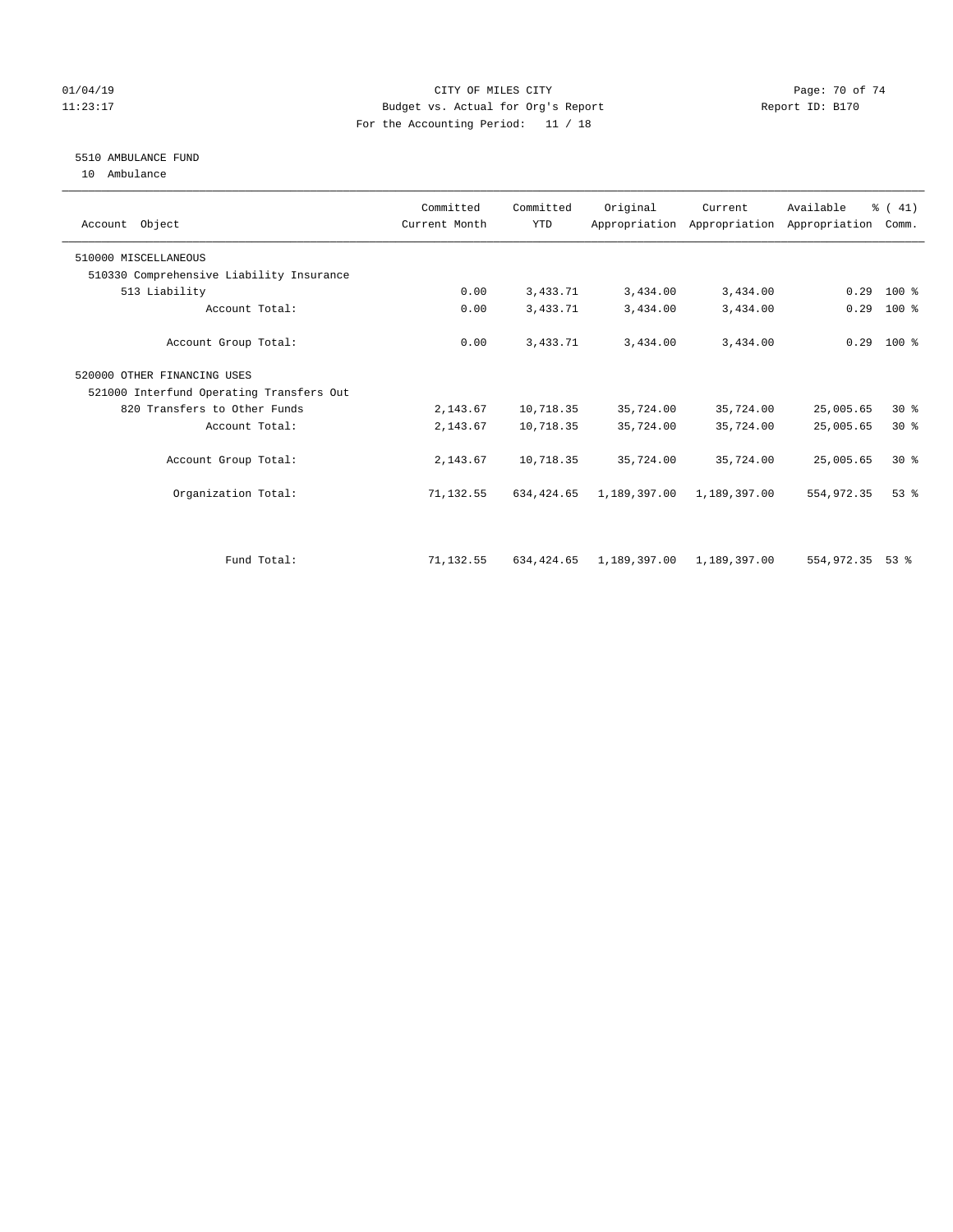# $O1/04/19$  Page: 71 of 74 11:23:17 Budget vs. Actual for Org's Report Changer Report ID: B170 For the Accounting Period: 11 / 18

————————————————————————————————————————————————————————————————————————————————————————————————————————————————————————————————————

# 5610 AIRPORT OPERATING

87 Airport

|                                                              | Committed     | Committed           | Original             | Current              | Available                                       | $\frac{1}{6}$ ( 41) |
|--------------------------------------------------------------|---------------|---------------------|----------------------|----------------------|-------------------------------------------------|---------------------|
| Account Object                                               | Current Month | YTD                 |                      |                      | Appropriation Appropriation Appropriation Comm. |                     |
| 430000 Public Works-GASB68                                   |               |                     |                      |                      |                                                 |                     |
|                                                              |               |                     |                      |                      |                                                 |                     |
| 430300 Airport(87)                                           | 6,116.04      |                     | 100,020.00           | 100,020.00           |                                                 | 33%                 |
| 111 Salaries and Wages - Permanent<br>121 OVERTIME-PERMANENT | 292.88        | 32,774.11<br>718.88 | 2,800.00             | 2,800.00             | 67,245.89<br>2,081.12                           | $26$ %              |
| 131 VACATION                                                 | 2,233.17      | 6,096.22            | 2,100.00             | 2,100.00             | $-3,996.22$                                     | $290*$              |
| 132 SICK LEAVE                                               | 0.00          | 165.95              |                      |                      |                                                 | 9%                  |
| 133 OTHER LEAVE PAY                                          | 0.00          | 255.46              | 1,800.00<br>3,197.00 | 1,800.00<br>3,197.00 | 1,634.05<br>2,941.54                            | 8 %                 |
| 134 HOLIDAY PAY                                              | 0.00          | 0.00                | 1,600.00             | 1,600.00             | 1,600.00                                        | 0 <sup>8</sup>      |
| 141 Unemployment Insurance                                   | 30.25         | 141.13              | 167.00               | 167.00               | 25.87                                           | 85%                 |
| 142 Workers' Compensation                                    | 489.78        | 2,296.93            | 6,140.00             | 6,140.00             | 3,843.07                                        | 37%                 |
| 143 Health Insurance                                         | 1,479.05      | 7,395.25            | 17,753.00            | 17,753.00            | 10,357.75                                       | $42$ %              |
| 144 FICA                                                     | 661.12        | 3,083.81            | 8,531.00             | 8,531.00             | 5,447.19                                        | 36%                 |
| 145 PERS                                                     | 740.63        | 3,428.92            | 9,445.00             | 9,445.00             | 6,016.08                                        | 36%                 |
| 196 CLOTHING ALLOTMENT                                       | 0.00          | 300.00              | 375.00               | 375.00               | 75.00                                           | 80 %                |
| 210 Office Supplies and Materials                            | 210.90        | 394.33              | 600.00               | 600.00               | 205.67                                          | 66 %                |
| 214 Small Items of Equipment                                 | 0.00          | 0.00                | 500.00               | 500.00               | 500.00                                          | 0 <sup>8</sup>      |
| 220 Operating Expenses                                       | 310.03        | 1,725.11            | 3,500.00             | 3,500.00             | 1,774.89                                        | 49 %                |
| 230 Repair and Maintenance Supplies                          | 254.52        | 2,438.03            | 8,000.00             | 8,000.00             | 5,561.97                                        | $30*$               |
| 231 Gas, Oil, Diesel Fuel, Grease, etc.                      | 396.69        | 940.17              | 2,000.00             | 2,000.00             | 1,059.83                                        | 47 %                |
| 237 Aviation Fuel                                            | 8,515.33      | 106,330.58          | 250,000.00           | 250,000.00           | 143,669.42                                      | 43 %                |
| 239 Tires, Tubes Etc.                                        | 0.00          | 0.00                | 2,500.00             | 2,500.00             | 2,500.00                                        | 0 <sup>8</sup>      |
| 250 Supplies for Resale                                      | 0.00          | 13.88               | 1,000.00             | 1,000.00             | 986.12                                          | 1 <sup>°</sup>      |
| 311 Postage, Box Rent, Etc.                                  | 0.00          | 69.25               | 300.00               | 300.00               | 230.75                                          | $23$ %              |
| 319 Other Communication and Transportation                   | 92.45         | 422.82              | 1,000.00             | 1,000.00             | 577.18                                          | 42 %                |
| 330 Publicity, Subscriptions & Dues                          | 258.00        | 258.00              | 1,000.00             | 1,000.00             | 742.00                                          | 26%                 |
| 334 Memberships, Registrations & Dues                        | 490.00        | 490.00              | 500.00               | 500.00               | 10.00                                           | 98 %                |
| 341 Electric Utility Services                                | 633.17        | 3,550.27            | 9,000.00             | 9,000.00             | 5,449.73                                        | 39 %                |
| 344 Gas Utility Service                                      | 290.40        | 674.31              | 5,000.00             | 5,000.00             | 4,325.69                                        | $13*$               |
| 345 Telephone                                                | 162.36        | 874.23              | 3,500.00             | 3,500.00             | 2,625.77                                        | 25%                 |
| 347 Internet                                                 | 19.80         | 119.01              | 400.00               | 400.00               | 280.99                                          | $30*$               |
| 350 Professional Services                                    | 0.00          | $-86.25$            | 1,500.00             | 1,500.00             | 1,586.25                                        | $-6$ %              |
| 363 R&M Vehicles/Equip/Labor-PW                              | 677.97        | 2,878.97            | 6,000.00             | 6,000.00             | 3,121.03                                        | 48 %                |
| 367 Plumbing, Heating, Electrical                            | 0.00          | 0.00                | 1,000.00             | 1,000.00             | 1,000.00                                        | 0 <sup>8</sup>      |
| 380 Training Services                                        | 0.00          | 0.00                | 150.00               | 150.00               | 150.00                                          | 0 <sup>8</sup>      |
| 511 Insurance on Buildings                                   | 0.00          | 3,117.50            | 3,118.00             | 3,118.00             | 0.50                                            | $100*$              |
| 512 Insurance on Vehicles & Equipment                        | 0.00          | 1,853.42            | 1,854.00             | 1,854.00             | 0.58                                            | $100*$              |
| 513 Liability                                                | 0.00          | 0.00                | 4,793.00             | 4,793.00             | 4,793.00                                        | 0 <sup>8</sup>      |
| 911 FFA AIP17-2017                                           | 0.00          | 175.74              | 0.00                 | 0.00                 | $-175.74$ *** %                                 |                     |
| 925 Industrial Park Project-Airport                          | 0.00          | 665.00              | 164,000.00           | 164,000.00           | 163,335.00 0 %                                  |                     |
| 940 Machinery & Equipment                                    | 0.00          | $-1, 249.99$        | 0.00                 | 0.00                 | 1,249.99 *** %                                  |                     |
| 944 Snow Removal Enviironment Study                          | 28,000.00     | 66,050.00           | 140,044.00           | 140,044.00           | 73,994.00                                       | 47 %                |
| Account Total:                                               | 52, 354.54    | 248,361.04          | 765,187.00           | 765,187.00           | 516,825.96                                      | $32*$               |
| 430320 Airport - Improvements                                |               |                     |                      |                      |                                                 |                     |
| 360 Contr R & M                                              | 0.00          | 0.00                | 280,000.00           | 280,000.00           | 280,000.00                                      | 0 <sup>8</sup>      |
| 940 Machinery & Equipment                                    | 0.00          | 1,249.99            | 0.00                 | 0.00                 | $-1, 249.99$                                    | $***$ $_{8}$        |
| Account Total:                                               | 0.00          | 1,249.99            | 280,000.00           | 280,000.00           | 278,750.01                                      | 0 <sup>8</sup>      |
|                                                              |               |                     |                      |                      |                                                 |                     |
| Account Group Total:                                         | 52,354.54     | 249,611.03          | 1,045,187.00         | 1,045,187.00         | 795,575.97                                      | $24$ %              |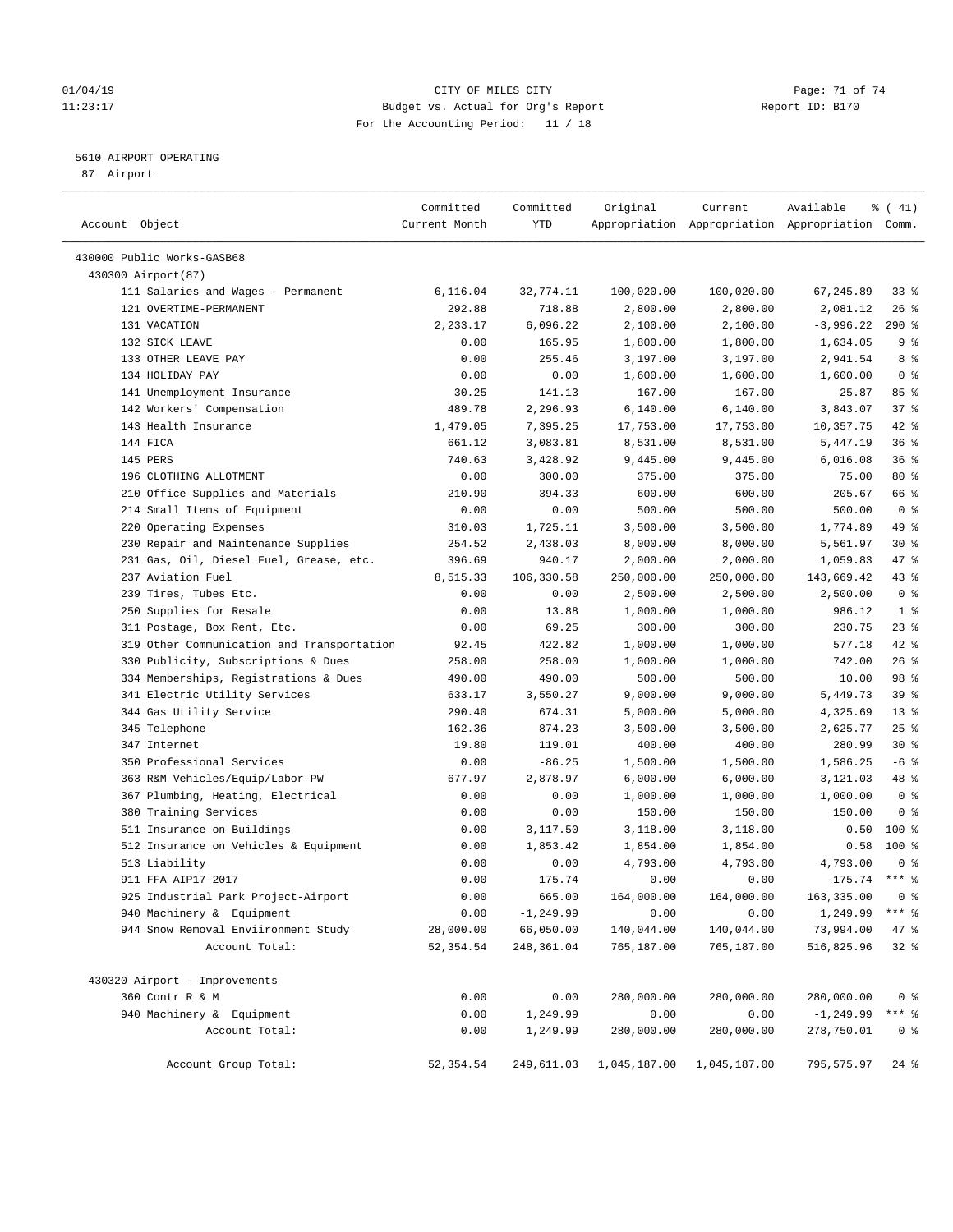### 01/04/19 Page: 72 of 74 11:23:17 Budget vs. Actual for Org's Report Report ID: B170 For the Accounting Period: 11 / 18

# 5610 AIRPORT OPERATING

87 Airport

| Account Object                           | Committed<br>Current Month | Committed<br><b>YTD</b> | Original                  | Current      | Available<br>Appropriation Appropriation Appropriation | % (41)<br>Comm. |
|------------------------------------------|----------------------------|-------------------------|---------------------------|--------------|--------------------------------------------------------|-----------------|
| 490000 DEBT SERVICE                      |                            |                         |                           |              |                                                        |                 |
| 490500 Other Debt Service Payments       |                            |                         |                           |              |                                                        |                 |
| 648 MT Aero Principle 06-2015            | 0.00                       | 0.00                    | 16,953.00                 | 16,953.00    | 16,953.00                                              | 0 <sup>8</sup>  |
| 649 MT Aero Interest06-2015              | 0.00                       | 0.00                    | 1,929.00                  | 1,929.00     | 1,929.00                                               | 0 <sup>8</sup>  |
| Account Total:                           | 0.00                       | 0.00                    | 18,882.00                 | 18,882.00    | 18,882.00                                              | 0 <sup>8</sup>  |
| Account Group Total:                     | 0.00                       | 0.00                    | 18,882.00                 | 18,882.00    | 18,882.00                                              | 0 <sup>8</sup>  |
| 520000 OTHER FINANCING USES              |                            |                         |                           |              |                                                        |                 |
| 521000 Interfund Operating Transfers Out |                            |                         |                           |              |                                                        |                 |
| 820 Transfers to Other Funds             | 1,539.50                   | 7,697.50                | 18,474.00                 | 18,474.00    | 10,776.50                                              | 42 %            |
| Account Total:                           | 1,539.50                   | 7,697.50                | 18,474.00                 | 18,474.00    | 10,776.50                                              | 42 %            |
| Account Group Total:                     | 1,539.50                   | 7,697.50                | 18,474.00                 | 18,474.00    | 10,776.50                                              | $42*$           |
| Organization Total:                      | 53,894.04                  | 257,308.53              | 1,082,543.00              | 1,082,543.00 | 825, 234.47                                            | $24$ $%$        |
|                                          |                            |                         |                           |              |                                                        |                 |
| Fund Total:                              | 53,894.04                  | 257,308.53              | 1,082,543.00 1,082,543.00 |              | 825, 234.47 24 %                                       |                 |